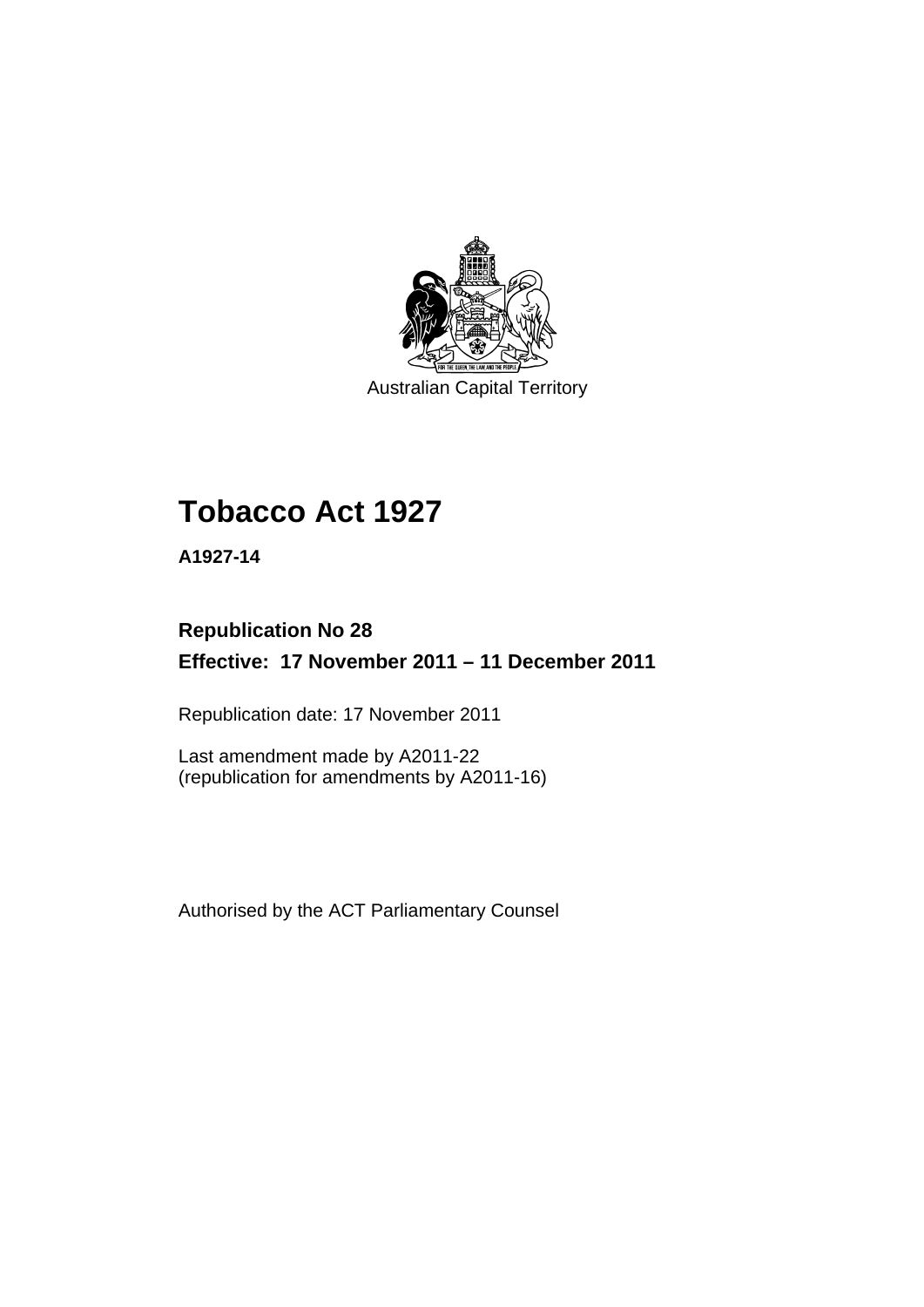#### **About this republication**

#### **The republished law**

This is a republication of the *Tobacco Act 1927* (including any amendment made under the *Legislation Act 2001*, part 11.3 (Editorial changes)) as in force on 17 November 2011*.* It also includes any commencement, amendment, repeal or expiry affecting this republished law to 17 November 2011.

The legislation history and amendment history of the republished law are set out in endnotes 3 and 4.

#### **Kinds of republications**

The Parliamentary Counsel's Office prepares 2 kinds of republications of ACT laws (see the ACT legislation register at www.legislation.act.gov.au):

- authorised republications to which the *Legislation Act 2001* applies
- unauthorised republications.

The status of this republication appears on the bottom of each page.

#### **Editorial changes**

The *Legislation Act 2001*, part 11.3 authorises the Parliamentary Counsel to make editorial amendments and other changes of a formal nature when preparing a law for republication. Editorial changes do not change the effect of the law, but have effect as if they had been made by an Act commencing on the republication date (see *Legislation Act 2001*, s 115 and s 117). The changes are made if the Parliamentary Counsel considers they are desirable to bring the law into line, or more closely into line, with current legislative drafting practice.

This republication includes amendments made under part 11.3 (see endnote 1).

#### **Uncommenced provisions and amendments**

If a provision of the republished law has not commenced, the symbol  $\mathbf{U}$  appears immediately before the provision heading. Any uncommenced amendments that affect this republished law are accessible on the ACT legislation register (www.legislation.act.gov.au). For more information, see the home page for this law on the register.

#### **Modifications**

If a provision of the republished law is affected by a current modification, the symbol  $\vert \mathbf{M} \vert$ appears immediately before the provision heading. The text of the modifying provision appears in the endnotes. For the legal status of modifications, see the *Legislation Act 2001*, section 95.

#### **Penalties**

At the republication date, the value of a penalty unit for an offence against this law is \$110 for an individual and \$550 for a corporation (see *Legislation Act 2001*, s 133).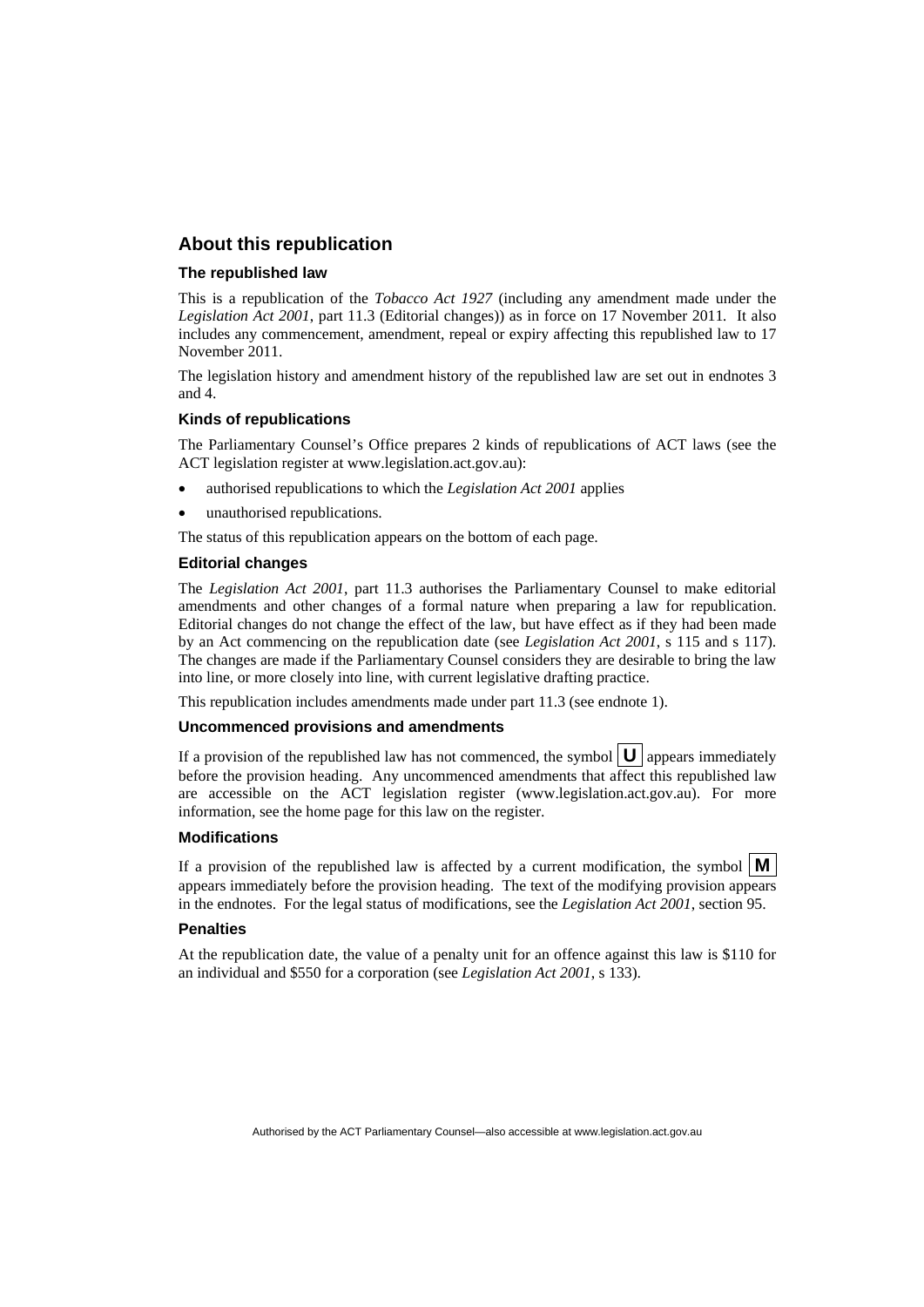

Australian Capital Territory

# **Tobacco Act 1927**

# **Contents**

17/11/11

| Part 1 | <b>Preliminary</b>                                    |            |
|--------|-------------------------------------------------------|------------|
| 1      | Name of Act                                           |            |
| 2      | Dictionary                                            | 2          |
| 2A     | <b>Notes</b>                                          | 2          |
| 3      | Offences against Act—application of Criminal Code etc | 3          |
| 4      | Meaning of <i>price ticket</i>                        | 3          |
| 5      | Meaning of sell                                       | 4          |
| 6      | Meaning of smoking advertisement                      | 4          |
| 7      | Publication of name of manufacturer etc               | 5          |
| Part 2 | <b>Points of sale</b>                                 |            |
| 8      | Numbers of points of sale                             | 6          |
| 9      | Location of smoking products                          | 6          |
| 10     | Storage of smoking products at points of sale         |            |
| R28    | Tobacco Act 1927                                      | contents 1 |

Page

Authorised by the ACT Parliamentary Counsel—also accessible at www.legislation.act.gov.au

Effective: 17/11/11-11/12/11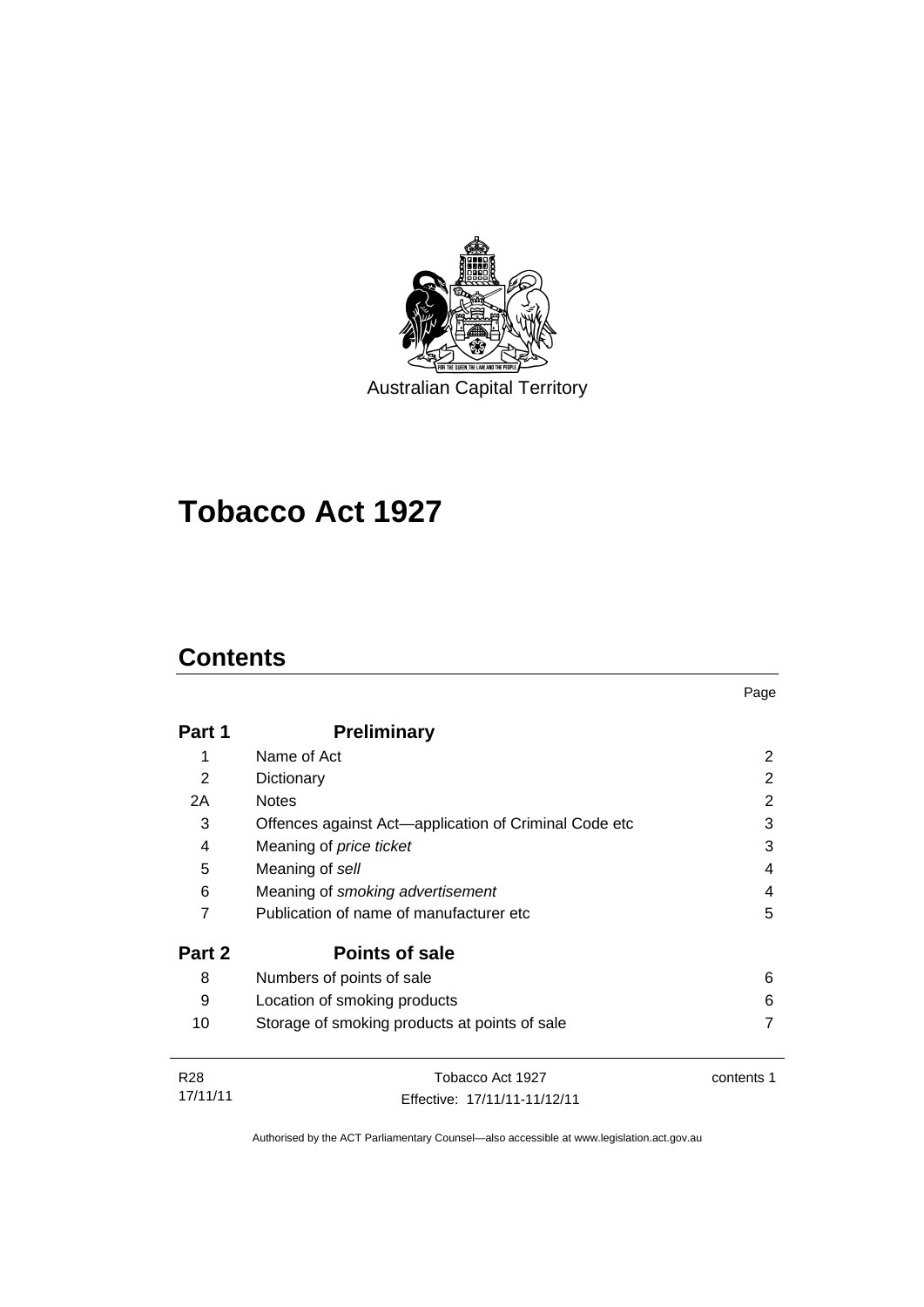#### **Contents**

| 11         | Other location and storage requirements by regulation                          | Page<br>7 |
|------------|--------------------------------------------------------------------------------|-----------|
| Part 3     | <b>Supply of smoking products</b>                                              |           |
| 14         | Supply of smoking product to under 18 year olds                                | 8         |
| 15         | Purchase of smoking products for use by under 18 year olds                     | 10        |
| 16         | Prohibition on sale of smoking products by vending machine                     | 10        |
| 17         | Tobacco for non-smoking purposes                                               | 10        |
| 18         | Food and toys resembling or promoting smoking products                         | 10        |
| 18A        | Declared smoking products                                                      | 11        |
| 18B        | Prohibition on sale or import of declared smoking product                      | 12        |
| 19         | Sale of cigarettes                                                             | 12        |
| 20         | Display of smoking products                                                    | 13        |
| 21         | Prohibited smoking products                                                    | 13        |
| 22         | Prohibition on sale of prohibited smoking product                              | 14        |
| Part 4     | Advertising, promotion and sponsorship                                         |           |
| 23         | Prohibited smoking advertising                                                 | 15        |
| 24         | Removal of smoking advertisements                                              | 18        |
| 25         | Smoking product promotions                                                     | 19        |
| 25A        | Prohibition of smoking product sales contributing to customer reward<br>scheme | 20        |
| 26         | Smoking product giveaways                                                      | 21        |
| 27         | Competitions that promote smoking products etc                                 | 22        |
| 28         | Prohibition of sponsorships                                                    | 23        |
| Part 6     | <b>Enforcement</b>                                                             |           |
| 31         | Interpretation for pt 6                                                        | 25        |
| 32         | Authorised officers                                                            | 25        |
| 33         | Exercise of powers by authorised officers who are police officers              | 26        |
| 34         | Identity cards                                                                 | 26        |
| 35         | Powers of entry                                                                | 26        |
| 36         | Consent to entry                                                               | 27        |
| 37         | Powers of authorised officers                                                  | 28        |
| 38         | Provision of information under s 37 (f)-claim of privilege                     | 29        |
| 39         | Power to require name and address                                              | 30        |
| contents 2 | Tobacco Act 1927                                                               | R28       |

Effective: 17/11/11-11/12/11

17/11/11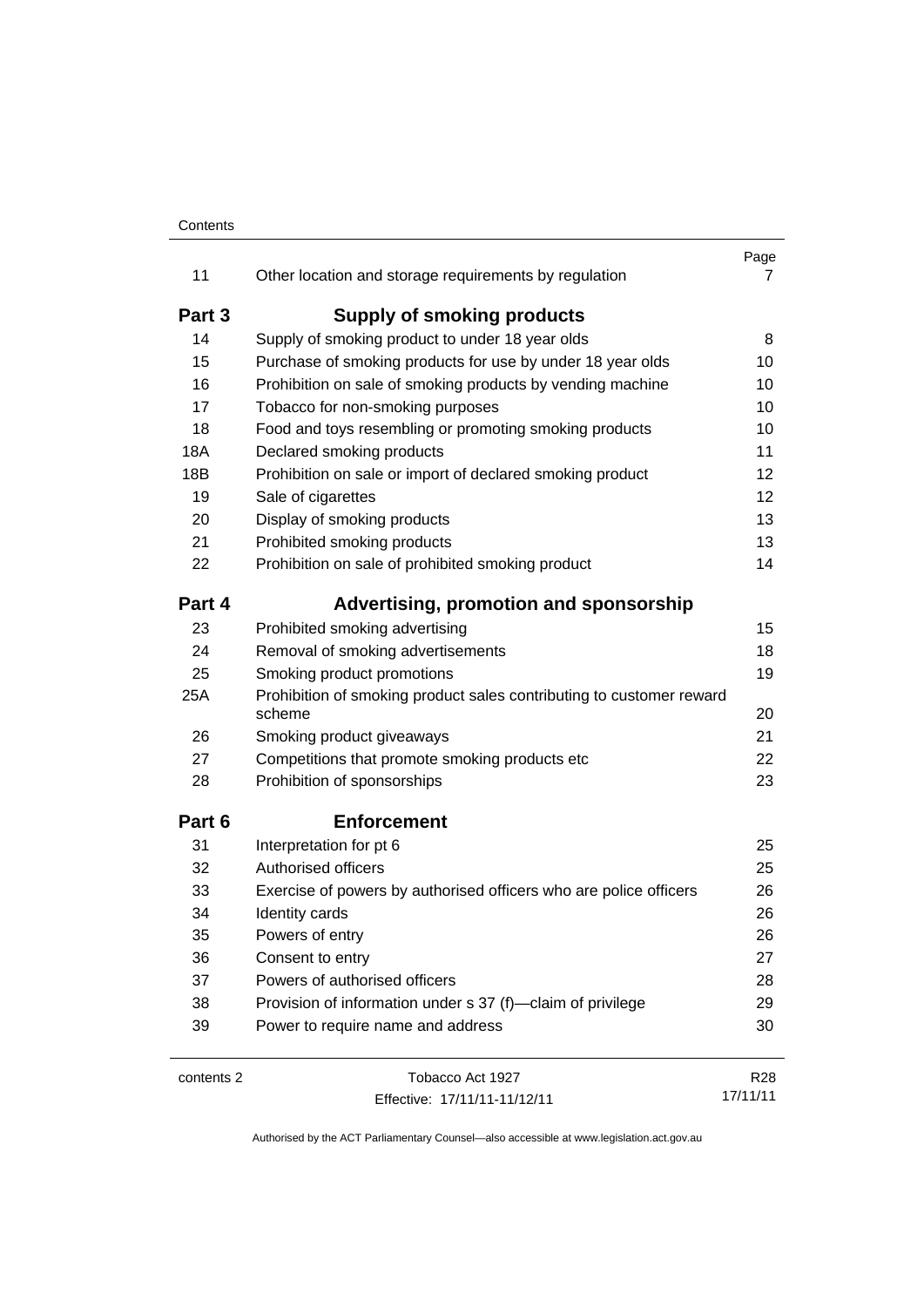| 40                  | Search warrants                                                | Page<br>31 |
|---------------------|----------------------------------------------------------------|------------|
| 42                  | Seized items                                                   | 32         |
|                     |                                                                |            |
| Part 6A             | <b>Tobacco compliance testing</b>                              |            |
| 42A                 | Definitions-pt 6A                                              | 33         |
| 42B                 | What is a compliance test?                                     | 33         |
| 42C                 | Approval of compliance testing programs                        | 34         |
| 42 <sub>D</sub>     | Approval of compliance testing procedures                      | 35         |
| 42E                 | Carrying out of compliance testing                             | 36         |
| 42F                 | Lawfulness of compliance testing                               | 36         |
| 42G                 | Indemnification of authorised officers and purchase assistants | 37         |
| 42H                 | Annual report about compliance testing                         | 38         |
| Part 7              | <b>Licences</b>                                                |            |
| <b>Division 7.1</b> | Interpretation                                                 |            |
| 43                  | Definitions for pt 7                                           | 39         |
| 44                  | Meaning of tobacco retailing                                   | 39         |
| 45                  | Meaning of tobacco wholesaling                                 | 39         |
| 46                  | Liability of employer for acts of employee                     | 40         |
| <b>Division 7.2</b> | <b>Licences</b>                                                |            |
| 47                  | Application for, and grant of, tobacco licence                 | 41         |
| 48                  | Conditions of tobacco licence                                  | 42         |
| 49                  | Duration of tobacco licence                                    | 43         |
| 49A                 | No vending machines authorised                                 | 43         |
| 50                  | Refusal to grant or renew tobacco licence                      | 43         |
| 51                  | Renewal of tobacco licence                                     | 45         |
| 53                  | Register of tobacco licences                                   | 45         |
| 54                  | Surrender and termination of tobacco licence                   | 45         |
| <b>Division 7.3</b> | <b>Occupational discipline-licensees</b>                       |            |
| 55                  | Meaning of licensee-div 7.3                                    | 46         |
| 56                  | Grounds for occupational discipline                            | 46         |
| 57                  | Application to ACAT for occupational discipline                | 47         |
| 58                  | Orders for occupational discipline                             | 47         |
|                     |                                                                |            |

**Contents** 

| R28      | Tobacco Act 1927             | contents 3 |
|----------|------------------------------|------------|
| 17/11/11 | Effective: 17/11/11-11/12/11 |            |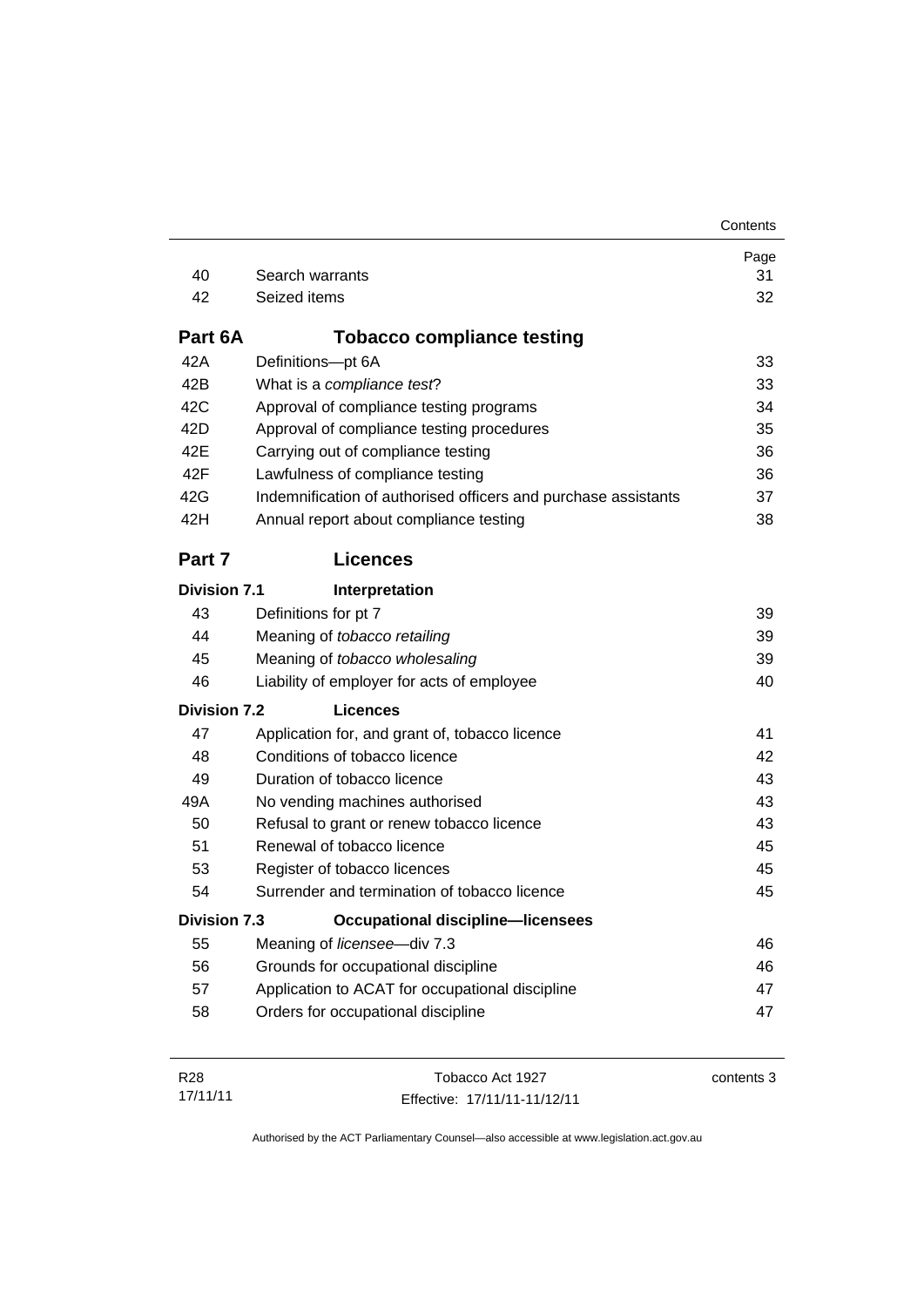#### **Contents**

| <b>Division 7.4</b>  | <b>Offences</b>                                                                          | Page            |                                     |
|----------------------|------------------------------------------------------------------------------------------|-----------------|-------------------------------------|
|                      |                                                                                          |                 |                                     |
| 59                   | Failure to return tobacco licence                                                        | 49              |                                     |
| 60                   | Disqualification                                                                         | 49              |                                     |
| 61                   | Selling smoking products without, or in contravention of, tobacco<br>licence             | 50              |                                     |
| 62                   | Tobacco wholesaling-offences<br>Tobacco retailing-offences<br>Display of licence details |                 |                                     |
| 63<br>64<br>65<br>66 |                                                                                          |                 |                                     |
|                      |                                                                                          |                 | Licensee stops carrying on business |
|                      | Endorsement on wholesale tobacco merchant's invoices                                     |                 |                                     |
|                      | 67<br>Retail tobacconist must obtain smoking products from licensed<br>wholesaler        |                 | 54                                  |
| <b>Division 7.5</b>  | Notification and review of decisions                                                     |                 |                                     |
| 68                   | Meaning of reviewable decision-div 7.5                                                   | 54              |                                     |
| 69                   | Reviewable decision notices                                                              | 54              |                                     |
| 69A                  | Applications for review                                                                  | 55              |                                     |
| <b>Division 7.6</b>  | <b>Miscellaneous</b>                                                                     |                 |                                     |
| 70                   | Determination of fees                                                                    | 55              |                                     |
| 71                   | Recovery of unpaid fees from unlicensed persons                                          | 56              |                                     |
| Part 8               | <b>Miscellaneous</b>                                                                     |                 |                                     |
| 72                   | Acts and omissions of representatives                                                    | 57              |                                     |
| 72A                  | Approved forms                                                                           | 58              |                                     |
| 73                   | Regulation-making power                                                                  | 58              |                                     |
| <b>Schedule 1</b>    | <b>Reviewable decisions</b>                                                              | 60              |                                     |
| <b>Dictionary</b>    |                                                                                          | 61              |                                     |
|                      | <b>Endnotes</b>                                                                          |                 |                                     |
| 1                    | About the endnotes                                                                       | 66              |                                     |
| 2                    | Abbreviation key                                                                         | 66              |                                     |
| contents 4           | Tobacco Act 1927                                                                         | R <sub>28</sub> |                                     |
|                      | Effective: 17/11/11-11/12/11                                                             | 17/11/11        |                                     |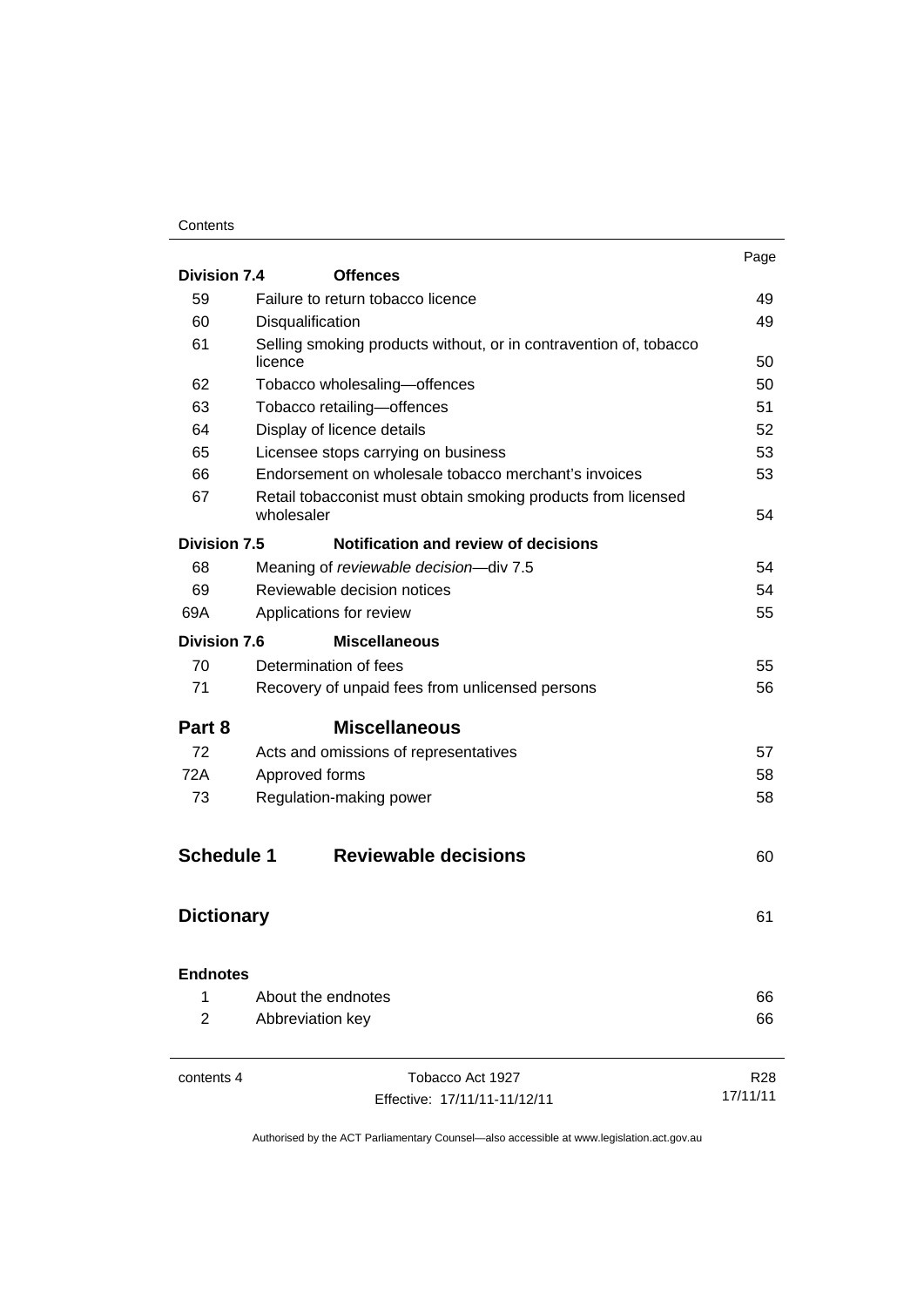|   |                        | Contents |
|---|------------------------|----------|
|   |                        | Page     |
| 3 | Legislation history    | 67       |
| 4 | Amendment history      | 72       |
| 5 | Earlier republications | 91       |
| 6 | Renumbered provisions  | 92       |

contents 5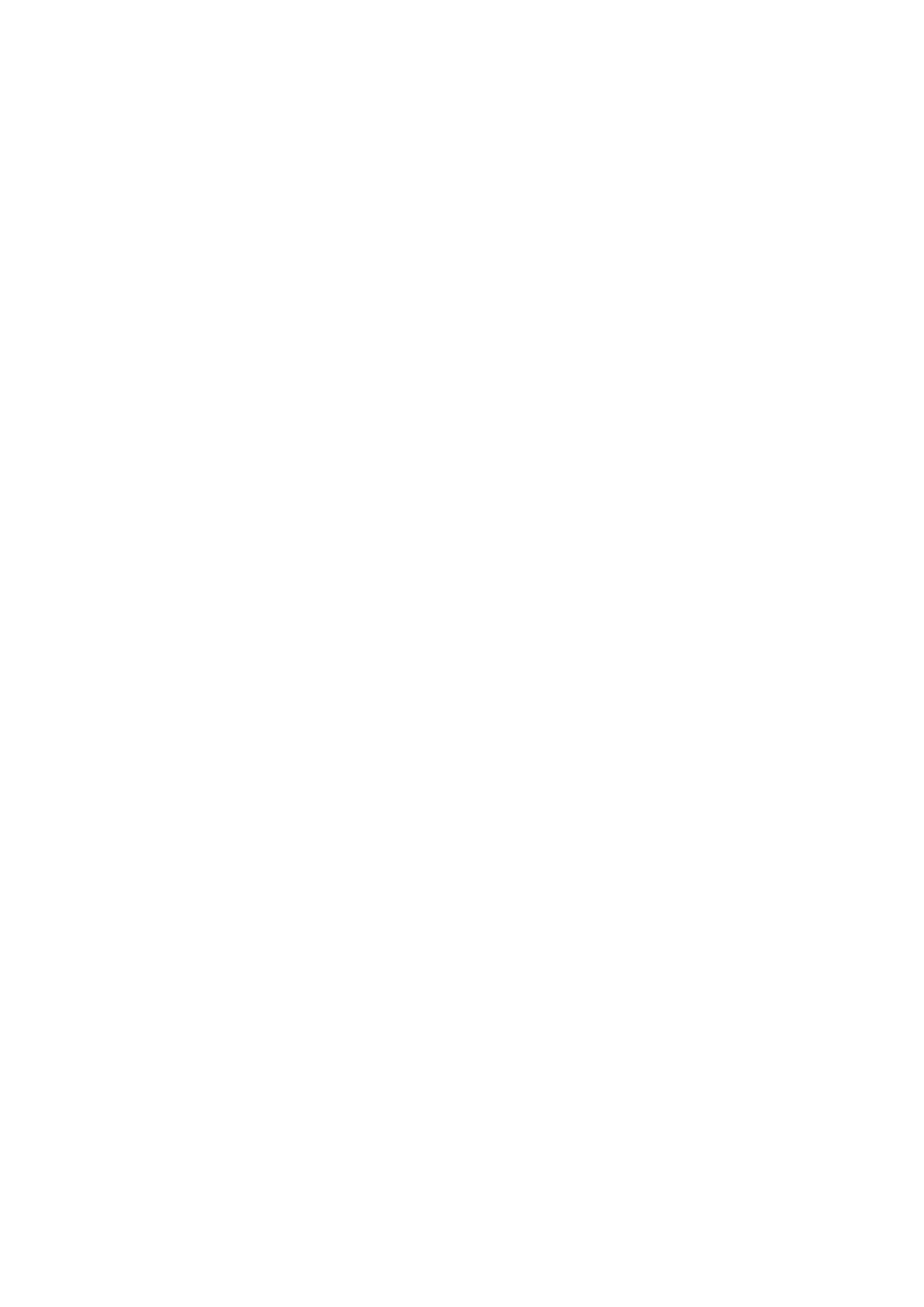

# **Tobacco Act 1927**

An Act about tobacco and smoking products

R28 17/11/11

Ī

Tobacco Act 1927 Effective: 17/11/11-11/12/11 page 1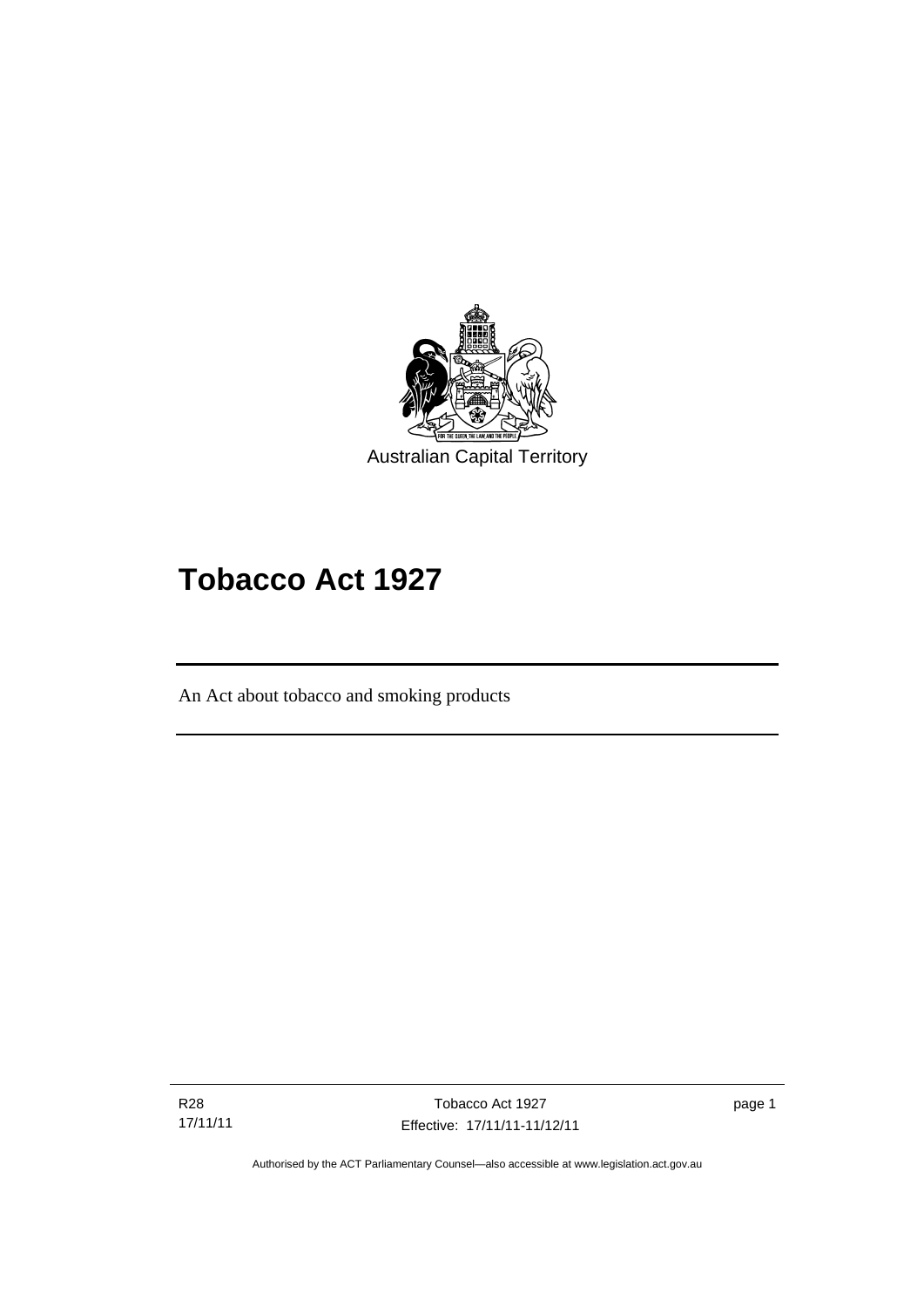#### Part 1 **Preliminary**

Section 1

## <span id="page-9-0"></span>**Part 1** Preliminary

#### <span id="page-9-1"></span>**1 Name of Act**

This Act is the *Tobacco Act 1927.*

#### <span id="page-9-2"></span>**2 Dictionary**

The dictionary at the end of this Act is part of this Act.

*Note 1* The dictionary at the end of this Act defines certain terms used in this Act, and includes references (*signpost definitions*) to other terms defined elsewhere in this Act.

> For example, the signpost definition '*price ticket*—see section 4.' means that the term 'price ticket' is defined in that section.

*Note* 2 A definition in the dictionary (including a signpost definition) applies to the entire Act unless the definition, or another provision of the Act, provides otherwise or the contrary intention otherwise appears (see Legislation Act,  $s$  155 and  $s$  156 (1)).

#### <span id="page-9-3"></span>**2A Notes**

A note included in this Act is explanatory and is not part of this Act.

*Note* See *Legislation Act 2001*, s 127 (1), (4) and (5) for the legal status of notes.

R28 17/11/11

Authorised by the ACT Parliamentary Counsel—also accessible at www.legislation.act.gov.au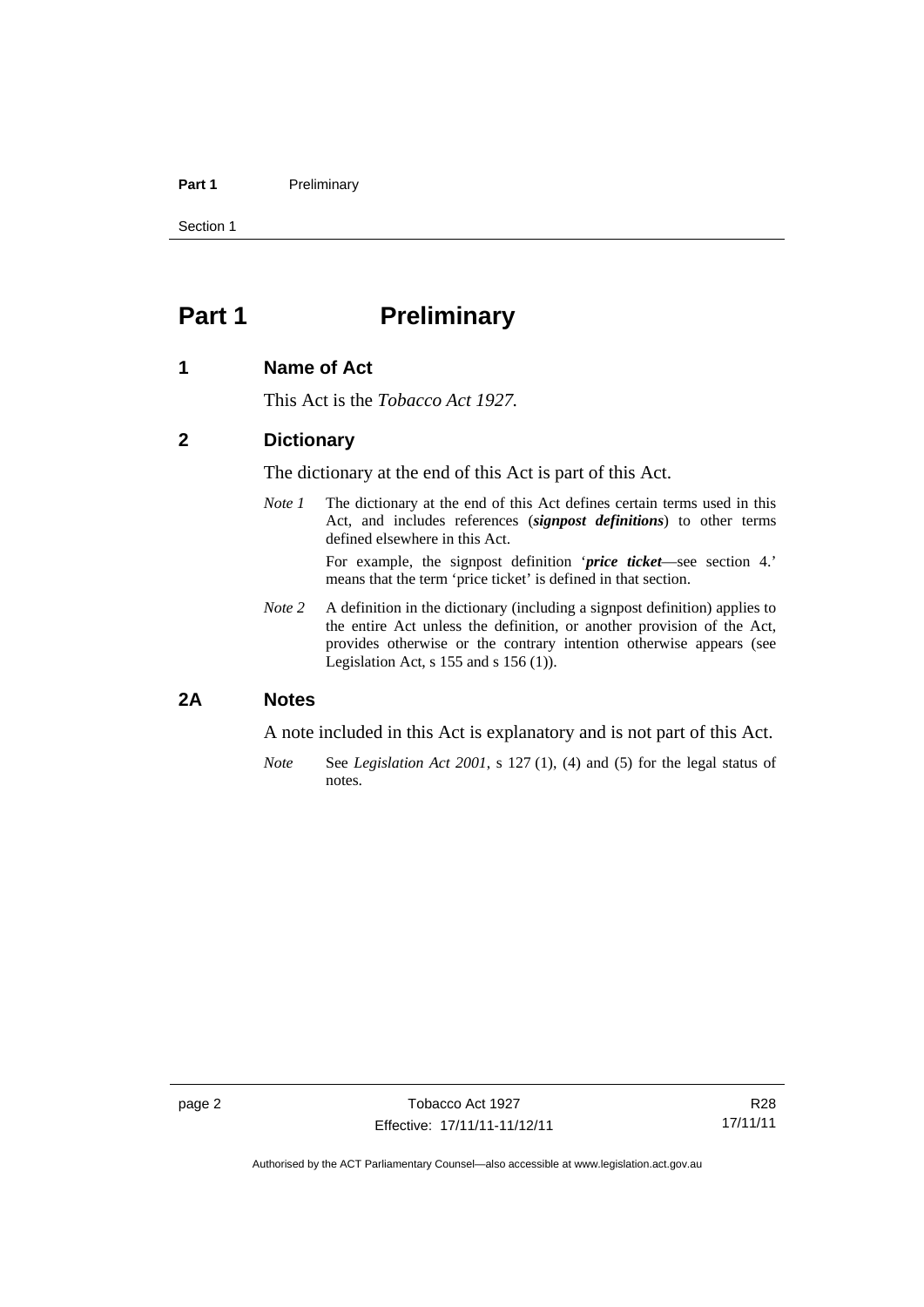#### <span id="page-10-0"></span>**3 Offences against Act—application of Criminal Code etc**

Other legislation applies in relation to offences against this Act.

*Note 1 Criminal Code*

The Criminal Code, ch 2 applies to all offences against this Act (see Code, pt 2.1).

The chapter sets out the general principles of criminal responsibility (including burdens of proof and general defences), and defines terms used for offences to which the Code applies (eg *conduct*, *intention*, *recklessness* and *strict liability*).

*Note 2 Penalty units* 

The Legislation Act, s 133 deals with the meaning of offence penalties that are expressed in penalty units.

#### <span id="page-10-1"></span>**4 Meaning of** *price ticket*

(1) In this Act:

*price ticket*, for a product line, means a label that—

- (a) includes no information other than any or all of the following:
	- (i) the name of the product line;
	- (ii) a bar code or similar identifying code;
	- (iii) the price of an item of the product line;
	- (iv) the price of a carton of the product line; and
- (b) is not larger than  $15 \text{cm}^2$ ; and
	- (c) contains only text; and
	- (d) is in Times New Roman type, no character of which is more than 12 points in size; and
	- (e) otherwise complies with this Act.

*Note* A reference to an Act includes a reference to the statutory instruments made or in force under the Act, including any regulation (see Legislation Act, s 104).

R28 17/11/11

page 3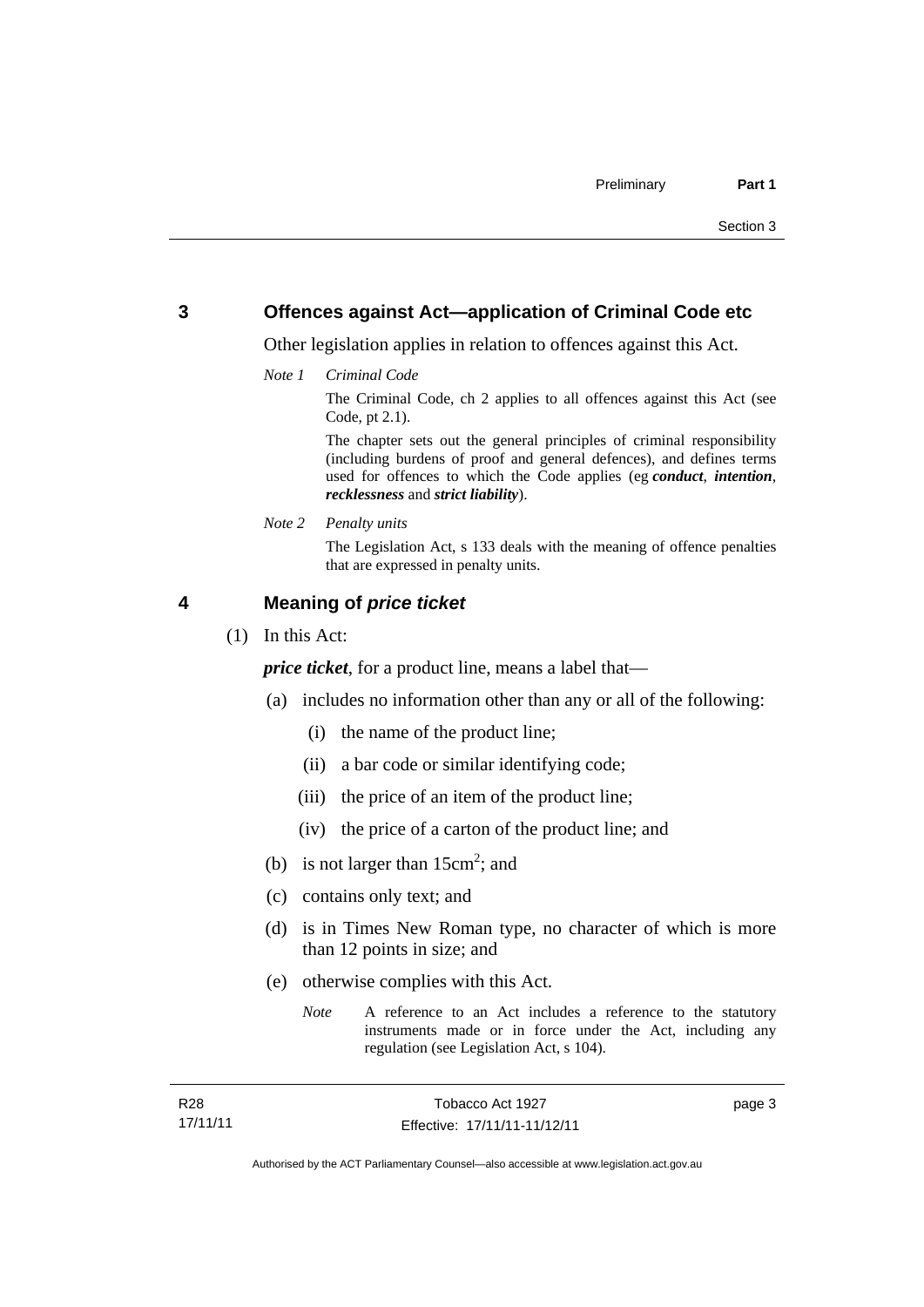(2) In this section:

*text* includes a code mentioned in subsection (1) (a) (ii).

<span id="page-11-0"></span>

| 5 | <b>Meaning of sell</b> |  |  |
|---|------------------------|--|--|
|---|------------------------|--|--|

In this Act:

*sell* includes—

- (a) offer for sale; and
- (b) expose for sale; and
- (c) barter (or offer or expose for barter); and
- (d) exchange (or offer or expose for exchange); and
- (e) supply for value (or offer or expose for supply for value); and
- (f) supply for free (or offer or expose for supply for free), to gain or maintain custom, or otherwise for commercial gain.

#### <span id="page-11-1"></span>**6 Meaning of** *smoking advertisement*

(1) In this Act:

*smoking advertisement* means writing, sound or a picture, symbol, light or other visible device, object or sign (or a combination of 2 or more of these) that a reasonable person would consider publicises, or otherwise promotes—

- (a) the purchase or use of a smoking product; or
- (b) a trademark or brand name, or part of a trademark or brand name, of a smoking product.
- (2) A *smoking advertisement* may be constituted by an incidental or accidental accompaniment to any other written, aural, pictorial, symbolic or visible matter.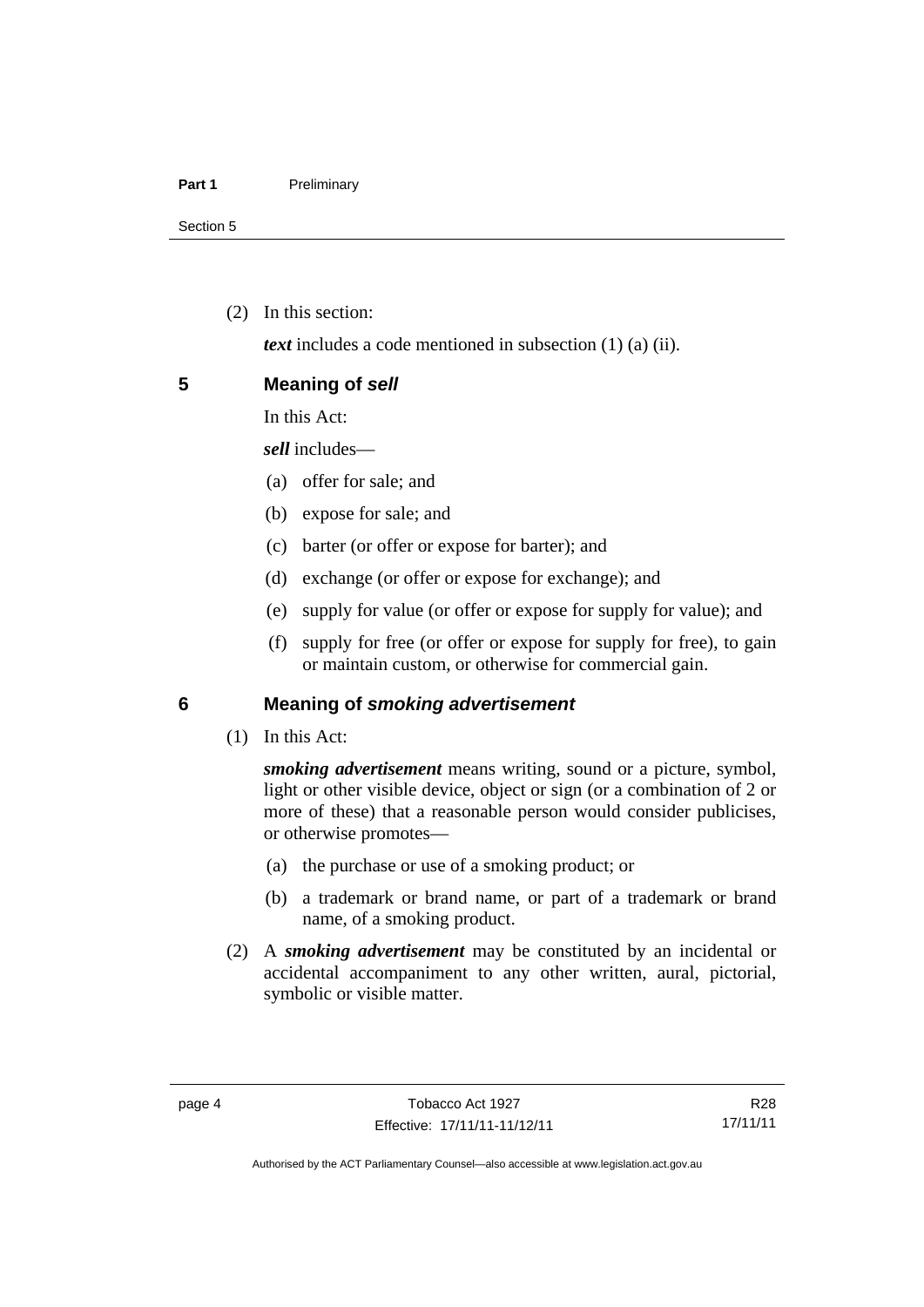#### <span id="page-12-0"></span>**7 Publication of name of manufacturer etc**

- (1) For this Act, the publication of the name of a manufacturer, distributor or retailer of smoking products—
	- (a) is not, of itself, a smoking advertisement; and
	- (b) is not taken, of itself, to publicise or promote—
		- (i) a smoking product, or the purchase or use of a smoking product; or
		- (ii) a trademark or brand name of a smoking product; or
		- (iii) the name or interests of a manufacturer or distributor of a smoking product in association with a smoking product.
- (2) However, the publication of the name of a manufacturer, distributor or retailer of smoking products in association with the publication of other material may be either or both of the following:
	- (a) a smoking advertisement;
	- (b) taken to be publicity or promotion as mentioned in subsection  $(1)$  (b).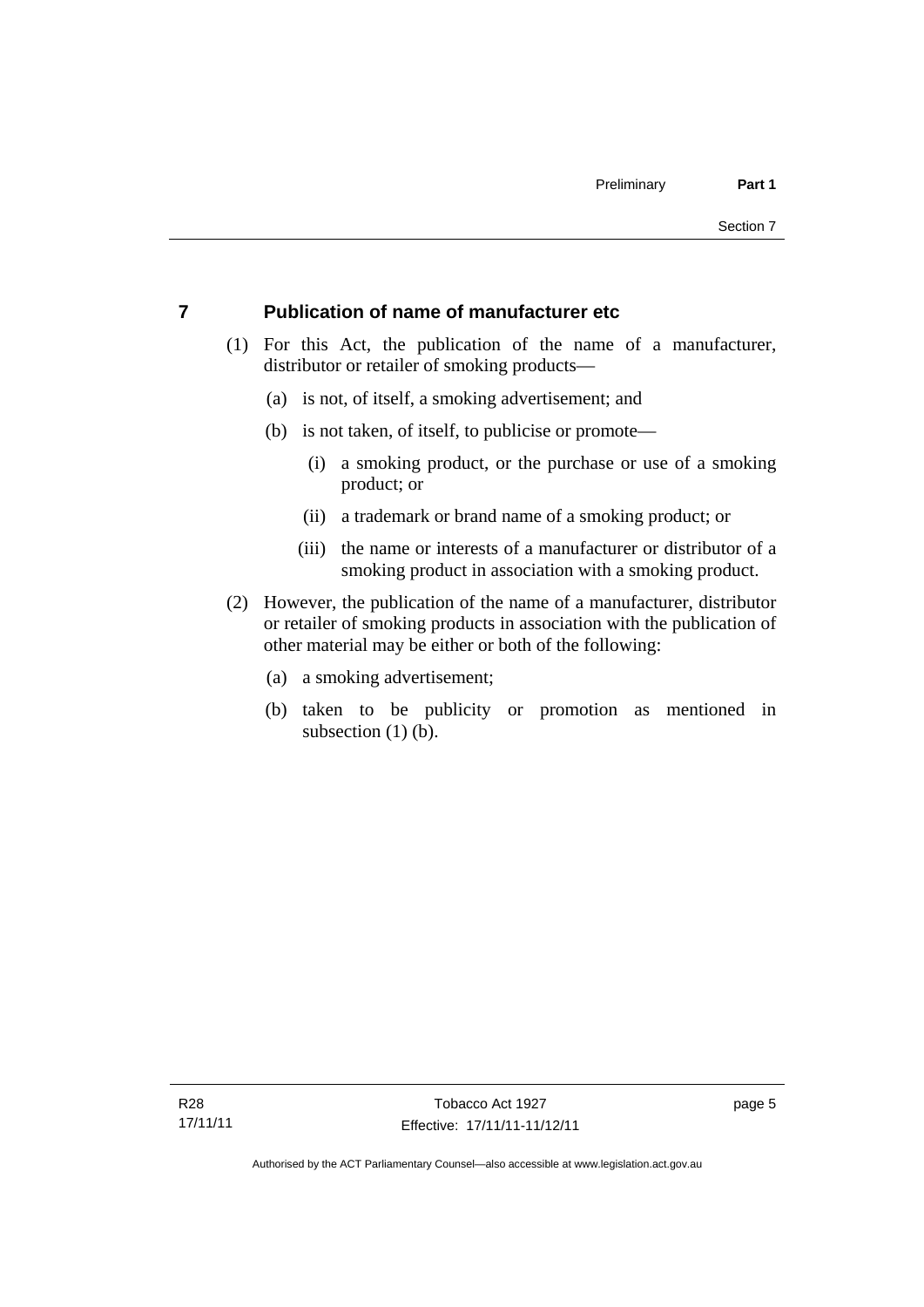#### **Part 2** Points of sale

Section 8

### <span id="page-13-0"></span>**Part 2 Points of sale**

#### <span id="page-13-1"></span>**8 Numbers of points of sale**

 (1) An occupier of a retail outlet on unlicensed premises commits an offence if the occupier provides more than 1 point of sale at the outlet.

Maximum penalty: 50 penalty units.

 (2) An occupier of a retail outlet on licensed premises commits an offence if the occupier provides more than 5 points of sale at the outlet.

Maximum penalty: 50 penalty units.

- (3) An offence against this section is a strict liability offence.
- (4) In this section:

*licensed premises* means premises for which an on licence, a general licence or a club licence is in force under the *Liquor Act 2010*.

*unlicensed premises* means premises other than licensed premises.

#### <span id="page-13-2"></span>**9 Location of smoking products**

- (1) A smoking product for sale at a retail or wholesale outlet must be located—
	- (a) at a point of sale for the outlet; and
	- (b) on the seller's side of the point of sale, not less than 1m away from any part of the customer service area in relation to the point of sale.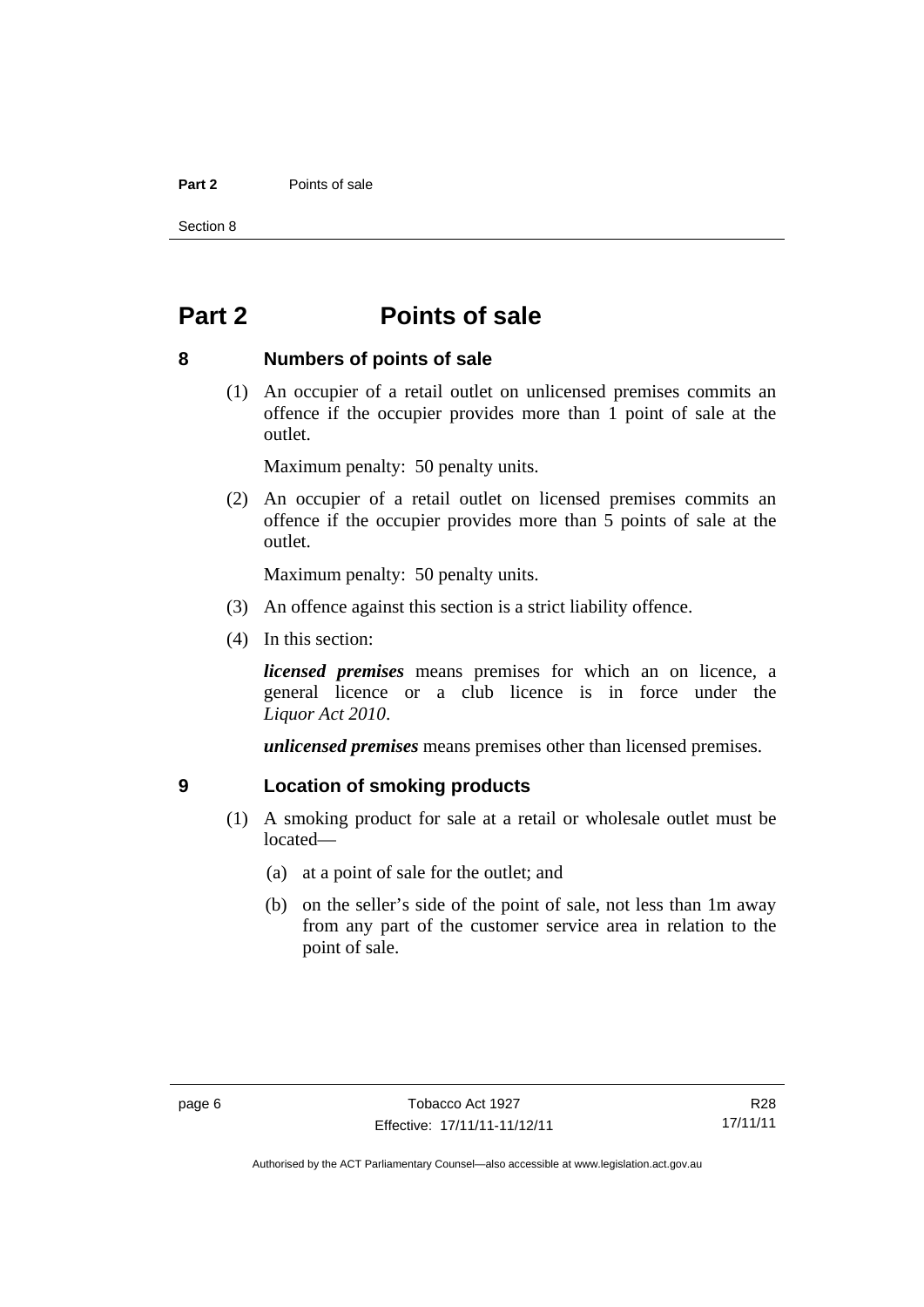- (2) A price ticket for a product line for sale (or usually available for sale) at a point of sale at a retail or wholesale outlet must be located not less than 1m away from any part of the customer service area in relation to the point of sale.
- (3) An occupier of a retail or wholesale outlet commits an offence if the occupier contravenes subsection (1) or (2).

Maximum penalty: 50 penalty units.

(4) An offence against this section is a strict liability offence.

#### <span id="page-14-0"></span>**10 Storage of smoking products at points of sale**

- (1) A smoking product at a point of sale for a retail or wholesale outlet must be stored out of view of the outlet's customers.
- (2) An occupier of a retail or wholesale outlet commits an offence if the occupier contravenes subsection (1).

Maximum penalty: 50 penalty units.

(3) An offence against this section is a strict liability offence.

#### <span id="page-14-1"></span>**11 Other location and storage requirements by regulation**

An occupier of a retail or wholesale outlet must comply with any additional requirements in relation to the location or storage of smoking products that are prescribed by regulation.

page 7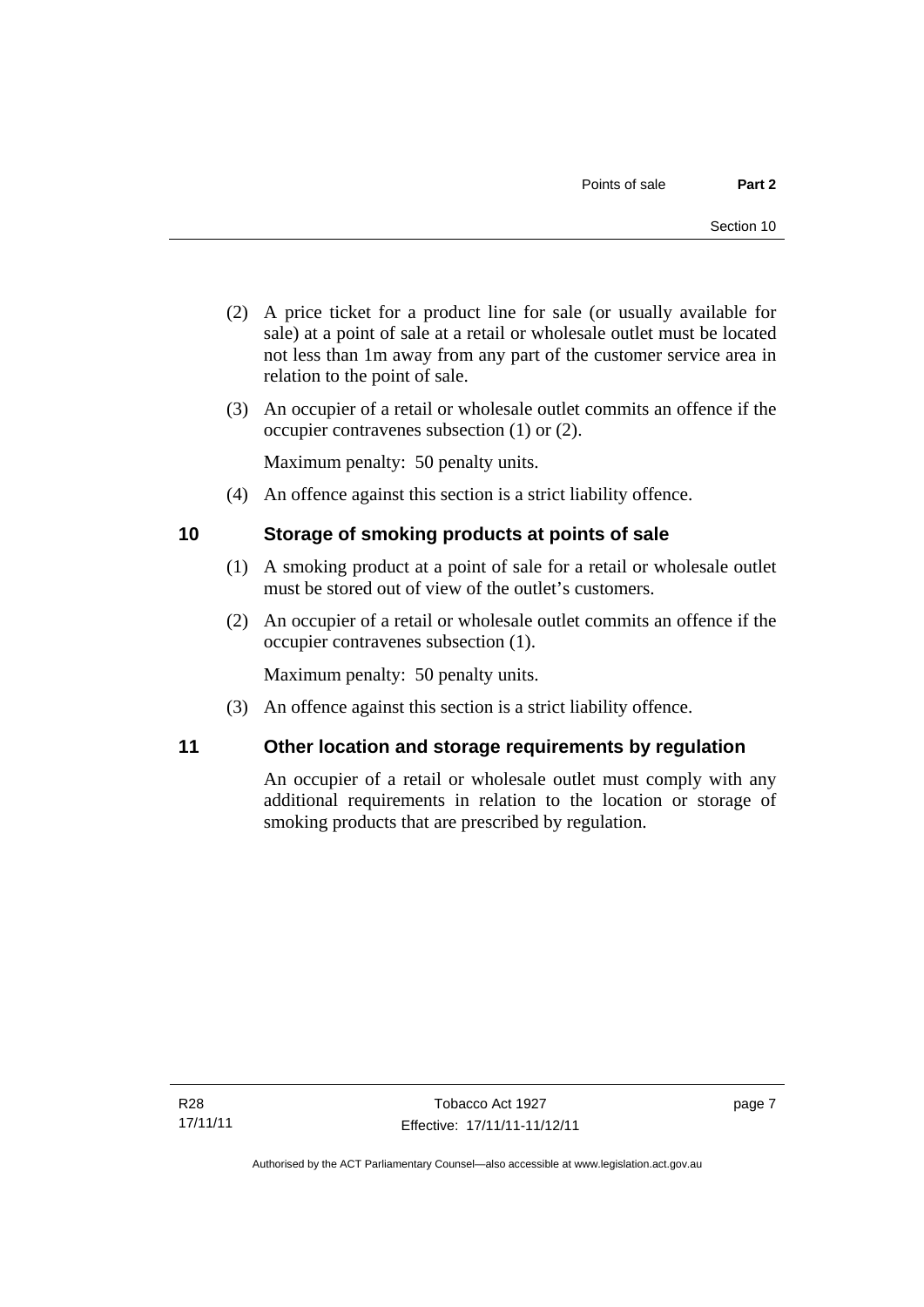Section 14

### <span id="page-15-0"></span>**Part 3 Supply of smoking products**

#### <span id="page-15-1"></span>**14 Supply of smoking product to under 18 year olds**

- (1) A person commits an offence if the person—
	- (a) sells a smoking product to a person who is under 18 years old; and
	- (b) is reckless about whether the person to whom the smoking product is sold is under 18 years old.

Maximum penalty: 200 penalty units.

- (2) It is a defence to a prosecution for an offence against subsection (1) if the defendant proves that—
	- (a) immediately before the smoking product was sold to the person, the defendant (or an employee or agent of the defendant) (the *seller*) asked the person to show the seller a document of identification; and
	- (b) the person showed the seller a document of identification; and
	- (c) the seller had no reasonable grounds for believing that the document was not a genuine document of identification of the person.
- (3) A person commits an offence if the person uses someone else's document of identification, or a forged document of identification, for the purpose of obtaining a smoking product.

Maximum penalty: 10 penalty units.

- (4) A person may refuse to sell a smoking product to someone else, or to permit someone else to obtain a smoking product, if—
	- (a) the person is not satisfied that the other person is at least 18 years old; or

R28 17/11/11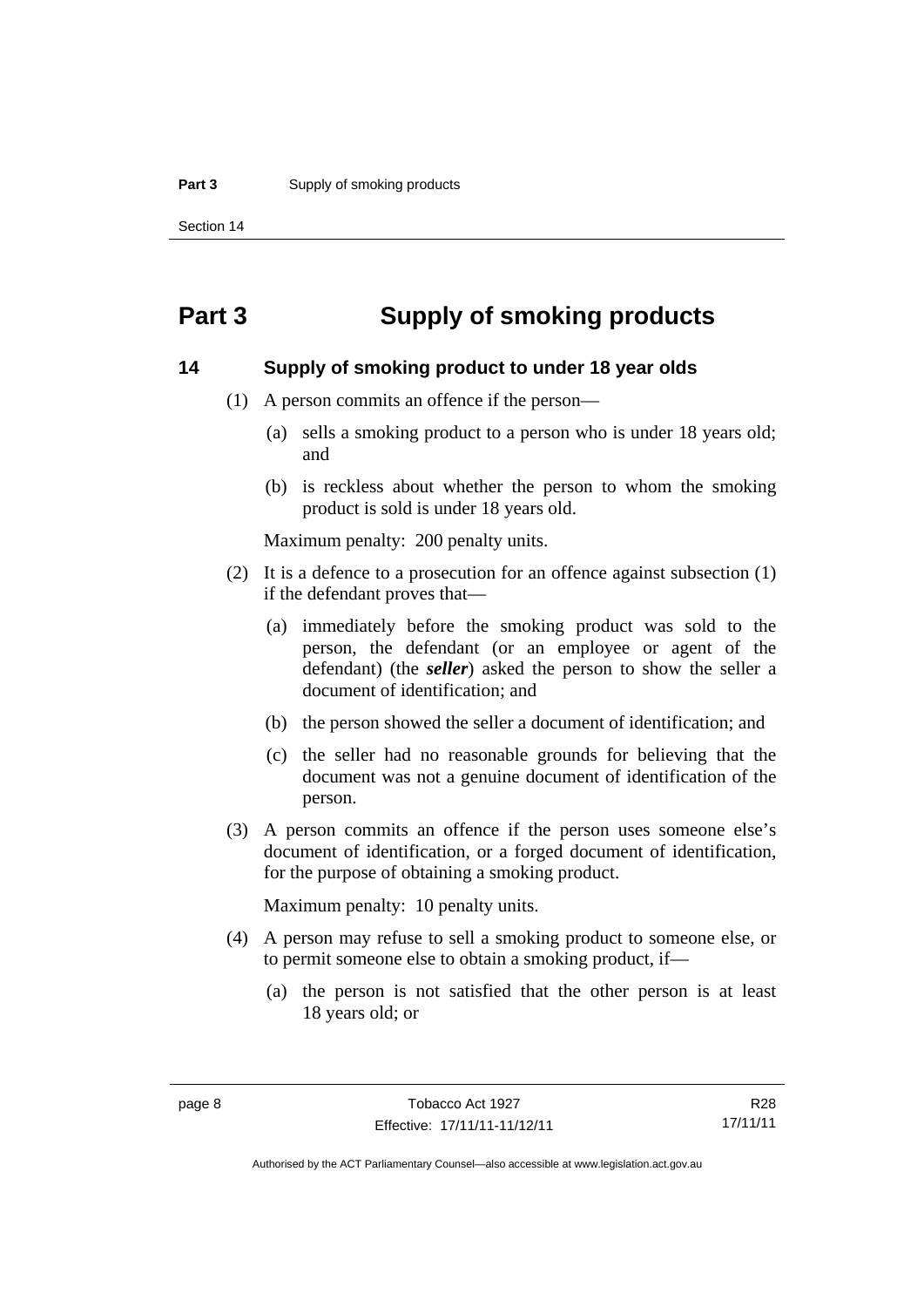- (b) the person considers that the product is sought for use by a person under 18 years old; or
- (c) the person considers that any identification shown by the other person is not genuine, or has been tampered with.
- (5) Subsection (4) does not limit the circumstances in which a person may refuse to sell a smoking product, or refuse to permit someone else to obtain a smoking product.
- (6) In this section:

*document of identification*, of a person, means a document that—

- $(a)$  is
	- (i) an Australian driver licence or a licence to drive a motor vehicle (however described) issued under the law of an external Territory or a foreign country; or
	- (ii) a proof of age card issued under the *Liquor Act 2010*, section 210 (Proof of age cards), or a corresponding document issued under the law of a State; or
	- (iii) a passport; and
- (b) contains a photograph that could reasonably be taken to be of the person; and
- (c) indicates that the person to whom the document was issued is at least 18 years old.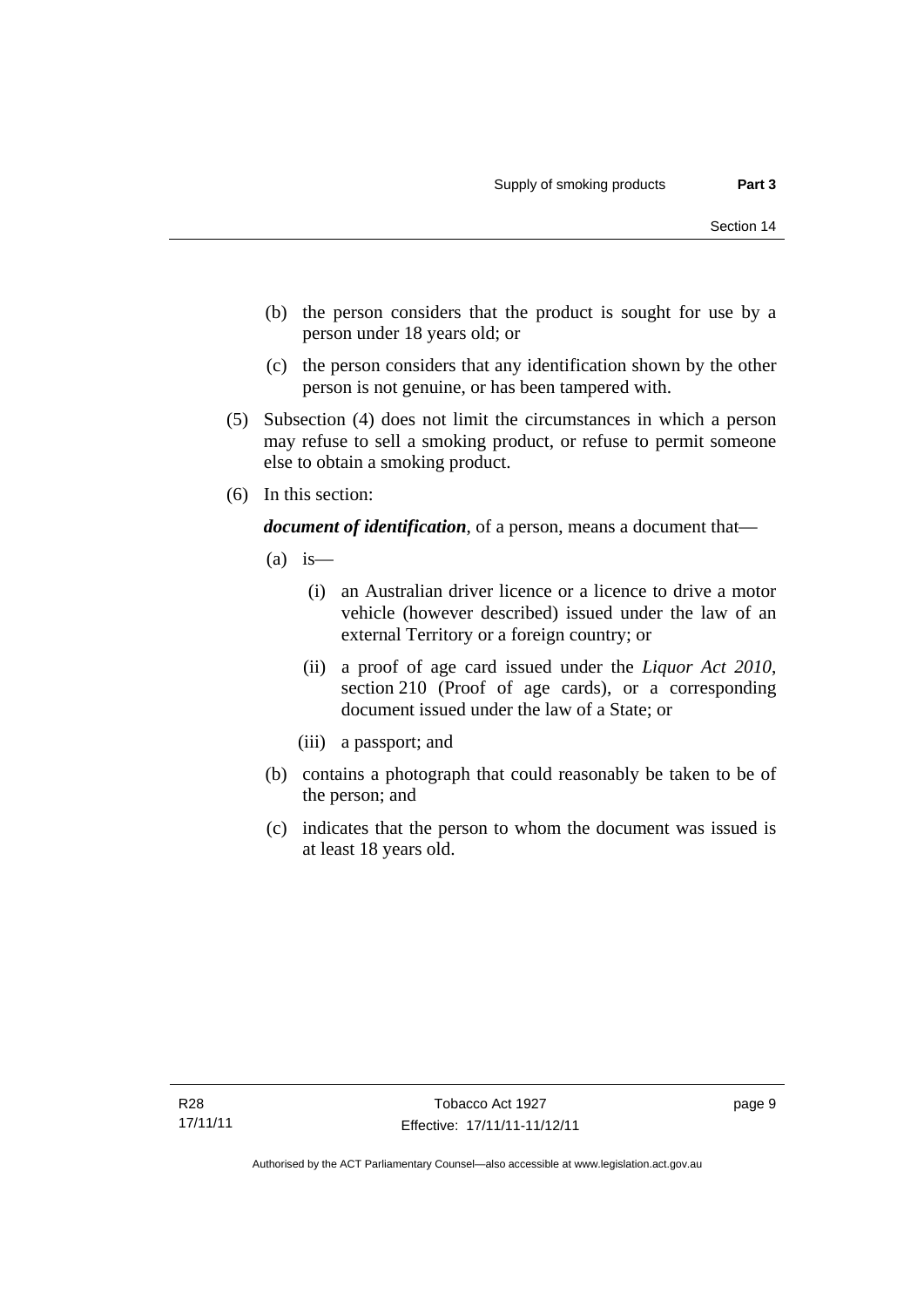Section 15

#### <span id="page-17-0"></span>**15 Purchase of smoking products for use by under 18 year olds**

A person commits an offence if the person purchases a smoking product for use by a person under 18 years old.

Maximum penalty: 50 penalty units.

#### <span id="page-17-1"></span>**16 Prohibition on sale of smoking products by vending machine**

- (1) A person commits an offence if—
	- (a) the person places a vending machine on premises; and
	- (b) the vending machine is used, or is available for use, by members of the public.

Maximum penalty: 50 penalty units.

- (2) A person commits an offence if—
	- (a) the person occupies premises where there is a vending machine; and
	- (b) the vending machine is used, or is available for use, by members of the public.

Maximum penalty: 50 penalty units.

#### <span id="page-17-2"></span>**17 Tobacco for non-smoking purposes**

A person commits an offence if the person manufactures or sells a tobacco product that is not a product prepared for smoking.

Maximum penalty: 50 penalty units.

#### <span id="page-17-3"></span>**18 Food and toys resembling or promoting smoking products**

- (1) A person commits an offence if the person—
	- (a) sells or imports food or a toy; and

R28 17/11/11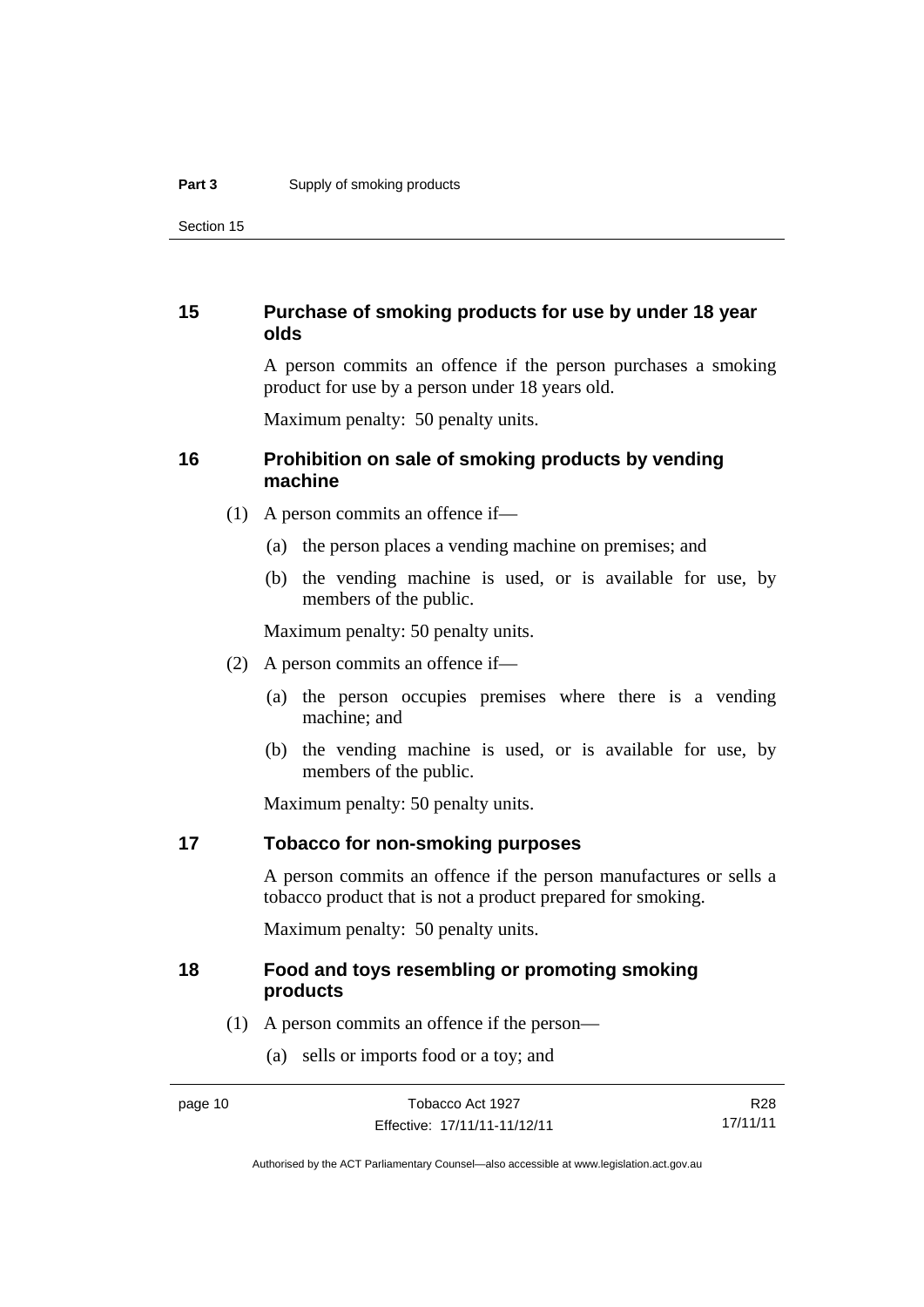- (b) the food or toy, or its package or packaging, resembles—
	- (i) a smoking product; or
	- (ii) a smoking product package.

Maximum penalty: 50 penalty units.

- (2) For subsection (1), food or a toy resembles a smoking product or a smoking product package if a reasonable person would believe that the resemblance exists, or is likely to exist.
- (3) A person commits an offence if the person—
	- (a) sells or imports food or a toy; and
	- (b) the food or toy, or its package or packaging, publicises or otherwise promotes 1 or more of the following things:
		- (i) a smoking product, or the purchase or use of a smoking product;
		- (ii) a trademark or brand name, or part of a trademark or brand name, of a smoking product;
		- (iii) the name or interests of a manufacturer or distributor of a smoking product in association, directly or indirectly, with the smoking product.

Maximum penalty: 50 penalty units.

 (4) For subsection (3), food or a toy, or its package or packaging, publicises or otherwise promotes a thing mentioned in subsection (3) (b) if a reasonable person would believe that the food, toy, package or packaging publicises or promotes, or is likely to publicise or promote, the thing.

#### <span id="page-18-0"></span>**18A Declared smoking products**

(1) The Minister may declare that food or a toy, or its package or packaging, is a *declared smoking product*.

page 11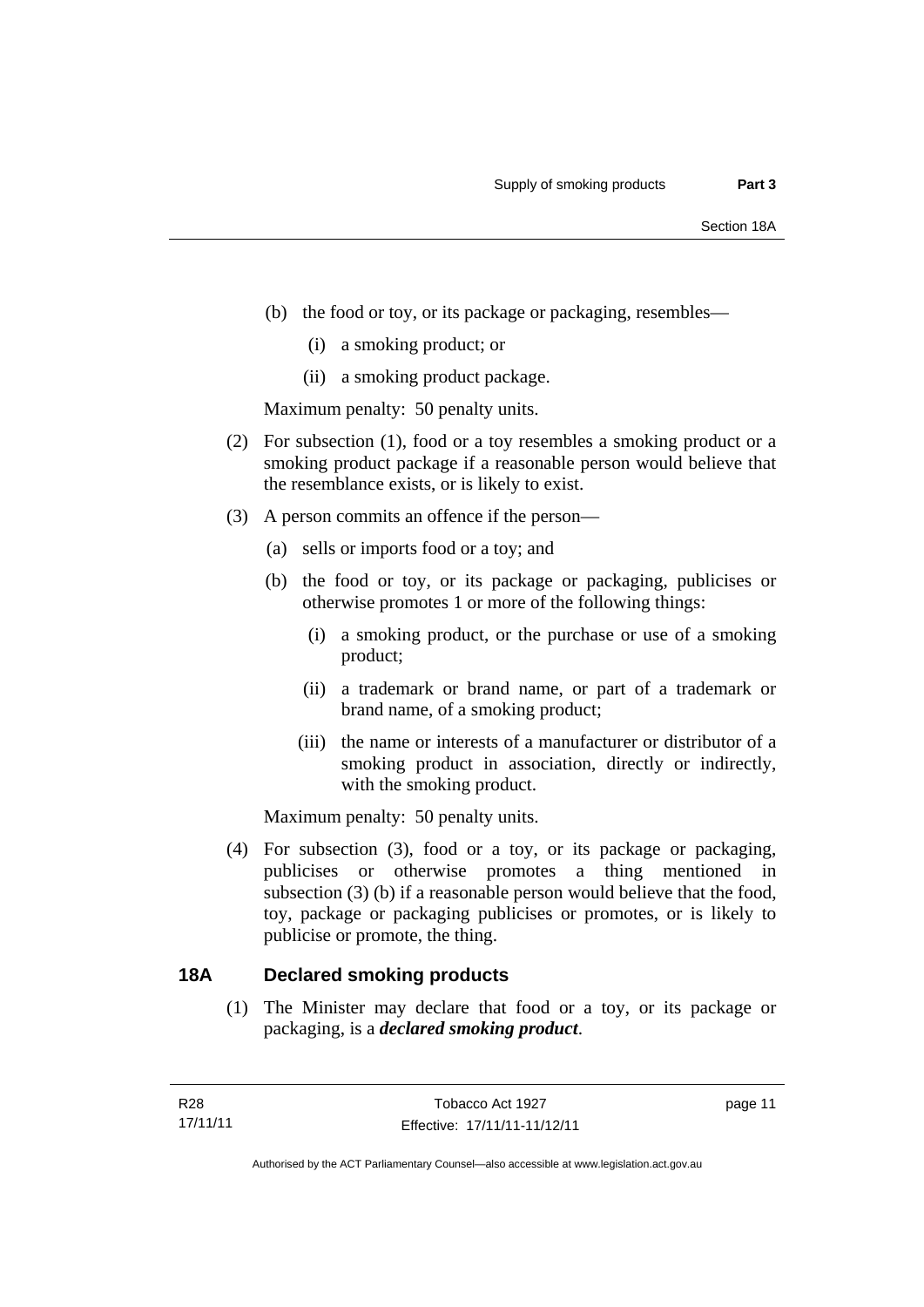Section 18B

- (2) The Minister must not make a declaration under subsection (1) unless satisfied that the food or toy, or its package or packaging—
	- (a) resembles a smoking product; or
	- (b) resembles a smoking product package; or
	- (c) may publicise or otherwise promote—
		- (i) a smoking product, or the purchase or use of a smoking product; or
		- (ii) a trademark or brand name, or part of a trademark or brand name, of a smoking product; or
		- (iii) the name or interests of a manufacturer or distributor of a smoking product in association, directly or indirectly, with the smoking product.
- (3) A declaration is a notifiable instrument.

*Note* A notifiable instrument must be notified under the Legislation Act.

#### <span id="page-19-0"></span>**18B Prohibition on sale or import of declared smoking product**

 (1) A person commits an offence if the person sells or imports a declared smoking product.

Maximum penalty: 50 penalty units.

(2) In this section:

*declared smoking product*—see section 18A (1).

#### <span id="page-19-1"></span>**19 Sale of cigarettes**

(1) A person commits an offence if the person sells cigarettes (including cigarettes made from a herbal product) in a quantity of less than 20.

Maximum penalty: 50 penalty units.

R28 17/11/11

Authorised by the ACT Parliamentary Counsel—also accessible at www.legislation.act.gov.au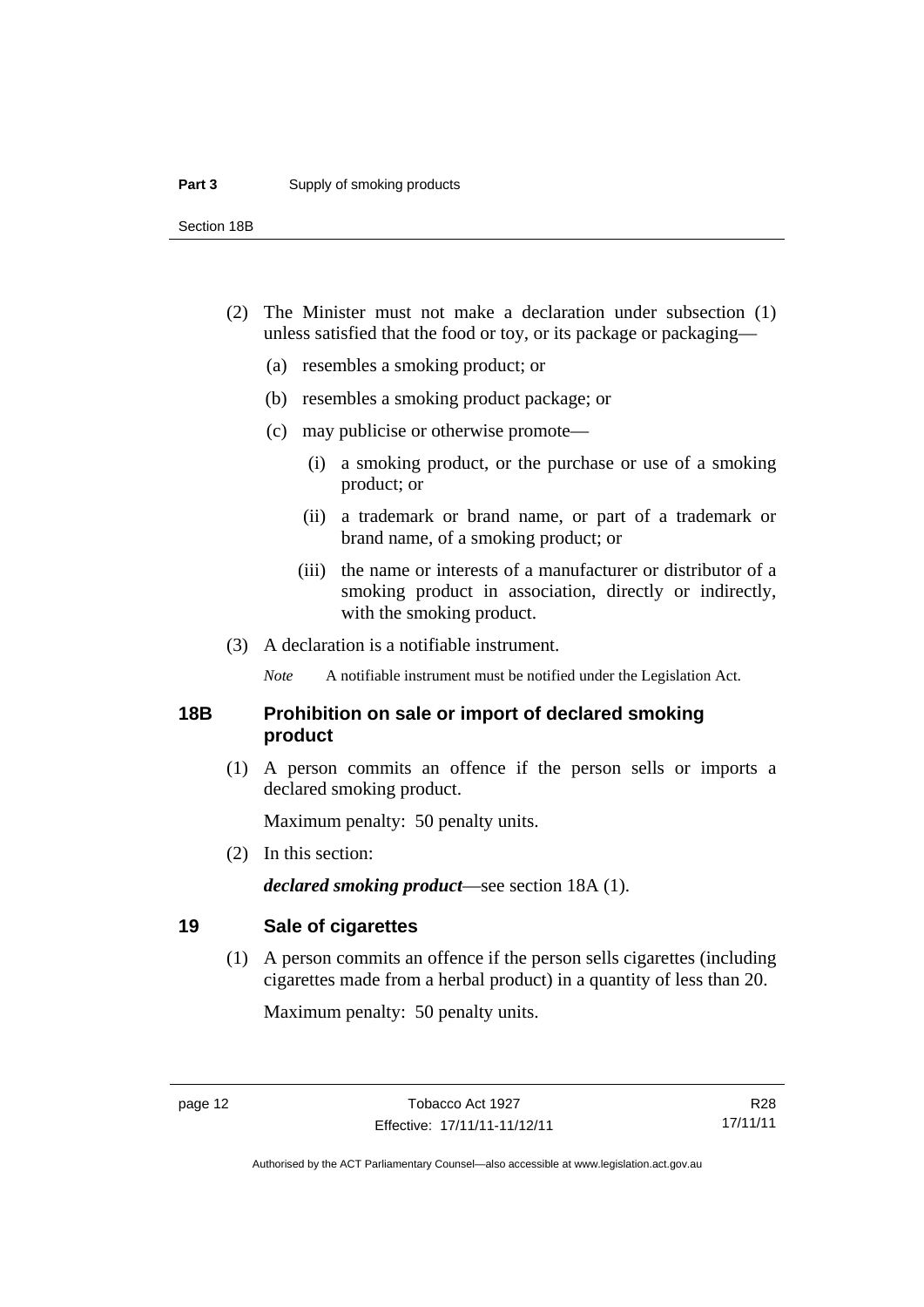- (2) A person commits an offence if the person sells cigarettes (including cigarettes made from a herbal product) in a package designed—
	- (a) to hold less than 20 cigarettes; or
	- (b) to be, or be readily able to be, divided into portions each of which contains less than 20 cigarettes.

Maximum penalty: 50 penalty units.

(3) An offence against this section is a strict liability offence.

### <span id="page-20-0"></span>**20 Display of smoking products**

An occupier of a retail or wholesale outlet commits an offence if the occupier displays to customers at the outlet a smoking product within, or adjacent to, the outlet.

Maximum penalty: 50 penalty units.

#### <span id="page-20-1"></span>**21 Prohibited smoking products**

- (1) The Minister may declare that a smoking product is prohibited (a *prohibited smoking product*).
- (2) The Minister must not make a declaration under subsection (1) unless satisfied that—
	- (a) the smoking product, or the smoke of the product, has a distinctive fruity, sweet or confectionary-like character; and
	- (b) the nature of the product, or the product's package or packaging, may be attractive to children.
- (3) A declaration is a notifiable instrument.
	- *Note* A notifiable instrument must be notified under the Legislation Act.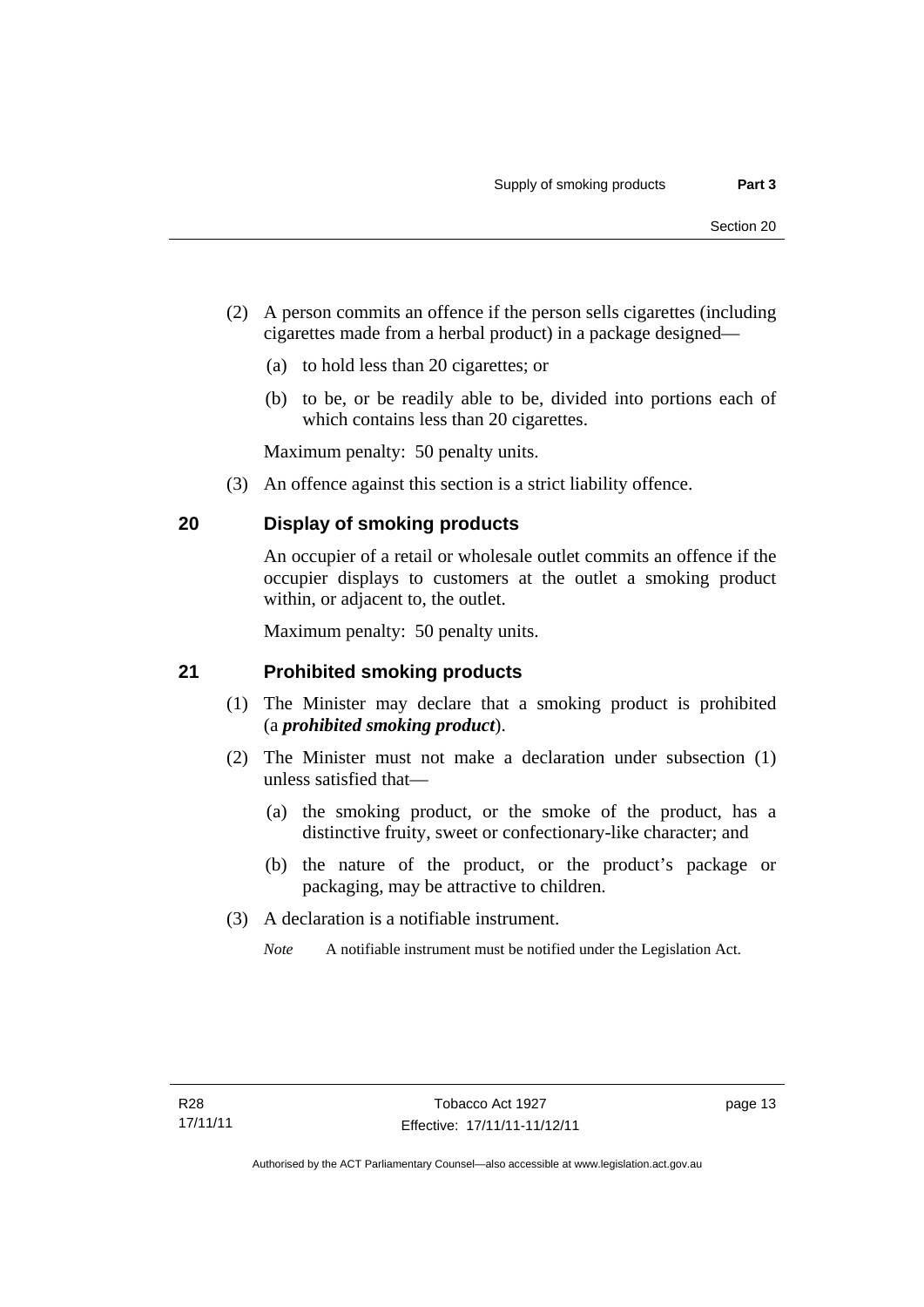Section 22

### <span id="page-21-0"></span>**22 Prohibition on sale of prohibited smoking product**

 (1) A person commits an offence if the person sells a prohibited smoking product.

Maximum penalty: 50 penalty units.

(2) In this section:

*prohibited smoking product*—see section 21 (1).

page 14 Tobacco Act 1927 Effective: 17/11/11-11/12/11

R28 17/11/11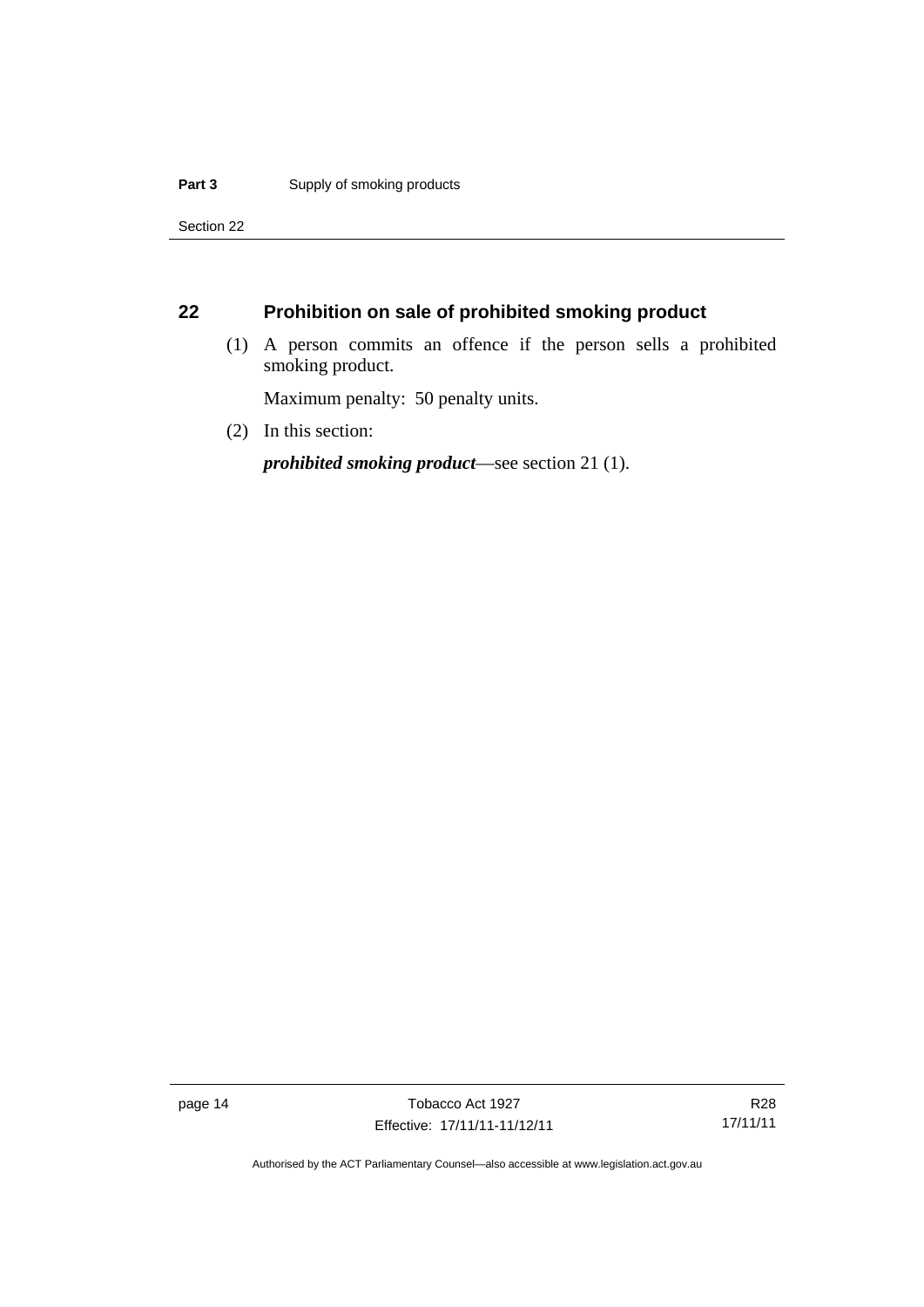# <span id="page-22-0"></span>**Part 4 Advertising, promotion and sponsorship**

#### <span id="page-22-1"></span>**23 Prohibited smoking advertising**

(1) A person commits an offence if the person—

- (a) sells a film, videotape, DVD or other video recording, or an audio recording, that contains a smoking advertisement; and
- (b) is reckless about whether the film, videotape, DVD or other video recording, or audio recording, contains a smoking advertisement.

Maximum penalty: 50 penalty units.

- (2) A person commits an offence if the person—
	- (a) distributes to the public any unsolicited document that contains a smoking advertisement; and
	- (b) is reckless about whether the document contains a smoking advertisement.

Maximum penalty: 50 penalty units.

#### **Examples—unsolicited documents—par (a)**

- 1 leaflet
- 2 handbill
- *Note* An example is part of the Act, is not exhaustive and may extend, but does not limit, the meaning of the provision in which it appears (see Legislation Act, s 126 and s 132).
- (3) A person commits an offence if the person—
	- (a) places, displays or broadcasts a smoking advertisement (including a smoking advertisement for a tobacco product at or on a place where tobacco products are for sale); and

page 15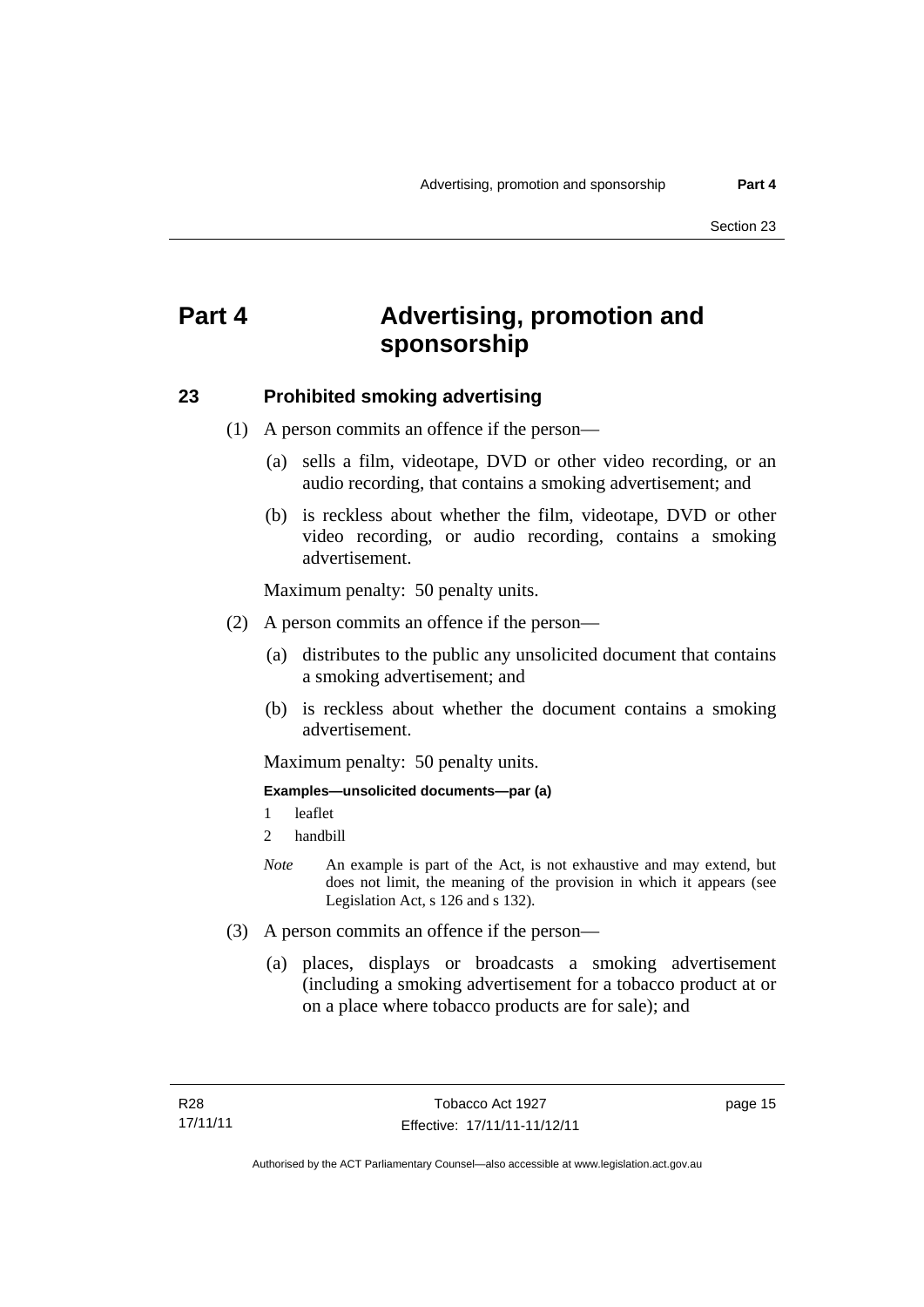Section 23

 (b) is reckless about whether the advertisement is visible or audible in or from a public place.

Maximum penalty: 50 penalty units.

- (4) This section does not apply in relation to—
	- (a) a smoking advertisement that is an accidental or incidental accompaniment to a film, videotape, DVD or other video recording, or an audio recording; or
	- (b) a single price ticket at a point of sale for each product line for sale (or usually available for sale) at the point of sale; or
	- (c) a personal use advertisement; or
	- (d) a smoking advertisement that is displayed at a point of sale if the advertisement—
		- (i) is to the effect that smoking products are offered for sale to people who are 18 years old or older; and
		- (ii) is the only smoking advertisement (other than a price ticket mentioned in paragraph (b)) displayed at the point of sale; and
		- (iii) does not contain a trademark or brand name, or part of a trademark or brand name, of a smoking product; and
		- (iv) does not contain the name of a manufacturer or distributor of a smoking product; and
		- (v) is not larger than A5 paper size (148mm x 210mm); or
	- (e) a document ordinarily used in the course of business.

R28 17/11/11

Authorised by the ACT Parliamentary Counsel—also accessible at www.legislation.act.gov.au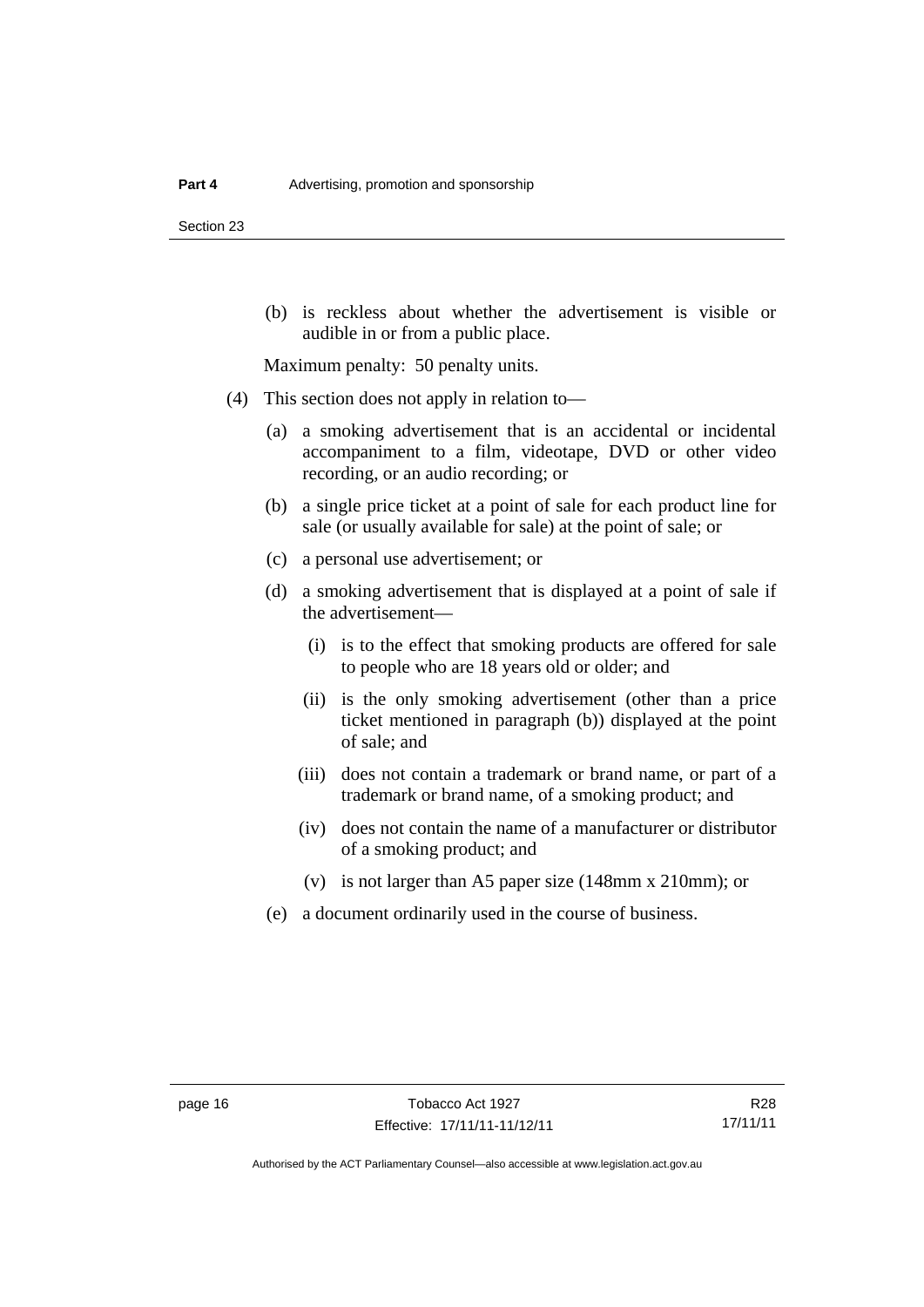(5) In this section:

*personal use advertisement* means the placement, display or broadcast of a smoking advertisement, or of an object displaying a smoking advertisement, in the course of the personal use of the advertisement or object, unless the placement, display or broadcast—

- (a) is for a direct or indirect financial benefit; or
- (b) is undertaken in the course of a business that involves the sale of smoking products or the management of a retail outlet.

#### **Example—personal use**

The wearing of a T-shirt displaying a smoking advertisement by a person who is not paid to wear the T-shirt.

*Note* An example is part of the Act, is not exhaustive and may extend, but does not limit, the meaning of the provision in which it appears (see Legislation Act, s 126 and s 132).

*public place* means a place to which the public or a section of the public has access, whether—

- (a) by payment, membership of a body or otherwise; or
- (b) by entitlement or permission.

#### **Examples—public places**

- 1 business premises, including professional, trade and commercial premises and wholesale outlets
- 2 a cinema or theatre
- 3 a club, hotel or motel
- 4 a community centre, hall or public library
- 5 government premises
- 6 a hostel or nursing home
- 7 a place of worship
- 8 a public transportation vehicle (including, a bus, taxi or boat)
- 9 a restaurant or cafeteria
- 10 a school, college or university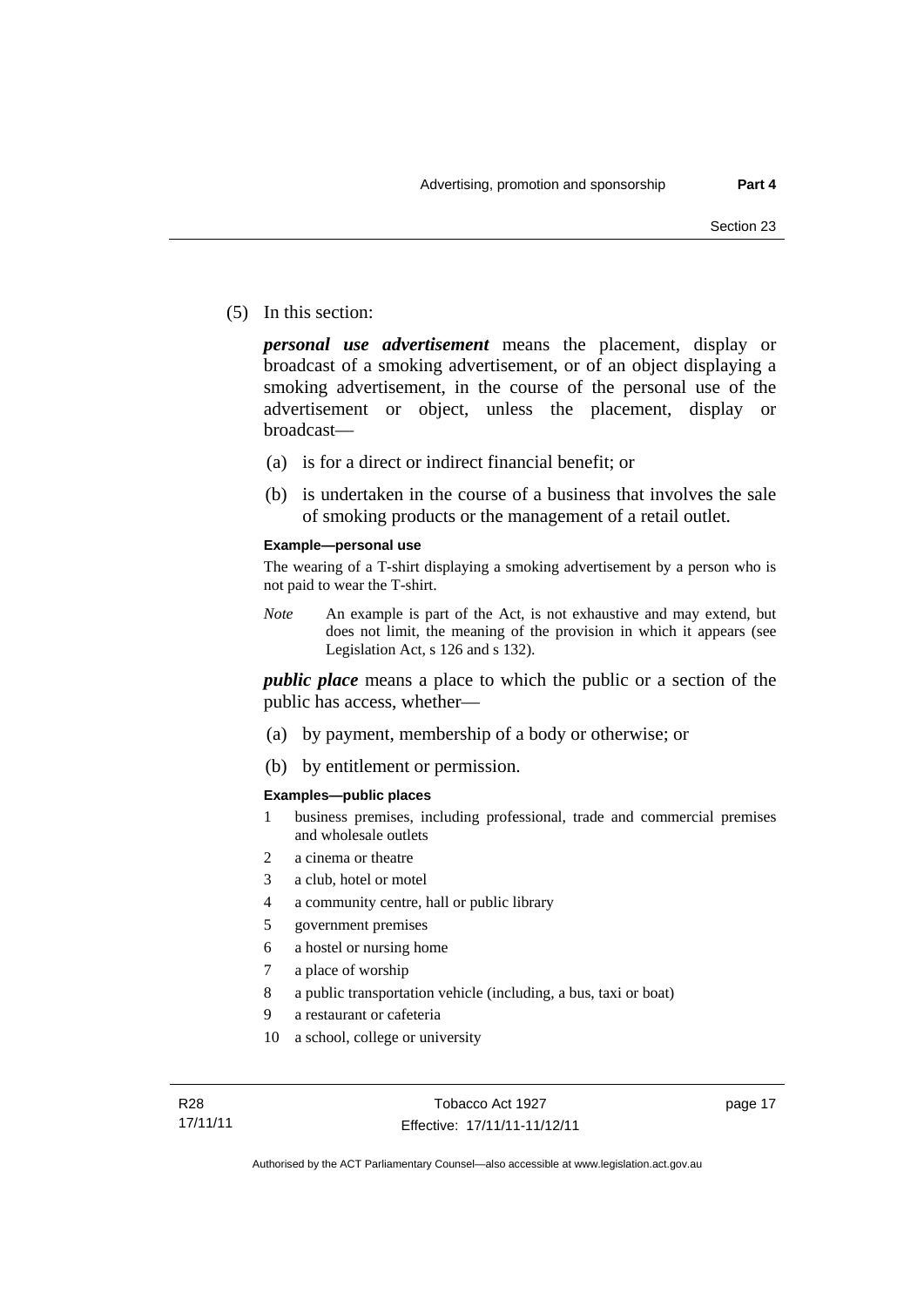- 11 a shopping centre, mall or plaza
- 12 sporting or recreational premises.

#### <span id="page-25-0"></span>**24 Removal of smoking advertisements**

- (1) If an authorised officer believes on reasonable grounds that a person has contravened section 23 (3), the officer may give the person a written notice requiring the relevant smoking advertisement to be removed, or obscured, in a specified way, within 3 days after the notice is given.
- (2) A notice shall include the following statements:
	- (a) a statement to the effect that the person may be prosecuted for an offence against section 23 (3) (Prohibited smoking advertising) if the notice is contravened;
	- (b) a statement to the effect that the person may also be prosecuted for an offence under subsection (3) for each day during any part of which the contravention continues.
- (3) A person commits an offence if the person contravenes a notice under subsection (1).

Maximum penalty (for each day): 5 penalty units.

*Note* See the Legislation Act, s 193 (Continuing offences).

- (4) Conviction for an offence against subsection (3) in relation to a notice about a contravention of section 23 (3) does not prevent conviction for an offence against section 23 (3) in respect of the contravention.
- (5) Proceedings against a person for an offence against section 23 (3)—
	- (a) shall not be commenced unless a notice is given to the person under subsection (1); and
	- (b) shall not be commenced until after the period specified in the notice; and

R28 17/11/11

Authorised by the ACT Parliamentary Counsel—also accessible at www.legislation.act.gov.au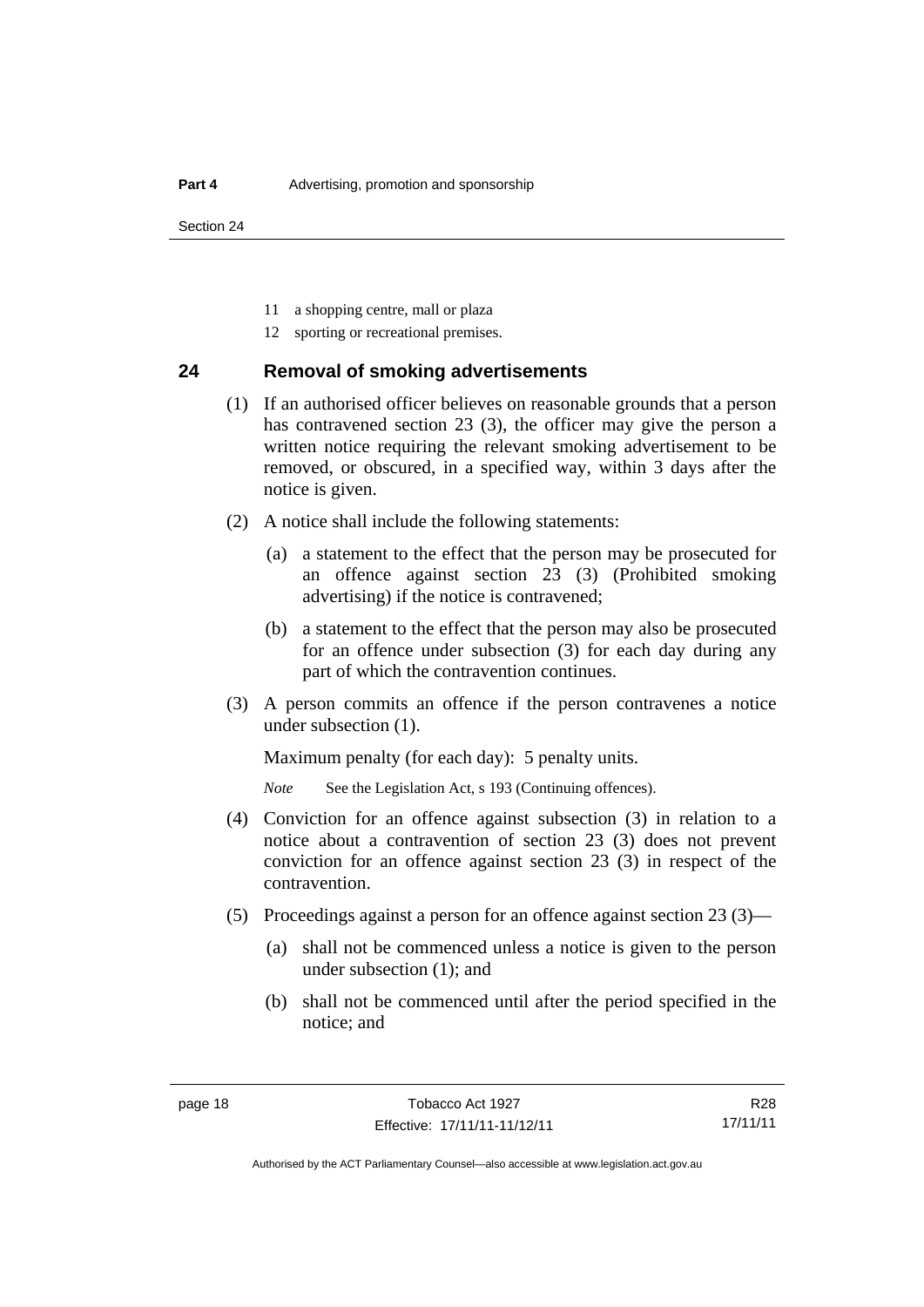- (c) shall not be commenced if the relevant smoking advertisement is removed or obscured in accordance with that notice.
- (6) If a person is convicted of an offence against section 23 (3), the court, in addition to imposing any other penalty, may order that the relevant smoking advertisement be removed, or obscured, by the Territory.
- (7) If a smoking advertisement is removed, or obscured, in accordance with an order under subsection (6), the person convicted of the relevant offence shall pay the Territory the reasonable costs incurred in removing or obscuring the advertisement.

#### <span id="page-26-0"></span>**25 Smoking product promotions**

- (1) A person commits an offence if—
	- (a) the person sells or distributes an object or entitlement; and
	- (b) the object or entitlement promotes 1 or more of the following things:
		- (i) a smoking product, or the purchase or use of a smoking product;
		- (ii) a trademark or brand name, or part of a trademark or brand name, of a smoking product;
		- (iii) the name or interests of a manufacturer or distributor of a smoking product in association, directly or indirectly, with the smoking product.

Maximum penalty: 50 penalty units.

 (2) For subsection (1), an object or entitlement sold or distributed by a person promotes a thing mentioned in subsection (1) (b) if a reasonable person would believe that the object or entitlement promotes, or is likely to promote, the thing.

page 19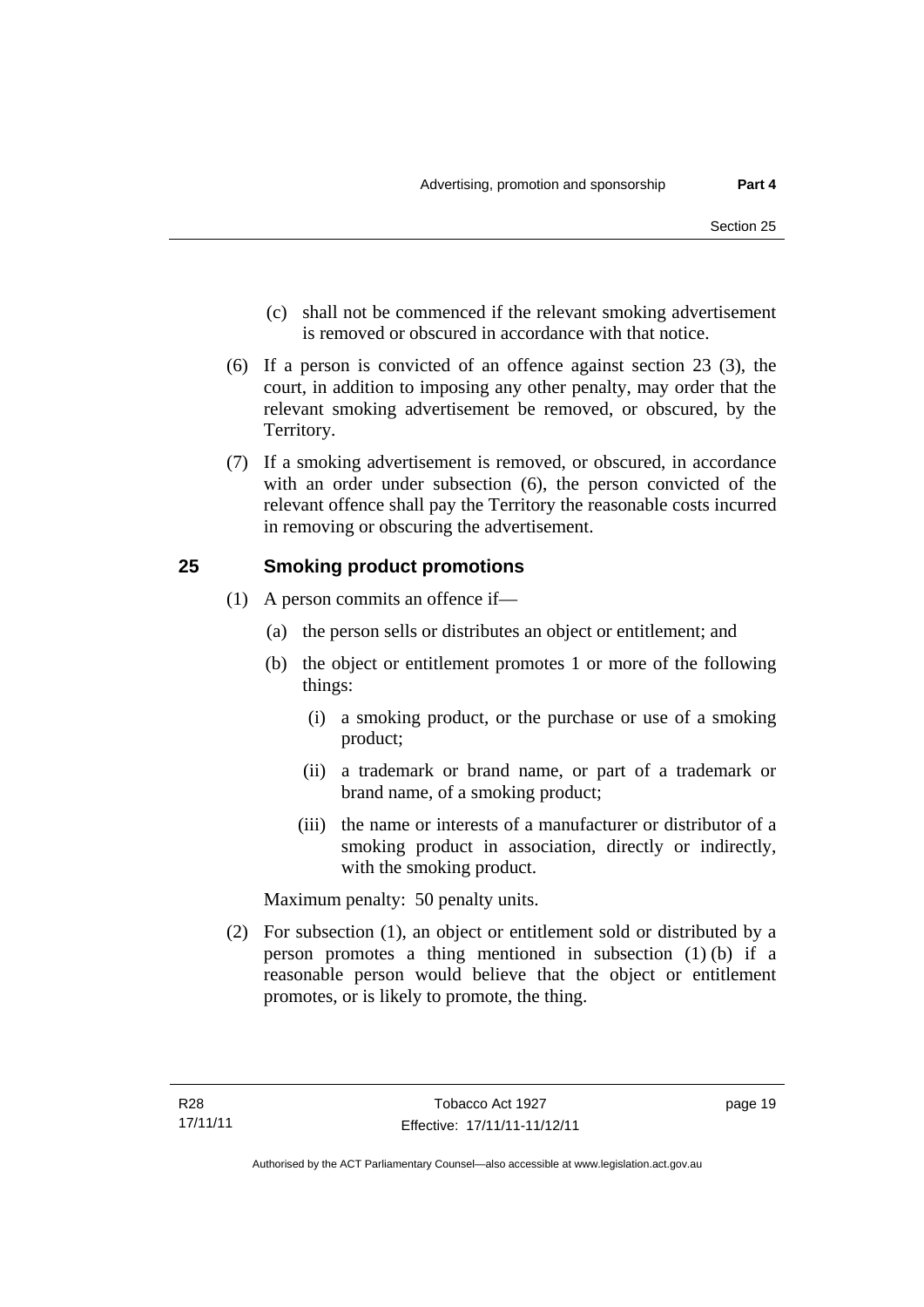Section 25A

- (3) In applying this section in relation to an object that is a sound recording, a video recording or a computer storage device, a reference to the promotion of a thing is a reference to the promotion of the thing by aural or visible material that the object is reasonably capable of producing, or of causing to be produced, in its normal use.
- (4) In this section:

*entitlement* means an entitlement to goods or services, or to a reduced price for goods or services.

*object* does not include a smoking product.

#### <span id="page-27-0"></span>**25A Prohibition of smoking product sales contributing to customer reward scheme**

- (1) A person commits an offence, if in direct or indirect association with the sale of a smoking product, the person provides, or offers to provide, any of the following benefits:
	- (a) a prize, gift or discount;
	- (b) a voucher, ticket or other thing that allows a person access to a prize, gift or discount;
	- (c) points or credit in a customer reward scheme that allows a person to qualify for a thing mentioned in paragraph (a) or (b) by accumulating a number of points, or credit, in association with purchases.

Maximum penalty: 50 penalty units.

#### **Example—par (b)**

discount petrol vouchers offered by a supermarket chain

Authorised by the ACT Parliamentary Counsel—also accessible at www.legislation.act.gov.au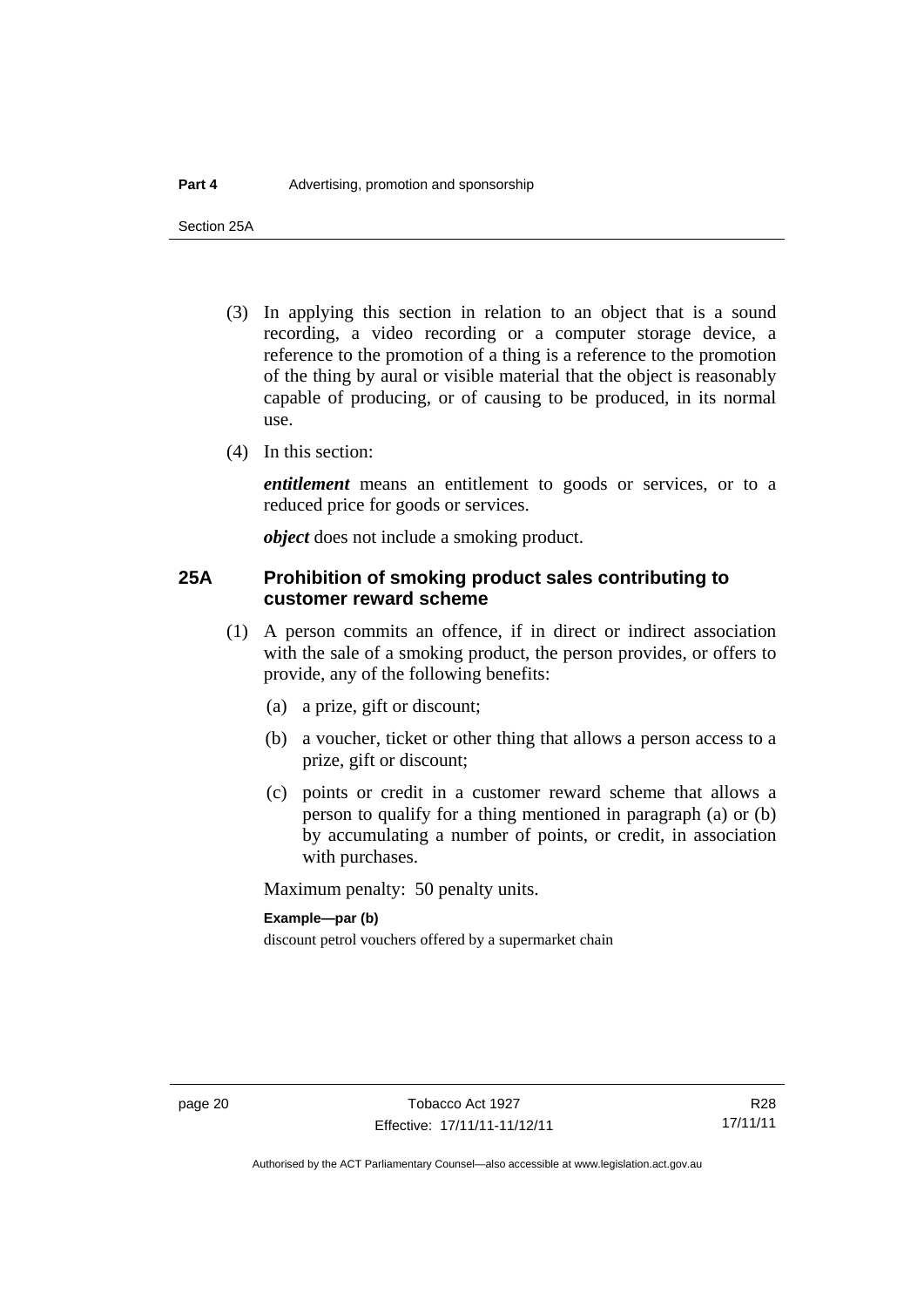#### **Example—par (c)**

a shopping rewards program offered by a group of participating businesses, members of which accumulate points by making purchases at those businesses, and redeem the points for rewards

- *Note* An example is part of the Act, is not exhaustive and may extend, but does not limit, the meaning of the provision in which it appears (see Legislation Act, s 126 and s 132).
- (2) It is a defence to a prosecution for an offence against subsection (1) if the defendant proves that it was not reasonably practicable to identify that the sale of the smoking product was associated with the provision of, or offer to provide, the benefit.

#### <span id="page-28-0"></span>**26 Smoking product giveaways**

- (1) A person commits an offence if—
	- (a) the person supplies a smoking product for free; and
	- (b) the supply promotes the sale of any smoking product for value.

Maximum penalty: 50 penalty units.

- (2) For subsection (1), the supply by a person of a smoking product for free promotes the sale of a smoking product for value if a reasonable person would believe that the supply promotes, or is likely to promote, the sale.
- (3) In this section:

*promote* includes induce.

*supply* includes offer or expose.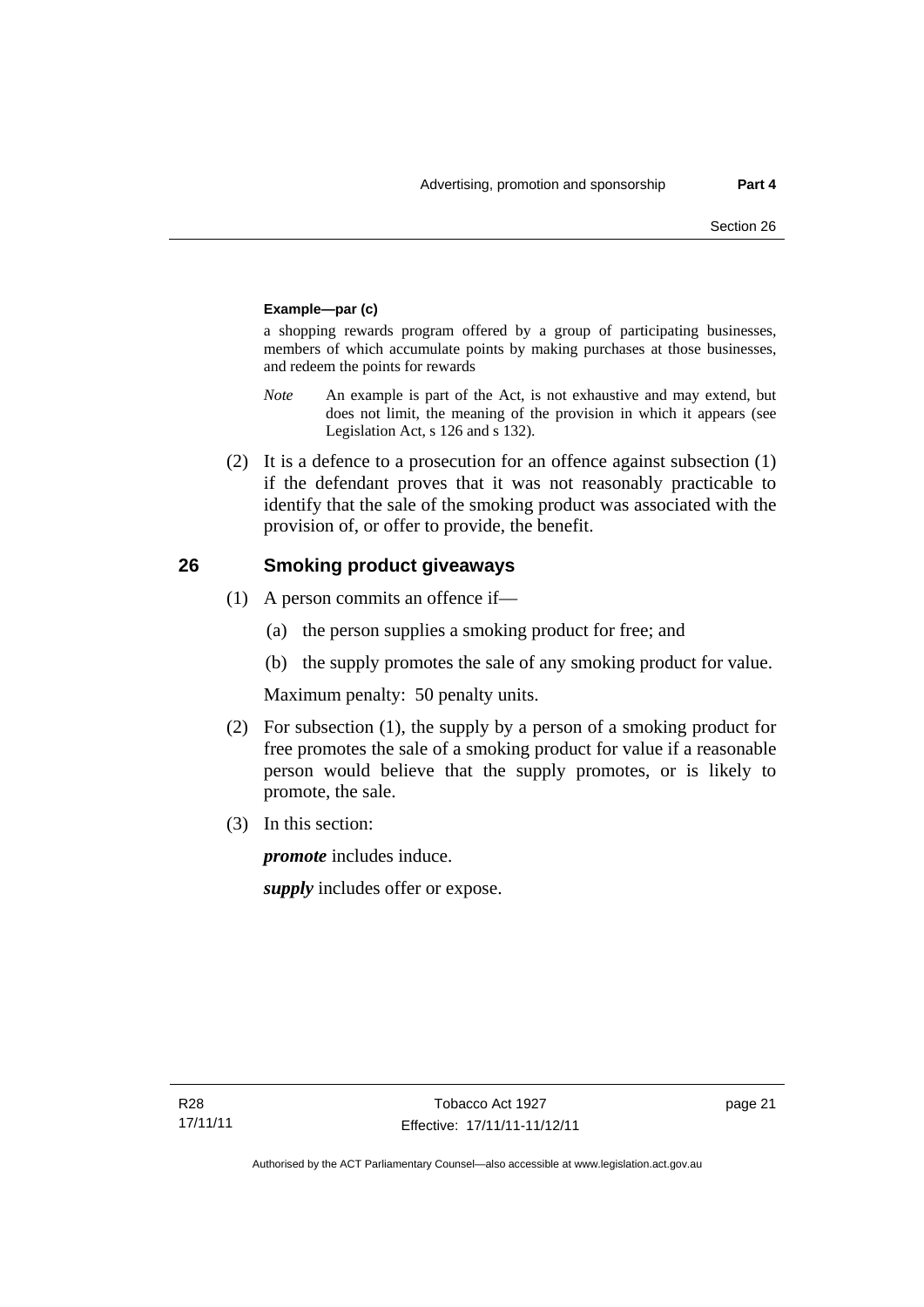#### <span id="page-29-0"></span>**27 Competitions that promote smoking products etc**

- (1) A person commits an offence if the person—
	- (a) conducts a competition; and
	- (b) the competition promotes 1 or more of the following things:
		- (i) a smoking product, or the purchase or use of a smoking product;
		- (ii) a trademark or brand name, or part of a trademark or brand name, of a smoking product;
		- (iii) the name or interests of a manufacturer or distributor of a smoking product in association, directly or indirectly, with the smoking product.

Maximum penalty: 50 penalty units.

- (2) For subsection (1), a competition conducted by a person promotes a thing mentioned in subsection (1) (b) if a reasonable person would believe that the competition promotes, or is likely to promote, the thing.
- (3) A person commits an offence if the person—
	- (a) conducts a competition; and
	- (b) the competition has a direct or indirect association with the sale or consumption of a smoking product, or of smoking products generally.

Maximum penalty: 50 penalty units.

 (4) For subsection (3), a competition conducted by a person has a direct or indirect association with a thing mentioned in subsection (3) (b) if a reasonable person would believe that the competition has, or would have, a direct or indirect association with the thing.

R28 17/11/11

Authorised by the ACT Parliamentary Counsel—also accessible at www.legislation.act.gov.au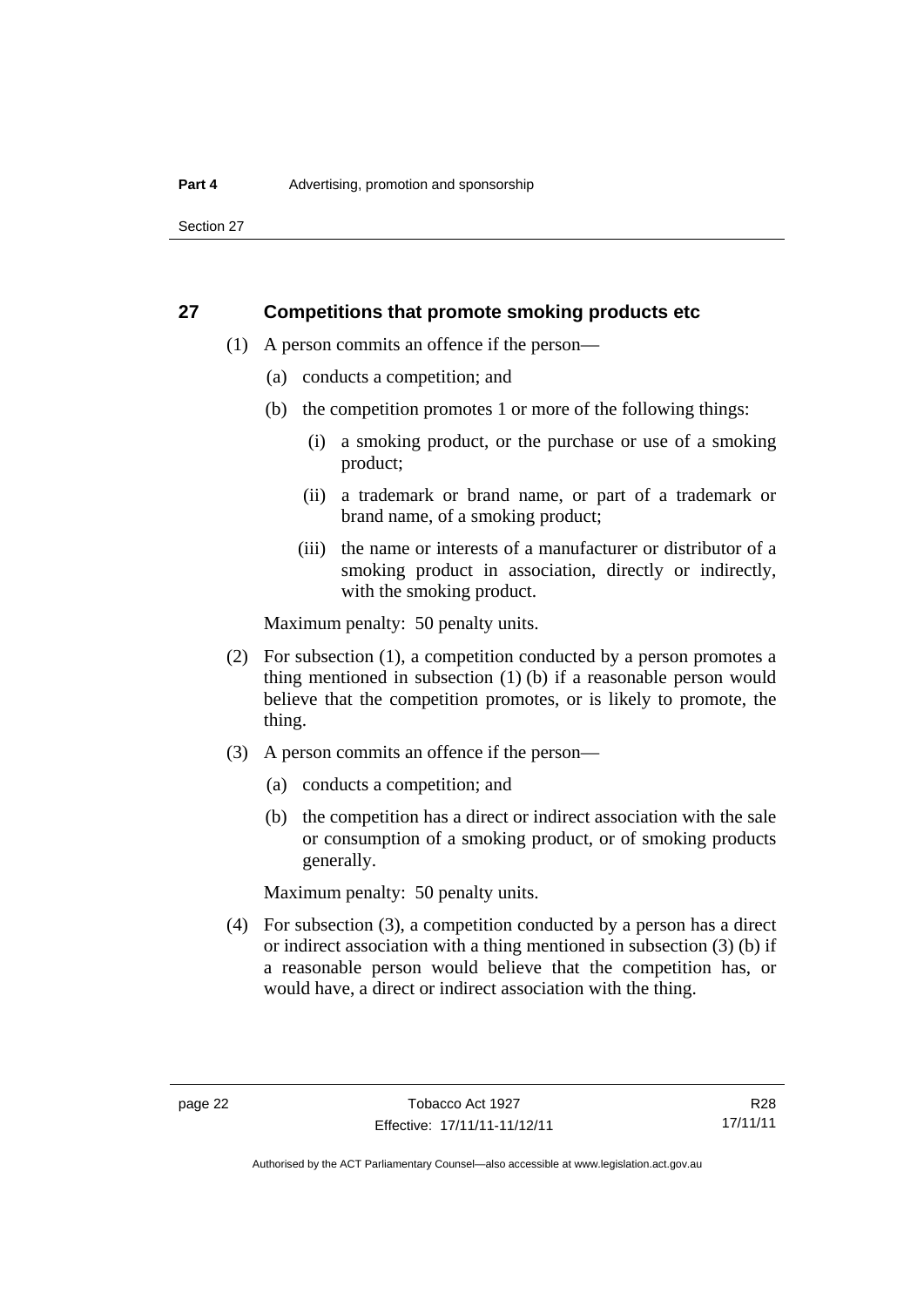#### <span id="page-30-0"></span>**28 Prohibition of sponsorships**

- (1) A person commits an offence if—
	- (a) the person promotes or agrees to promote, under a contract, agreement, undertaking or understanding, whether or not legally binding—
		- (i) a smoking product, or the use of a smoking product; or
		- (ii) a trademark or brand name, or part of a trademark or brand name, of a smoking product; or
		- (iii) the name or interests of a manufacturer or distributor of a smoking product in association, directly or indirectly, with the smoking product; and
	- (b) the person does so in exchange for a sponsorship, gift, prize, scholarship or similar benefit given or agreed to be given by someone else.

Maximum penalty: 50 penalty units.

- (2) A person commits an offence if—
	- (a) the person gives or agrees to give, under a contract, agreement, undertaking or understanding, whether or not legally binding, a sponsorship, gift, prize, scholarship or similar benefit; and
	- (b) the person does so in exchange for the promotion of, or an agreement to promote, a thing mentioned in subsection (1) (a).

Maximum penalty: 50 penalty units.

 (3) This section does not apply in relation to a scholarship given, or agreed to be given, by a manufacturer or distributor of a smoking product to an employee, or a family member of an employee, of the manufacturer or distributor.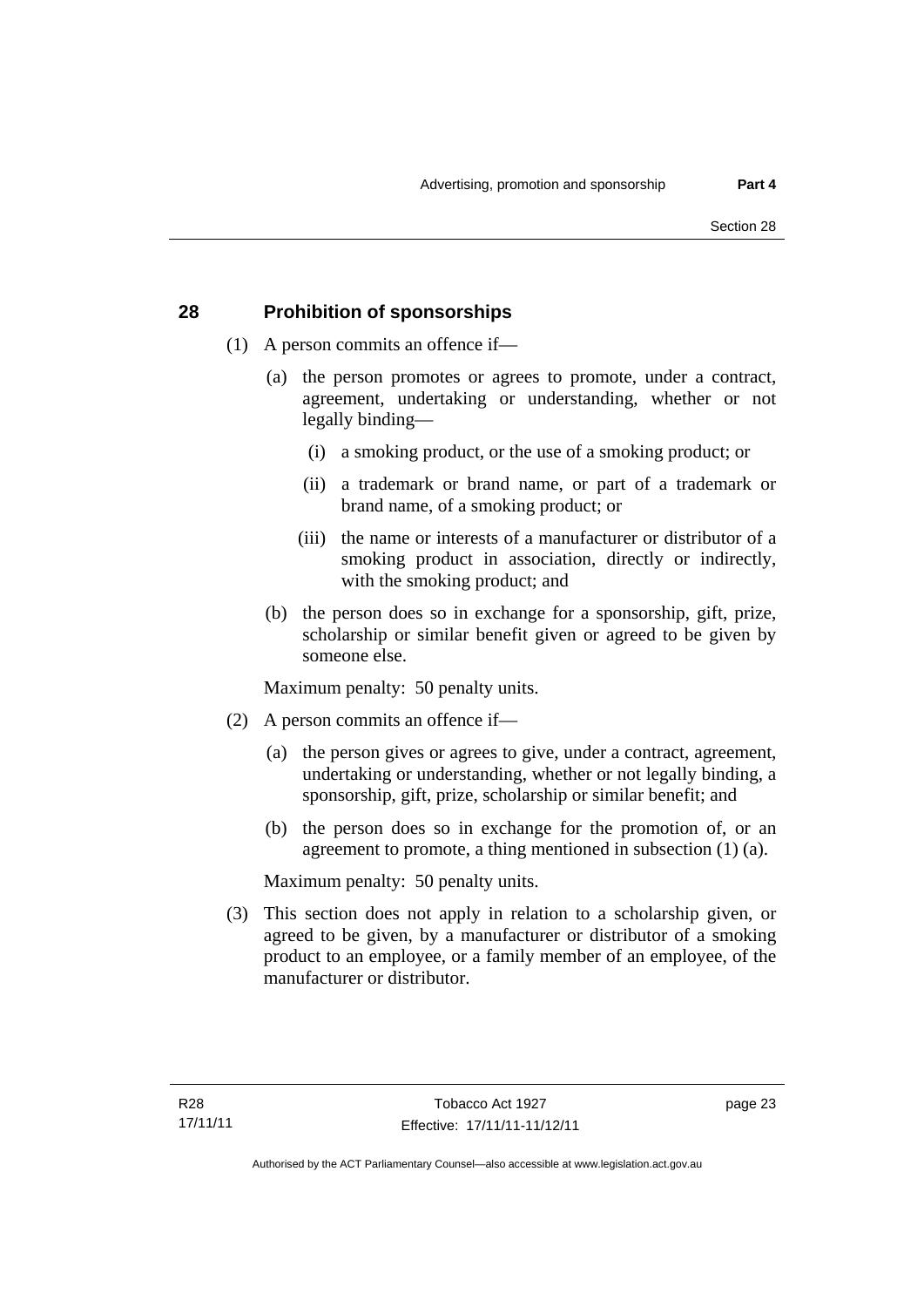(4) In this section:

*family member*, of a person, means—

- (a) the person's domestic partner; or
- (b) a parent, step-parent or grandparent of the person; or
- (c) a child, stepchild or grandchild of the person; or
- (d) a brother, sister, stepbrother or stepsister of the person.

page 24 Tobacco Act 1927 Effective: 17/11/11-11/12/11

R28 17/11/11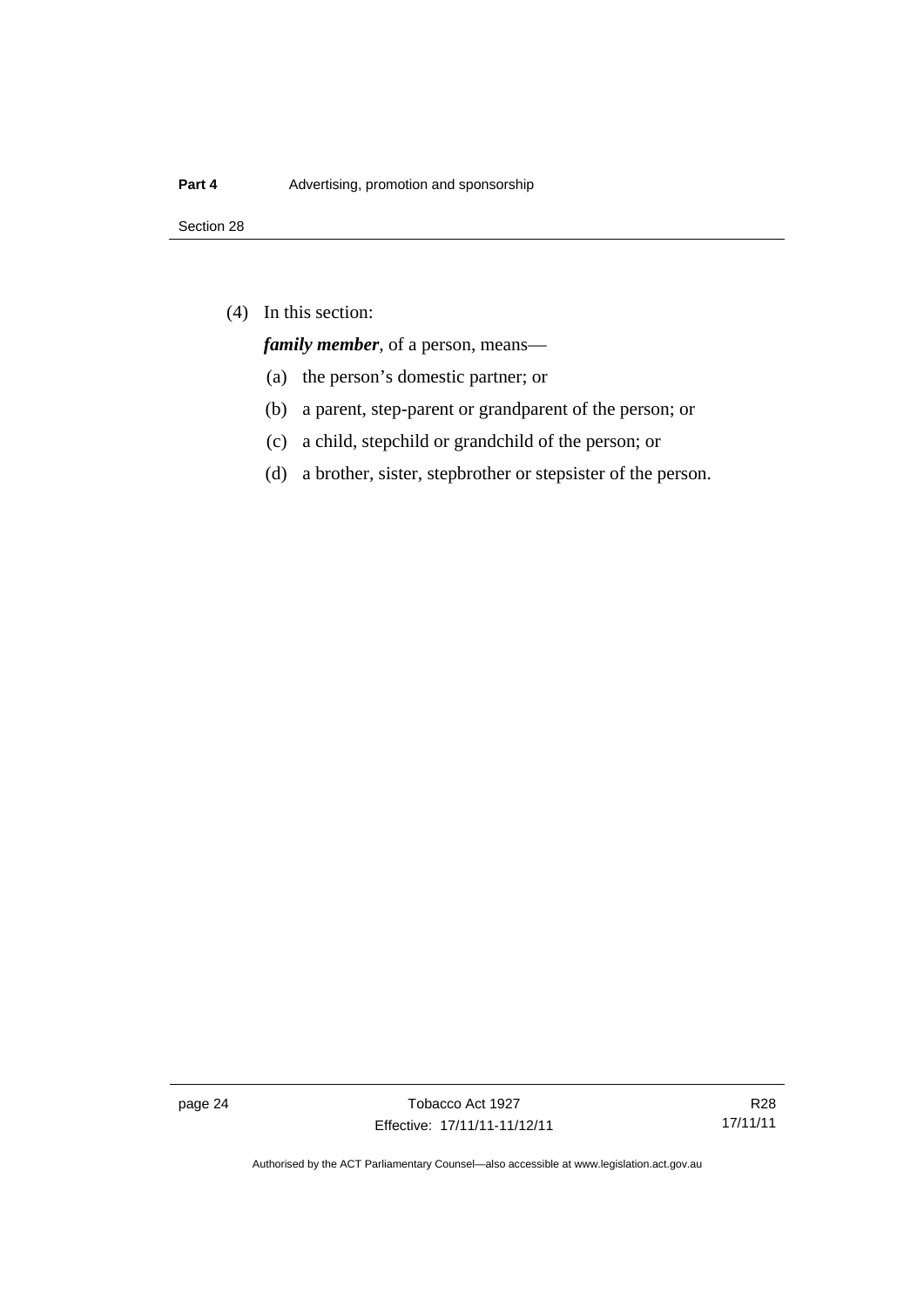# <span id="page-32-0"></span>**Part 6 Enforcement**

#### <span id="page-32-1"></span>**31 Interpretation for pt 6**

(1) In this part:

*occupier*, of premises, includes a person believed on reasonable grounds to be an occupier of the premises.

*offence* means any conduct (whether an act or omission) that constitutes, or is believed on reasonable grounds to constitute, an offence against this Act.

- (2) For this part, a thing (including a document) is *connected* to an offence if there are reasonable grounds for believing that—
	- (a) it is a thing in relation to which the offence has been committed;
	- (b) it will afford evidence of the commission of the offence; or
	- (c) it was used, or is or was intended to be used, for committing an offence.

#### <span id="page-32-2"></span>**32 Authorised officers**

- (1) The director-general may appoint a public servant as an authorised officer.
	- *Note 1* For the making of appointments (including acting appointments), see the Legislation Act, pt 19.3.
	- *Note* 2 In particular, an appointment may be made by naming a person or nominating the occupant of a position (see Legislation Act, s 207).
- (2) The following are also authorised officers:
	- (a) the commissioner;
	- (b) a public health officer under the *Public Health Act 1997*;
	- (c) a police officer;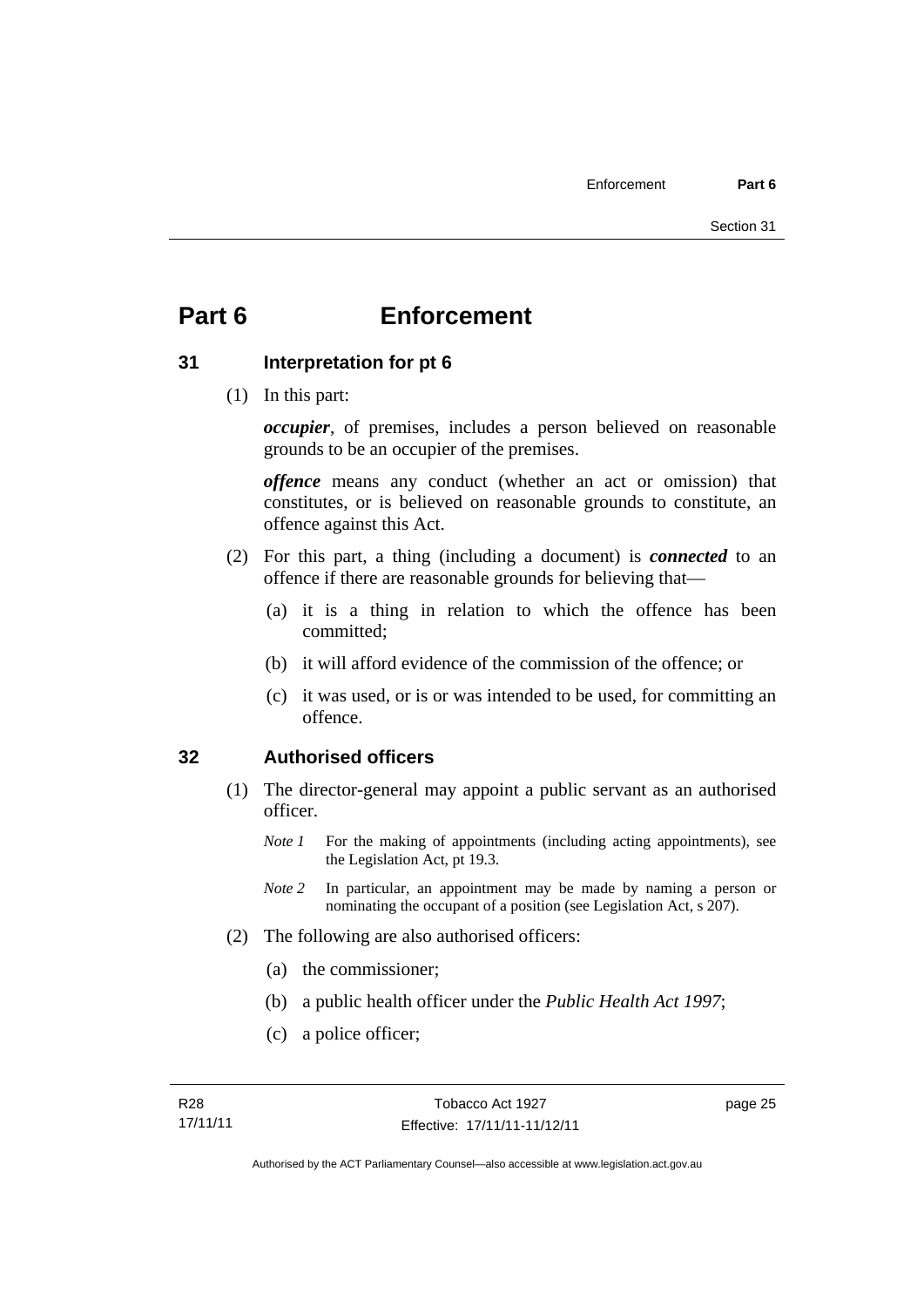#### **Part 6** Enforcement

Section 33

 (d) an investigator under the *Fair Trading (Australian Consumer Law) Act 1992*.

#### <span id="page-33-0"></span>**33 Exercise of powers by authorised officers who are police officers**

The powers conferred by this part on an authorised officer who is a police officer are additional to the powers the officer may exercise in his or her capacity as a police officer.

#### <span id="page-33-1"></span>**34 Identity cards**

- (1) The director-general must give an authorised officer an identity card stating the person's name and position.
- (2) This section applies only to an authorised person appointed under section 32 (1).
- (3) The identity card must show—
	- (a) a recent photograph of the person; and
	- (b) the card's date of issue and expiry; and
	- (c) anything else prescribed by regulation.
- (4) A person commits an offence if the person—
	- (a) stops being an authorised officer; and
	- (b) does not return the person's identity card to the director-general not later than 7 days after the day the person stops being an authorised officer.

Maximum penalty: 1 penalty unit.

(5) An offence against this section is a strict liability offence.

#### <span id="page-33-2"></span>**35 Powers of entry**

(1) An authorised officer may, for this Act—

Authorised by the ACT Parliamentary Counsel—also accessible at www.legislation.act.gov.au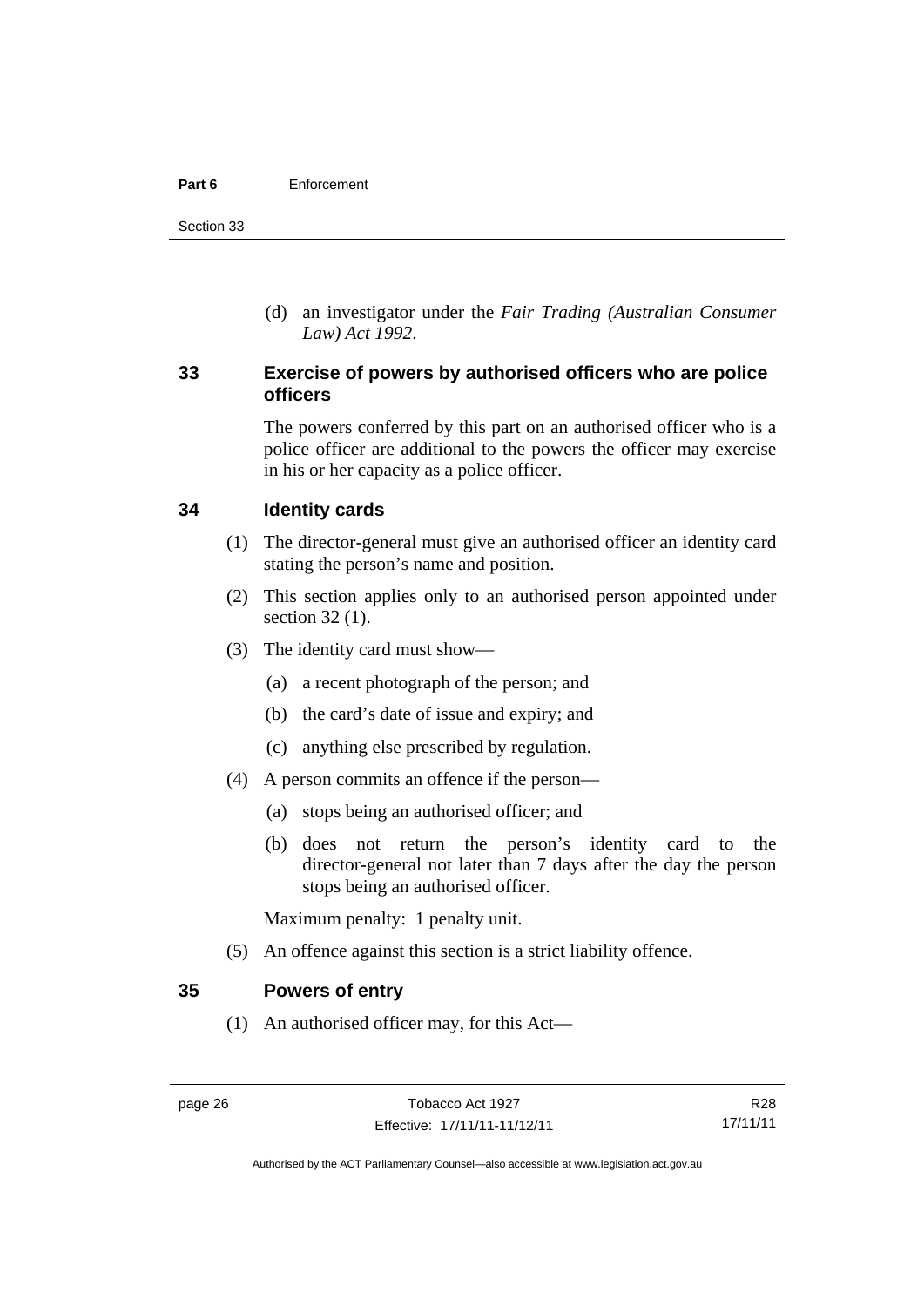- (a) enter the premises of any retail outlet or wholesale outlet at any time at which smoking products are available for sale at the outlet; or
- (b) enter any premises at any time with the consent of the occupier; or
- (c) enter any premises pursuant to a search warrant under section 40.
- (2) An authorised officer may enter premises under subsection (1)—
	- (a) with such assistance as is necessary and reasonable; and
	- (b) when entering pursuant to a search warrant, with such force as is necessary and reasonable.
- (3) An authorised officer who enters premises under subsection (1) is not authorised to remain on the premises if, when asked by the occupier, the officer does not produce his or her identity card.

#### <span id="page-34-0"></span>**36 Consent to entry**

- (1) Before obtaining the consent of an occupier to enter premises, an authorised officer shall—
	- (a) produce his or her identity card; and
	- (b) tell the occupier that he or she may refuse to give consent.
- (2) If an authorised officer obtains the consent of an occupier to enter premises, the officer shall ask the occupier to sign a written acknowledgment of—
	- (a) the fact that the occupier has been told that he or she may refuse to give consent; and
	- (b) the fact that the occupier has voluntarily given consent; and
	- (c) the date and time when the consent was given.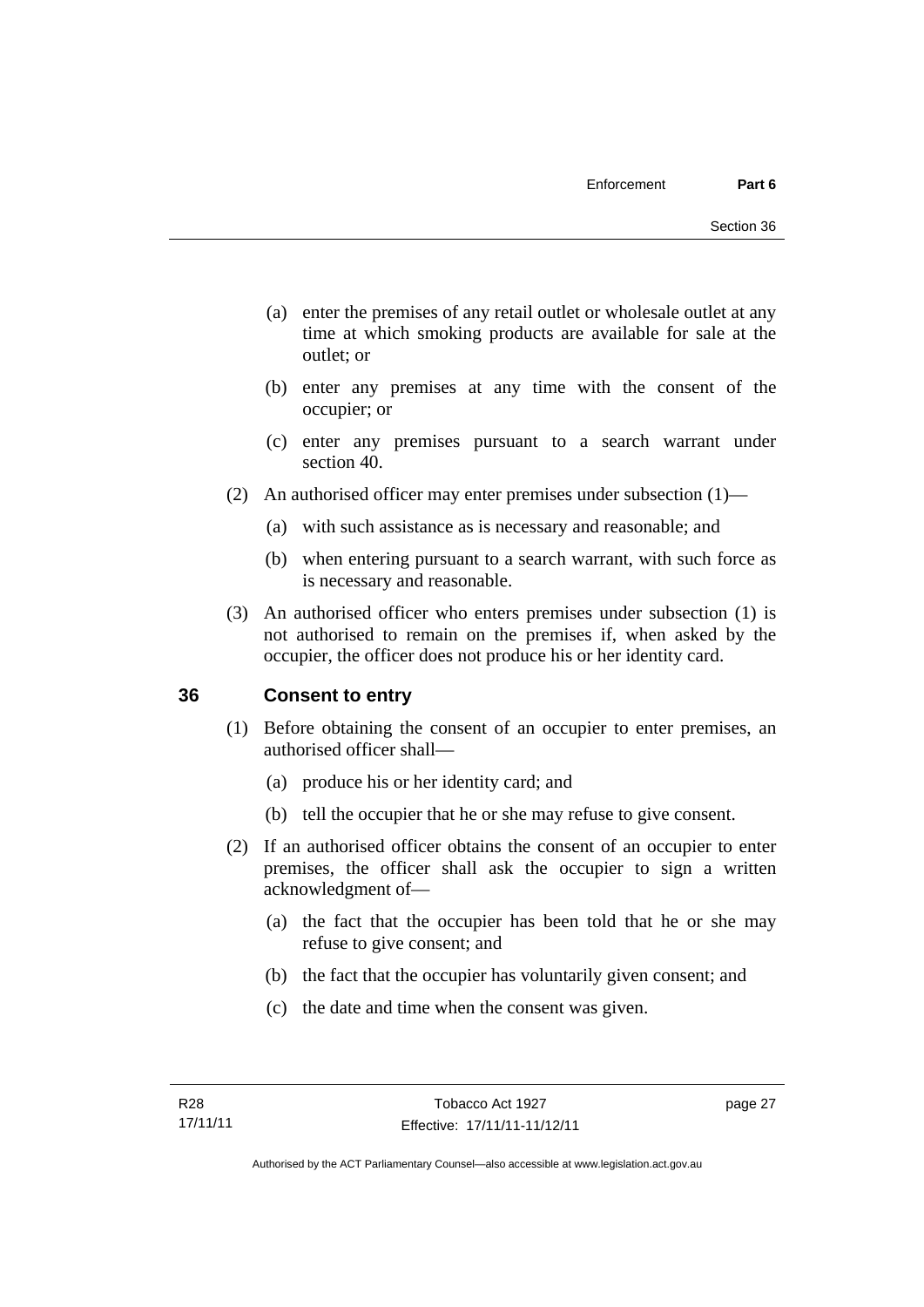#### **Part 6** Enforcement

Section 37

- (3) In proceedings for this Act, evidence obtained as a result of the entry onto any premises by an authorised officer under section 35 (1) (b) is inadmissible unless an acknowledgment under subsection (2) is produced in evidence.
- (4) An entry to premises by an authorised officer in reliance on the occupier's consent is not lawful unless the consent was voluntary.
- $(5)$  If—
	- (a) it is material, in any proceeding, for a court to be satisfied that an occupier's consent to enter premises was voluntary; and
	- (b) an acknowledgment under subsection (2) is not produced in evidence;

the court shall assume, unless the contrary is proved, that the consent was not voluntary.

#### <span id="page-35-0"></span>**37 Powers of authorised officers**

- (1) If an authorised officer enters premises under section 35, the officer may, for this Act—
	- (a) inspect anything on the premises; and
	- (b) take copies of any documents on the premises; and
	- (c) take photographs of anything on the premises; and
	- (d) open and inspect any package on the premises that the officer has reasonable grounds for believing to contain a thing connected with an offence; and
	- (e) seize anything on the premises connected with an offence; and
	- (f) require the occupier of the premises, or any person whom the officer has reasonable grounds for believing to be an employee or agent of the occupier (if present in his or her capacity as employee or agent), or otherwise to be concerned in the

R28 17/11/11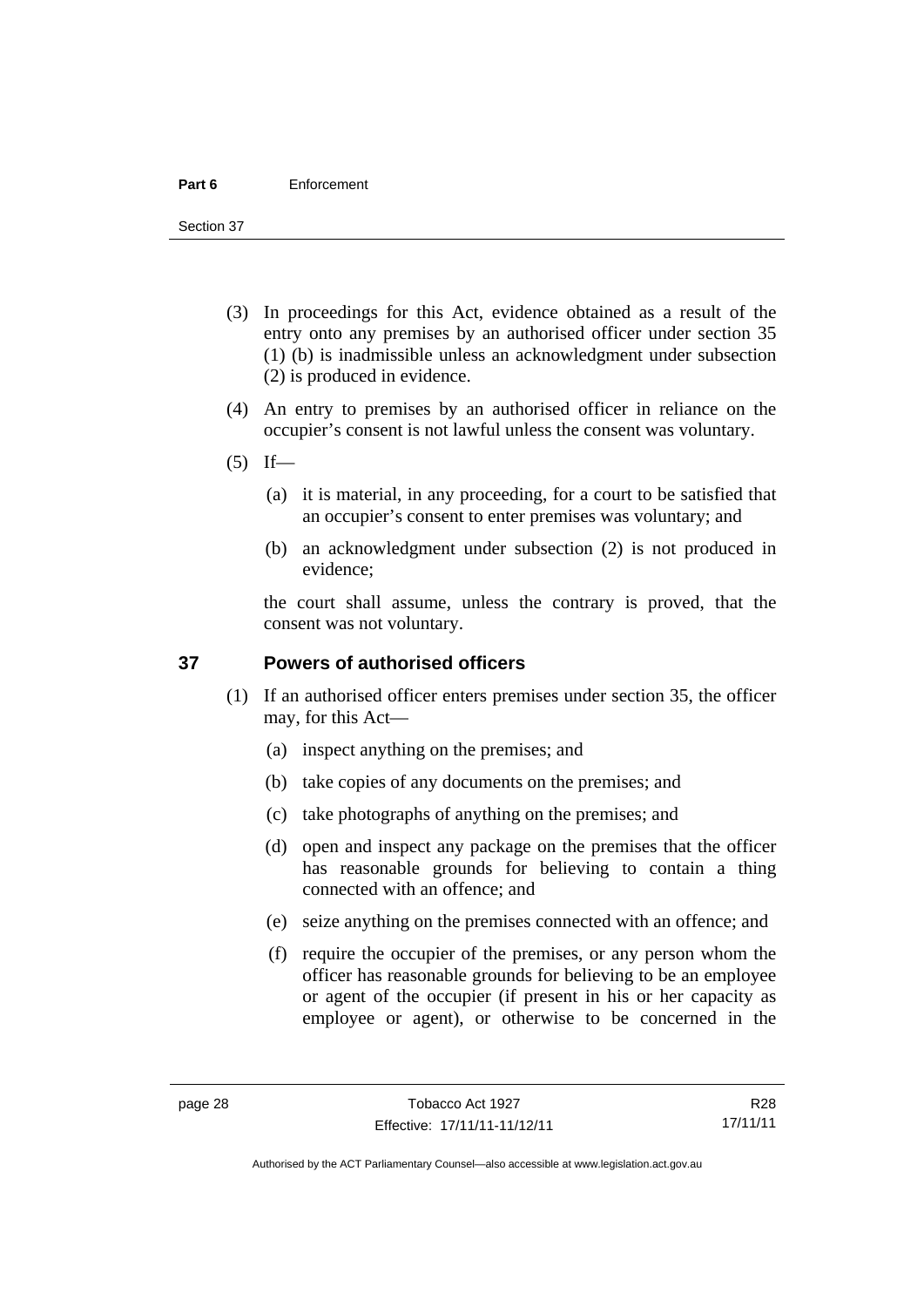occupier's business at the premises, to do any or all of the following:

- (i) make available anything on the premises;
- (ii) provide information;
- (iii) answer questions.
- (2) A person commits an offence if the person fails to take reasonable steps to comply with a requirement made of the person under subsection (1) (f).

Maximum penalty: 50 penalty units.

(3) An offence against this section is a strict liability offence.

### **38 Provision of information under s 37 (f)—claim of privilege**

- (1) This section applies if an authorised officer requires a person to provide information, or to answer questions, under section 37 (f) (ii) or (iii).
- (2) Before the person provides the information, or answers the questions, the officer must—
	- (a) produce his or her identity card; and
	- (b) tell the person that he or she need not comply with the requirement in relation to any information in respect of which he or she is entitled to claim, and does claim, legal professional privilege, or privilege against self-incrimination.
	- *Note* The *Legislation Act 2001*, s 170 and s 171 deal with the application of the privilege against self-incrimination and client legal privilege.
- (3) The officer must ask the person to sign a written acknowledgment of—
	- (a) the fact that the person has been told that he or she need not comply with the requirement in relation to any information in respect of which he or she is entitled to claim, and does claim,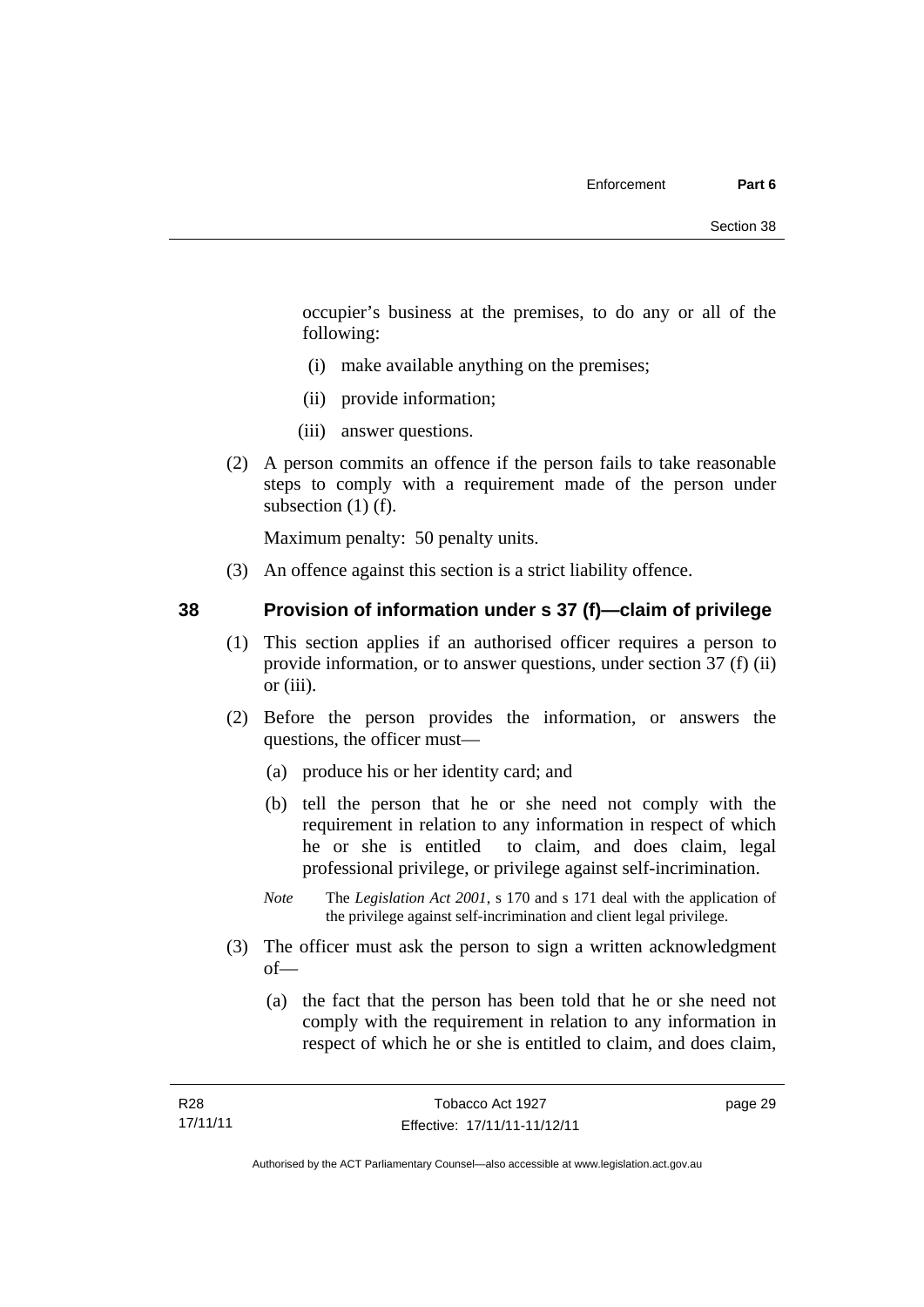#### **Part 6** Enforcement

legal professional privilege or privilege against self-incrimination; and

- (b) the fact that the person has, or has not, claimed legal professional privilege, or privilege against self-incrimination, in relation to information specified in the acknowledgment; and
- (c) the date and time when the requirement was made.
- (4) In proceedings for this Act, evidence obtained as a result of the requirement is inadmissible unless an acknowledgment under subsection (3) is produced in evidence.

### **39 Power to require name and address**

- (1) An authorised officer may require a person to state the person's name and home address if the officer believes on reasonable grounds that the person—
	- (a) is committing or has committed an offence against this Act; or
	- (b) can provide evidence of the commission of an offence against this Act.
	- *Note* A reference to an Act includes a reference to the statutory instruments made or in force under the Act, including any regulation (see Legislation Act, s 104).
- (2) The authorised officer must tell the person the reason for the requirement and, as soon as practicable, record the reason.
- (3) The authorised officer must also produce his or her identity card for inspection by the person.
- (4) A person must comply with a requirement made of the person under subsection (1) if the authorised officer—
	- (a) told the person the reason for the requirement; and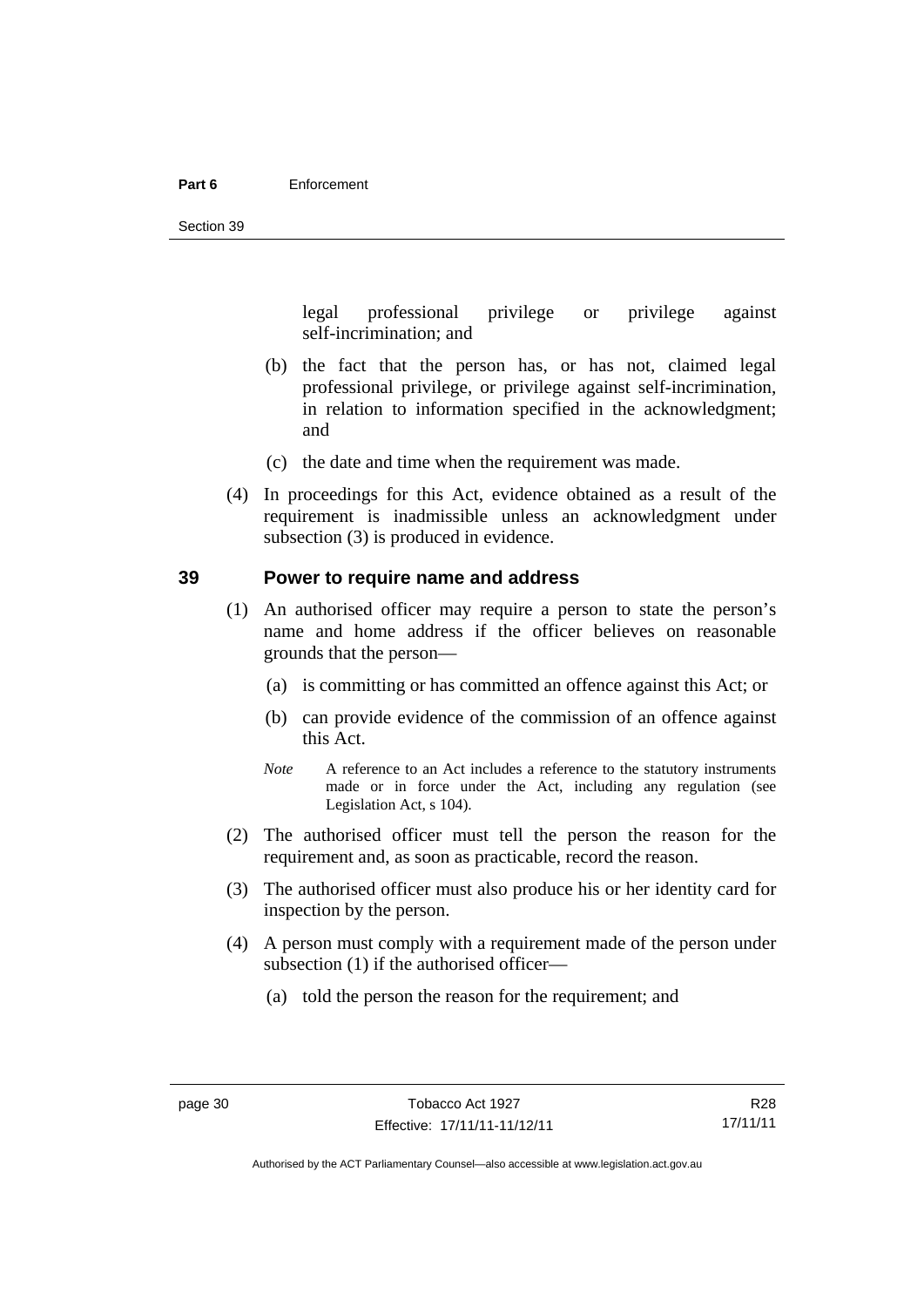(b) produced his or her identity card for inspection by the person.

Maximum penalty: 10 penalty units.

(5) An offence against this section is a strict liability offence.

### **40 Search warrants**

- (1) This section applies if—
	- (a) an information is laid before a magistrate by a police officer alleging that an authorised officer has reasonable grounds for suspecting that there may be on premises anything of a particular kind connected with a particular offence; and
	- (b) the information sets out those grounds.
- (2) If this section applies, the magistrate may issue a search warrant authorising the authorised officer named in the warrant, with such assistance and by such force as is necessary and reasonable—
	- (a) to enter the premises described in the warrant; and
	- (b) to search the premises for things referred to in paragraph (1) (a); and
	- (c) to exercise any power under section 37 in relation to those things.
- (3) A magistrate may issue a search warrant only if—
	- (a) the informant or someone else has given the magistrate, either orally or by affidavit, any further information that the magistrate requires about the grounds on which the issue of the warrant is being sought; and
	- (b) the magistrate is satisfied that there are reasonable grounds for issuing the warrant.
- (4) A search warrant shall—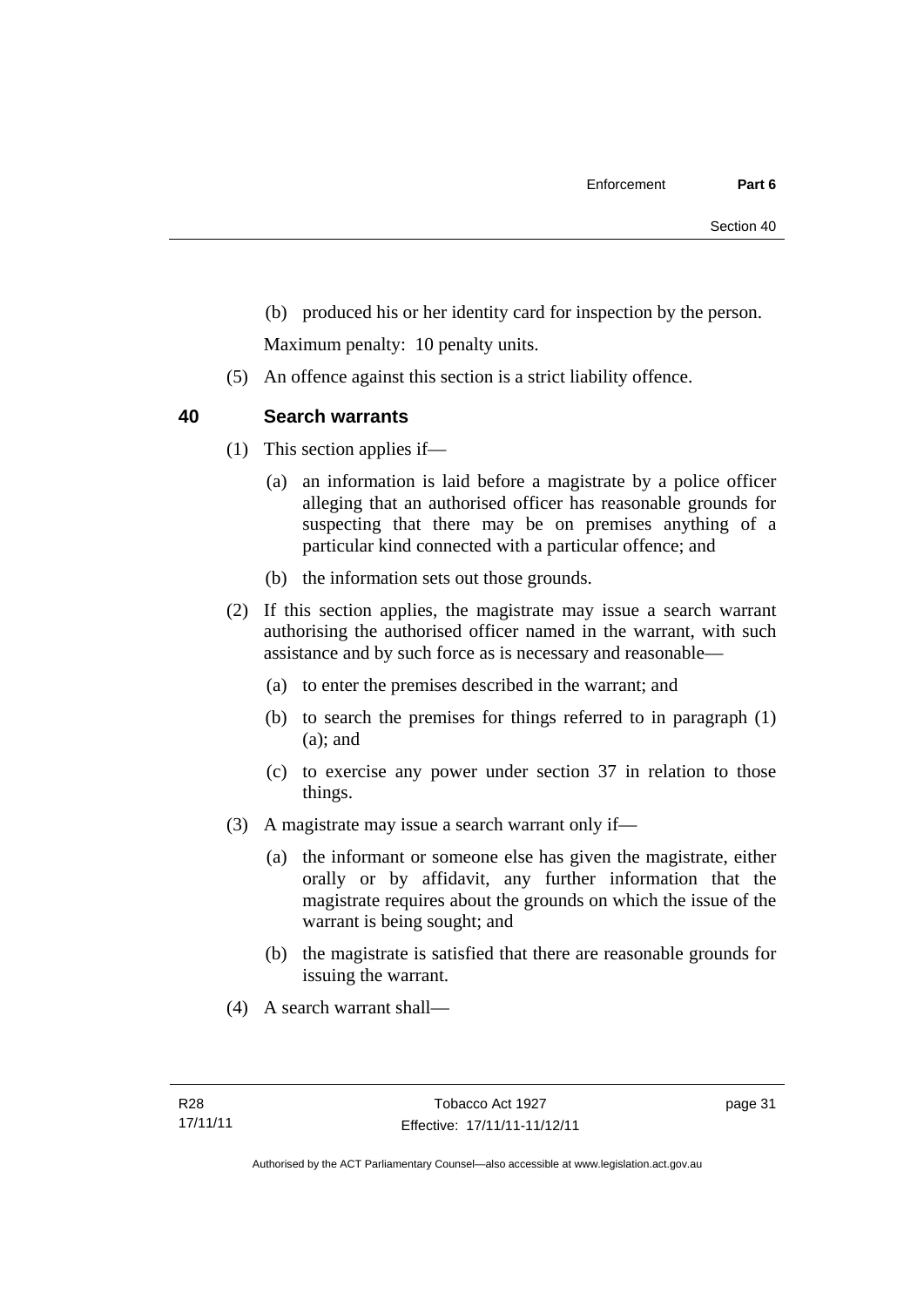#### **Part 6** Enforcement

Section 42

- (a) state the purpose for which it is issued, including a reference to the nature of the offence in connection with which the entry and search are authorised; and
- (b) state that the entry is authorised at any time of the day or night, or specify particular hours when the entry is authorised; and
- (c) include a description of the kind of things in relation to which the powers under section 37 may be exercised; and
- (d) specify a date (not later than 1 month after the warrant is issued) when the warrant will cease to have effect.

### **42 Seized items**

- (1) A seized item shall be returned to its owner, or compensation shall be paid to the owner by the Territory for the loss of the item, if—
	- (a) a prosecution for an offence relating to the item is not instituted within 90 days of the seizure; or
	- (b) the court does not find the offence proved in a prosecution for an offence relating to the item.
- (2) A seized item is forfeited to the Territory if—
	- (a) a court finds an offence relating to the item proved; and
	- (b) the court so orders.
- (3) If subsection (2) (a) applies, but a court does not make an order under subsection (2) (b), the seized item shall be returned to its owner, or compensation shall be paid to the owner by the Territory for the loss of the item.
- (4) In this section:

*compensation* means compensation on just terms.

*seized item* means a thing seized by an authorised officer under section 37 (e).

Authorised by the ACT Parliamentary Counsel—also accessible at www.legislation.act.gov.au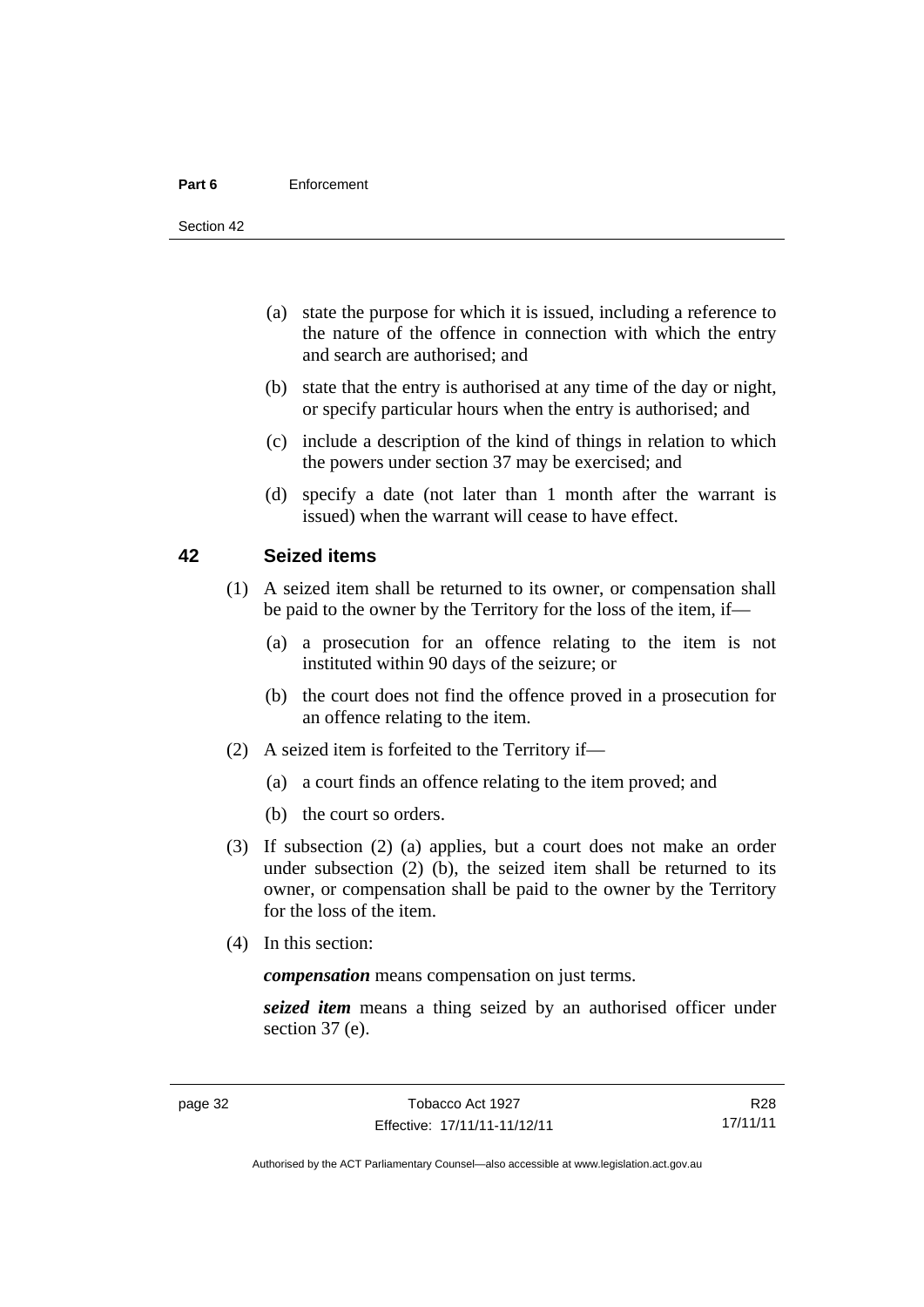# **Part 6A Tobacco compliance testing**

### **42A Definitions—pt 6A**

In this part:

*approved procedures* means procedures approved under section 42D (1) for carrying out an approved program of compliance testing.

*approved program* means a program of compliance testing approved under section 42C (1).

*authorised officer* does not include a police officer.

*compliance test*—see section 42B.

*conduct*—see the Criminal Code, section 13.

*engage in conduct*—see the Criminal Code, section 13.

*purchase assistant*—see section 42B (1) (a).

*young person* means a child who is 15 years old or older.

### **42B What is a** *compliance test***?**

### (1) A *compliance test*—

- (a) involves a young person (a *purchase assistant*), under the supervision of an authorised officer, purchasing, or trying to purchase, tobacco products from tobacco licence-holders; and
- (b) is carried out to obtain evidence that may lead to the prosecution of a person, or other action being taken against a person, for an offence against section 14 (Supply of smoking product to under 18 year olds) in relation to a tobacco product; and

#### **Example of other action**

disciplinary action under division 7.3 against a tobacco licence-holder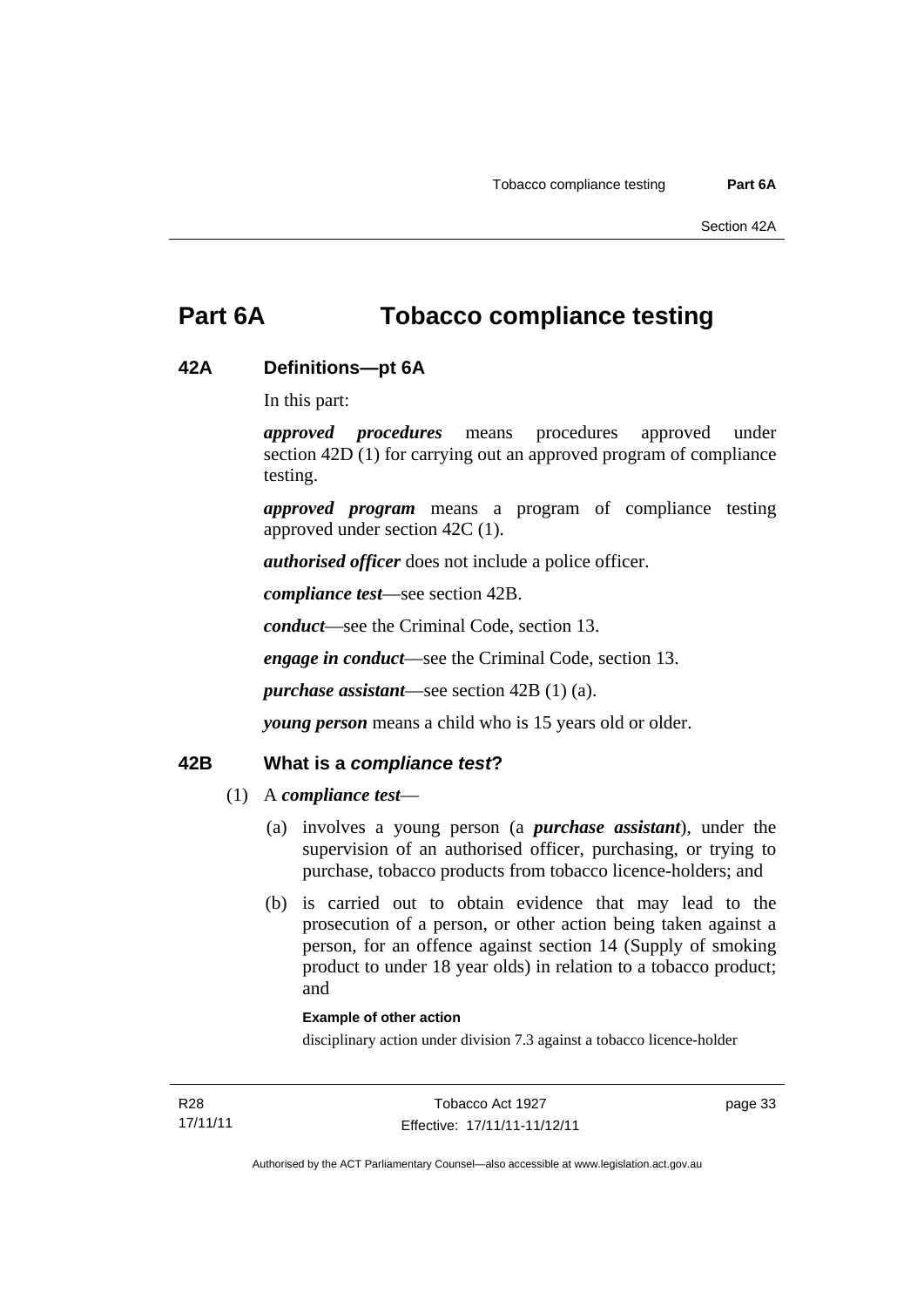#### **Part 6A** Tobacco compliance testing

Section 42C

- *Note* An example is part of the Act, is not exhaustive and may extend, but does not limit, the meaning of the provision in which it appears (see Legislation Act, s 126 and s 132).
- (c) may involve the purchase assistant and the authorised officer engaging in conduct that would, apart from section 42F (Lawfulness of compliance testing), be an offence against a territory law.
- (2) In this section:

*tobacco licence*—see section 43.

*tobacco licence-holder* means someone who holds a tobacco licence.

### **42C Approval of compliance testing programs**

- (1) The Minister may approve a program of compliance testing.
- (2) However, the Minister must not approve a program of compliance testing unless—
	- (a) the Minister is satisfied that the program is necessary to deter the sale of tobacco products to children in the area where the program will operate; and
	- (b) the program states the area where the program will operate and when the program begins and ends; and
	- (c) the program is not longer than 3 months; and
	- (d) the Minister has approved procedures under section 42D.

#### **Examples of considerations for par (a)**

- 1 evidence of sales to children in the area where the program will operate
- 2 the success of other enforcement methods
- 3 the results of previous compliance tests in the area where the program will operate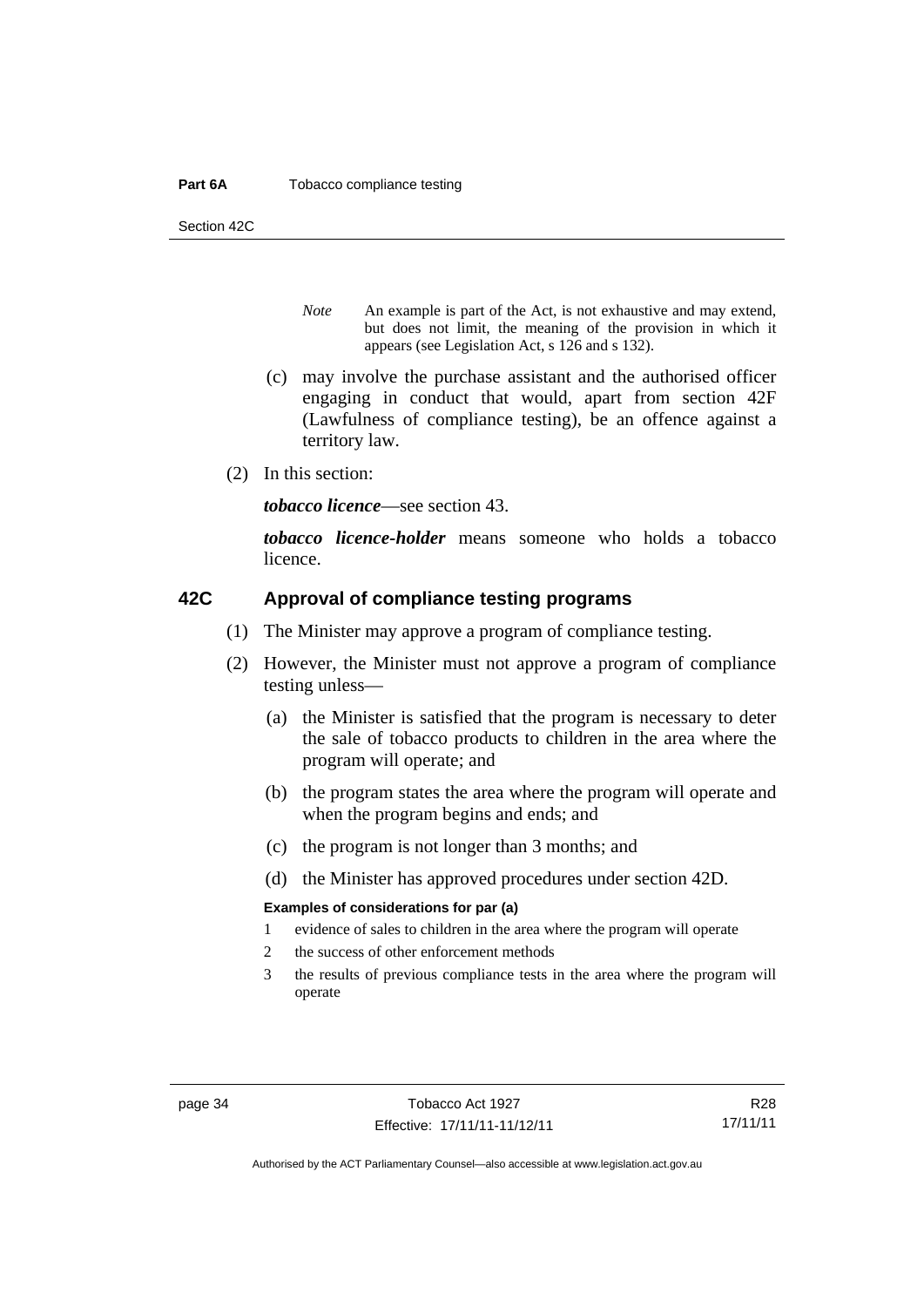- 4 the period since compliance testing was previously carried out in the area where the program will operate
- *Note* An example is part of the Act, is not exhaustive and may extend, but does not limit, the meaning of the provision in which it appears (see Legislation Act, s 126 and s 132).

### **42D Approval of compliance testing procedures**

- (1) The Minister may approve procedures for carrying out approved programs of compliance testing.
- (2) The Minister must not approve procedures under subsection (1) unless satisfied that the procedures—
	- (a) provide that, in carrying out a compliance test, a purchase assistant's welfare is paramount; and
	- (b) appropriately protect a purchase assistant's health and safety; and
	- (c) allow a purchase assistant to stop taking part in a compliance test at any time during the test; and
	- (d) ensure that, as far as practicable, a purchase assistant's identity is protected during a compliance test; and
	- (e) require a purchase assistant to be, as far as practicable, indistinguishable from other purchasers and to look like a young person; and
	- (f) require a purchase assistant not to lie to anyone about how old the assistant is during a compliance test; and
	- (g) only allow a compliance test to take place during normal business hours or at any other time when the premises where the test takes place is being used in relation to the seller's normal business; and
	- (h) comply with anything else prescribed by regulation.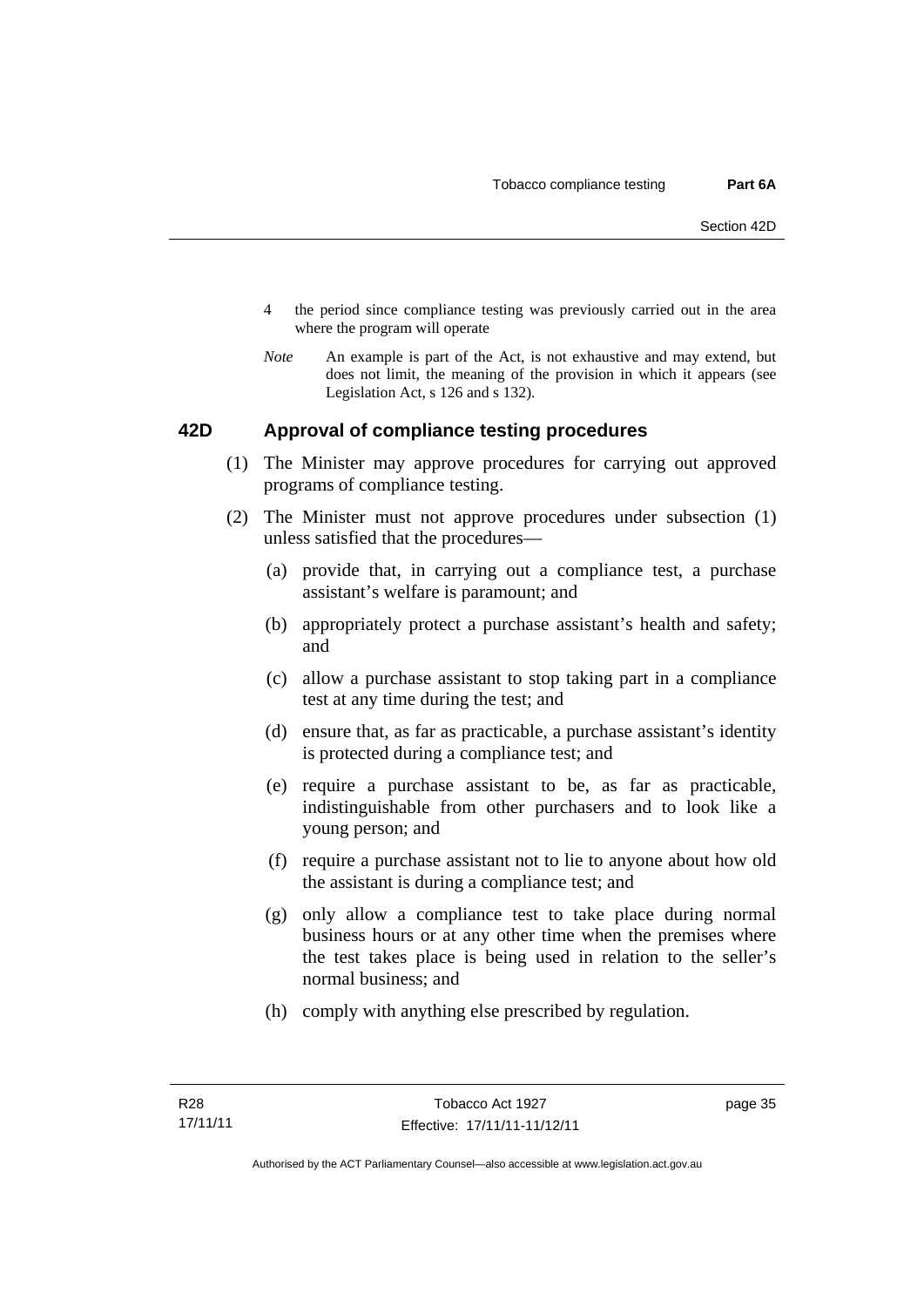#### **Part 6A** Tobacco compliance testing

Section 42E

- (3) An approval under subsection (1) is a disallowable instrument.
	- *Note* A disallowable instrument must be notified, and presented to the Legislative Assembly, under the Legislation Act.

### **42E Carrying out of compliance testing**

- (1) An authorised officer may carry out a compliance test in accordance with an approved program and the approved procedures.
- (2) An authorised officer may use a young person as a purchase assistant in a compliance test only if the young person, and at least 1 person who has parental responsibility under the *Children and Young People Act 2008*, division 1.3.2 for the young person, have given informed consent to the young person being a purchase assistant.
	- *Note* If 2 or more people share parental responsibility for a child or young person, any of them may discharge the responsibility (see *Children and Young People Act 2008*, s 18 (2)).
- (3) Each consent under subsection (2) must be in writing.
- (4) In this section:

*informed consent*, by a person, means consent given by the person after the following matters have been explained to the person:

- (a) a purchase assistant's role in a compliance test, including the assistant's role in any prosecution of a person for an offence against section 14 (Supply of smoking product to under 18 year olds);
- (b) the effect of section 42F and section 42G (Indemnification of authorised officers and purchase assistants);
- (c) anything else required by the approved procedures.

### **42F Lawfulness of compliance testing**

(1) Despite any other territory law, conduct engaged in honestly by an authorised officer is not unlawful, and is not an offence by the

R28 17/11/11

Authorised by the ACT Parliamentary Counsel—also accessible at www.legislation.act.gov.au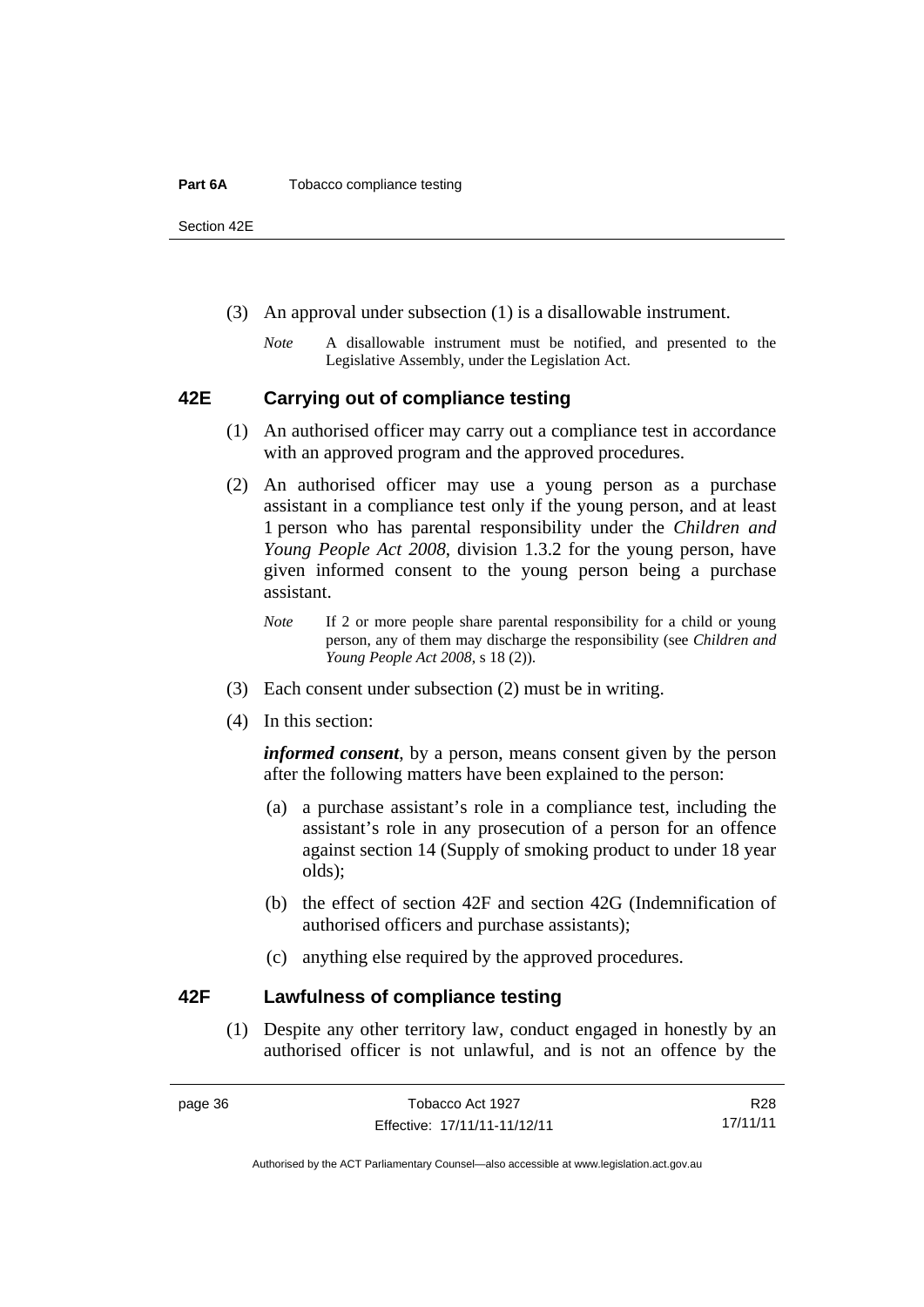officer, if the conduct is engaged in for the purpose of carrying out a compliance test in accordance with an approved program and the approved procedures.

- (2) Despite any other territory law, conduct engaged in honestly by a purchase assistant is not unlawful, and is not an offence by the assistant, if—
	- (a) the conduct is engaged in for the purpose of carrying out a compliance test; and
	- (b) the assistant acts in accordance, or substantially in accordance, with the instructions (if any) of an authorised officer supervising the compliance test.
- (3) However, this section does not—
	- (a) authorise a purchase assistant to enter or be in a place that it would be otherwise unlawful for the assistant to enter or be in; or
	- (b) prevent action being taken against an authorised officer under the *Public Sector Management Act 1994* in relation to a failure by the authorised officer or a purchase assistant to comply with approved procedures.

### **Example for par (a)**

a gaming area under the *Gaming Machine Act 2004* 

*Note* An example is part of the Act, is not exhaustive and may extend, but does not limit, the meaning of the provision in which it appears (see Legislation Act, s 126 and s 132).

### **42G Indemnification of authorised officers and purchase assistants**

 (1) An authorised officer is not civilly liable for conduct engaged in for the purpose of carrying out a compliance test in accordance with an approved program and the approved procedures.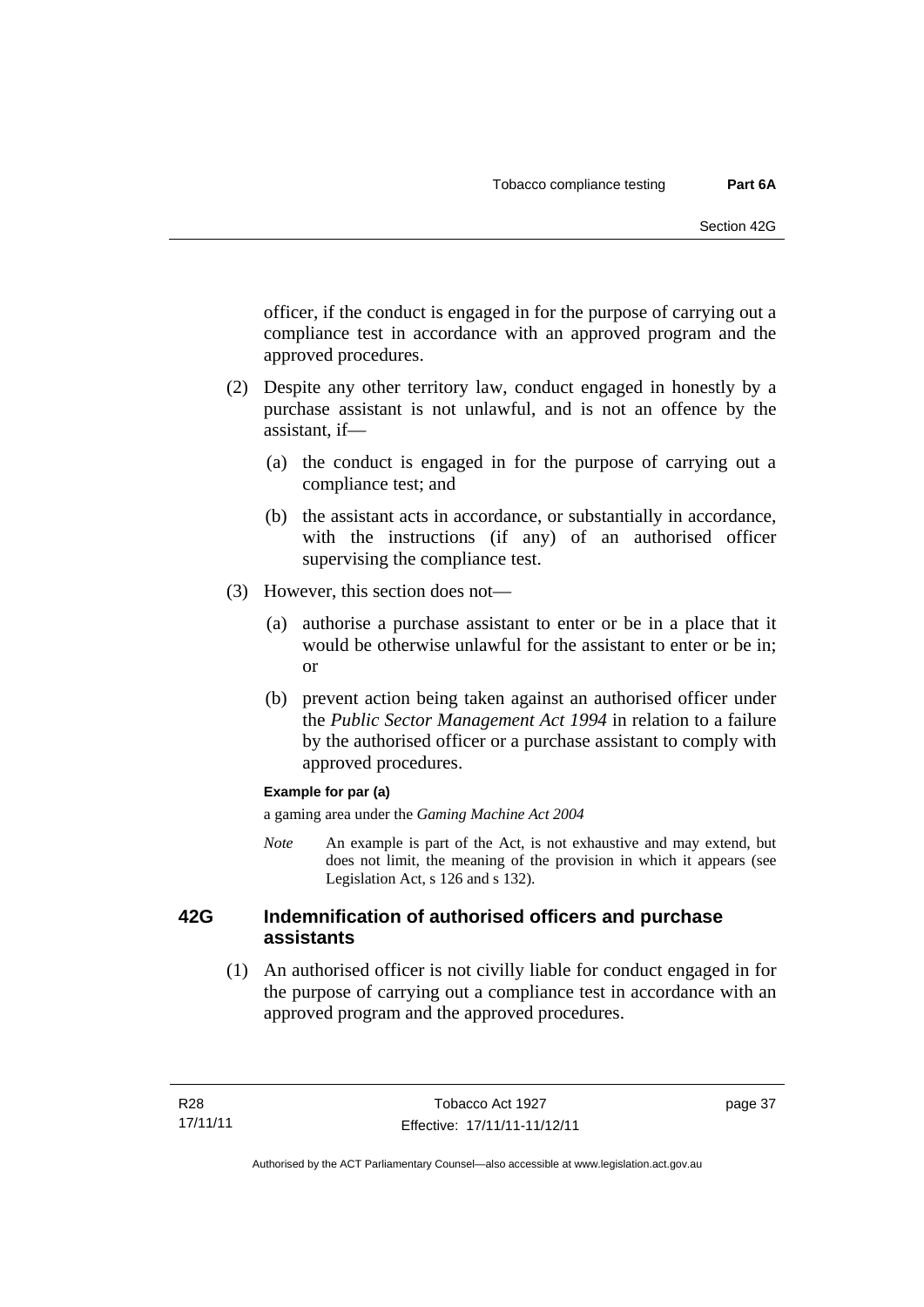#### **Part 6A** Tobacco compliance testing

Section 42H

- (2) A purchase assistant is not civilly liable for conduct engaged in for the purpose of carrying out a compliance test if the assistant acts in accordance, or substantially in accordance, with the instructions of an authorised officer for the test.
- (3) However, this section does not prevent action being taken against an authorised officer under the *Public Sector Management Act 1994* in relation to a failure of the authorised officer or a purchase assistant to comply with approved procedures.
- (4) Any liability that would, apart from this section, attach to an authorised officer or purchase assistant attaches instead to the Territory.

### **42H Annual report about compliance testing**

The director-general must include the following information in an annual report of the director-general under the *Annual Reports (Government Agencies) Act 2004*:

- (a) the number of compliance tests carried out during the financial year;
- (b) the number of contraventions of section 14 (Supply of smoking product to under 18 year olds) detected by the tests;
- (c) the action taken in relation to the contraventions.

Authorised by the ACT Parliamentary Counsel—also accessible at www.legislation.act.gov.au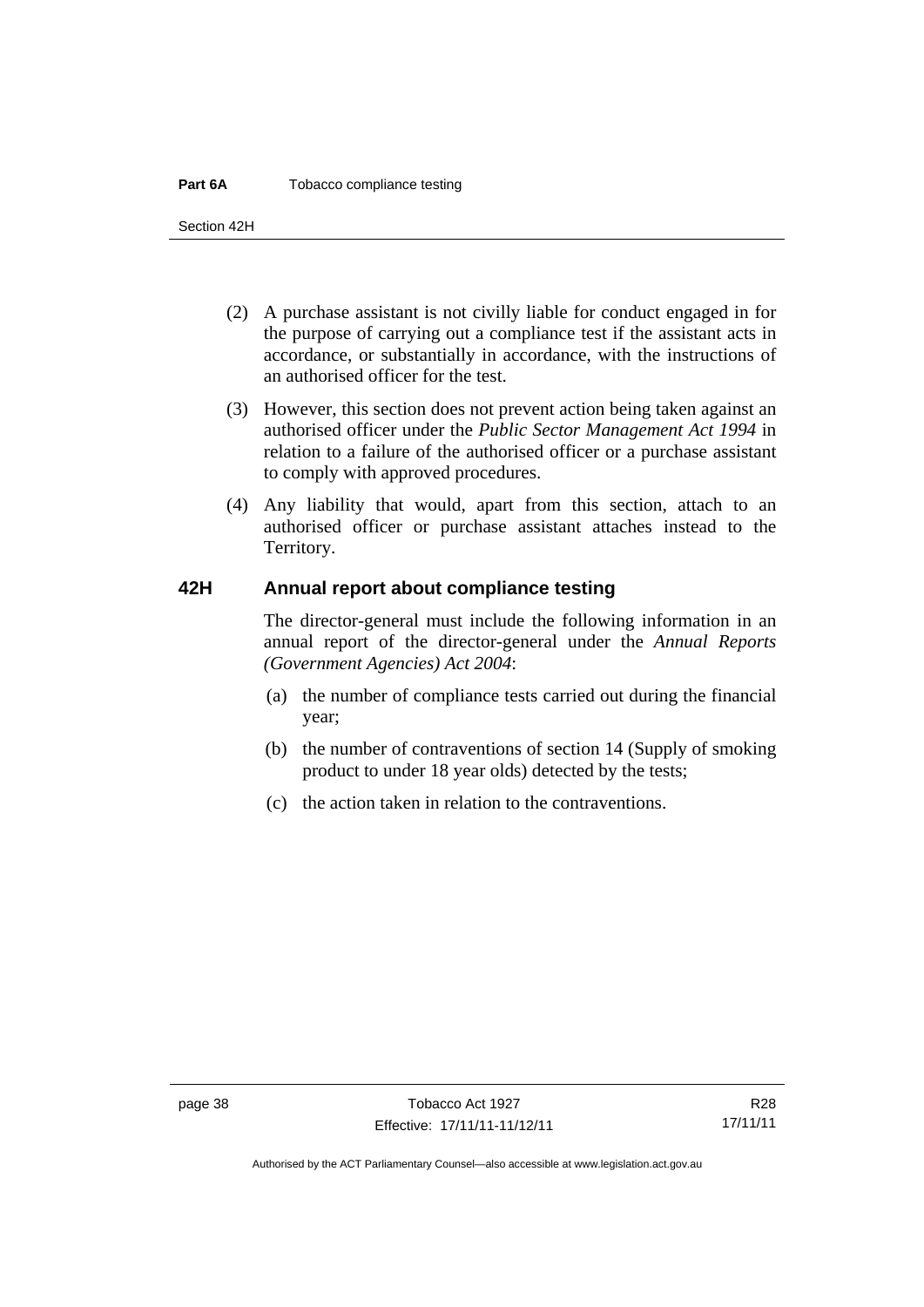# **Part 7 Licences**

# **Division 7.1** Interpretation

## **43 Definitions for pt 7**

In this part:

*licensee* means the holder for the time being of a tobacco licence.

*retail tobacconist's licence* means a retail tobacconist's licence granted under section 47.

*tobacco licence* means a retail tobacconist's licence or a wholesale tobacco merchant's licence.

*tobacco retailing*—see section 44.

*tobacco wholesaling*—see section 45.

*wholesale tobacco merchant's licence* means a wholesale tobacco merchant's licence granted under section 47.

## **44 Meaning of** *tobacco retailing*

(1) In this part:

*tobacco retailing* means the business of selling smoking products by retail.

- (2) For the definition of *tobacco retailing*, each of the following facts or circumstances is immaterial:
	- (a) that the smoking products are sold alone or in conjunction with any other merchandise;
	- (b) that the business is carried on as part of, or in conjunction with, any other business.

### **45 Meaning of** *tobacco wholesaling*

(1) In this part: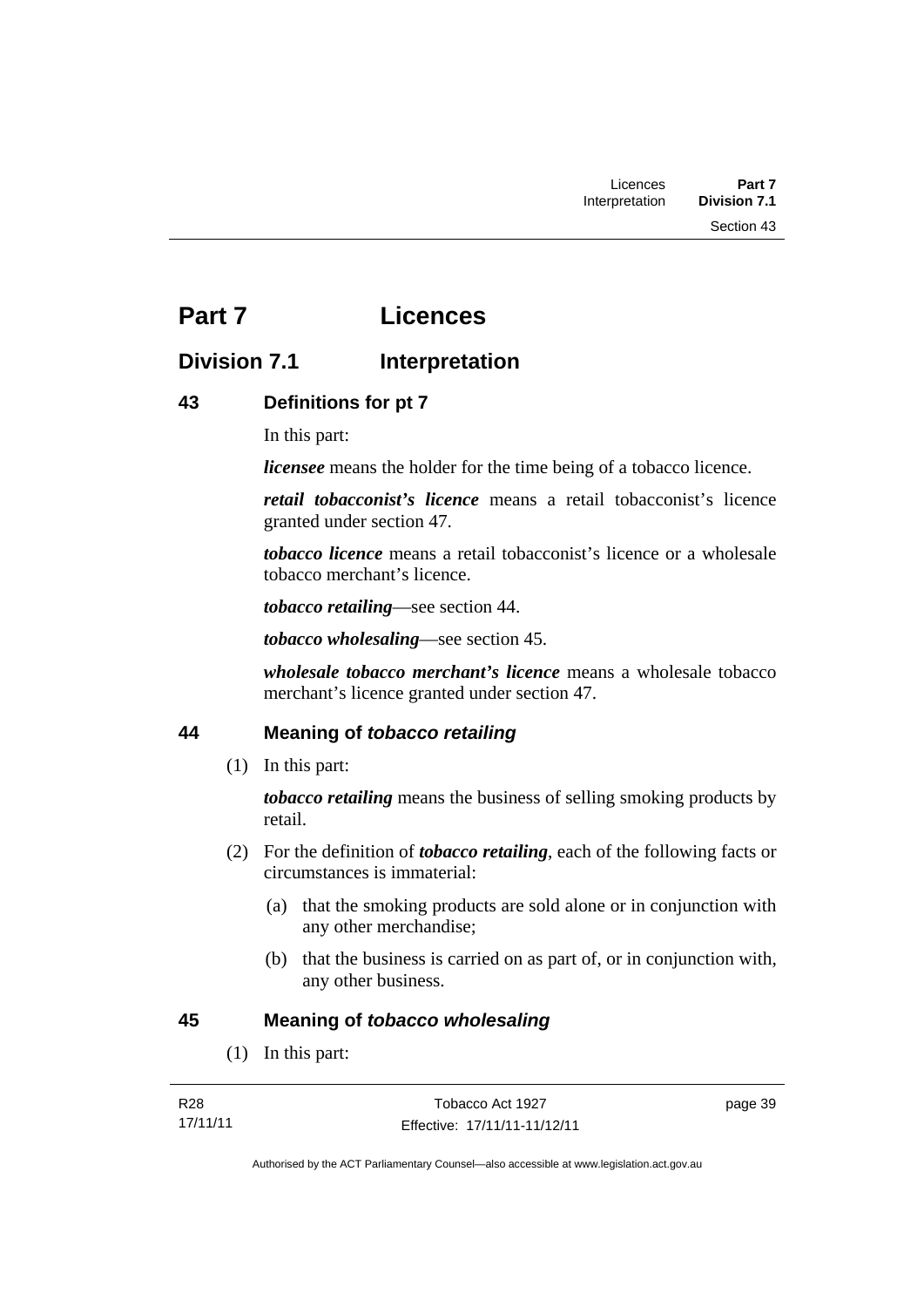*tobacco wholesaling* means the business of selling smoking products for the purpose of resale or wholesale, and includes any supply of smoking products by way of wholesale to a person or premises within the Territory.

- (2) For the definition of *tobacco wholesaling*, each of the following facts or circumstances is immaterial:
	- (a) that the smoking products are sold alone or in conjunction with any other merchandise;
	- (b) that the business is carried on as part of, or in conjunction with, any other business;
	- (c) that any relevant contract is made outside the Territory or governed by a law other than a law of the Territory;
	- (d) that the wholesaler is located or registered, or carries on business (wholly or in part), outside the Territory;
	- (e) that the wholesaler, or another person, has transported the smoking products from outside the Territory.

### **46 Liability of employer for acts of employee**

In this part, if an employee of a person (the *employer*)—

- (a) sells smoking products; or
- (b) carries on the business of selling smoking products;

in the course of his or her employment, the employer is taken to sell smoking products or to carry on the business of selling smoking products (as the case may be), but the employee is not liable for an offence under this part by reason only of having done so.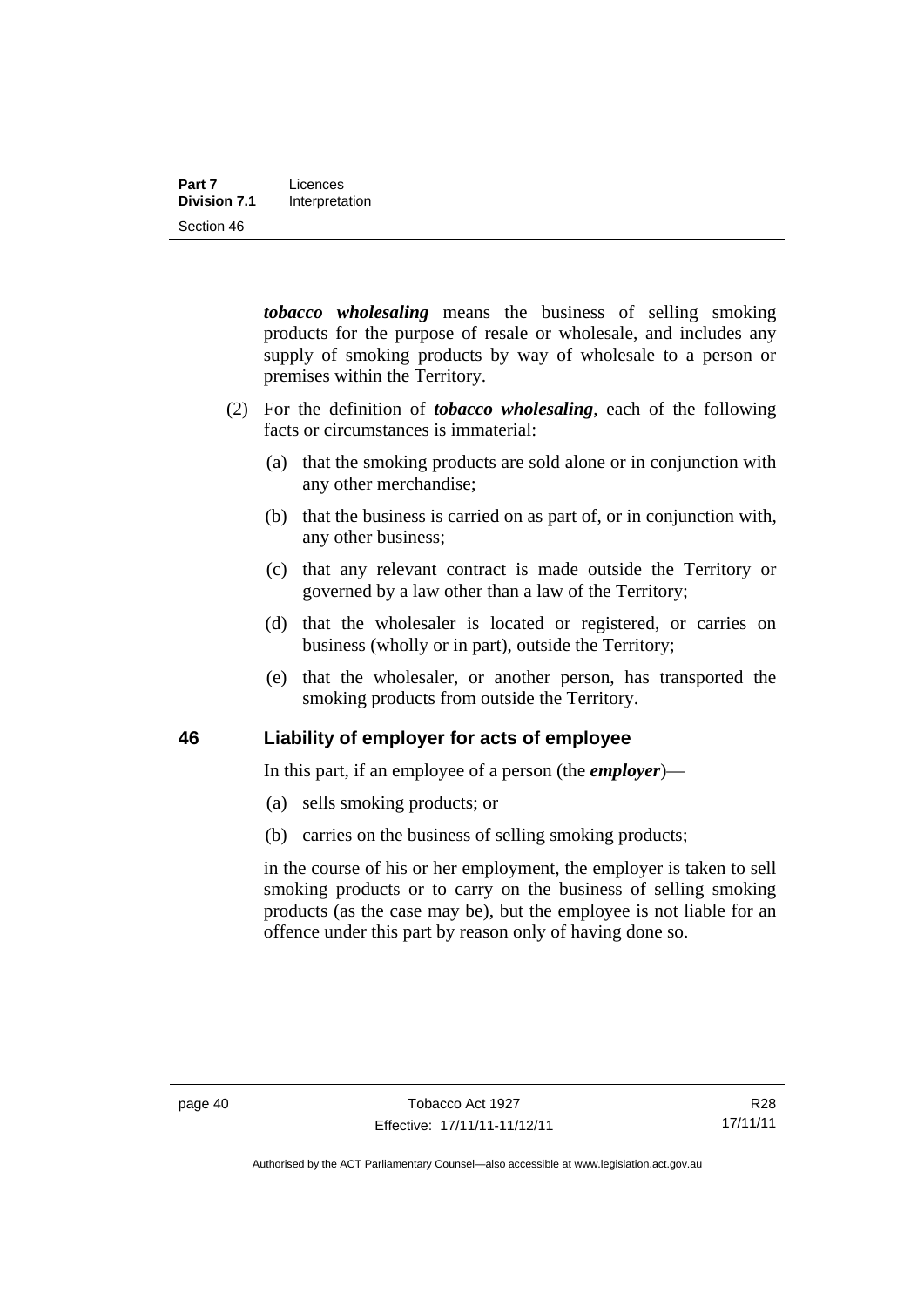| Licences | Part 7              |
|----------|---------------------|
| Licences | <b>Division 7.2</b> |
|          | Section 47          |

# **Division 7.2 Licences**

### **47 Application for, and grant of, tobacco licence**

- (1) A person may apply to the commissioner for a wholesale tobacco merchant's licence or a retail tobacconist's licence.
	- *Note 1* A fee may be determined under s 70 (Determination of fees) for this section.
	- *Note 2* If a form is approved under s 72A (Approved forms) for an application, the form must be used.
- (2) The applicant must give the commissioner any additional information or documents that the commissioner, in writing, requires the applicant to give to decide the application or for the administration of this Act.
- (3) Subject to section 50, the commissioner must, if the applicant has complied with this Act, grant to the applicant the licence applied for.
- (4) A licence must state the premises that are to be used in relation to the business in relation to which the licence is granted.
	- *Note* If a form is approved under s 72A (Approved forms) for a licence, the form must be used.
- (5) A licence operates as follows:
	- (a) a wholesale tobacco merchant's licence authorises the licensee to carry on tobacco wholesaling at the premises, or each of the premises, specified in the licence;
	- (b) a retail tobacconist's licence authorises the licensee to carry on tobacco retailing at the premises, or each of the premises, specified in the licence.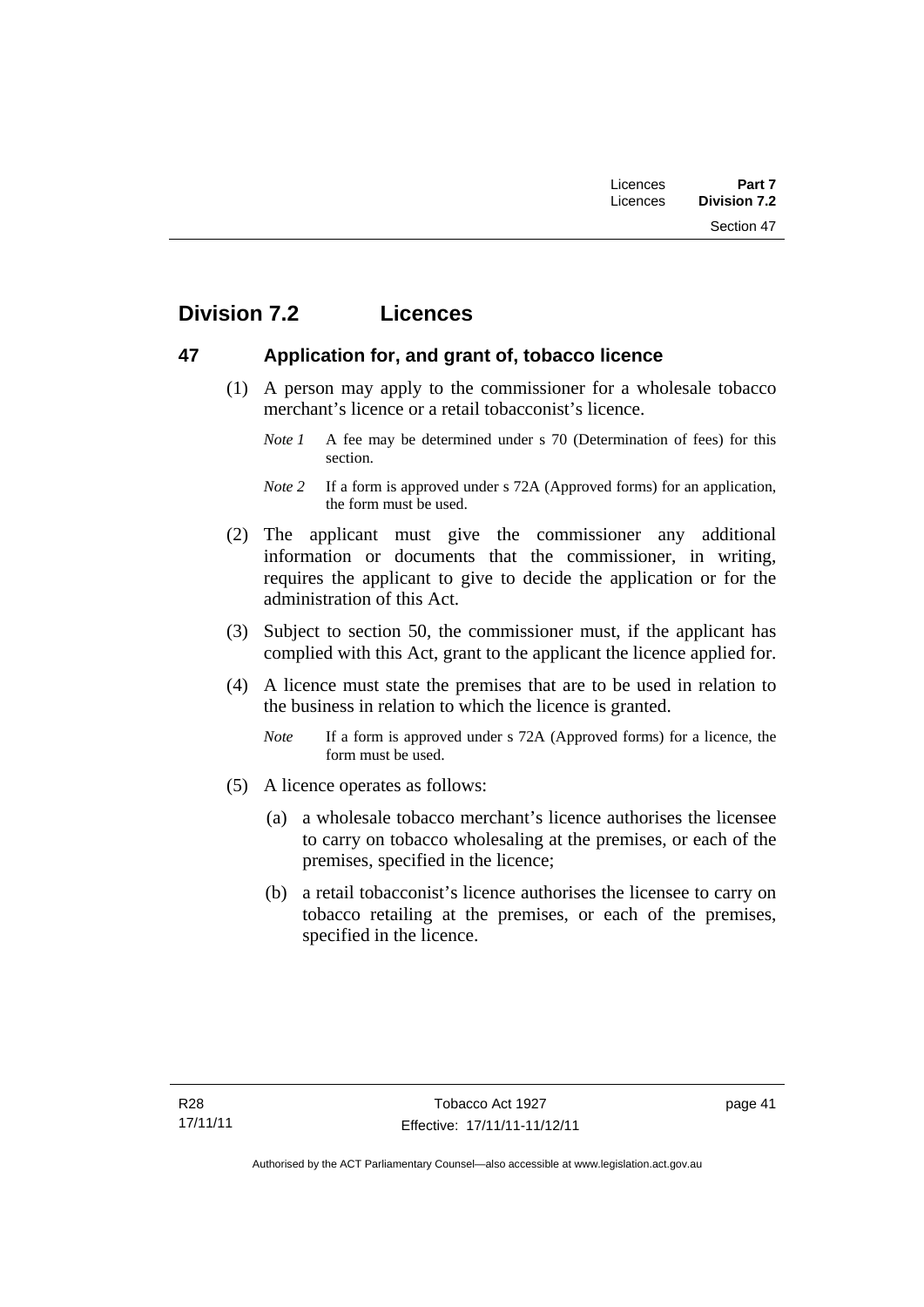- (6) If the holder or any of the holders of a tobacco licence asks the commissioner in writing to amend the details of the premises stated in the licence, the commissioner must amend the details.
	- *Note 1* A fee may be determined under s 70 (Determination of fees) for this section.
	- *Note 2* If a form is approved under s 72A (Approved forms) for this section, the form must be used.
- (7) A licence cannot be transferred.

### **48 Conditions of tobacco licence**

- (1) The commissioner may specify, in a particular tobacco licence, any conditions to which the licence is subject.
- (2) In particular, the conditions may include, for a retail tobacconist's licence in respect of premises—
	- (a) subject to section 8 (Numbers of points of sale), the maximum number of points of sale permitted on the premises; and
	- (b) the permissible locations, on those premises, of the points of sale.
- (3) If section 50 (2) (b) applies in respect of an applicant, the commissioner may, instead of refusing under that paragraph to grant a tobacco licence to the applicant, issue the licence subject to the condition that the applicant must undertake, within the specified time, a specified approved training program in relation to the obligations under this Act of a licensee.
- (4) The commissioner may, by notice in writing served on a licensee—
	- (a) specify conditions or further conditions to which the licence is subject; or
	- (b) vary or cancel any conditions specified in the licence.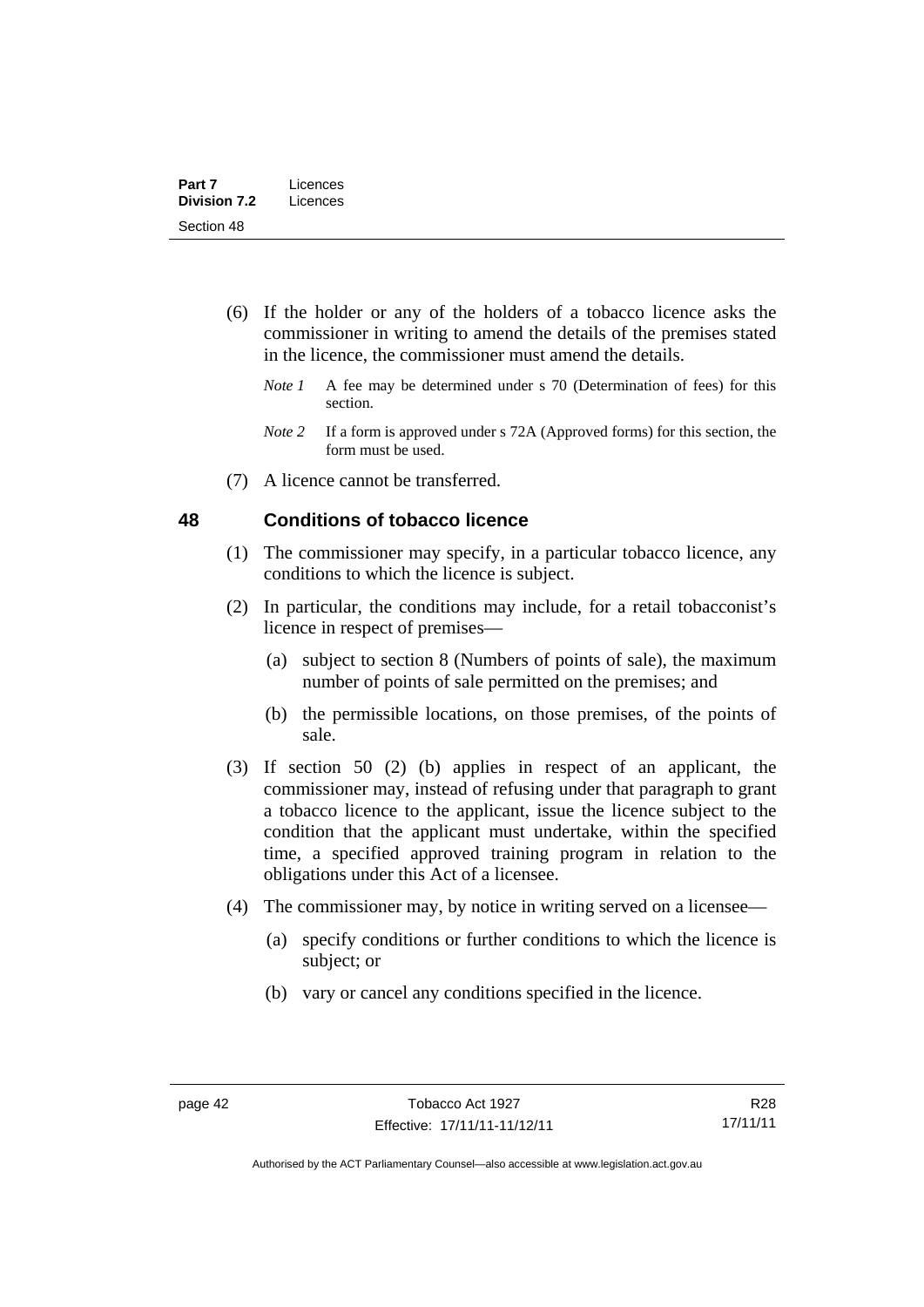### **49 Duration of tobacco licence**

- (1) A tobacco licence commences on the date specified in the licence as its commencement date.
- (2) Subject to this Act, a tobacco licence (including a renewed licence) remains in force until the end of 31 August next following the grant of the licence.

### **49A No vending machines authorised**

The commissioner must not grant or renew a tobacco licence that would authorise the use of a vending machine for the sale of tobacco products.

### **50 Refusal to grant or renew tobacco licence**

- (1) The commissioner must not grant or renew a tobacco licence if the commissioner is satisfied, on reasonable grounds, that—
	- (a) if the applicant holds another licence—the licence applied for would authorise the sale of smoking products at premises while, under a variation of the other licence under section 58 (2) (a), the sale of smoking products at the premises has been prohibited.
	- (b) the applicant holds another licence that is currently suspended under section 58 (2) (b); or
	- (c) the applicant is disqualified under section 58 from holding a tobacco licence (other than a disqualification relating to particular premises); or
	- (d) the licence would be a licence for particular premises and the applicant is disqualified under section 58 from holding a licence for those premises.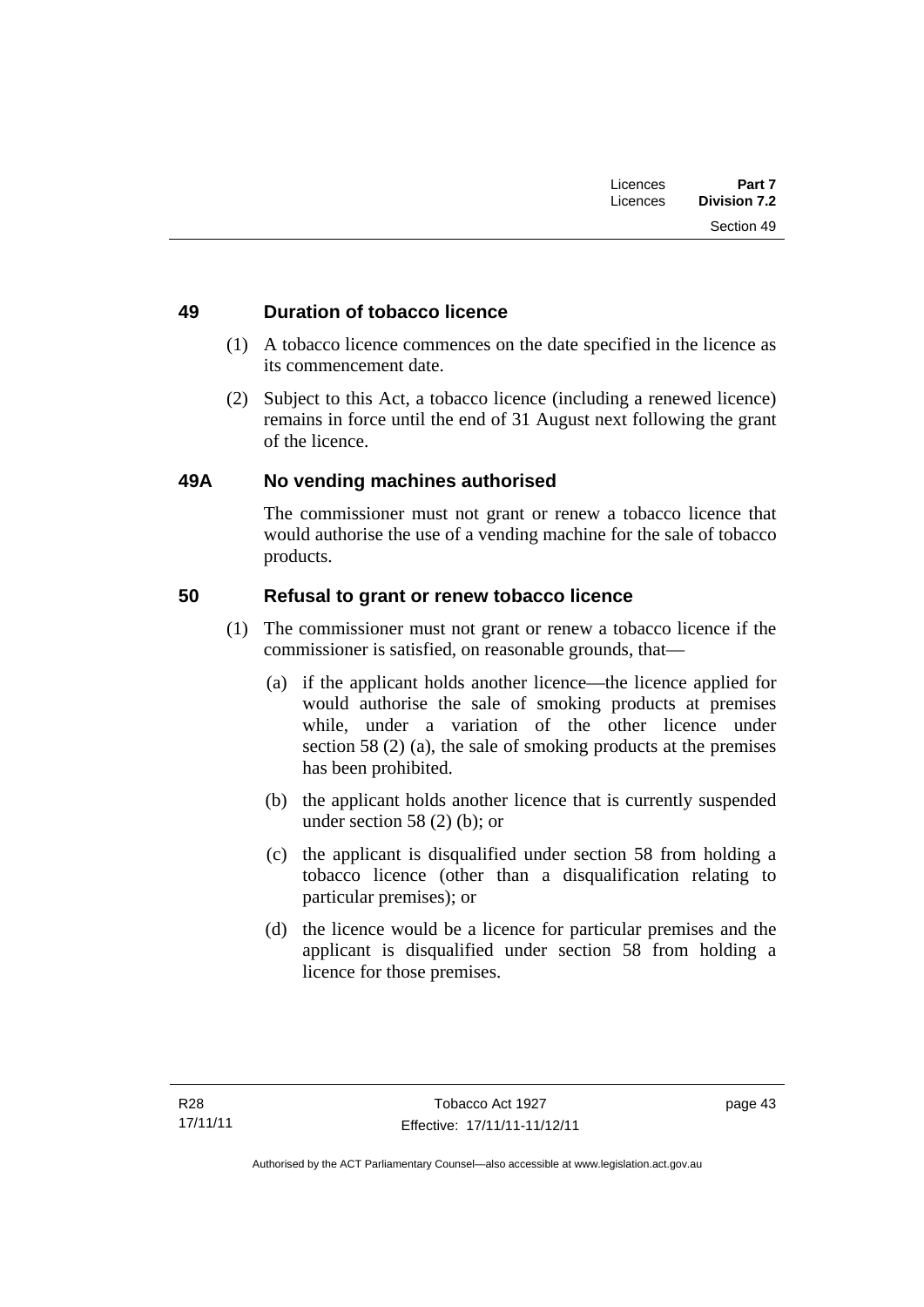- (2) The commissioner may refuse to grant or renew a tobacco licence to an applicant if the commissioner is satisfied, on reasonable grounds, that—
	- (a) the applicant does not sufficiently understand the obligations under this Act of a licensee; or
	- (b) within the period of 2 years immediately preceding the date when the application is made, 2 offences relating to the sale or supply of smoking products to a person under the age of 18 have been found proved, in the Territory or elsewhere, in respect of the applicant; or
	- (c) the ACAT would have grounds, if the applicant already held a licence, for cancelling the licence.
- (3) For subsection (2) (b), it is immaterial that a conviction was not recorded against the applicant in respect of any offence mentioned in the paragraph.
- (4) In subsections (1), (2) and (3), a reference to an applicant for a licence includes—
	- (a) if the applicant is a corporation—a reference to any director, secretary or other officer of the corporation; and
	- (b) in any case—a reference to any person who would be concerned in the direction, management or control of the business that would use, or operate under, the licence.
- (5) If the commissioner refuses to grant or renew a tobacco licence under this section, the commissioner must refund to the applicant any fee paid in relation to the application.

Authorised by the ACT Parliamentary Counsel—also accessible at www.legislation.act.gov.au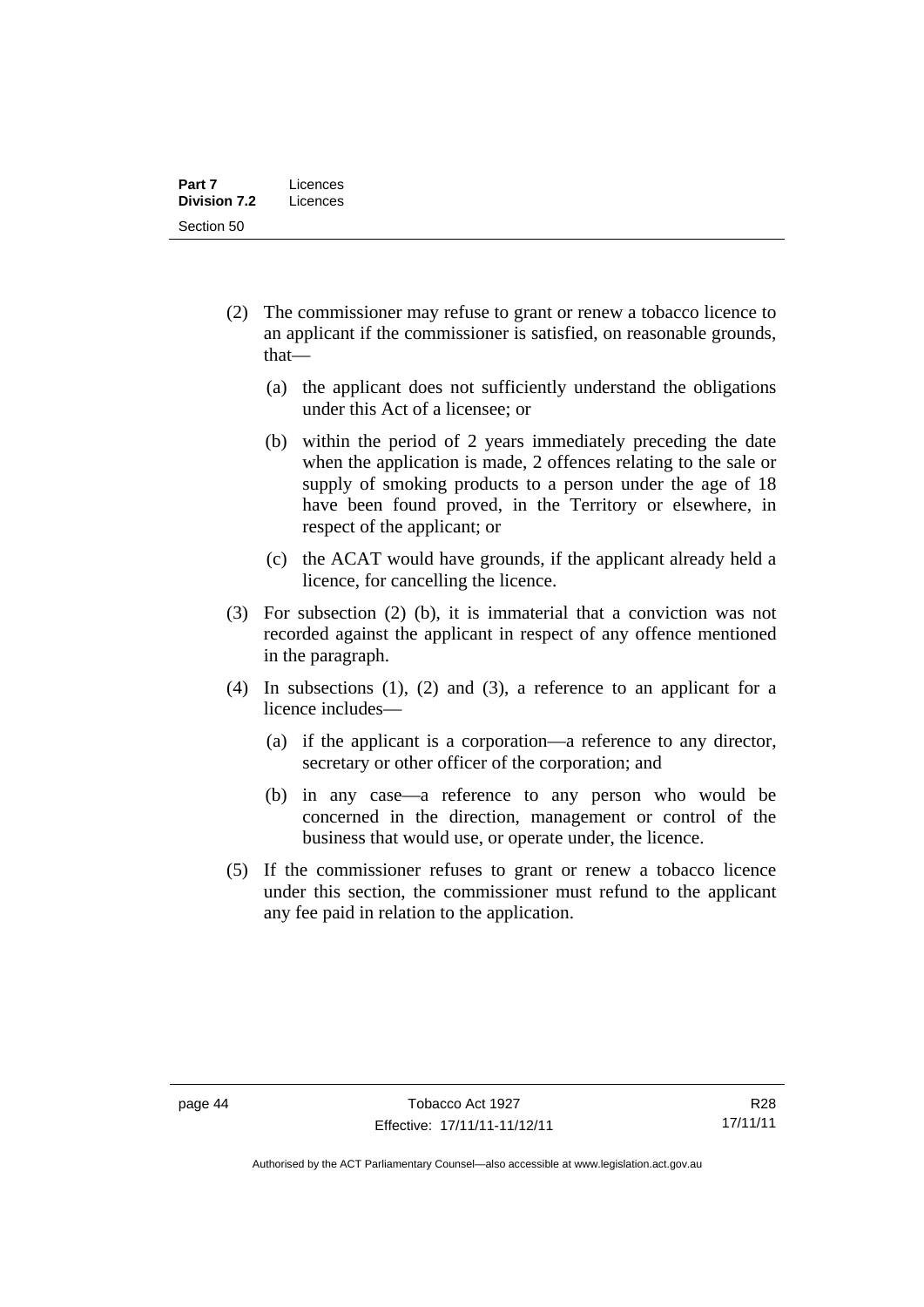| Licences | Part 7              |
|----------|---------------------|
| Licences | <b>Division 7.2</b> |
|          | Section 51          |

### **51 Renewal of tobacco licence**

- (1) Subject to section 50 and this section, the commissioner must renew a current tobacco licence on the application of the licensee.
	- *Note 1* A fee may be determined under s 70 (Determination of fees) for this section.

- (2) The licensee must give the commissioner any additional information or documents that the commissioner, in writing, requires the licensee to give to decide the application or for the administration of this Act.
- (3) The licensee must give the application, and any additional information or documents, to the commissioner at least 7 days before the licence is to expire.
- (4) If the commissioner refuses to renew a tobacco licence, the commissioner must refund any fee paid for a renewal.

### **53 Register of tobacco licences**

- (1) The commissioner must keep a register containing particulars of—
	- (a) the name of each licensee; and
	- (b) the number allotted to each licence; and
	- (c) the prescribed particulars (if any).
- (2) The commissioner must make the register available for public inspection at the office of the commissioner during the times when the office is open to the public.

### **54 Surrender and termination of tobacco licence**

(1) A holder of a tobacco licence may, at any time, by notice in writing to the commissioner, surrender his or her licence, and the licence then ceases to be in force.

*Note 2* If a form is approved under s 72A (Approved forms) for the request, the form must be used.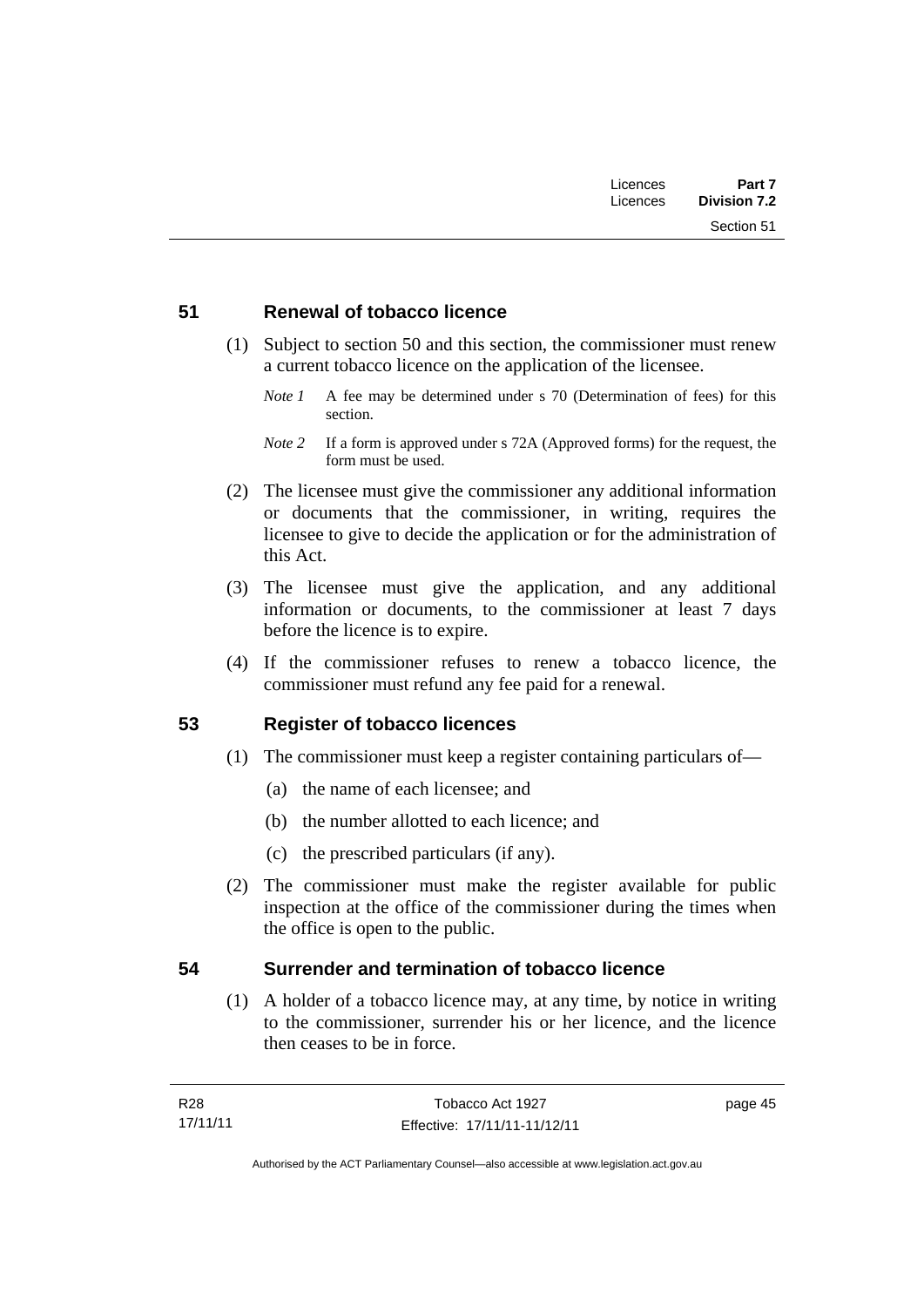(2) A licence ceases to be in force if the amount of a fee for the grant or renewal of the licence that is due and payable remains unpaid.

## **Division 7.3 Occupational discipline—licensees**

### **55 Meaning of** *licensee***—div 7.3**

In this division:

*licensee* means—

- (a) a licensee; or
- (b) a person who was, but is no longer, a licensee.

### **56 Grounds for occupational discipline**

Each of the following is a *ground for occupational discipline* in relation to a licensee:

- (a) the licensee has contravened or is contravening this Act;
- (b) the licensee has contravened or is contravening a condition of a tobacco licence held by the licensee;
- (c) a tobacco licence was granted to the person in error;
- (d) a tobacco licence was granted to the person in consequence of a false statement made, or misleading information given, by or on behalf of the person;
- (e) the person who holds a tobacco licence has been convicted of an offence under this part;
- (f) if the licensee is an individual—
	- (i) the licensee is convicted, or found guilty, in Australia of an offence punishable by imprisonment for at least 1 year; or

R28 17/11/11

Authorised by the ACT Parliamentary Counsel—also accessible at www.legislation.act.gov.au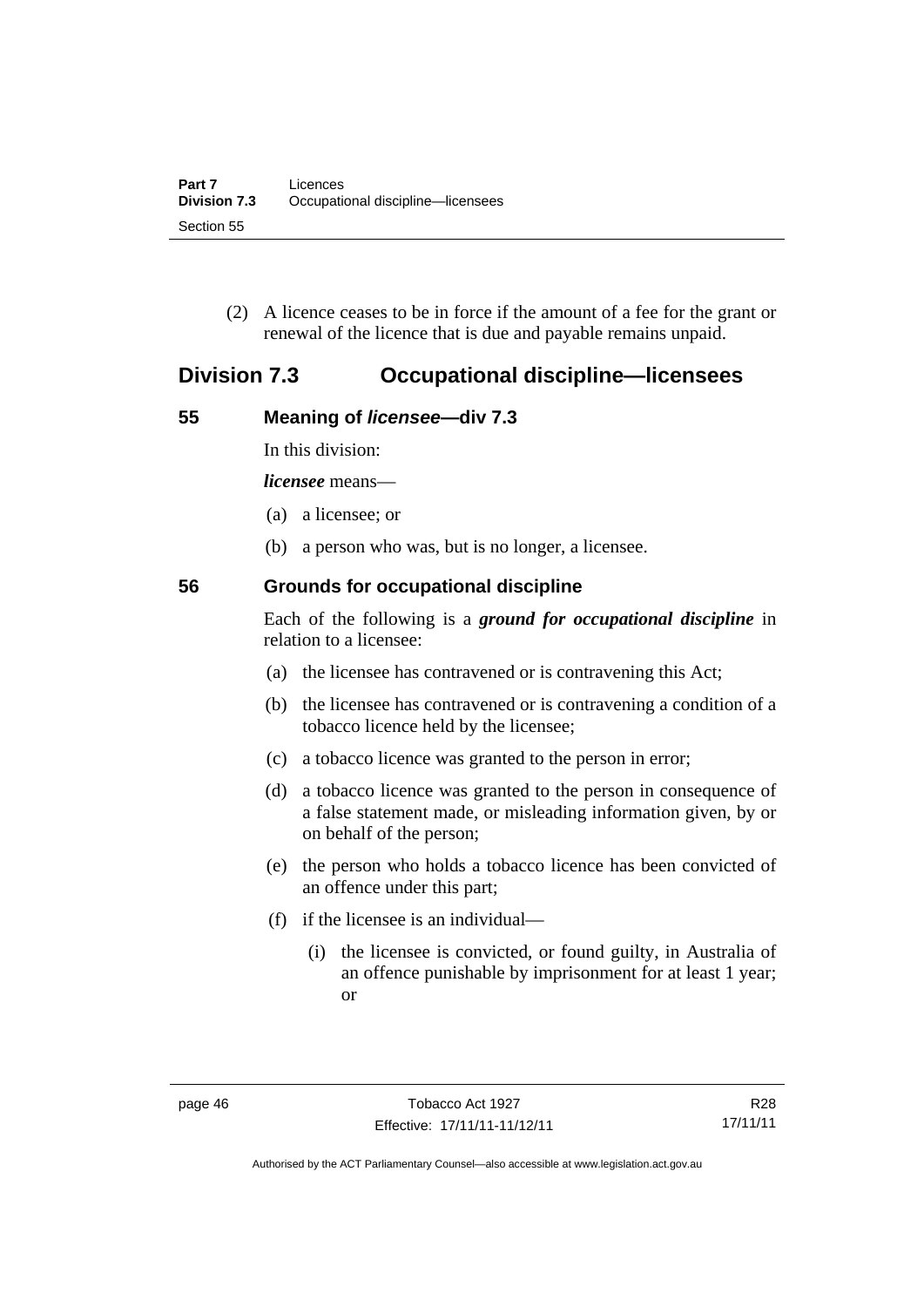- (ii) the licensee is convicted, or found guilty, outside Australia of an offence that, if it had been committed in the ACT, would be punishable by imprisonment for at least 1 year; or
- (iii) the licensee becomes bankrupt or executes a personal insolvency agreement;
- (g) if the licensee is a corporation—the licensee is being wound up.

## **57 Application to ACAT for occupational discipline**

If the commissioner believes on reasonable grounds that a ground for occupational discipline exists in relation to a licensee, the commissioner may apply to the ACAT for an occupational discipline order in relation to the licensee.

## **58 Orders for occupational discipline**

- (1) This section applies if the ACAT may make an occupational discipline order in relation to a licensee.
	- *Note* The *ACT Civil and Administrative Tribunal Act 2008*, s 65 sets out when the ACAT may make an order.
- (2) In addition to any other occupational discipline order the ACAT may make, the ACAT may make 1 or more of the following orders for occupational discipline in relation to the licensee:
	- (a) direct the commissioner to vary a tobacco licence held by the person with effect for a stated period of not longer than 5 years—
		- (i) to impose more stringent requirements than otherwise apply under this Act in relation to a point of sale, a price ticket or smoking advertising on or adjacent to all or any of the premises specified in the licence; or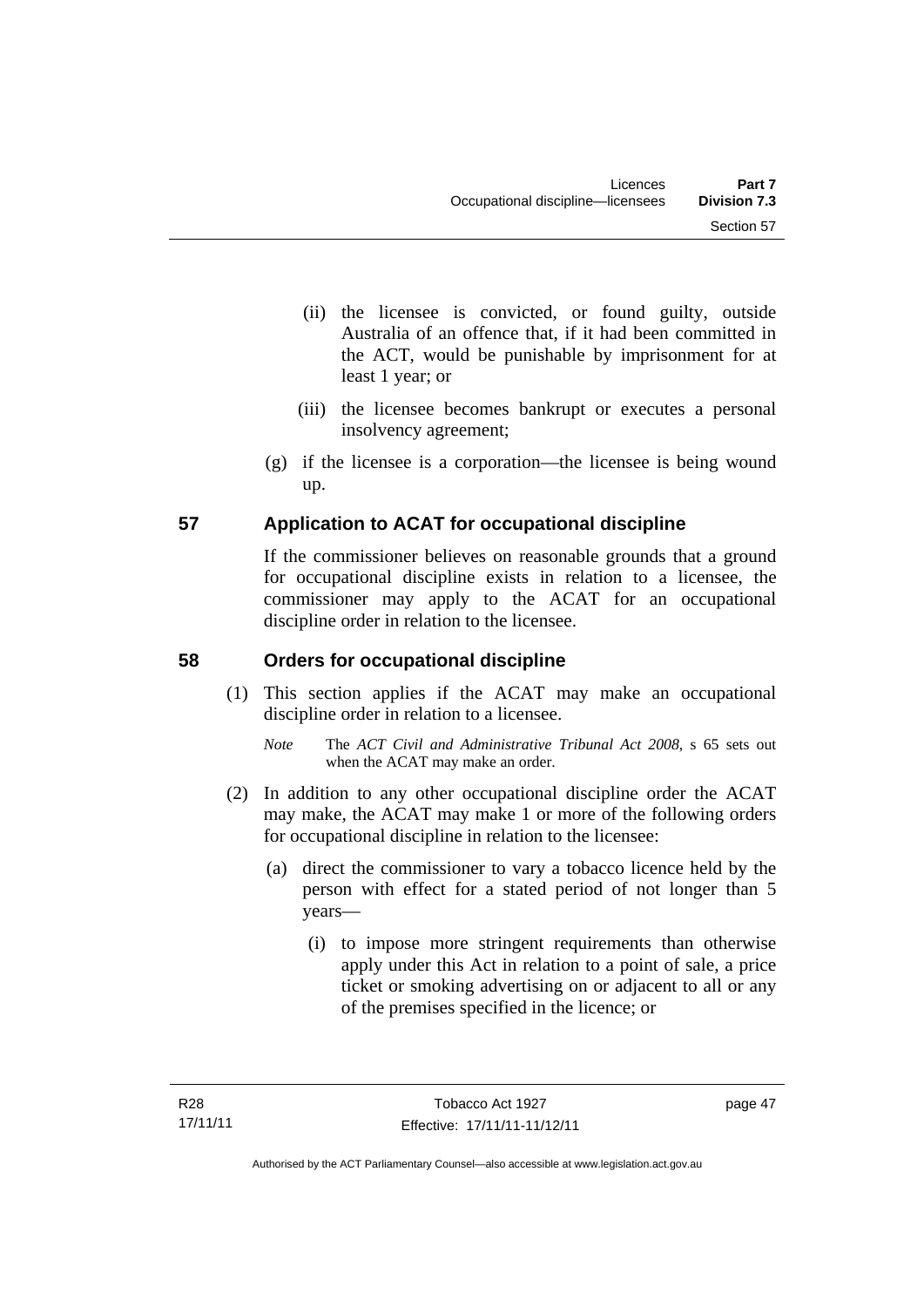- (ii) to impose a condition prohibiting smoking advertising on or adjacent to all or any of the premises specified in the licence; or
- (iii) to impose conditions relating to the sale of smoking products to people under 18 years old; or
- (iv) to impose a condition prohibiting the sale of smoking products at all or any of the premises stated in the licence;
- (b) if the ACAT suspends a licensee's licence—suspend any other tobacco licence held by the licensee for a stated period of not longer than 3 months;
- (c) if the ACAT cancels a licensee's licence—disqualify the person from holding a tobacco licence, or from holding a tobacco licence for stated premises, for a stated period of not longer than 5 years.
- *Note* The *ACT Civil and Administrative Tribunal Act 2008*, s 66 sets out other occupational discipline orders the ACAT may make.
- (3) If the only ground for occupational discipline in relation to a licensee is the ground under section 56 (c) (which is about a licence granted to a person in error), the ACAT must only cancel the licence to which the section relates.
- (4) If a person is convicted of an offence against this Act for the 2nd time within 2 years (whether or not the convictions are for offences against the same provision of this Act), the ACAT must—
	- (a) cancel each tobacco licence held by the person; and
	- (b) disqualify the person from holding a tobacco licence for 5 years after notice of the cancellation is given to the person.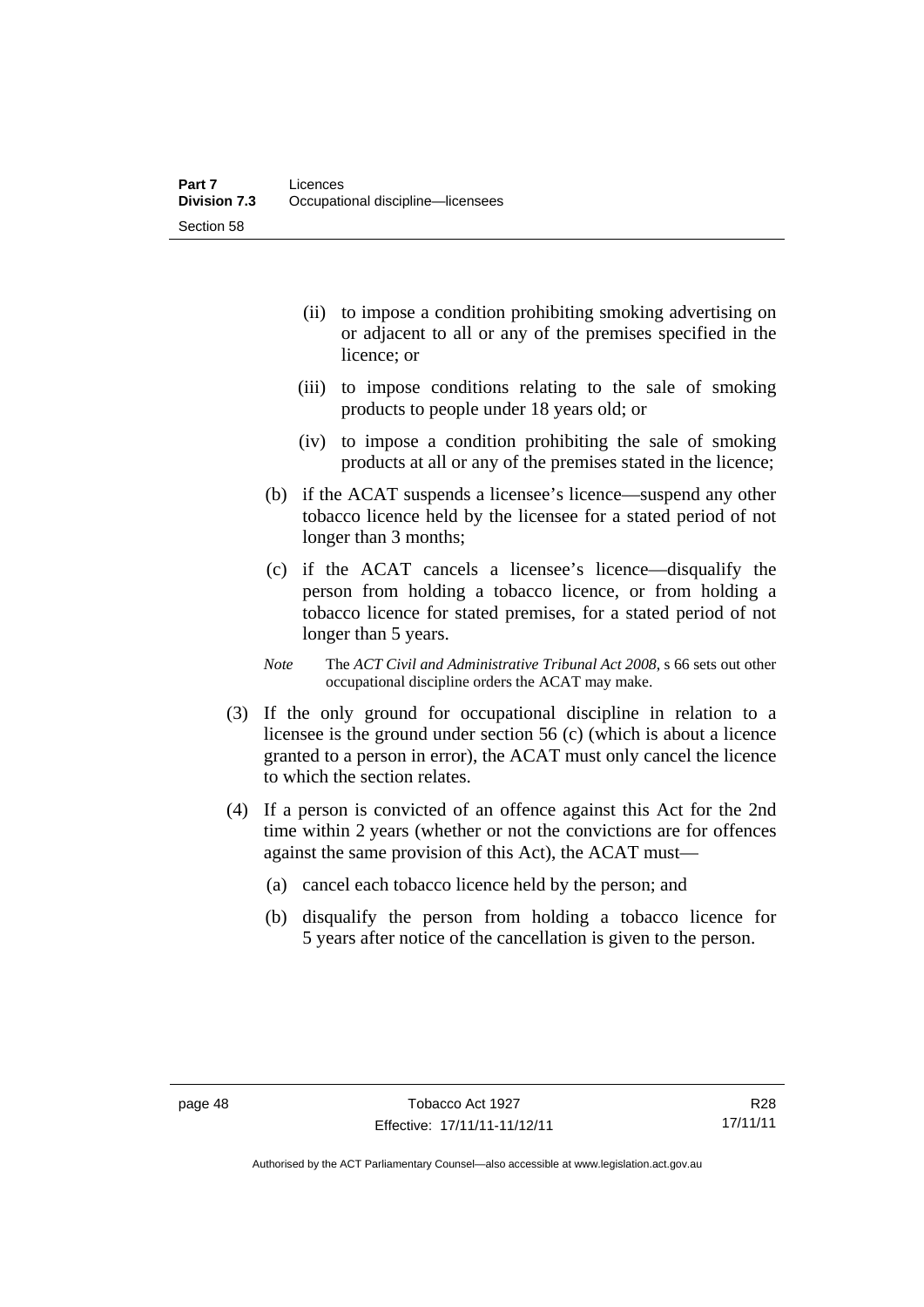| Licences        | Part 7              |
|-----------------|---------------------|
| <b>Offences</b> | <b>Division 7.4</b> |
|                 | Section 59          |

# **Division 7.4 Offences**

### **59 Failure to return tobacco licence**

- (1) A licensee commits an offence if—
	- (a) the commissioner varies the licensee's licence; and
	- (b) the commissioner gives the licensee notice of the variation; and
	- (c) the licensee does not return the licence to the commissioner within 14 days after the day the licensee is given the notice.

Maximum penalty: 5 penalty units.

- (2) A licensee commits an offence if—
	- (a) the commissioner suspends or cancels the licensee's licence; and
	- (b) the commissioner gives the licensee notice of the suspension or cancellation; and
	- (c) the licensee does not return the licence to the commissioner within 14 days after the day the licensee is given the notice.

Maximum penalty: 5 penalty units.

(3) An offence against this section is a strict liability offence.

### **60 Disqualification**

- (1) A person commits an offence if the person—
	- (a) is disqualified under division 7.3 (Disciplinary action) from holding a tobacco licence for a stated period; and
	- (b) is involved in the direction, management or control of a tobacco retailing business during the period.

Maximum penalty: 50 penalty units, imprisonment for 6 months or both.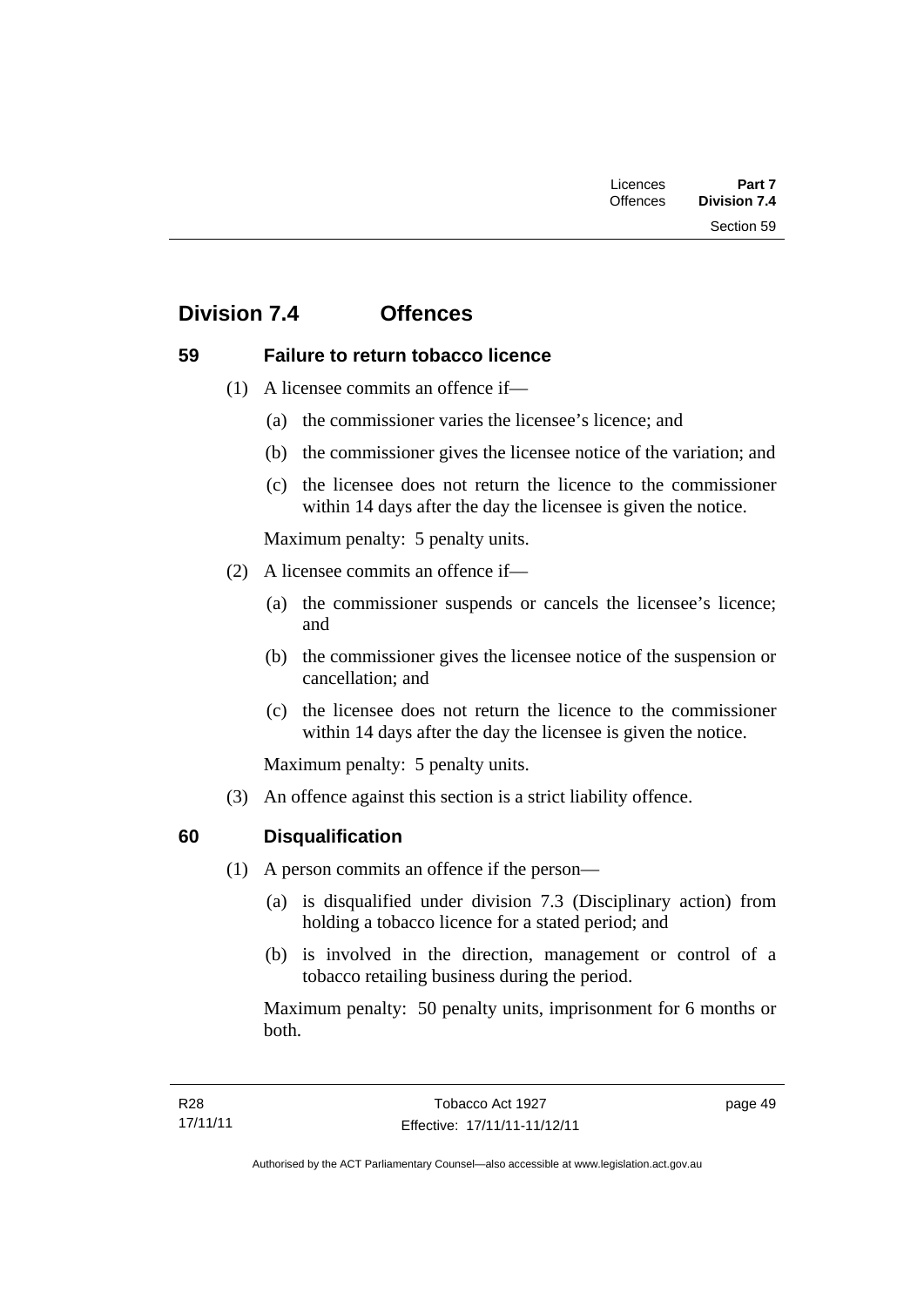- (2) A person commits an offence if the person—
	- (a) is disqualified under division 7.3 from holding a tobacco licence for particular premises for a stated period; and
	- (b) is involved in the direction, management or control of a tobacco retailing business at the premises during the period.

Maximum penalty: 50 penalty units, imprisonment for 6 months or both.

### **61 Selling smoking products without, or in contravention of, tobacco licence**

- (1) A person commits an offence if the person—
	- (a) is not a licensee; and
	- (b) sells a smoking product.

Maximum penalty: 50 penalty units.

 (2) A licensee commits an offence if the licensee contravenes a condition of the licensee's licence.

Maximum penalty: 50 penalty units.

(3) An offence against subsection (2) is a strict liability offence.

### **62 Tobacco wholesaling—offences**

- (1) A person commits an offence if the person—
	- (a) carries on tobacco wholesaling; and
	- (b) is not the holder of a wholesale tobacco merchant's licence.

Maximum penalty: 100 penalty units.

- (2) A person commits an offence if the person—
	- (a) carries on tobacco wholesaling; and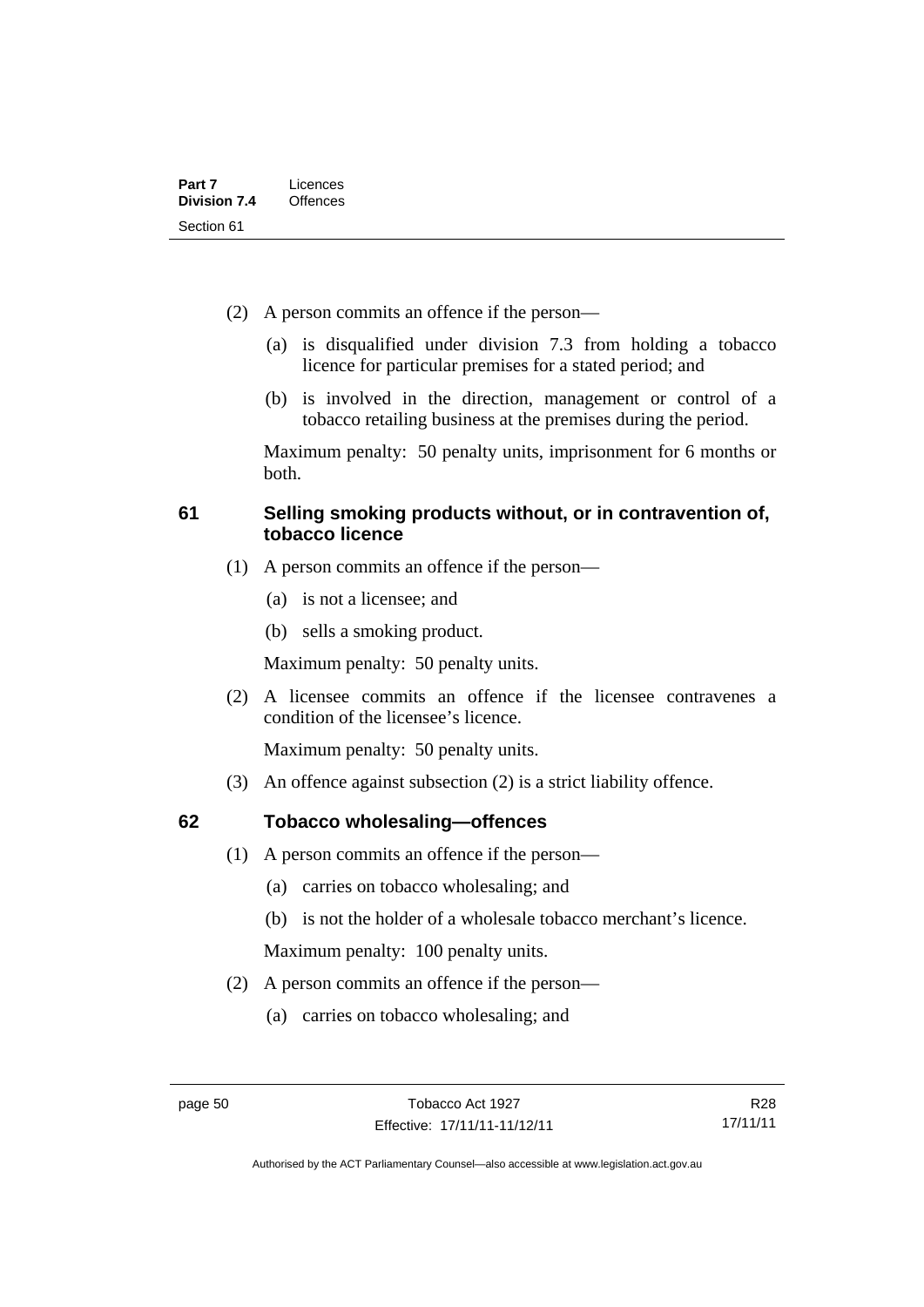(b) sells smoking products to someone who is not a licensee.

Maximum penalty: 100 penalty units.

- (3) It is a defence to a prosecution for an offence against subsection (2) if the defendant proves that—
	- (a) under the contract of sale, the smoking products were to be delivered by the seller to the buyer outside the ACT, and that no part of the smoking products has been delivered by the seller to the buyer in the ACT; or
	- (b) if the contract did not state that the smoking products were to be delivered outside the ACT, the parties intended the smoking products to be delivered outside the ACT, and that no part of the smoking products has been delivered by the seller to the buyer in the ACT; or
	- (c) the defendant believed on reasonable grounds that the person to whom the smoking product was sold was a licensee.
- (4) A person commits an offence if the person—
	- (a) is not the holder of a wholesale tobacco merchant's licence; and
	- (b) sells a smoking product to someone else for sale in a vending machine.

Maximum penalty: 100 penalty units.

### **63 Tobacco retailing—offences**

- (1) A person commits an offence if the person—
	- (a) carries on tobacco retailing; and
	- (b) is not the holder of a retail tobacconist's licence.

Maximum penalty: 50 penalty units.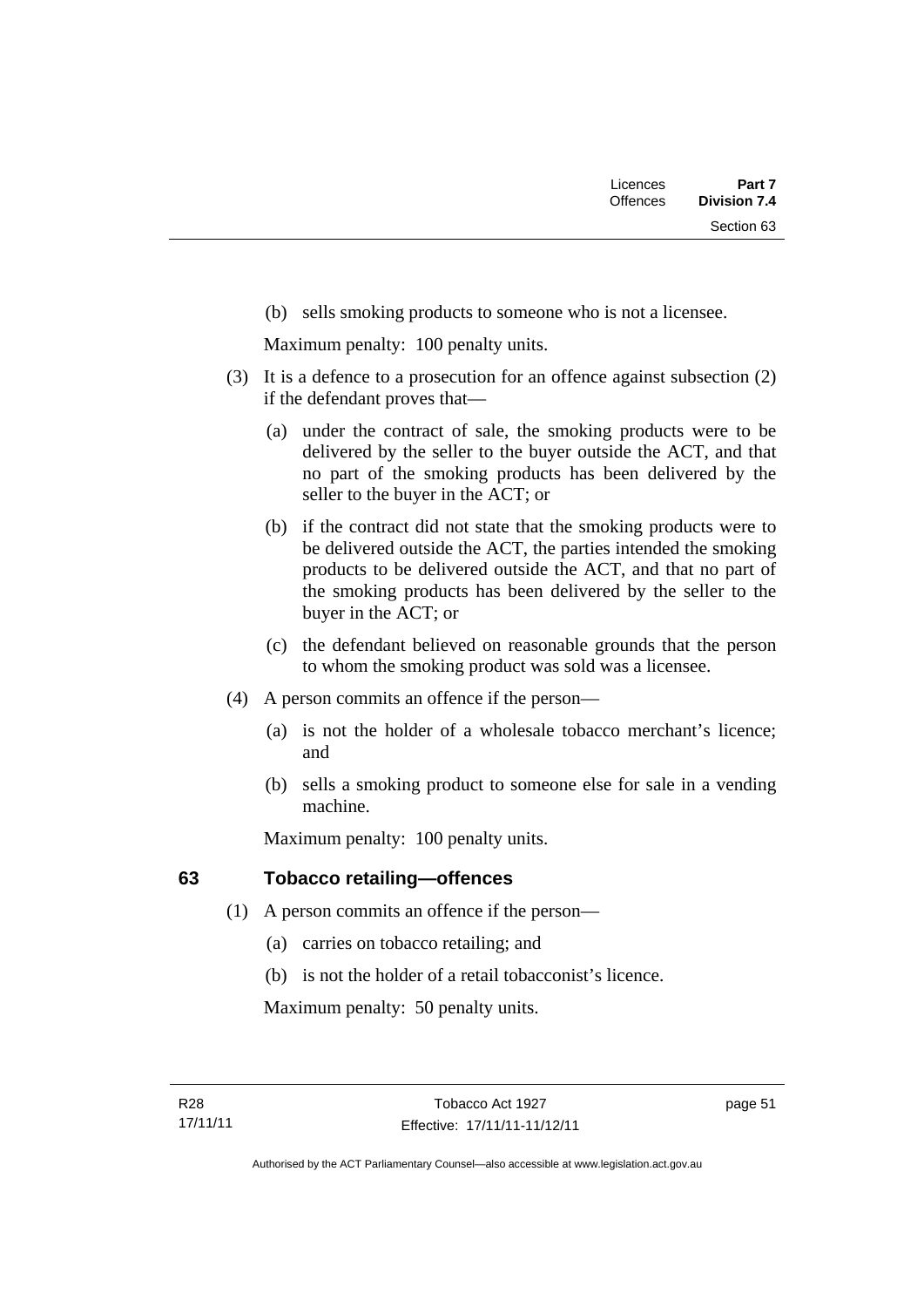- (2) The holder of a retail tobacconist's licence commits an offence if—
	- (a) the holder carries on the business of selling smoking products at premises; and
	- (b) the premises are not stated in the licence as premises that are to be used in relation to the business.

Maximum penalty: 50 penalty units.

(3) An offence against subsection (2) is a strict liability offence.

### **64 Display of licence details**

(1) The holder of a wholesale tobacco merchant's licence commits an offence if the holder fails to display a licence details notice in a prominent place at each premises at which the holder carries on business as the holder of the licence.

Maximum penalty: 5 penalty units.

- (2) The holder of a retail tobacconist's licence commits an offence if the holder—
	- (a) carries on business as the holder of the licence at premises; and
	- (b) fails to display a licence details notice at or in close proximity to the point of sale (or, if there is more than 1 point of sale, 1 of the points of sale) at the premises.

Maximum penalty: 5 penalty units.

- (3) An offence against this section is a strict liability offence.
- (4) In this section:

*licence details notice*, in relation to the holder of a licence, means a notice stating—

- (a) the holder's name; and
- (b) the licence number; and

R28 17/11/11

Authorised by the ACT Parliamentary Counsel—also accessible at www.legislation.act.gov.au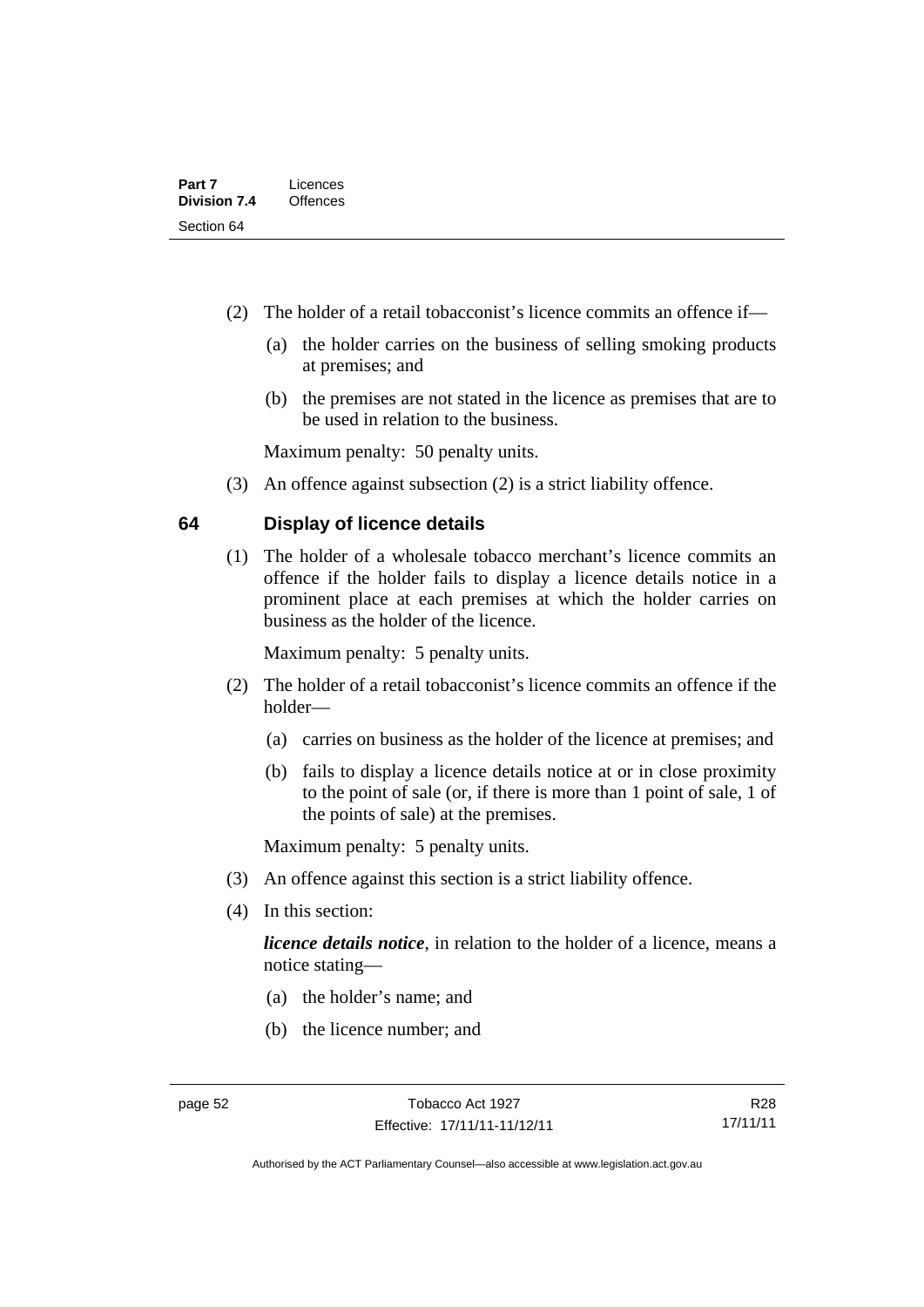| Part 7<br><b>Division 7.4</b> | Licences<br><b>Offences</b> |  |
|-------------------------------|-----------------------------|--|
| Section 65                    |                             |  |
|                               |                             |  |

(c) any conditions that apply to the licence.

### **65 Licensee stops carrying on business**

- (1) A licensee commits an offence if the licensee—
	- (a) stops carrying on business under the licence; and
	- (b) fails to tell the commissioner, in writing, that the licensee has stopped carrying on business under the licence as soon as practicable, but not later than 7 days, after the day the person stops carrying on business.

Maximum penalty: 5 penalty units.

(2) An offence against this section is a strict liability offence.

### **66 Endorsement on wholesale tobacco merchant's invoices**

- (1) The holder of a wholesale tobacco merchant's licence commits an offence if—
	- (a) the holder issues an invoice in relation to the sale of a smoking product; and
	- (b) the invoice does not state, in upper case letters, 'SOLD BY LICENSED ACT WHOLESALER'.

Maximum penalty: 5 penalty units.

- (2) An offence against subsection (1) is a strict liability offence.
- (3) A person commits an offence if the person—
	- (a) is not the holder of a wholesale tobacco merchant's licence; and
	- (b) issues an invoice in relation to the sale of a smoking product that indicates (expressly or impliedly) that the person holds the licence.

Maximum penalty: 50 penalty units.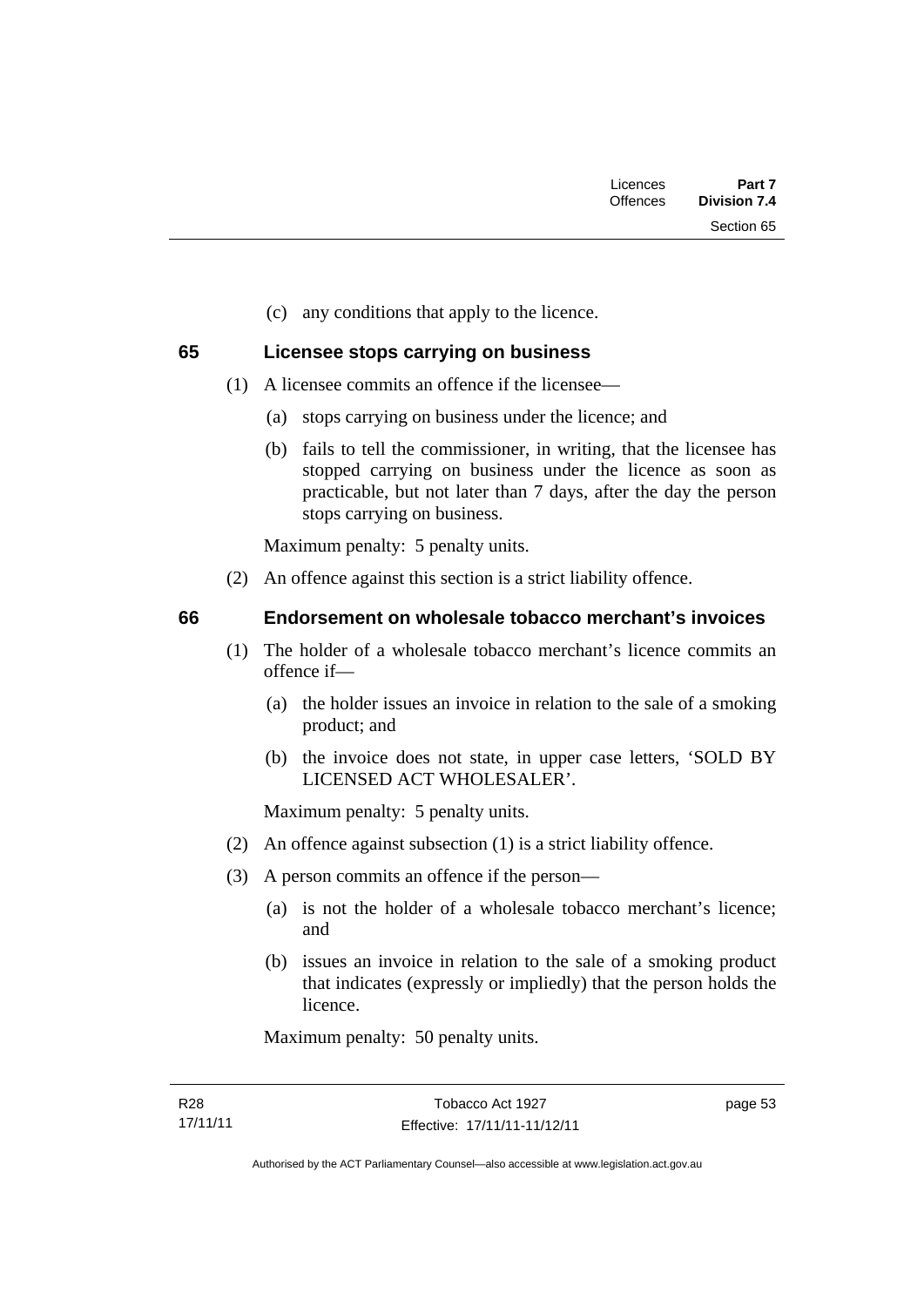### **67 Retail tobacconist must obtain smoking products from licensed wholesaler**

 (1) The holder of a retail tobacconist's licence commits an offence if the holder obtains a smoking product from someone who is not the holder of a wholesale tobacco merchant's licence.

Maximum penalty: 50 penalty units.

- (2) An offence against this section is a strict liability offence.
- (3) It is a defence to a prosecution for an offence against subsection (1) if the defendant proves that the defendant obtained the smoking product for a purpose other than retail sale.

# **Division 7.5 Notification and review of decisions**

### **68 Meaning of** *reviewable decision***—div 7.5**

In this division:

*reviewable decision* means a decision mentioned in schedule 1, column 3 under a provision of this Act mentioned in column 2 in relation to the decision.

### **69 Reviewable decision notices**

If a person makes a reviewable decision, the person must give a reviewable decision notice to each entity mentioned in schedule 1, column 4 in relation to the decision.

- *Note 1* The person must also take reasonable steps to give a reviewable decision notice to any other person whose interests are affected by the decision (see *ACT Civil and Administrative Tribunal Act 2008*, s 67A).
- *Note* 2 The requirements for reviewable decision notices are prescribed under the *ACT Civil and Administrative Tribunal Act 2008*.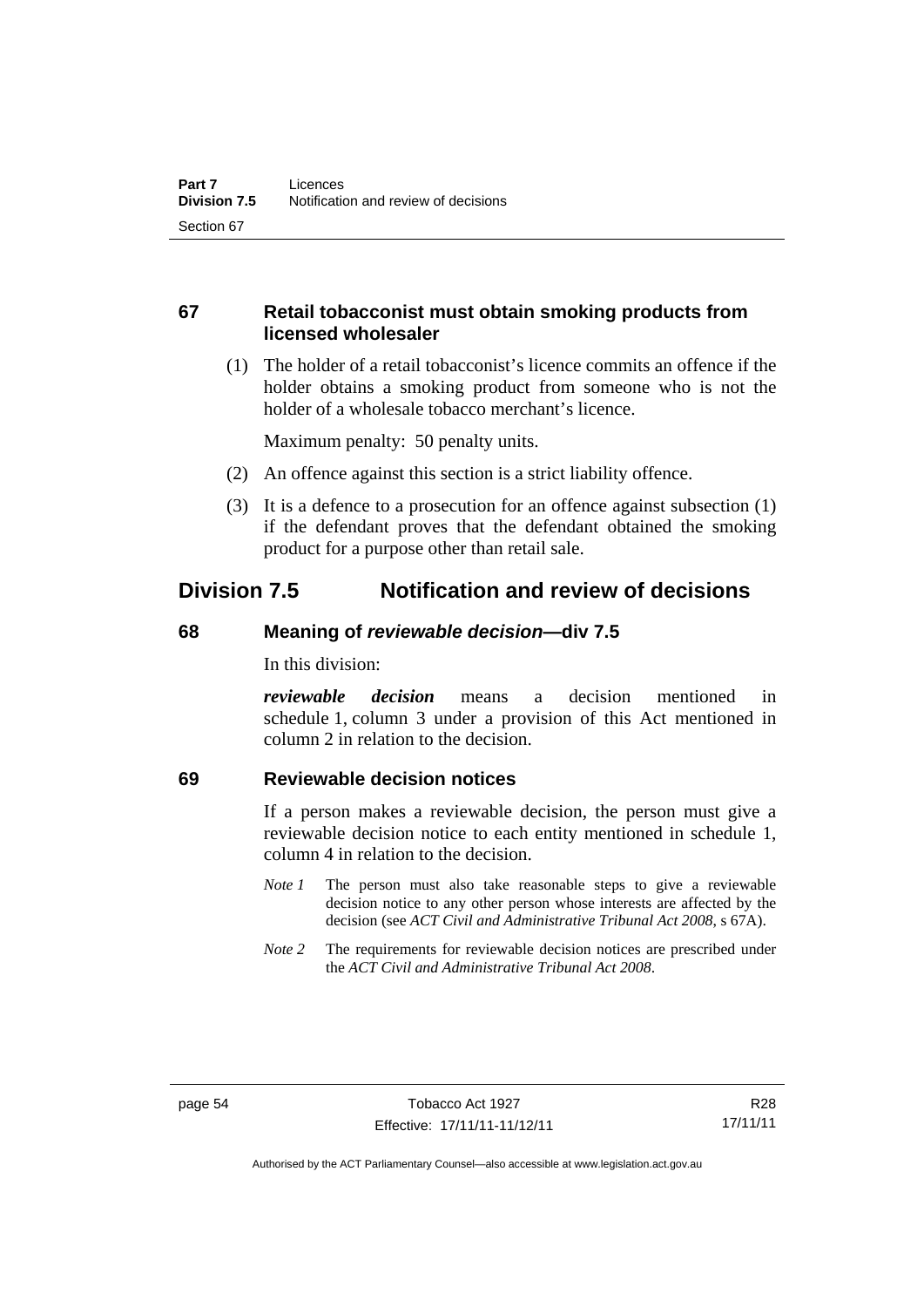### **69A Applications for review**

The following may apply to the ACAT for review of a reviewable decision:

- (a) an entity mentioned in schedule 1, column 4 in relation to the decision;
- (b) any other person whose interests are affected by the decision.
- *Note* If a form is approved under the *ACT Civil and Administrative Tribunal Act 2008* for the application, the form must be used.

### **Division 7.6 Miscellaneous**

### **70 Determination of fees**

- (1) The Minister must determine—
	- (a) the fee payable annually for the grant or renewal of a wholesale tobacco merchant's licence; and
	- (b) the fee payable annually for the grant or renewal of a retail tobacconist's licence.
- (2) The Minister may, in writing, determine fees for this Act (including this part).
	- *Note* The *Legislation Act 2001* contains provisions about the making of determinations and regulations relating to fees (see pt 6.3).
- (3) The Minister may determine the fee payable for a retail tobacconist's licence by reference to the number of premises, or points of sale, specified in the licence.
- (4) A determination is a disallowable instrument.
	- *Note* A disallowable instrument must be notified, and presented to the Legislative Assembly, under the *Legislation Act 2001*.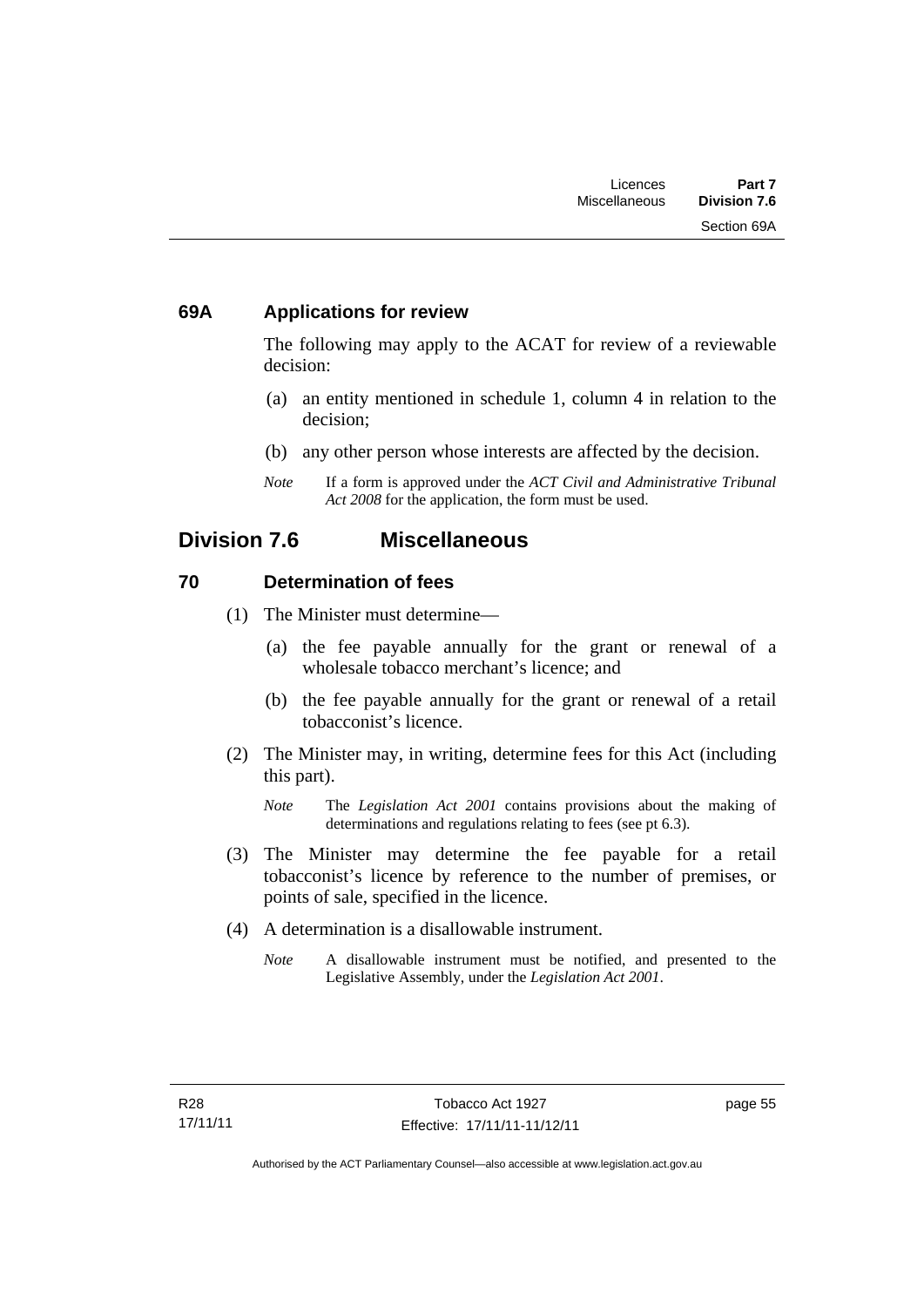### **71 Recovery of unpaid fees from unlicensed persons**

- (1) If a person was required by this part to hold a tobacco licence in respect of any period, but did not do so, the person is liable to pay to the commissioner an amount equal to the fee that would have been payable for the licence had he or she applied for or held the licence.
- (2) The commissioner may assess the amount of the fee as if the person had applied for the licence, notwithstanding that the commissioner may have made or purported to have made such an assessment.
- (3) Notice of the assessment under this section must be served by the commissioner on the person.
- (4) Any amount assessed under this section that is unpaid is a debt due to the Territory.
- (5) Proceedings may not be commenced for the purpose of recovering an amount assessed under this section until the expiration of 1 month after service of notice of the assessment under subsection (3).
- (6) A certificate purporting to be signed by the commissioner and stating that a specified amount is the amount assessed under this section in respect of a specified person is evidence of the matters so certified.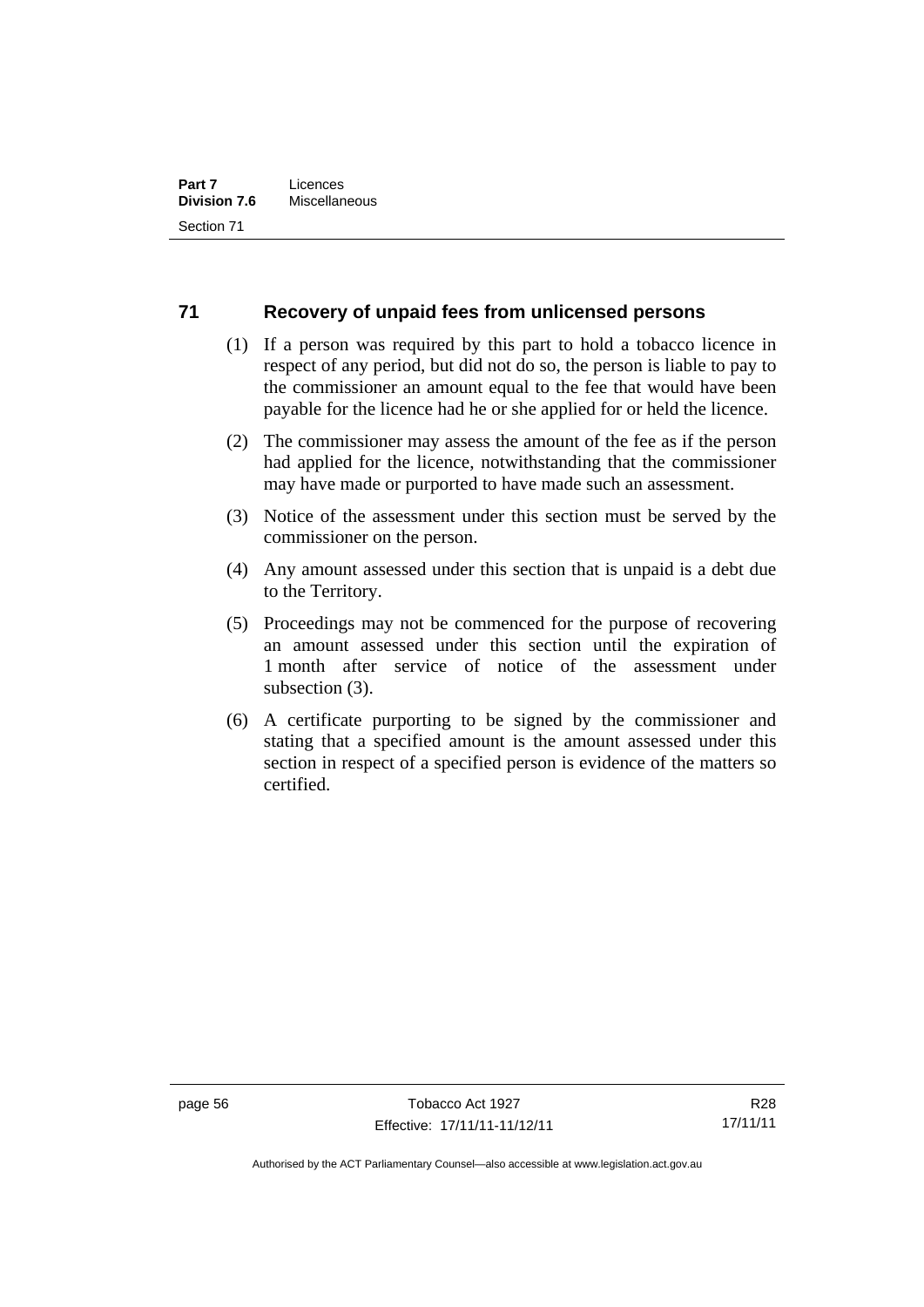# **Part 8 Miscellaneous**

### **72 Acts and omissions of representatives**

(1) In this section:

*person* means an individual.

*Note* See the Criminal Code, pt 2.5 for provisions about corporate criminal responsibility.

*representative*, of a person, means an employee or agent of the person.

*state of mind*, of a person, includes—

- (a) the person's knowledge, intention, opinion, belief or purpose; and
- (b) the person's reasons for the intention, opinion, belief or purpose.
- (2) This section applies to a prosecution for any offence against this Act.
- (3) If it is relevant to prove a person's state of mind about an act or omission, it is enough to show—
	- (a) the act was done or omission made by a representative of the person within the scope of the representative's actual or apparent authority; and
	- (b) the representative had the state of mind.
- (4) An act done or omitted to be done on behalf of a person by a representative of the person within the scope of the representative's actual or apparent authority is also taken to have been done or omitted to be done by the person.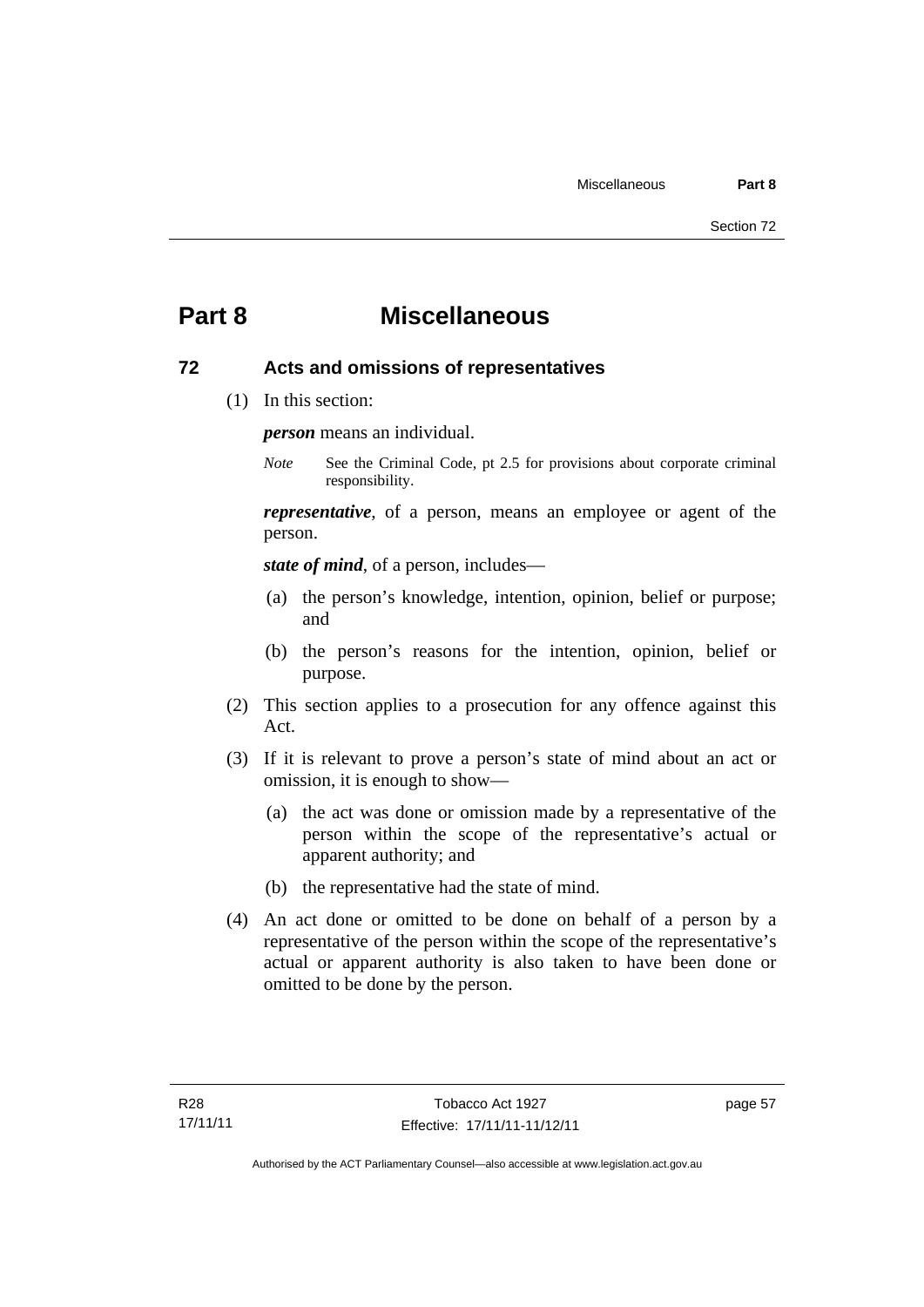#### **Part 8** Miscellaneous

Section 72A

- (5) However, subsection (4) does not apply if the person establishes that reasonable precautions were taken and appropriate diligence was exercised to avoid the act or omission.
- (6) A person who is convicted of an offence cannot be punished by imprisonment for the offence if the person would not have been convicted of the offence without subsection (3) or (4).

### **72A Approved forms**

- (1) The Minister may, in writing, approve forms for this Act.
- (2) If the Minister approves a form for a particular purpose, the approved form must be used for that purpose.

*Note* For other provisions about forms, see the Legislation Act, s 255.

(3) An approved form is a notifiable instrument.

*Note* A notifiable instrument must be notified under the *Legislation Act 2001*.

### **73 Regulation-making power**

- (1) The Executive may make regulations for this Act.
	- *Note* Regulations must be notified, and presented to the Legislative Assembly, under the *Legislation Act 2001*.
- (2) The regulations may prescribe the records a licensee or a person involved in the direction, management or control of a tobacco retailing or wholesaling business must keep in relation to the purchase or sale of smoking products.
- (3) A regulation may prescribe requirements that must be complied with in relation to the location or storage of smoking products.
- (4) The regulations may apply, adopt or incorporate, entirely or in part and with or without changes, a publication (including an Act or regulation of another jurisdiction), as in force at a stated time or from time to time.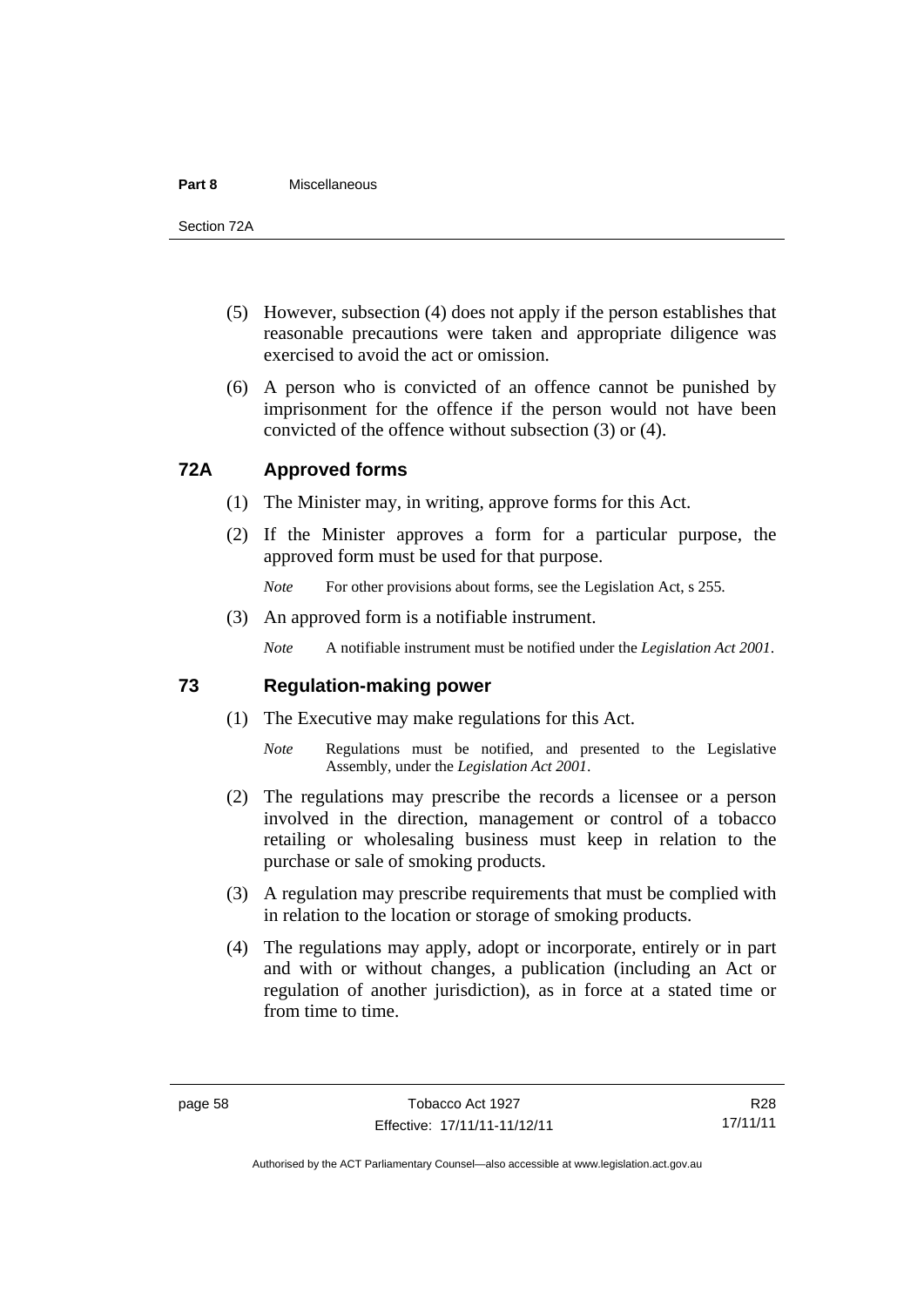(5) The regulations may also prescribe offences for contraventions of the regulations and prescribe maximum penalties of not more than 20 penalty units for offences against the regulations.

Authorised by the ACT Parliamentary Counsel—also accessible at www.legislation.act.gov.au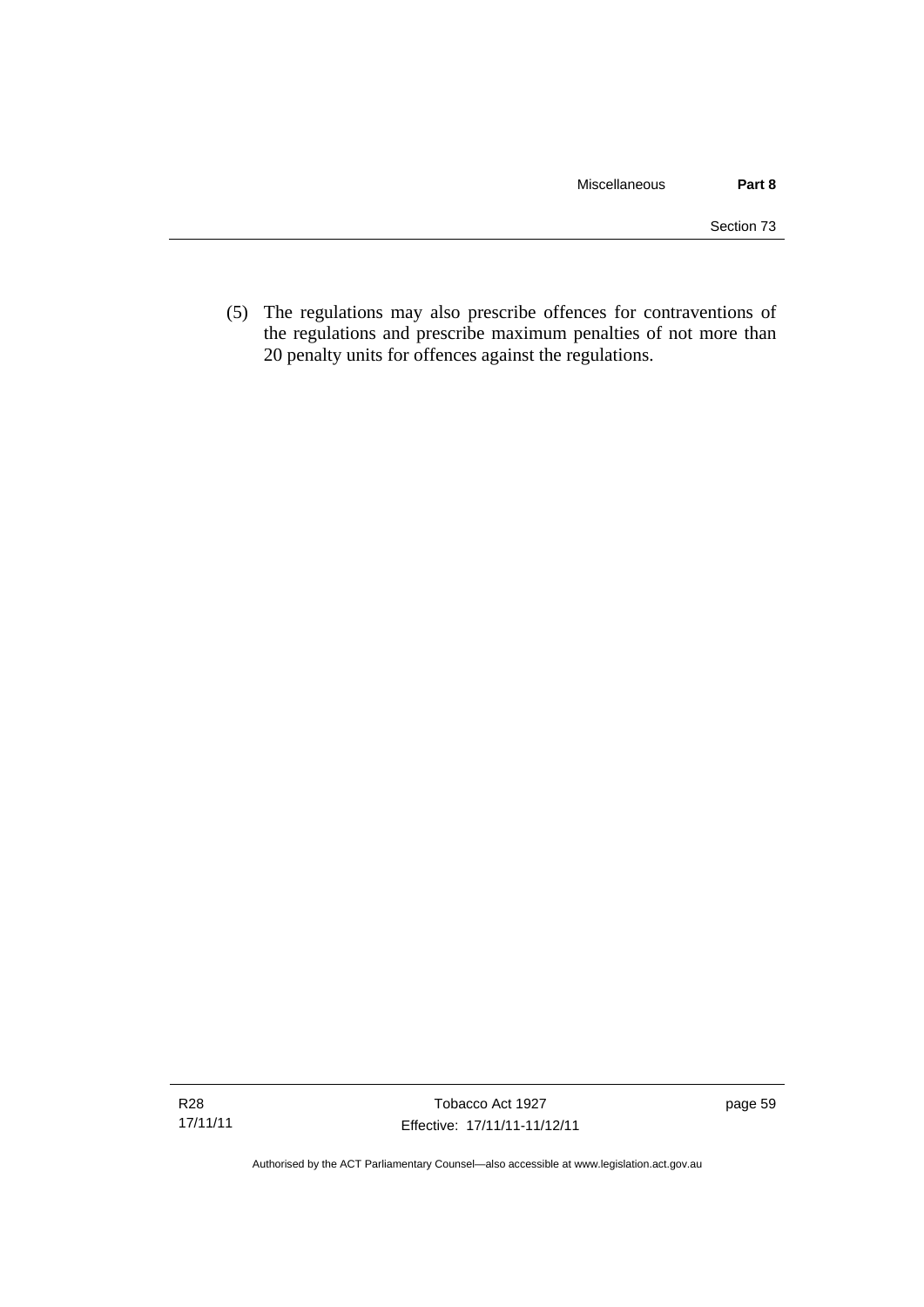# **Schedule 1 Reviewable decisions**

(see div 7.5)

| column 1<br>item | column <sub>2</sub><br>section | column 3<br>decision                                  | column 4<br>entity                  |
|------------------|--------------------------------|-------------------------------------------------------|-------------------------------------|
|                  | 48(1)                          | state<br>conditions to<br>which licence<br>is subject | licensee                            |
|                  | 50                             | refuse to grant<br>or renew<br>licence                | applicant for licence or<br>renewal |
|                  | 51                             | refuse to<br>renew licence                            | applicant for renewal               |

page 60 Tobacco Act 1927 Effective: 17/11/11-11/12/11

R28 17/11/11

Authorised by the ACT Parliamentary Counsel—also accessible at www.legislation.act.gov.au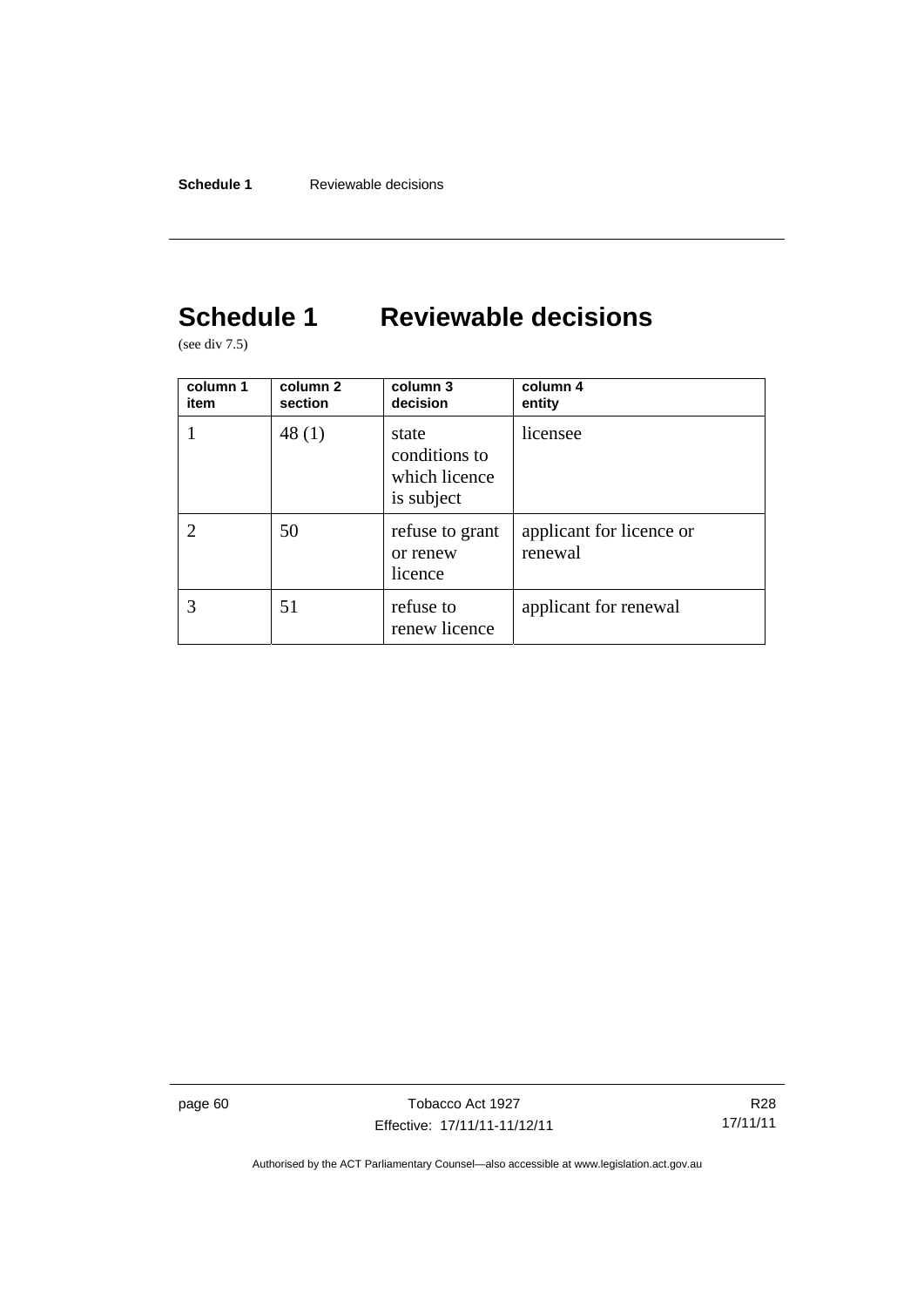# **Dictionary**

(see s 2)

- *Note 1* The *Legislation Act 2001* contains definitions and other provisions relevant to this Act.
- *Note 2* In particular, the *Legislation Act 2001*, dict, pt 1, defines the following terms:
	- ACAT
	- child
	- contravene
	- domestic partner (see s 169 (1))
	- exercise
	- function
	- home address
	- occupational discipline order
	- police officer
	- public health officer
	- reviewable decision notice.

*approved procedures*, for part 6A (Tobacco compliance testing) see section 42A.

*approved program*, for part 6A (Tobacco compliance testing)—see section 42A.

### *authorised officer*—

- (a) means an authorised officer under section 32; but
- (b) for part 6A (Tobacco compliance testing)—see section 42A.

*carton* means a package containing packages of a smoking product, or a package designed to contain packages of a smoking product, but does not include a package containing individually-wrapped cigars (unless the package contains a further package or packages of the cigars).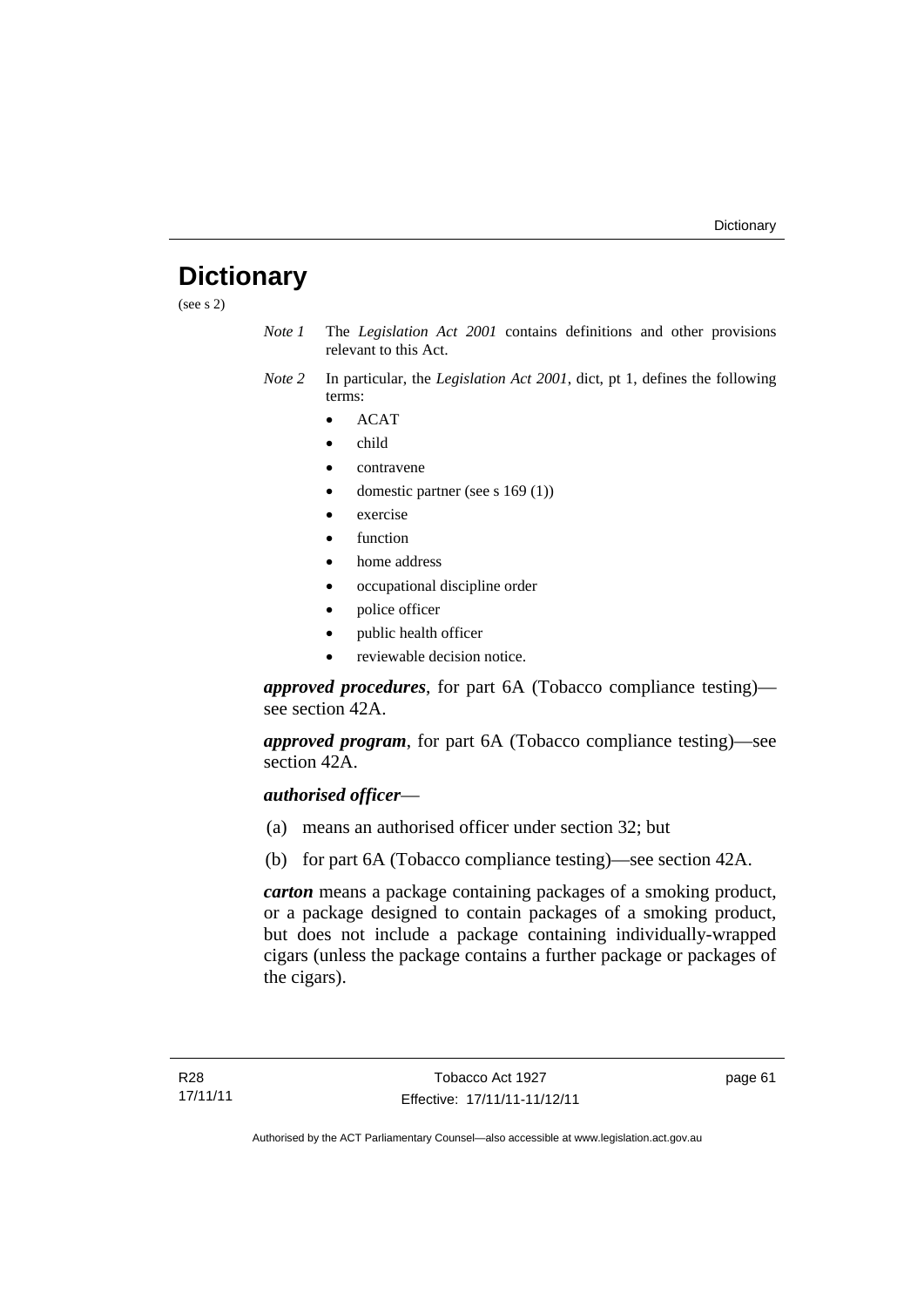*cigar*—

- (a) means a roll of cut tobacco for smoking that is enclosed in tobacco leaf or the leaf of another plant; and
- (b) includes any other smoking product prescribed as a cigar under the regulations.

*commissioner* means the commissioner for fair trading.

*compliance test*, for part 6A (Tobacco compliance testing)—see section 42B.

*conduct*, for part 6A (Tobacco compliance testing)—see the Criminal Code, section 13.

*connected*, for part 6 (Enforcement)—see section 31.

*engage in conduct*, for part 6A (Tobacco compliance testing)—see the Criminal Code, section 13.

*food* includes confectionery.

*ground for occupational discipline*, for division 7.3—see section 56.

*herbal product* means a product prepared for smoking that contains a herb or other plant matter but does not contain tobacco or a controlled drug within the meaning of the Criminal Code, chapter 6 (Serious drug offences).

*identity card* means—

- (a) in relation to a public health officer under the *Public Health Act 1997*—the identity card issued to him or her under that Act;
- (b) in relation to a police officer—proof of identification of a type approved for general purposes by the chief police officer; or
- (c) in relation to any other authorised officer—the identity card issued to the officer under section 34.

R28 17/11/11

Authorised by the ACT Parliamentary Counsel—also accessible at www.legislation.act.gov.au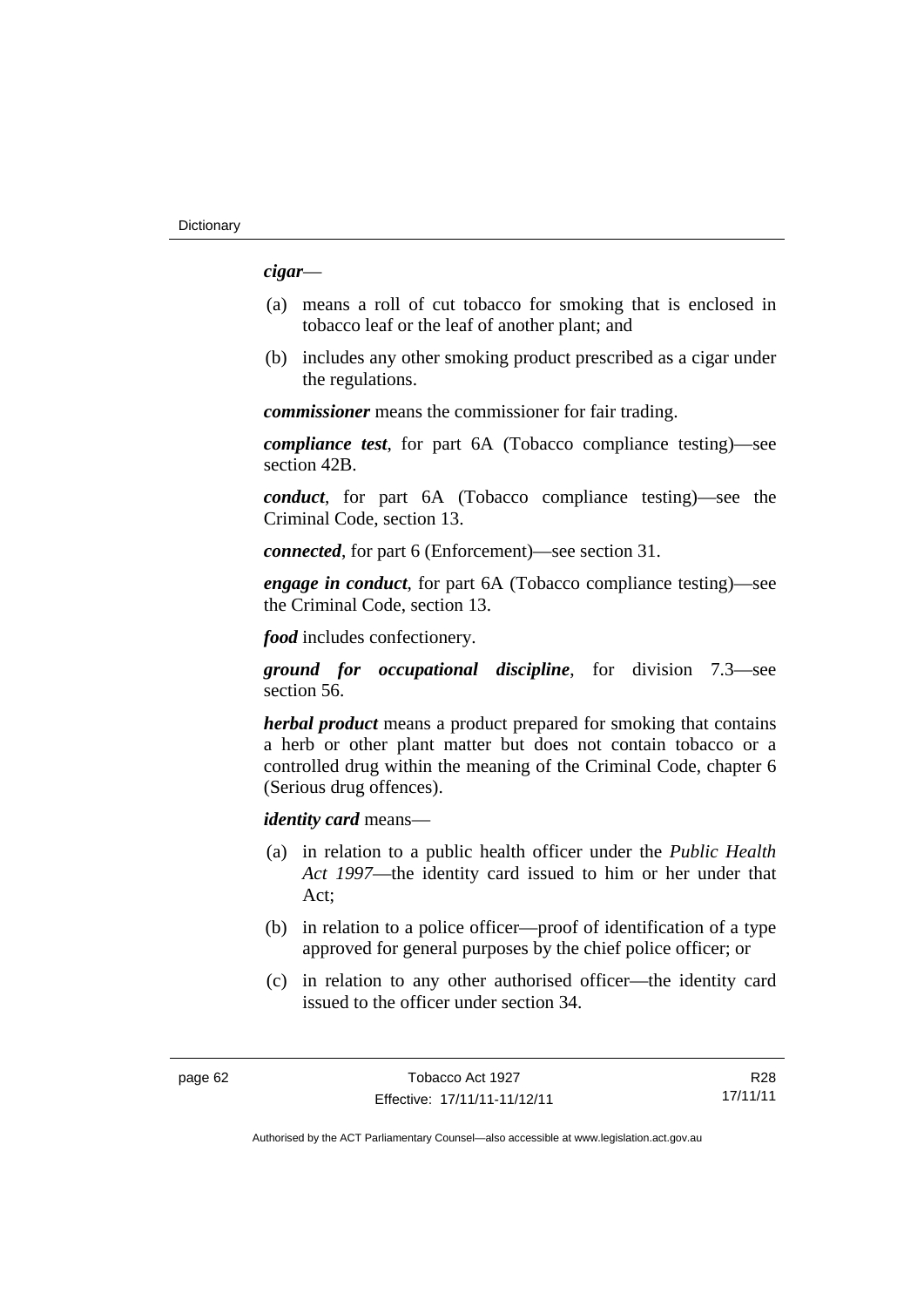*immediate package*, of a smoking product, means a package containing the product—

- (a) in the case of a smoking product other than cigars—not including a package containing a further package or packages of the product; and
- (b) in the case of cigars—
	- (i) including a package constituted by the individual wrapping of a cigar, and a package containing individually-wrapped or unwrapped cigars; but
	- (ii) not including any other package containing a further package or packages of cigars (whether wrapped or unwrapped).

*import* means import into the ACT for sale.

#### *licensee*—

- (a) for part 7 (Licences)—see section 43; and
- (b) for division 7.3 (Occupational discipline—licensees)—see section 55.

*occupier*, of premises—

- (a) for this Act generally—means a person having the management or control, or otherwise being in charge, of the premises; and
- (b) for part 6 (Enforcement)—see section 31.

*offence* for part 6 (Enforcement)—see section 31.

*point of sale* means a place, identified in accordance with the regulations (if any), where smoking products are sold within a retail outlet or wholesale outlet.

*premises* includes a vehicle, vessel or aircraft, and a permanent or temporary structure.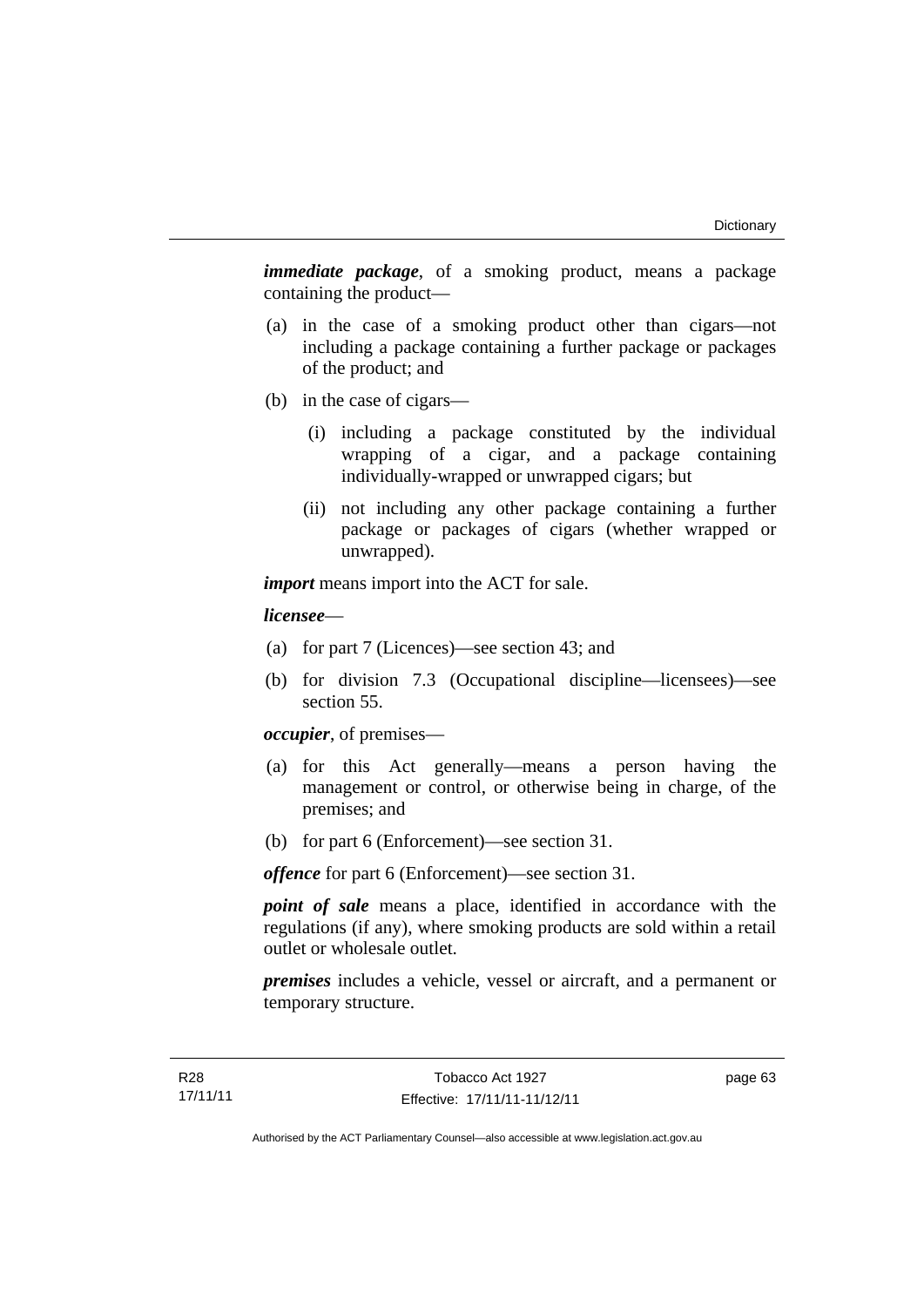*price ticket*—see section 4.

*product line* means a kind of smoking product distinguishable from other kinds by 1 or more of the following characteristics:

- (a) brand;
- (b) flavour (including menthol flavour);
- (c) nicotine or tar content;
- (d) the number of items in the immediate package in which it is sold;
- (e) for cigars—by the fact that the cigars of the type in question are sold individually (whether or not cigars of the same type are also sold, packaged in multiples, in a different product line).

*purchase assistant*, for part 6A (Tobacco compliance testing)—see section 42B (1) (a).

*retail outlet* means premises where smoking products are available for sale by retail.

*retail tobacconist's licence*, for part 7 (Licences)—see section 43.

*reviewable decision*, for division 7.5 (Notification and review of decisions)—see section 68.

*sell*—see section 5.

*smoking advertisement*—see section 6.

*smoking product* means a tobacco product or a herbal product.

*smoking product package* means a package that—

- (a) is of a kind commonly used for smoking products; or
- (b) includes a symbol, design or words that indicate that the package contains a smoking product, or a particular product line of a smoking product.

R28 17/11/11

Authorised by the ACT Parliamentary Counsel—also accessible at www.legislation.act.gov.au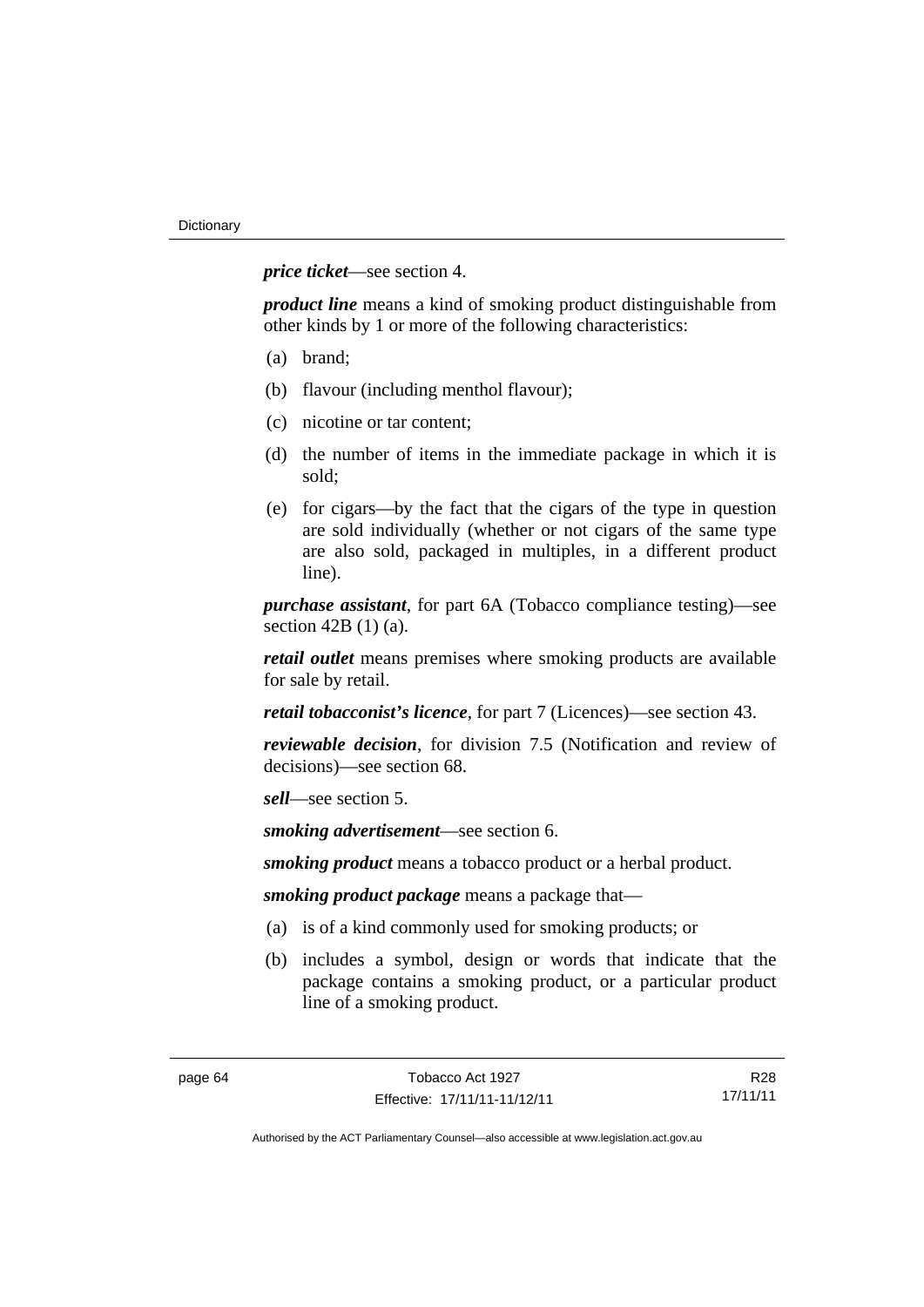*tobacco licence*, for part 7 (Licences)—see section 43.

*tobacco product* means tobacco, or something containing tobacco, prepared for human consumption (including a cigarette or cigar).

*tobacco retailing*, for part 7 (Licences)—see section 44.

*tobacco wholesaling*, for part 7 (Licences)—see section 45.

*vending machine* means a machine or device from which smoking products can be obtained, including by 1 or more of the following:

- (a) electronic funds transfer;
- (b) inserting money, a token or another object.

## **Example—other objects—par (b)**

- 1 credit card
- 2 debit card
- 3 key
- *Note* An example is part of the Act, is not exhaustive and may extend, but does not limit, the meaning of the provision in which it appears (see Legislation Act, s 126 and s 132).

*wholesale outlet* means premises where smoking products are available for sale exclusively by wholesale.

*wholesale tobacco merchant's licence*, for part 7 (Licences)—see section 43.

*young person*, for part 6A (Tobacco compliance testing)—see section 42A.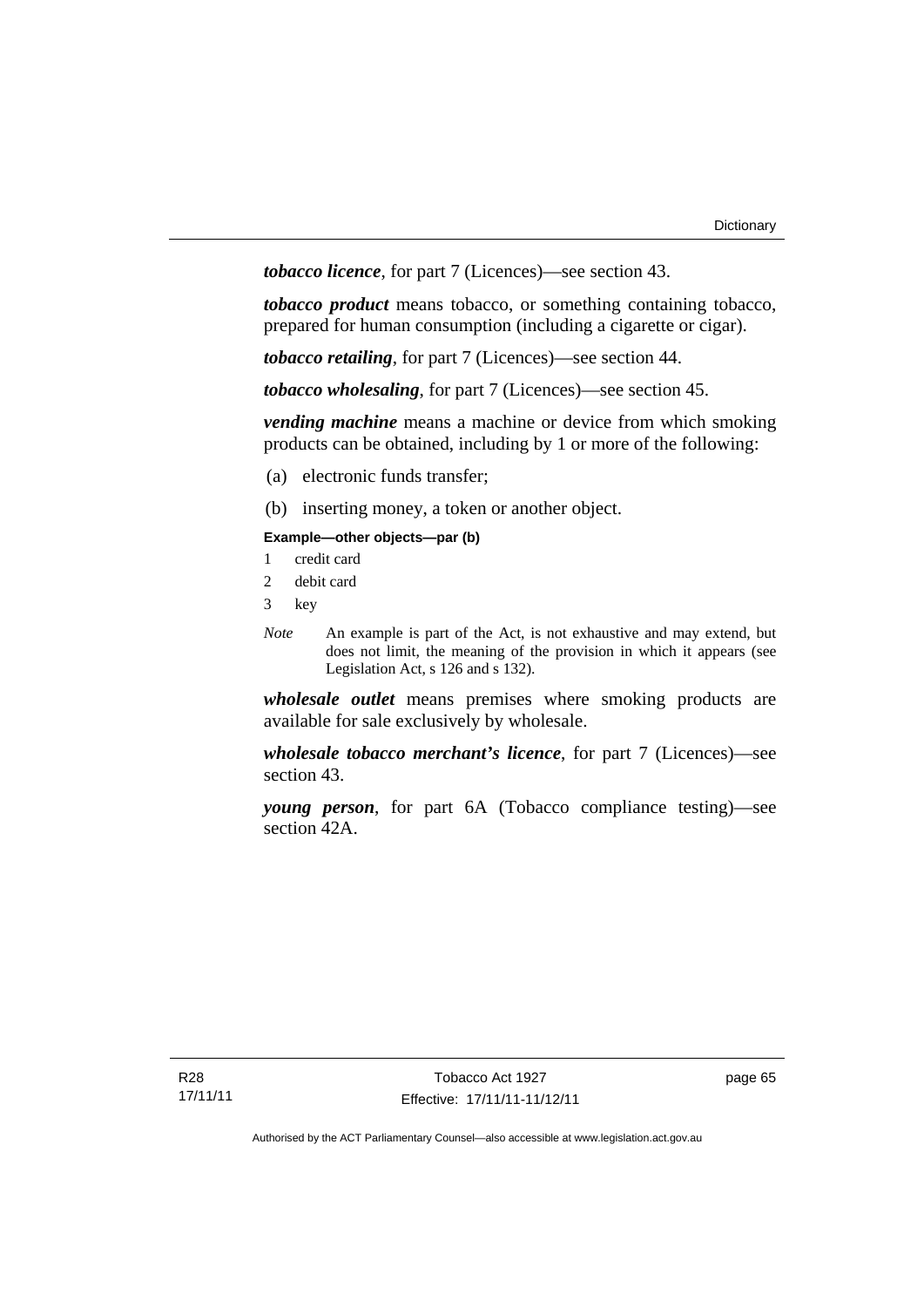1 About the endnotes

# **Endnotes**

# **1 About the endnotes**

Amending and modifying laws are annotated in the legislation history and the amendment history. Current modifications are not included in the republished law but are set out in the endnotes.

Not all editorial amendments made under the *Legislation Act 2001*, part 11.3 are annotated in the amendment history. Full details of any amendments can be obtained from the Parliamentary Counsel's Office.

Uncommenced amending laws are not included in the republished law. The details of these laws are underlined in the legislation history. Uncommenced expiries are underlined in the legislation history and amendment history.

If all the provisions of the law have been renumbered, a table of renumbered provisions gives details of previous and current numbering.

The endnotes also include a table of earlier republications.

# **2 Abbreviation key**

page 66 Tobacco Act 1927 Effective: 17/11/11-11/12/11

R28 17/11/11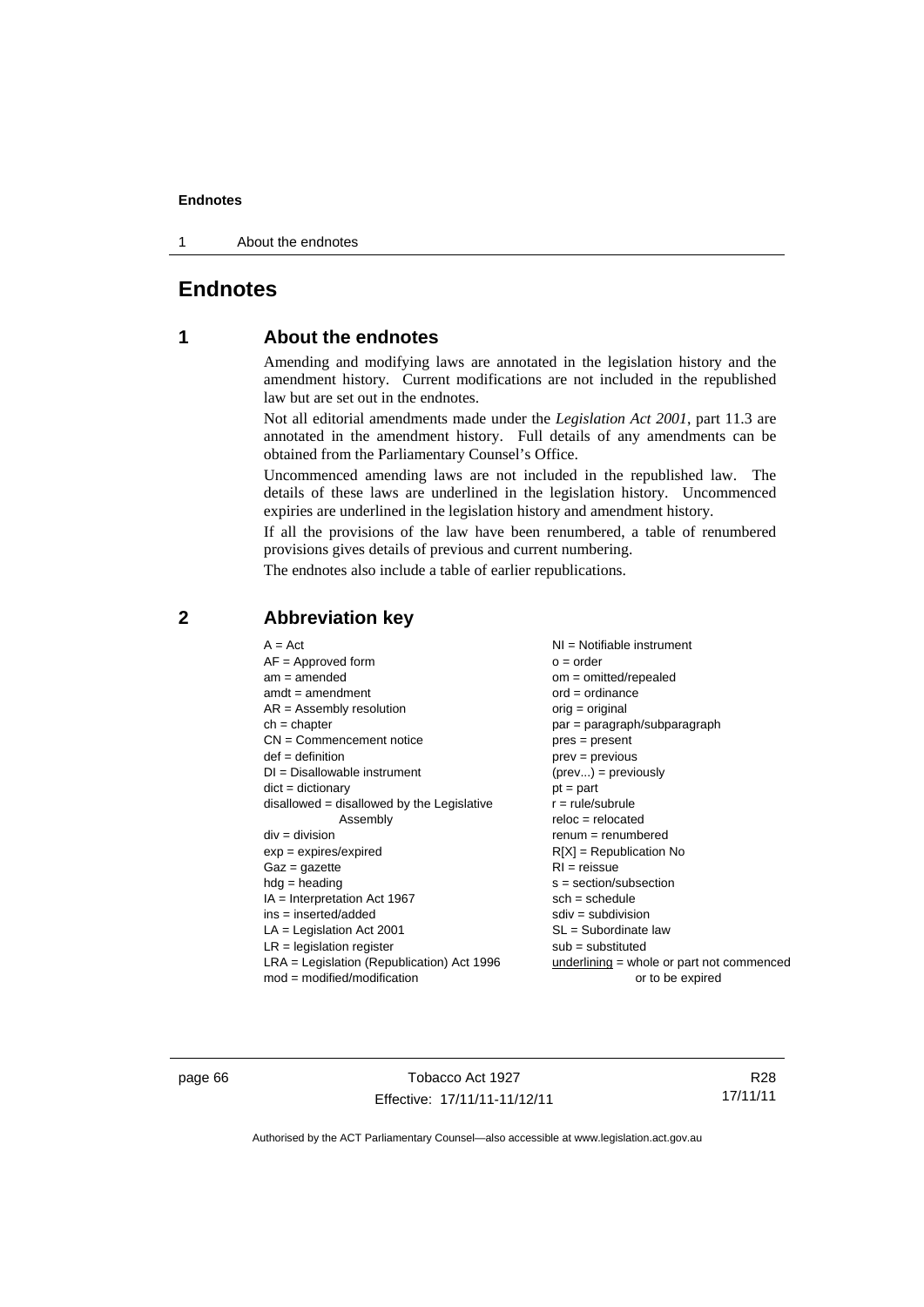## **3 Legislation history**

This Act was originally a Commonwealth ordinance—the *Tobacco Ordinance 1927* No 14 (Cwlth).

The *Australian Capital Territory (Self-Government) Act 1988* (Cwlth), s 34 (4) converted most former Commonwealth ordinances in force in the ACT into ACT enactments. This allowed the ACT Legislative Assembly to amend and repeal the laws. This Act was converted into an ACT enactment on 11 May 1989 (selfgovernment day).

As with most ordinances in force in the ACT, the name was changed from *Ordinance* to *Act* by the *Self-Government (Citation of Laws) Act 1989* No 21, s 5 on 11 May 1989 (self-government day).

Before 11 May 1989, ordinances commenced on their notification day unless otherwise stated (see *Seat of Government (Administration) Act 1910* (Cwlth), s 12).

After 11 May 1989 and before 10 November 1999, Acts commenced on their notification day unless otherwise stated (see *Australian Capital Territory (Self-Government) Act 1988* (Cwlth) s 25).

## **Legislation before becoming Territory enactment**

## **Tobacco Act 1927 No 14**

notified 23 June 1927 commenced 23 June 1927

as amended by

## **Tobacco Ordinance 1936 No 10**

notified 2 April 1936 commenced 2 April 1936

## **Tobacco Ordinance 1937 No 19**

notified 16 December 1937 commenced 16 December 1937

### **Ordinances Revision Ordinance 1937 No 27**

notified 23 December 1937 commenced 23 December 1937

### **Tobacco Ordinance 1957 No 10**

notified 31 October 1957 commenced 31 October 1957

R28 17/11/11

Tobacco Act 1927 Effective: 17/11/11-11/12/11 page 67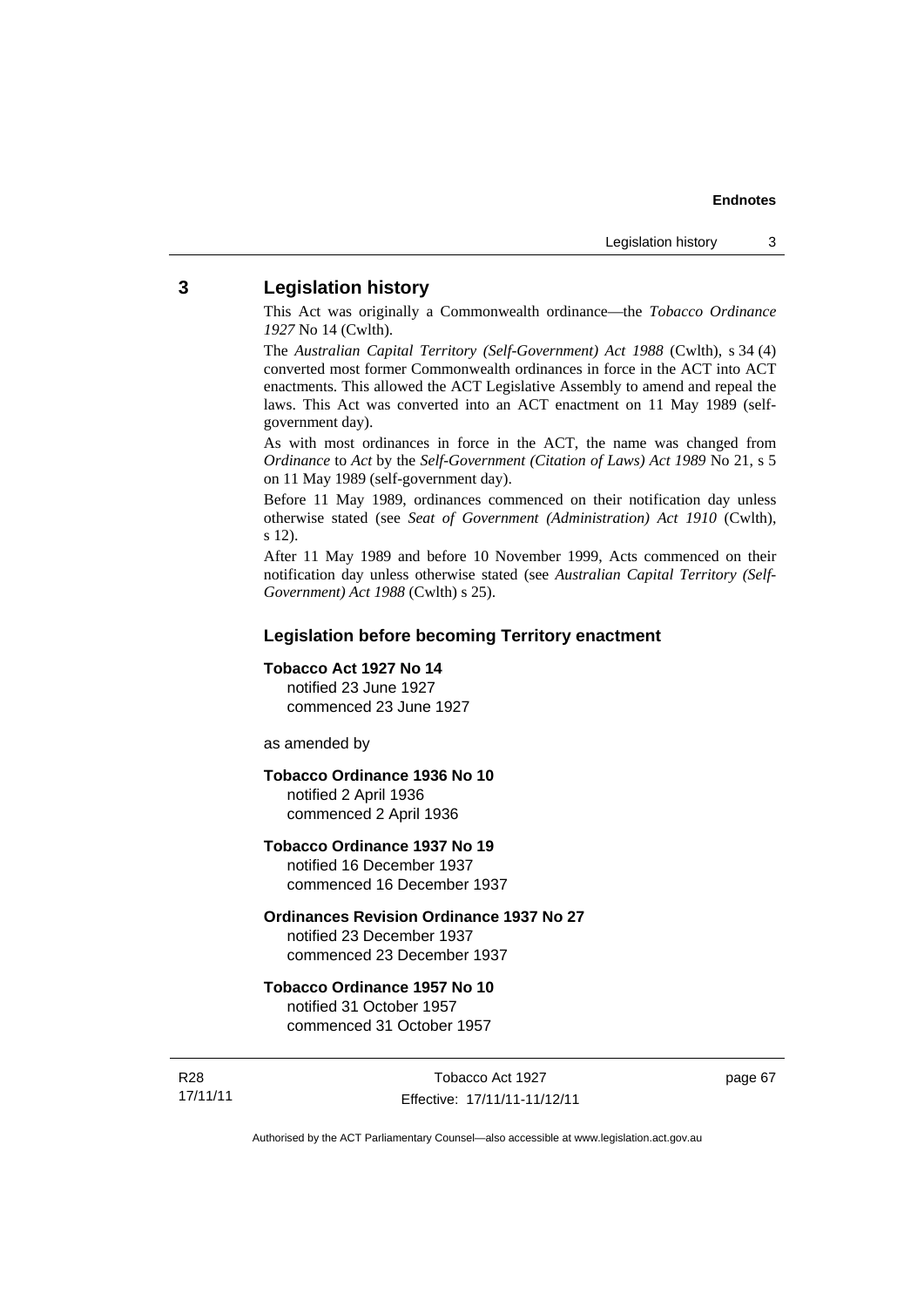| -3 | Legislation history |  |
|----|---------------------|--|
|----|---------------------|--|

| <b>Ordinances Revision (Decimal Currency) Ordinance 1966 No 19</b><br>notified 23 December 1966<br>commenced 23 December 1966                                                                                                                                            |
|--------------------------------------------------------------------------------------------------------------------------------------------------------------------------------------------------------------------------------------------------------------------------|
| <b>Legislation after becoming Territory enactment</b>                                                                                                                                                                                                                    |
| Tobacco (Amendment) Act 1990 No 39<br>notified 7 November 1990 (Gaz 1990 No S76)<br>s 1, s 2 commenced 7 November 1990 (s 2 (1))<br>s 5 (in pt) commenced 1 March 1991 (s 2 (2) and Gaz 1991 No S10)<br>remainder commenced 1 January 1991 (s 2 (2) and Gaz 1990 No S94) |
| Acts Revision (Position of Crown) Act 1993 No 44 sch 2<br>notified 27 August 1993 (Gaz 1993 No S165)<br>commenced 27 August 1993 (s 2)                                                                                                                                   |
| Tobacco (Amendment) Act 1993 No 98<br>notified 24 December 1993 (Gaz 1993 No S267)<br>commenced 24 December 1993 (s 2)                                                                                                                                                   |
| Public Health (Miscellaneous Provisions) Act 1997 No 70 sch 1<br>notified 9 October 1997 (Gaz 1997 No S300)<br>ss 1-3 commenced 9 October 1997 (s 2 (1))<br>sch 1 commenced 13 August 1998 (s 2 (2), s 43 (1) and Gaz 1998<br>No S185)                                   |
| Statute Law Revision (Penalties) Act 1998 No 54 sch<br>notified 27 November 1998 (Gaz 1998 No S207)<br>s 1, s 2 commenced 27 November 1998 (s 2 (1))<br>sch commenced 9 December 1998 (s 2 (2) and Gaz 1998 No 49)                                                       |
| Tobacco (Amendment) Act 1999 No 57<br>notified 10 November 1999 (Gaz 1999 No 45)<br>ss 1-3 and s 17 commenced 10 November 1999 (s 2 (1))<br>s 13 commenced 10 November 2000 (s 2 (4))<br>remainder commenced 10 May 2000 (s 2 (3) and IA s 10E)                          |
| <b>Tobacco Amendment Act 2000 No 16</b><br>notified 20 April 2000 (Gaz 2000 No 16)<br>s 1,s 2 commenced 20 April 2000 (s 2 (1))<br>s 7 commenced 1 September 2000 (s 2 (2))<br>remainder commenced 1 July 2000 (s 2 (3))                                                 |

Authorised by the ACT Parliamentary Counsel—also accessible at www.legislation.act.gov.au

R28 17/11/11

Effective: 17/11/11-11/12/11

page 68 Tobacco Act 1927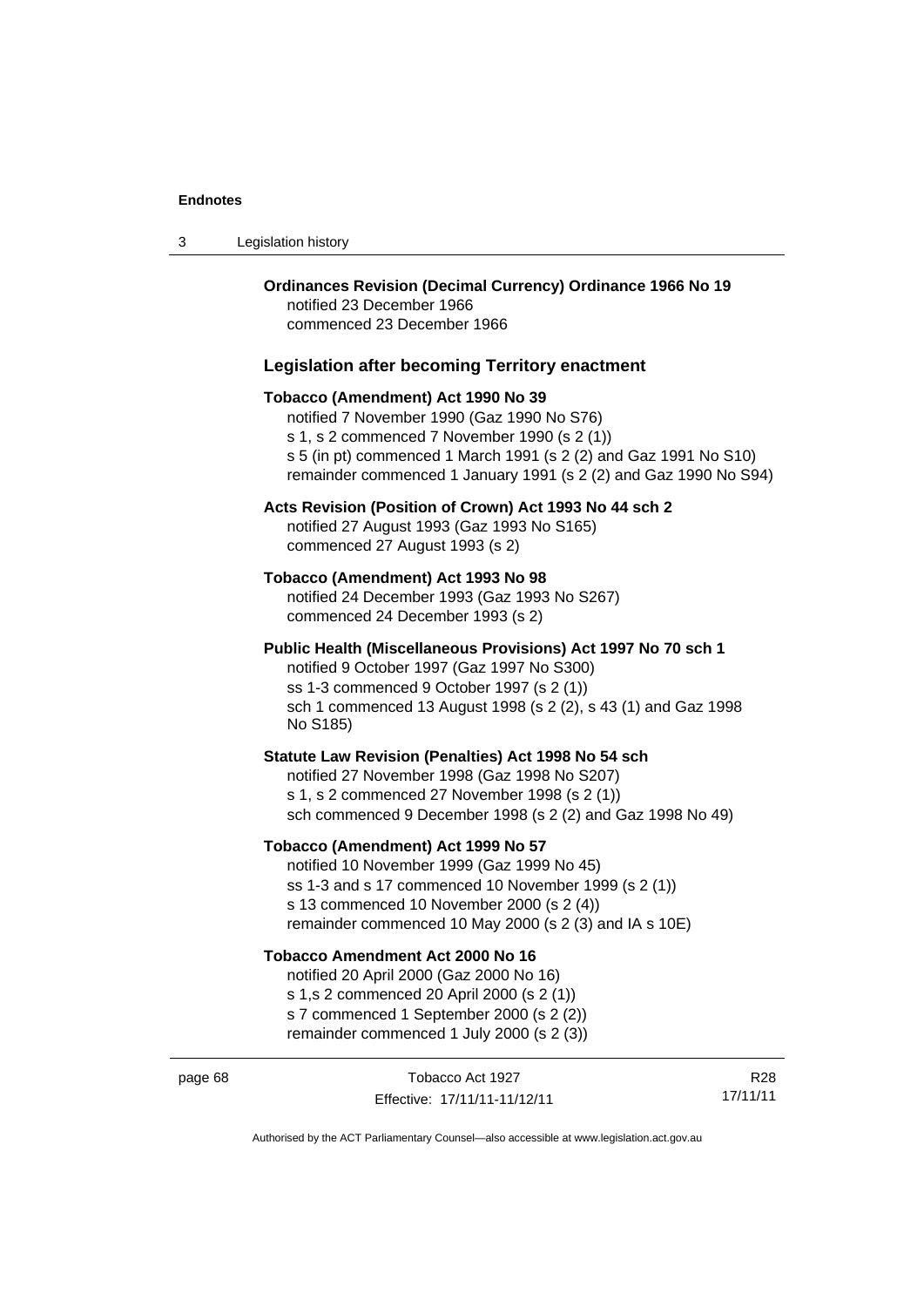## **Smoking Products Legislation Amendment Act 2000 No 53 pt 2 and sch 1**

notified 5 October 2000 (Gaz 2000 No 40) s 9, s 10 commenced 11 November 2000 (s 2 (2)) pt 2 remainder and sch 1 commenced 5 October 2000 (s 2 (1))

## **Legislation (Consequential Amendments) Act 2001 No 44 pt 383**

notified 26 July 2001 (Gaz 2001 No 30)

s 1, s 2 commenced 26 July 2001 (IA s 10B)

pt 383 commenced 12 September 2001 (s 2 and see Gaz 2001 No S65)

## **Tobacco Amendment Act 2001 No 68**

notified 10 September 2001 (Gaz 2001 No S66) s 1, s 2 commenced 10 September 2001 (IA s 10B) remainder commenced 17 September 2001 (s 2)

## **Legislation Amendment Act 2002 No11 pt 2.47**

notified LR 27 May 2002 s 1, s 2 commenced 27 May 2002 (LA s 75) pt 2.47 commenced 28 May 2002 (s 2 (1))

## **Statute Law Amendment Act 2002 No 30 pt 3.82**

notified LR 16 September 2002

s 1, s 2 taken to have commenced 19 May 1997 (LA s 75 (2)) amdt 3.906 taken to have commenced 5 October 2000 (s 2 (2)) pt 3.82 remainder commenced 17 September 2002 (s 2 (1))

**Criminal Code (Theft, Fraud, Bribery and Related Offences) Amendment Act 2004 A2004-15 sch 1 pt 1.36, sch 2 pt 2.90**  notified LR 26 March 2004

s 1, s 2 commenced 26 March 2004 (LA s 75 (1)) sch 1 pt 1.36, sch 2 pt 2.90 commenced 9 April 2004 (s 2 (1))

## **Tobacco (Vending Machine Ban) Amendment Act 2004 A2004-49 pt 2**  notified LR 16 August 2004

s 1, s 2 commenced 16 August 2004 (LA s 75 (1))

s 14 commenced 17 August 2004 (s 2 (1))

pt 2 remainder commenced 1 September 2006 (s 2 (2))

R28 17/11/11 page 69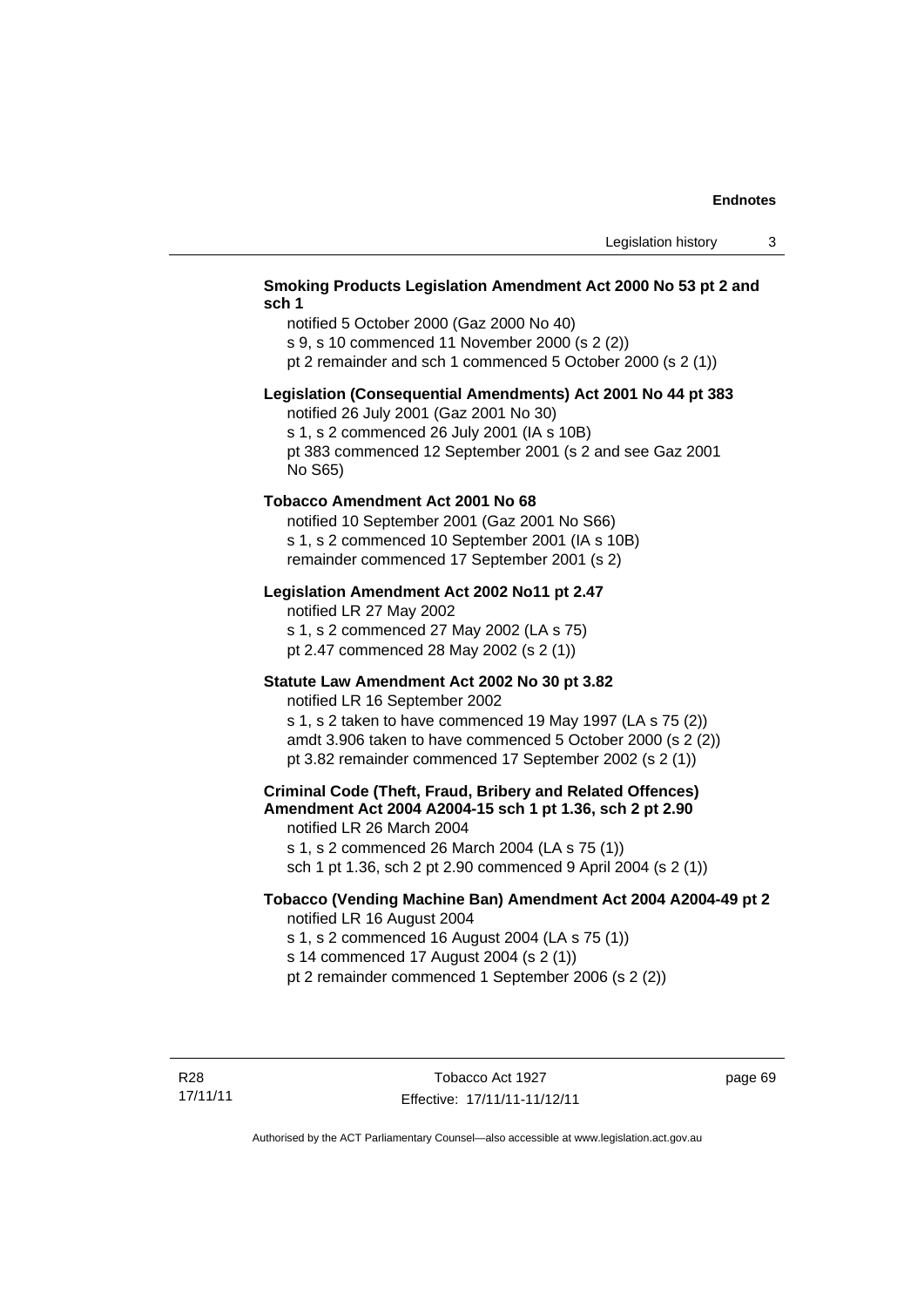3 Legislation history

## **Justice and Community Safety Legislation Amendment Act 2005 A2005-5 pt 15**

notified LR 23 February 2005 s 1, s 2 commenced 23 February 2005 (LA s 75 (1)) pt 15 commenced 6 March 2005 (s 2 (1) and see Criminal Code (Serious Drug Offences) Amendment Act 2004 A2004-56, s 2 and LA s 79)

### **Casino Control Act 2006 A2006-2 sch 1 pt 1.6**

notified LR 22 February 2006 s 1, s 2 commenced 22 February 2006 (LA s 75 (1)) sch 1 pt 1.6 commenced 1 May 2006 (s 2 and CN2006-6)

## **Tobacco (Compliance Testing) Amendment Act 2006 A2006-41**

notified LR 24 October 2006

s 1, s 2 commenced 24 October 2006 (LA s 75 (1)) remainder commenced 25 October 2006 (s 2)

## **Statute Law Amendment Act 2007 A2007-3 sch 3 pt 3.99**

notified LR 22 March 2007

s 1, s 2 taken to have commenced 1 July 2006 (LA s 75 (2)) sch 3 pt 3.99 commenced 12 April 2007 (s 2 (1))

## **Children and Young People (Consequential Amendments) Act 2008 A2008-20 sch 3 pt 3.20**

notified LR 17 July 2008

s 1, s 2 commenced 17 July 2008 (LA s 75 (1))

s 3 commenced 18 July 2008 (s 2 (1))

sch 3 pt 3.20 commenced 27 October 2008 (s 2 (4) and see Children and Young People Act 2008 A2008-19, s 2 and CN2008-13)

## **ACT Civil and Administrative Tribunal Legislation Amendment Act 2008 A2008-36 sch 1 pt 1.50**

notified LR 4 September 2008

s 1, s 2 commenced 4 September 2008 (LA s 75 (1))

sch 1 pt 1.50 commenced 2 February 2009 (s 2 (1) and see ACT Civil and Administrative Tribunal Act 2008 A2008-35, s 2 (1) and CN2009-2)

page 70 Tobacco Act 1927 Effective: 17/11/11-11/12/11

R28 17/11/11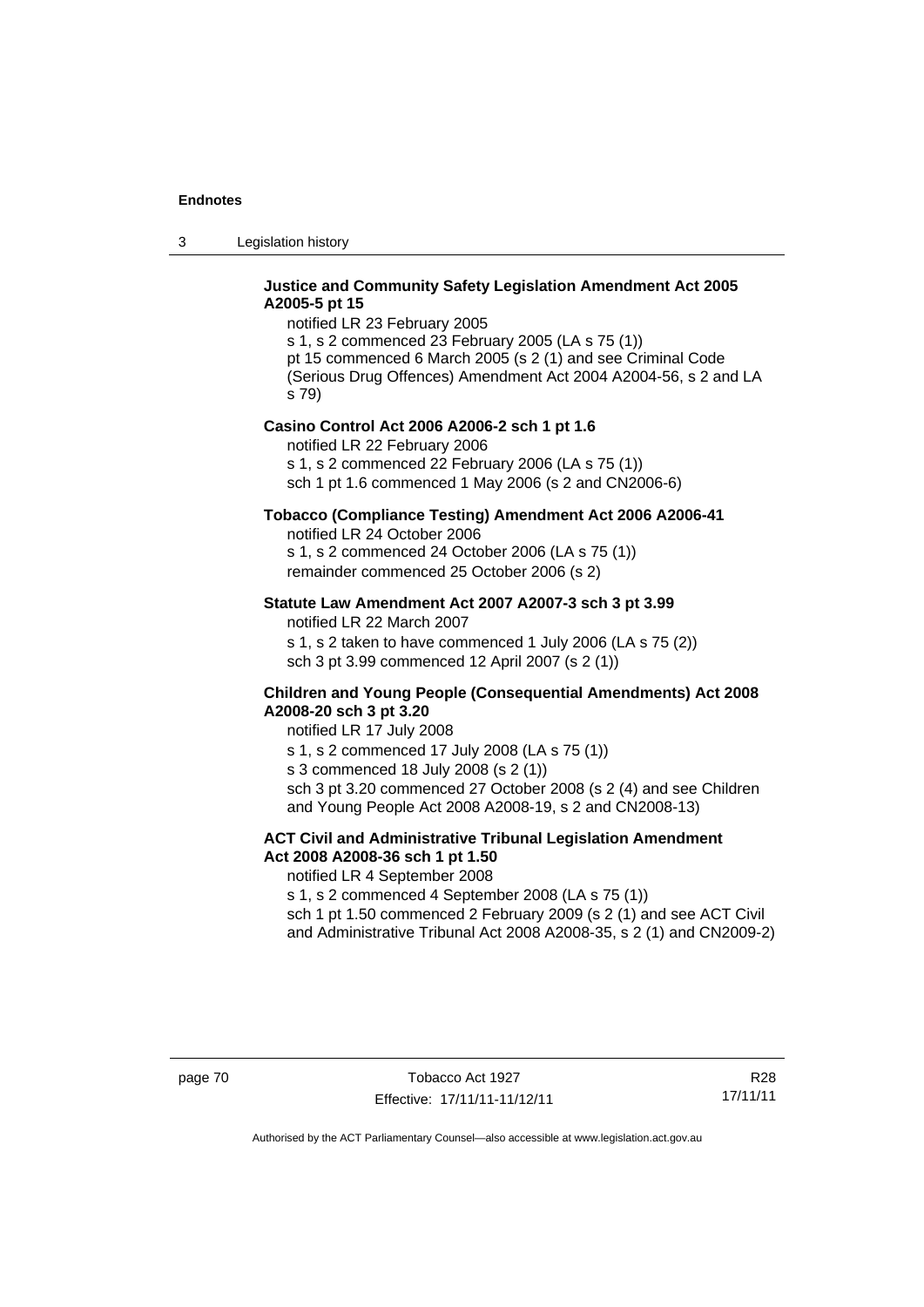## **ACT Civil and Administrative Tribunal Legislation Amendment Act 2008 (No 2) A2008-37 sch 1 pt 1.98**

### notified LR 4 September 2008

s 1, s 2 commenced 4 September 2008 (LA s 75 (1))

sch 1 pt 1.98 commenced 2 February 2009 (s 2 (1) and see ACT Civil

and Administrative Tribunal Act 2008 A2008-35, s 2 (1) and CN2009-2)

### **Tobacco Amendment Act 2008 A2008-50**

notified LR 15 September 2008

s 1, s 2 commenced 15 September 2008 (LA s 75 (1))

s 3 commenced 16 September 2008 (LA s 75AA)

ss 16-18, s 22 commenced 16 September 2008 (s 2 (1))

remainder commenced 28 February 2009 (s 2 (2) and CN2009-1)

# **Statute Law Amendment Act 2009 (No 2) A2009-49 sch 3 pt 3.75**

notified LR 26 November 2009

s 1, s 2 commenced 26 November 2009 (LA s 75 (1))

sch 3 pt 3.75 commenced 17 December 2009 (s 2)

## **Liquor (Consequential Amendments) Act 2010 A2010-43 sch 1 pt 1.22**  notified LR 8 November 2010

s 1, s 2 commenced 8 November 2010 (LA s 75 (1)) sch 1 pt 1.22 commenced 1 December 2010 (s 2 (4) and see Liquor Act 2010 A2010-35, s 2 (3) (as am by A2010-43 amdt 1.19) and CN2010-14)

## **Public Sector Management Amendment Act 2011 A2011-1 s 82**

notified LR 23 February 2011

s 1, s 2 commenced 23 February 2011 (LA s 75 (1))

s 82 commenced 18 April 2011 (s 2 and CN2011-5)

## **Justice and Community Safety Legislation Amendment Act 2011 A2011-16 sch 1 pt 1.11**

notified LR 17 May 2011 s 1, s 2 commenced 17 May 2011 (LA s 75 (a)) sch 1 pt 1.11 commenced 17 November 2011 (s 2 and LA s 79)

## **Administrative (One ACT Public Service Miscellaneous Amendments) Act 2011 A2011-22 sch 1 pt 1.154**

notified LR 30 June 2011

s 1, s 2 commenced 30 June 2011 (LA s 75 (1))

sch 1 pt 1.154 commenced 1 July 2011 (s 2 (1))

| R <sub>28</sub> | Tobacco Act 1927             | page 71 |
|-----------------|------------------------------|---------|
| 17/11/11        | Effective: 17/11/11-11/12/11 |         |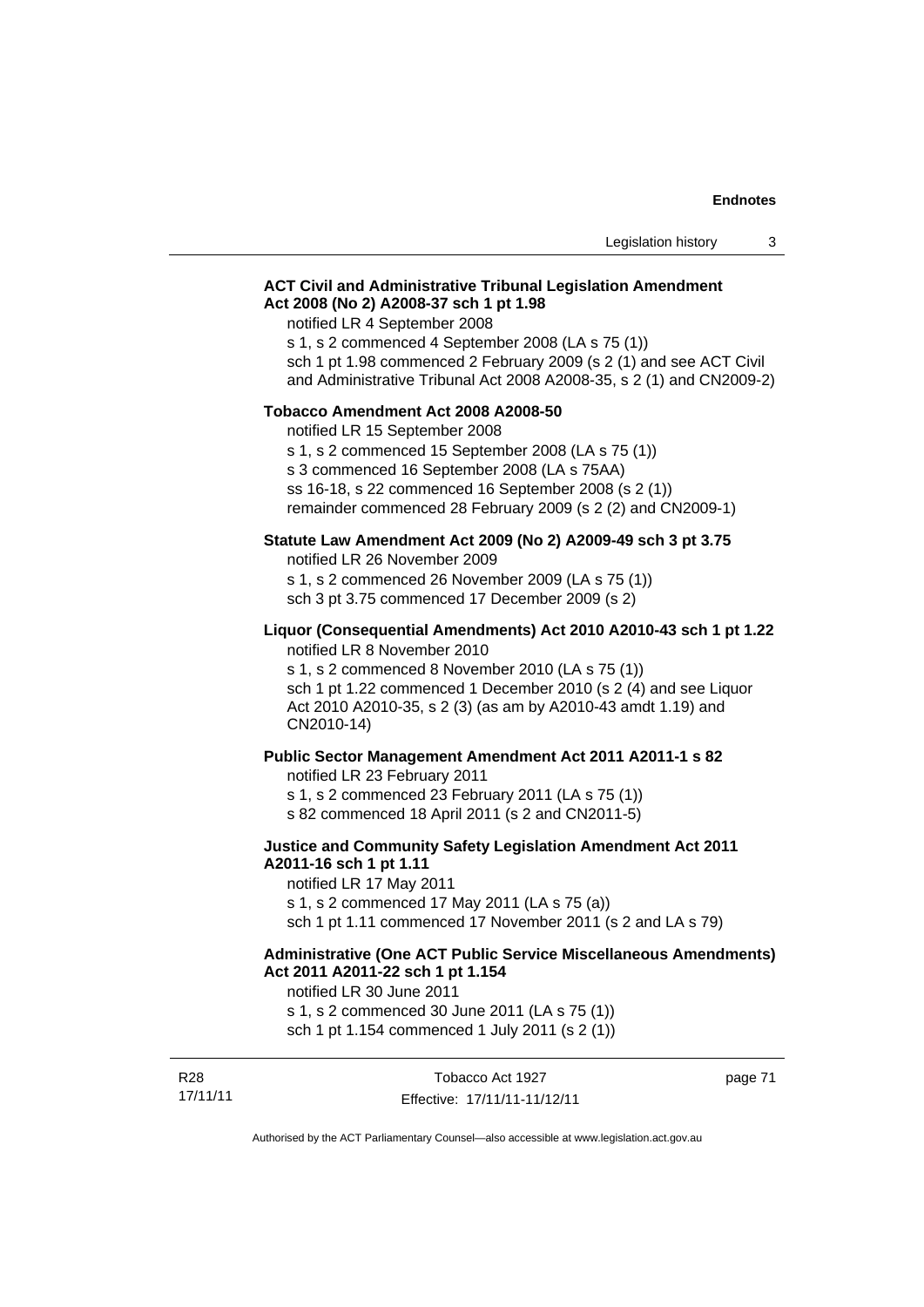4 Amendment history

# **4 Amendment history**

| <b>Title</b><br>title               | sub 2000 No 53 s 4                                                                                                                                                                                                                                                                                                                                                                                                                                                                                                                                                                                                                                                                                                                                                                                                                                                                                                                                                                                                                                                                      |
|-------------------------------------|-----------------------------------------------------------------------------------------------------------------------------------------------------------------------------------------------------------------------------------------------------------------------------------------------------------------------------------------------------------------------------------------------------------------------------------------------------------------------------------------------------------------------------------------------------------------------------------------------------------------------------------------------------------------------------------------------------------------------------------------------------------------------------------------------------------------------------------------------------------------------------------------------------------------------------------------------------------------------------------------------------------------------------------------------------------------------------------------|
| <b>Preliminary</b><br>pt 1 hdg      | (prev pt I) ins 1990 No 39<br>renum 2000 No 16 s 6 sch 2                                                                                                                                                                                                                                                                                                                                                                                                                                                                                                                                                                                                                                                                                                                                                                                                                                                                                                                                                                                                                                |
| <b>Name of Act</b><br>s 1           | sub 2000 No 53 amdt 1.1                                                                                                                                                                                                                                                                                                                                                                                                                                                                                                                                                                                                                                                                                                                                                                                                                                                                                                                                                                                                                                                                 |
| <b>Dictionary</b><br>s 2 hdg<br>s 2 | sub 2000 No 53 amdt 1.2<br>orig s 2 om 1957 No 10 s 2<br>ins 1990 No 39 s 5<br>om 1993 No 44 sch 2<br>(prev s 3) om 1957 No 10 s 2<br>ins 1990 No 39 s 5<br>renum 2000 No 16 s 6 sch 1<br>am 2000 No 53 amdt 1.3; 2001 No 44 amdt 1.4023<br>defs reloc to dict 2002 No 30 amdt 3.904<br>sub 2002 No 30 amdt 3.905<br>am A2008-50 s 4<br>def <i>functions</i> ins 1999 No 57 s 4<br>am 2000 No 53 amdt 1.4<br>om 2002 No 30 amdt 3.903<br>def group licence ins 1999 No 57 s 4<br>om 2000 No 16 sch 3<br>def <i>licence</i> om 1957 No 10 s 2<br>def <i>newspaper</i> ins 1990 No 39 s 5<br>om 2000 No 53 amdt 1.7<br>def shop ins 1936 No 10 s 2<br>om 1957 No 10 s 2<br>def shopkeeper ins 1937 No 19 s 2<br>om 1957 No 10 s 2<br>def smoking ins 1990 No 39 s 5<br>om 2000 No 53 amdt 1.7<br>def <i>the commission</i> om 1957 No 10 s 2<br>def <i>the schedule</i> om 1957 No 10 s 2<br>def <i>this Act</i> ins 1999 No 57 s 4<br>om 2001 No 44 amdt 1.4024<br>def <i>tobacco advertisement</i> ins 1990 No 39 s 5<br>sub 1999 No 57 s 4<br>am 2000 No 16 sch 3<br>om 2000 No 53 s 5 |

page 72 Tobacco Act 1927 Effective: 17/11/11-11/12/11

R28 17/11/11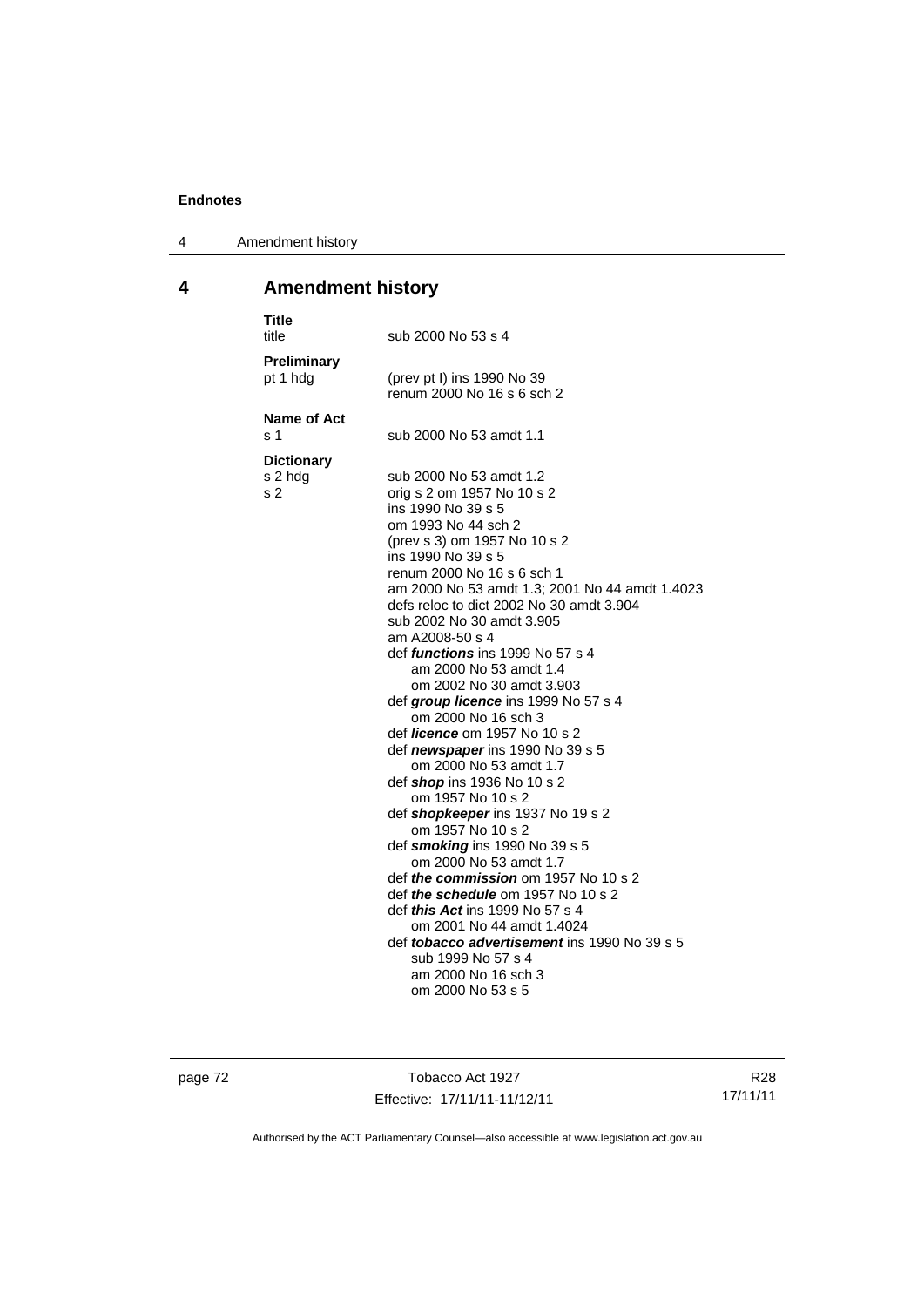Amendment history 4 def *tobacco licence* ins 1999 No 57 s 4 sub 2000 No 16 sch 3 om 2000 No 53 amdt 1.7 def *tobacco retailing business* ins 1999 No 57 s 4 om 2000 No 53 amdt 1.7 **Notes**  s 2A ins 2002 No 30 amdt 3.905 **Offences against Act—application of Criminal Code etc**  s 2B ins A2004-49 s 5 om A2008-50 s 5 **Offences against Act—application of Criminal Code etc**  s 3 hdg sub 2000 No 53 amdt 1.8<br>s 3 (prev s 3A) ins 1999 No 5 (prev s 3A) ins 1999 No 57 s 5 renum 2000 No 16 s 6 sch 1 om A2008-50 s 6 ins A2008-50 s 5 **Meaning of** *price ticket* s 4 hdg sub 2000 No 53 amdt 1.8<br>s 4 (prev s 3B) ins 1999 No 5 (prev s 3B) ins 1999 No 57 s 5 renum 2000 No 16 s 6 sch 1 sub A2008-50 s 6 **Meaning of** *sell* sub 2000 No 53 amdt 1.8 s 5 (prev s 3C) ins 1999 No 57 s 5 renum 2000 No 16 s 6 sch 1 **Meaning of** *smoking advertisement* s 6 hdg sub 2000 No 53 s 6, amdt 1.8 s 6 (prev s 3D) ins 1999 No 57 s 5 renum 2000 No 16 s 6 sch 1 am 2000 No 53 s 6 **Publications of name of manufacturer etc**  s 7 hdg sub 2000 No 53 amdt 1.8 s 7 (prev s 3E) ins 1999 No 57 s 5 renum 2000 No 16 s 6 sch 1 am 2000 No 53 amdt 1.74, amdt 1.76, amdt 1.77; A2008-50 s 7 **Points of sale**  pt 2 hdg (prev pt 1A hdg) ins 1999 No 57 s 5 renum 2000 No 16 s 6 sch 2 sub A2008-50 s 8

R28 17/11/11

Tobacco Act 1927 Effective: 17/11/11-11/12/11 page 73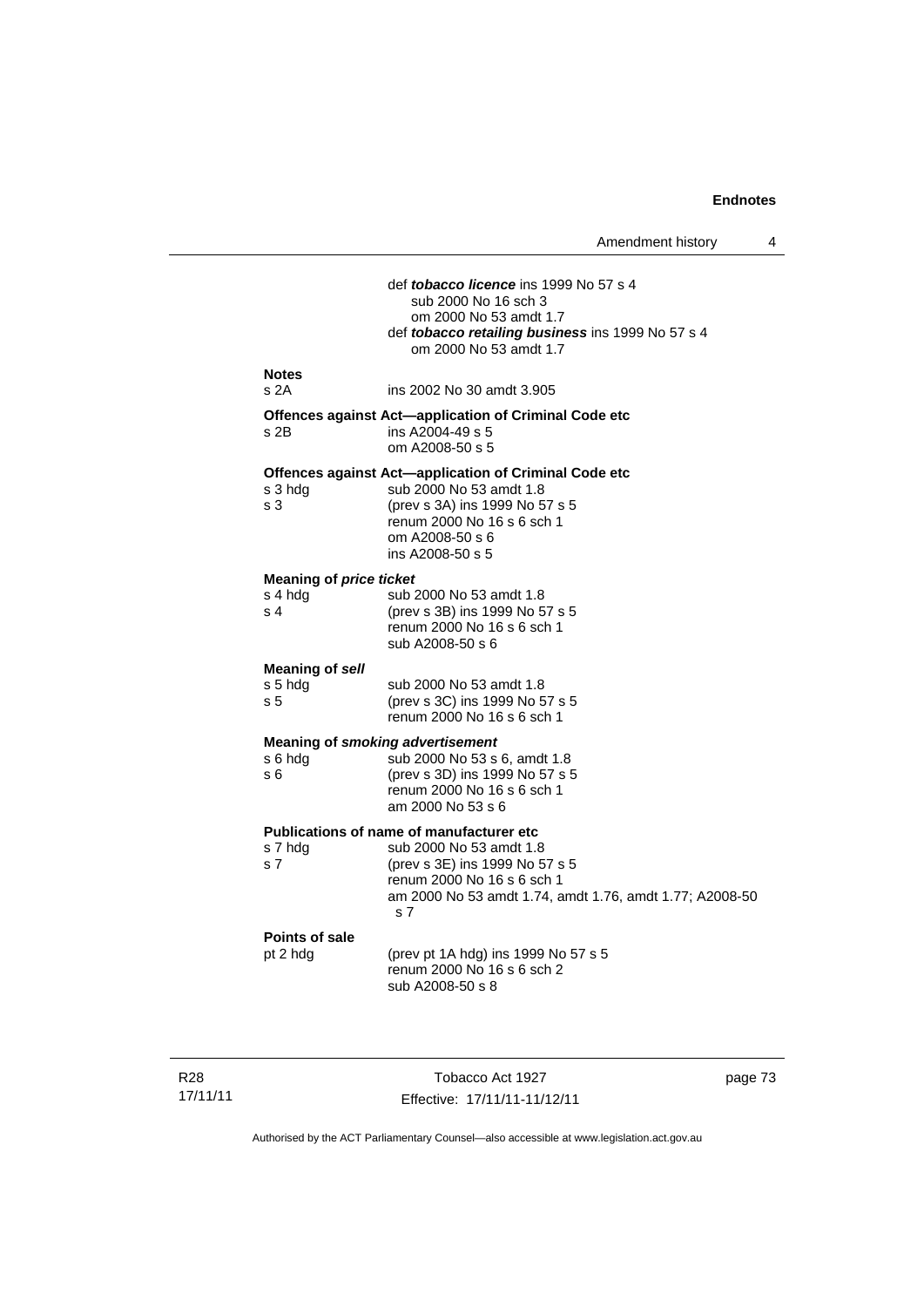4 Amendment history

| Numbers of points of sale<br>s 8    | (prev s 3F) ins 1999 No 57 s 5<br>renum 2000 No 16 s 6 sch 1<br>am 2000 No 53 amdts 1.74-1.77<br>sub A2008-50 s 8<br>am A2010-43 amdt 1.69                                   |
|-------------------------------------|------------------------------------------------------------------------------------------------------------------------------------------------------------------------------|
| s 9                                 | <b>Location of smoking products</b><br>(prev s 3G) ins 1999 No 57 s 5<br>renum 2000 No 16 s 6 sch 1<br>am 2000 No 53 amdt 1.76, amdt 1.77<br>sub A2008-50 s 8                |
| s <sub>10</sub>                     | Storage of smoking products at points of sale<br>(prev s 3H) ins 1999 No 57 s 5<br>renum 2000 No 16 s 6 sch 1<br>am 2000 No 53 s 7, amdt 1.9, amdt 1.10<br>sub A2008-50 s 8  |
| s 11                                | Other location and storage requirements by regulation<br>(prev s 3J) ins 1999 No 57 s 5<br>renum 2000 No 16 s 6 sch 1<br>sub A2008-50 s 8                                    |
| <b>Location of display</b><br>s 12  | (prev s 3K) ins 1999 No 57 s 5<br>am 2000 No 16 s 8 sch 3<br>renum 2000 No 16 s 6 sch 1<br>am 2000 No 53 amdt 1.11, amdt 1.12, amdt 1.77; A2004-49<br>s 6<br>om A2008-50 s 8 |
| s 12A                               | Sale of tobacco etc by shopkeeper<br>ins 1937 No 19<br>om 1957 No 10                                                                                                         |
| s 12C                               | Prior notice of proposed disciplinary action<br>ins 1999 No 57 s 18<br>om 2000 No 16 s 8 sch 3                                                                               |
| <b>Disciplinary action</b><br>s 12D | ins 1999 No 57 s 18<br>om 2000 No 16 s 8 sch 3                                                                                                                               |
| <b>Disqualification</b><br>s 12E    | ins 1999 No 57 s 18<br>om 2000 No 16 s 8 sch 3                                                                                                                               |
| <b>Review of decisions</b><br>s 12T | ins 1999 No 57 s 18<br>om 2000 No 16 s 8 sch 3                                                                                                                               |

page 74 Tobacco Act 1927 Effective: 17/11/11-11/12/11

R28 17/11/11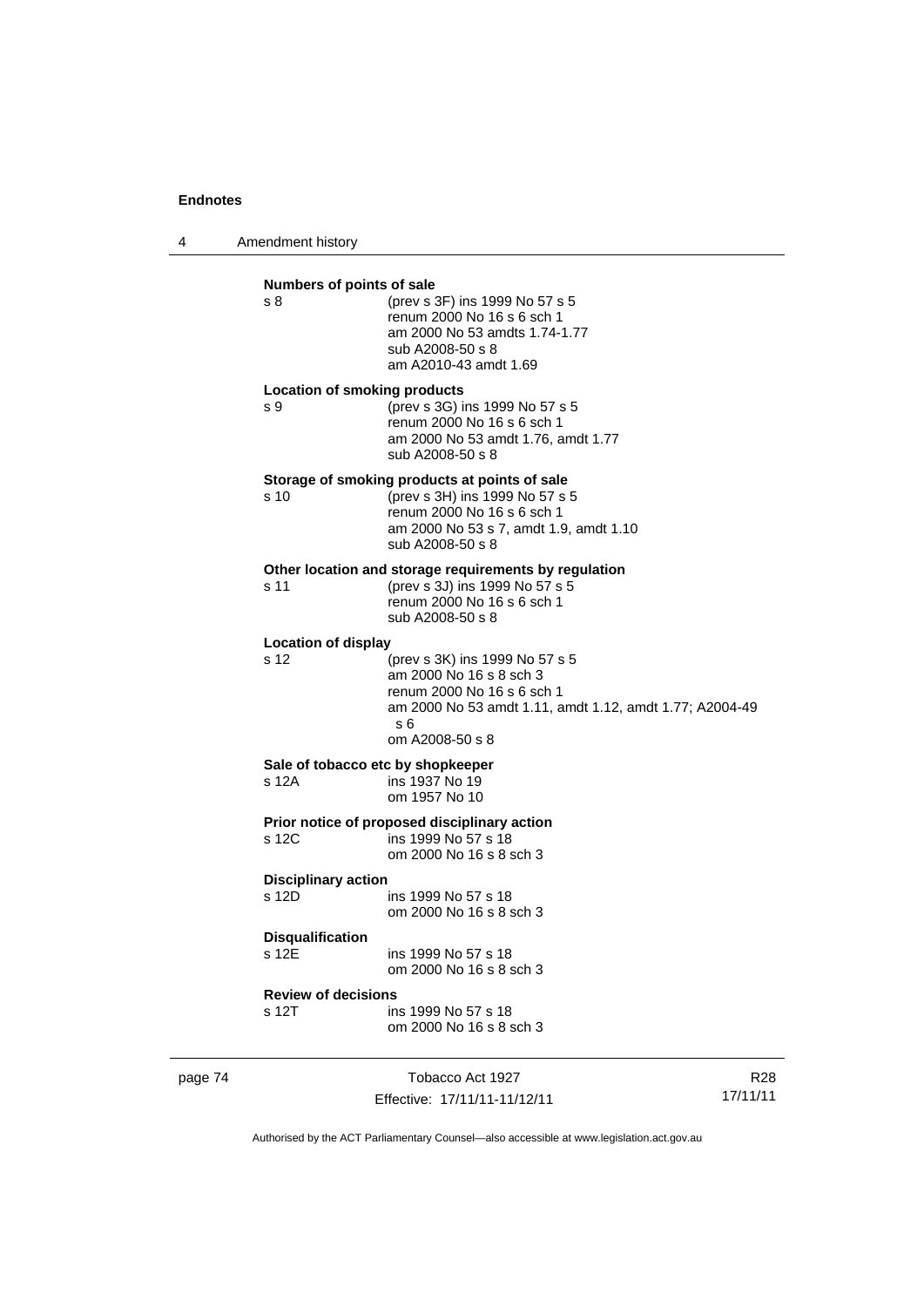# **Notification of decisions**

| s 12U                                         | ins 1999 No 57 s 18<br>om 2000 No 16 s 8 sch 3                                                                                                                                                                                                                                                                                                                                                                                                                     |
|-----------------------------------------------|--------------------------------------------------------------------------------------------------------------------------------------------------------------------------------------------------------------------------------------------------------------------------------------------------------------------------------------------------------------------------------------------------------------------------------------------------------------------|
| s 13                                          | Other display requirements by regulation<br>orig s 13 om 1957 No 10<br>(prev s 3L) ins 1999 No 57 s 5<br>renum 2000 No 16 s 6 sch 1<br>om A2008-50 s 8                                                                                                                                                                                                                                                                                                             |
| <b>Supply of smoking products</b><br>pt 3 hdg | (prev pt 2 hdg) ins 1990 No 39<br>renum 2000 No 16 s 6 sch 2<br>sub 2000 No 53 amdt 1.13                                                                                                                                                                                                                                                                                                                                                                           |
| s 14 hdg<br>s 14                              | Supply of smoking product to under 18 year olds<br>sub 2002 No 30 amdt 3.906<br>orig s 14 sub 1936 No 10<br>om 1957 No 10<br>ins 1990 No 39<br>om 1998 No 54<br>(prev s 4) sub 1936 No 10<br>am 1937 No 19<br>om 1957 No 10<br>ins 1990 No 39<br>am 1998 No 54<br>sub 1999 No 57 s 6<br>renum 2000 No 16 s 6 sch 1<br>am 2000 No 53 amdts 1.14-1.17, amdt 1.76; A2004-49 s 7;<br>ss renum R12 LA (see A2004-49 s 8); A2008-50 s 9,<br>amdt 1.1; A2010-43 amdt 1.70 |
| $s$ 15 hdg<br>s 15                            | Purchase of smoking products for use by under 18 year olds<br>sub 2000 No 53 s 3 sch 1<br>orig s 15 ins 1936 No 10<br>om 1957 No 10<br>(prev s 5) om 1936 No 10<br>ins 1990 No 39<br>am 1998 No 54: 1999 No 57 s 7                                                                                                                                                                                                                                                 |

am 1998 No 54; 1999 No 57 s 7 renum 2000 No 16 s 6 sch 1 am 2000 No 53 amdt 1.18 sub A2008-50 amdt 1.2

R28 17/11/11

Tobacco Act 1927 Effective: 17/11/11-11/12/11 page 75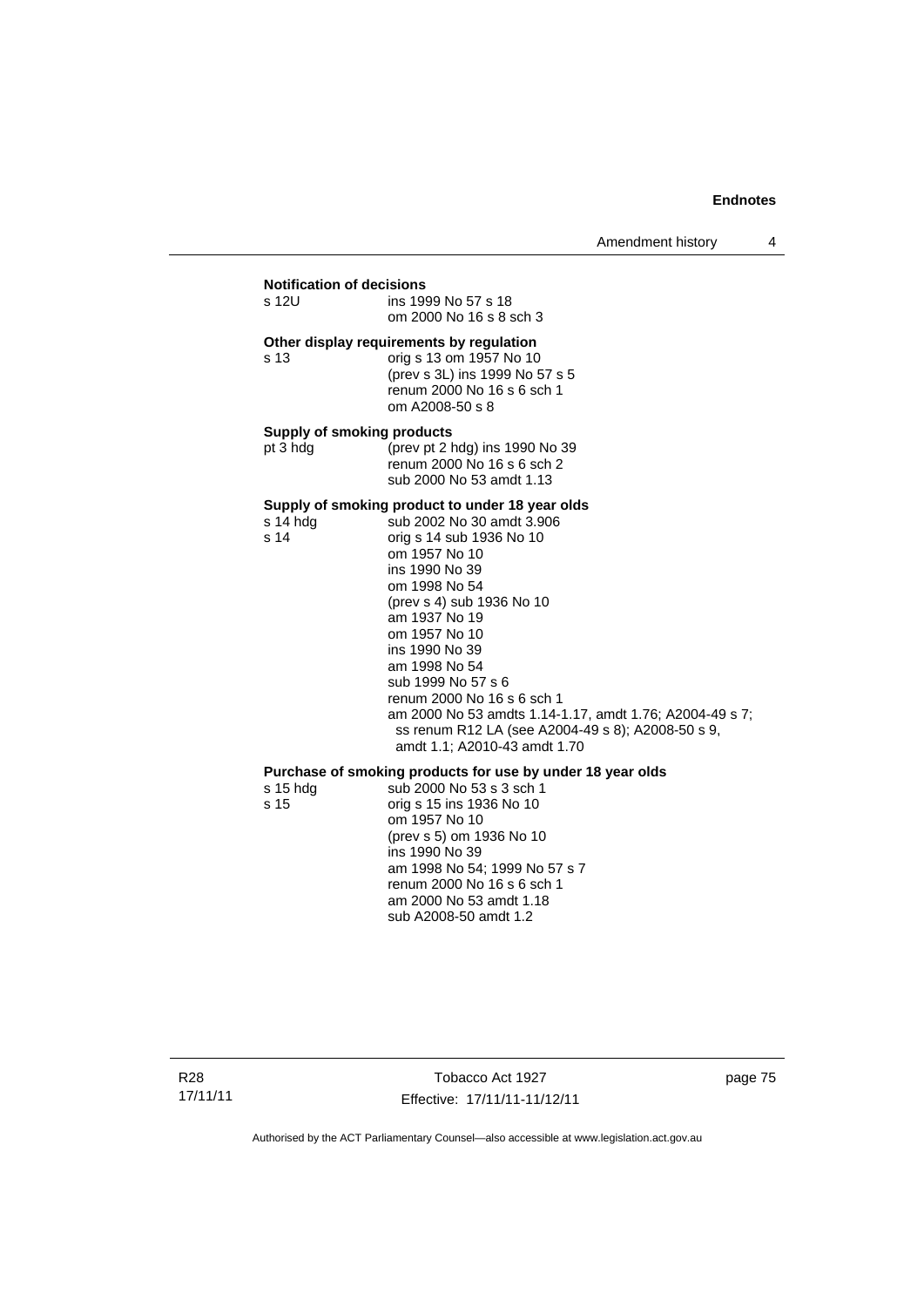4 Amendment history

# page 76 Tobacco Act 1927 Effective: 17/11/11-11/12/11 17/11/11 Authorised by the ACT Parliamentary Counsel—also accessible at www.legislation.act.gov.au **Prohibition on sale of smoking products by vending machine**  s 16 orig s 16 ins 1936 No 10 om 1957 No 10 (prev s 6) am 1936 No 10 om 1957 No 10 ins 1990 No 39 am 1998 No 54; 1999 No 57 s 8; 2000 No 16 s 8 sch 3 renum 2000 No 16 s 6 sch 1 am 2000 No 53 amdt 1.19, amdt 1.20; A2006-2 amdt 1.20 sub A2004-49 s 9 **Tobacco for non-smoking purposes**  s 17 hdg sub 2000 No 53 amdt 1.21 s 17 orig s 17 ins 1936 No 10 om 1957 No 10 (prev s 7) om 1957 No 10 ins 1990 No 39 am 1998 No 54; 1999 No 57 s 9 renum 2000 No 16 s 6 sch 1 am 2000 No 53 amdt 1.78 sub A2008-50 amdt 1.3 **Food and toys resembling or promoting smoking products**  sub 2000 No 53 amdt 1.21 s 18 orig s 18 ins 1936 No 10 om 1957 No 10 (prev s 8) am 1936 No 10 om 1957 No 10 ins 1990 No 39 am 1998 No 54 sub 1999 No 57 s 10 renum 2000 No 16 s 6 sch 1 am 2000 No 53 amdt 1.22, amdt 1.23, amdt 1.76, amdt 1.78 sub A2008-50 amdt 1.3 **Declared smoking products**   $ins$  A2008-50 amdt 1.4 **Prohibition on sale or import of declared smoking product**  s 18B ins A2008-50 amdt 1.4 **Sale of cigarettes**  (prev s 9) am 1936 No 10 om 1957 No 10 ins 1990 No 39 am 1998 No 54; 1999 No 57 s 11 renum 2000 No 16 s 6 sch 1 am 2000 No 53 s 8, amdt 1.78 sub A2008-50 s 10

R28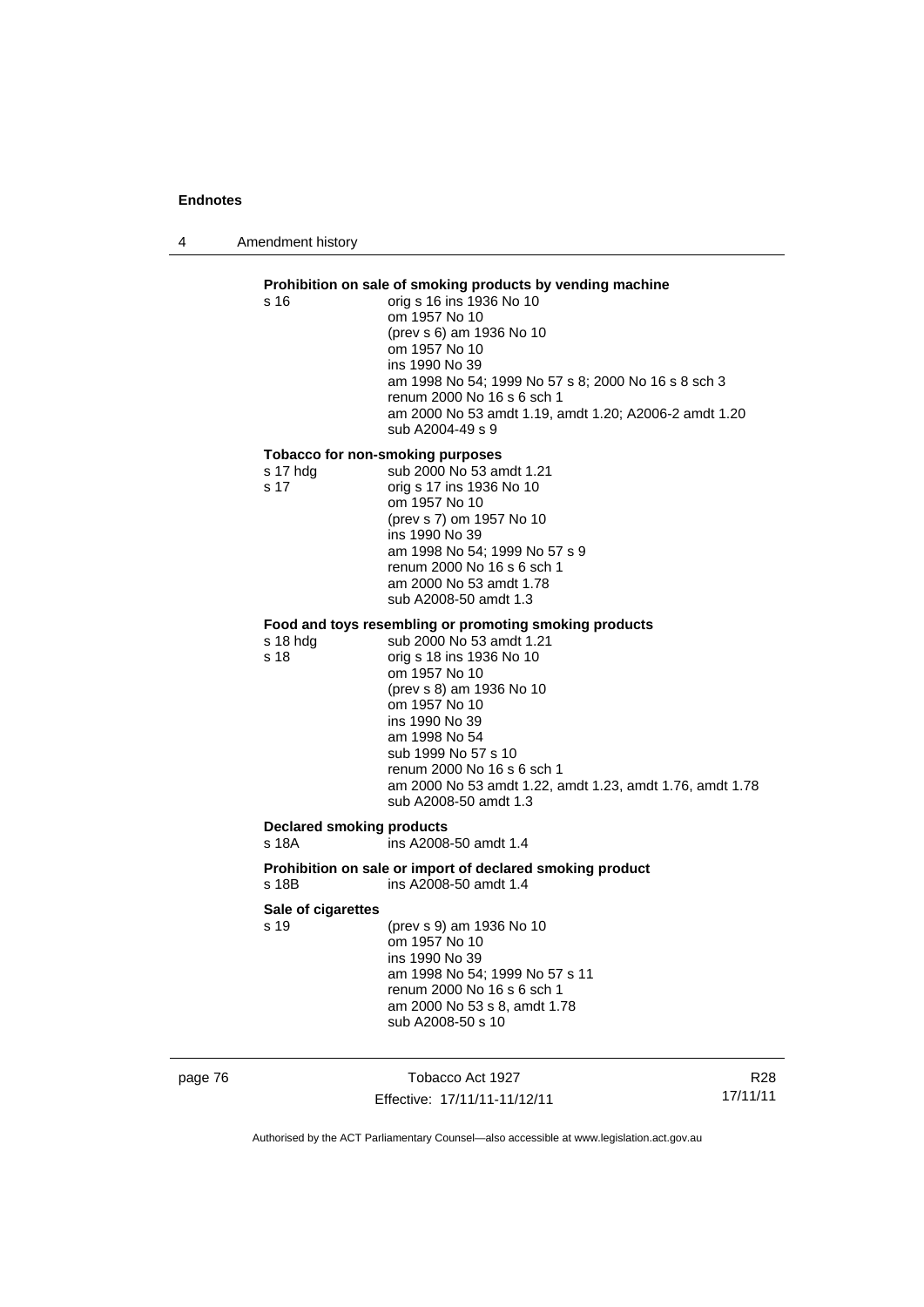### **Display of smoking products**

| $s20$ hdg                          | sub 2000 No 53 amdt 1.24           |
|------------------------------------|------------------------------------|
| s 20                               | (prev s 9A) ins 1999 No 57 s 12    |
|                                    | renum 2000 No 16 s 6 sch 1         |
|                                    | am 2000 No 53 amdt 1.76, amdt 1.78 |
|                                    | sub A2008-50 s 10                  |
| <b>Prohibited smoking products</b> |                                    |

s 21 (prev s 9B) ins 1999 No 57 s 13 renum 2000 No 16 s 6 sch 1 am 2000 No 53 s 9 sub A2008-50 s 10

### **Prohibition on sale of prohibited smoking product**

s 22 (prev s 9C) ins 1999 No 57 renum 2000 No 16 s 6 sch 1 am 2000 No 53 s 10 sub 2001 No 68 s 5 am A2004-49 s 10 sub A2008-50 s 10

### **Administrative review**

pt 3C hdg ins 1999 No 57 s 18 om 2000 No 16 s 8 sch 3

# **Advertising, promotion and sponsorship**

(prev pt 3 hdg) ins 1990 No 39 sub 1999 No 57 s 14 renum 2000 No 16 s 6 sch 2

### **Prohibited smoking advertising**

| s 23 hdg | sub 2000 No 53 amdt 1.24                                  |
|----------|-----------------------------------------------------------|
| s 23     | (prev s 10) am 1966 No 19                                 |
|          | sub 1990 No 39                                            |
|          | am 1993 No 98; 1998 No 54; 1999 No 57 s 15                |
|          | renum 2000 No 16 s 6 sch 1                                |
|          | am 2000 No 53 amdt 1.25, amdt 1.26, amdts 1.74-1.78; 2001 |
|          | No 44 amdts 1.4025-1.4027; A2004-49 s 11                  |
|          | sub A2008-50 s 11                                         |
|          |                                                           |

### **Removal of smoking advertisements**  sub 2000 No 53 amdt 1.27

s 24 (prev s 11) am 1936 No 10 om 1957 No 10 ins 1990 No 39 am 1993 No 98; 1997 No 70; 1999 No 57 s 16; 2000 No 16 s 8 sch 3 renum 2000 No 16 s 6 sch 1 am 2000 No 53 amdt 1.28, amdt 1.74, amdt 1.75; A2008-50 s 12, amdt 1.5

| R28      | Tobacco Act 1927             | page 77 |
|----------|------------------------------|---------|
| 17/11/11 | Effective: 17/11/11-11/12/11 |         |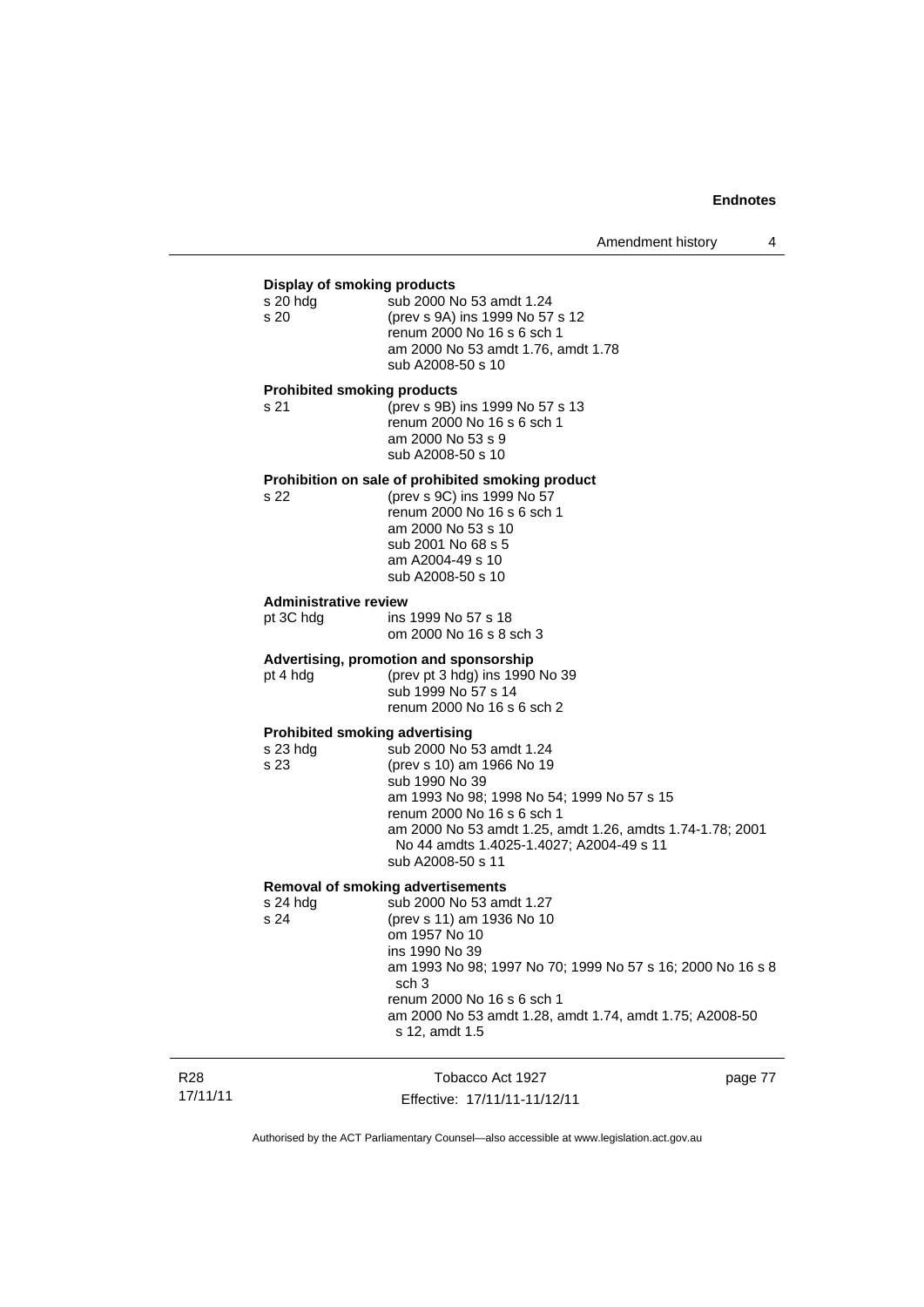4 Amendment history

| <b>Smoking product promotions</b><br>s 25 hdg<br>s 25 | sub 2000 No 53 amdt 1.29<br>(prev s 11A) ins 1999 No 57 s 17<br>renum 2000 No 16 s 6 sch 1<br>am 2000 No 53 amdts 1.76-1.78<br>sub A2008-50 s 13                                                                                                                           |
|-------------------------------------------------------|----------------------------------------------------------------------------------------------------------------------------------------------------------------------------------------------------------------------------------------------------------------------------|
| scheme                                                | Prohibition of smoking product sales contributing to customer reward                                                                                                                                                                                                       |
| s 25A                                                 | ins A2008-50 s 13                                                                                                                                                                                                                                                          |
| <b>Smoking product giveaways</b><br>s 26 hdg<br>s 26  | sub 2000 No 53 amdt 1.29<br>(prev s 11B) ins 1999 No 57 s 17<br>renum 2000 No 16 s 6 sch 1<br>am 2000 No 53 amdt 1.76, amdt 1.78<br>sub A2008-50 amdt 1.6                                                                                                                  |
| s 27 hdg<br>s 27                                      | Competitions that promote smoking products etc<br>sub 2000 No 53 amdt 1.29<br>(prev s 11C) ins 1999 No 57 s 17<br>renum 2000 No 16 s 6 sch 1<br>am 2000 No 53 amdts 1.76-1.78<br>sub A2008-50 amdt 1.6                                                                     |
| <b>Prohibition of sponsorships</b><br>s 28            | (prev s 12) om 1957 No 10<br>ins 1990 No 39<br>am 1993 No 98; 1998 No 54<br>renum 2000 No 16 s 6 sch 1<br>am 2000 No 53 amdt 1.30, amdt 1.76, amdt 1.78; 2001 No 44<br>amdts 1.4028-1.4030<br>sub A2008-50 s 14                                                            |
| <b>Registrar and deputy registrars</b>                |                                                                                                                                                                                                                                                                            |
| pt 5 hdg                                              | (prev pt 3A hdg) ins 1999 No 57 s 18<br>sub as pt 5 hdg 2000 No 16 s 8 sch 3<br>om A2011-16 amdt 1.40                                                                                                                                                                      |
| <b>Registrar of tobacco</b>                           |                                                                                                                                                                                                                                                                            |
| s 29                                                  | (prev s 12A) ins 1999 No 57 s 18<br>am 2000 No 16 s 8 sch 3<br>renum 2000 No 16 s 6 sch 1<br>am 2000 No 53 amdt 1.31<br>sub A2007-3 amdt 3.495<br>(2)-(4) exp 12 April 2008 (s 29 (4) (LA s 88 declaration<br>applies))<br>am A2011-22 amdt 1.441<br>om A2011-16 amdt 1.40 |

page 78 Tobacco Act 1927 Effective: 17/11/11-11/12/11

R28 17/11/11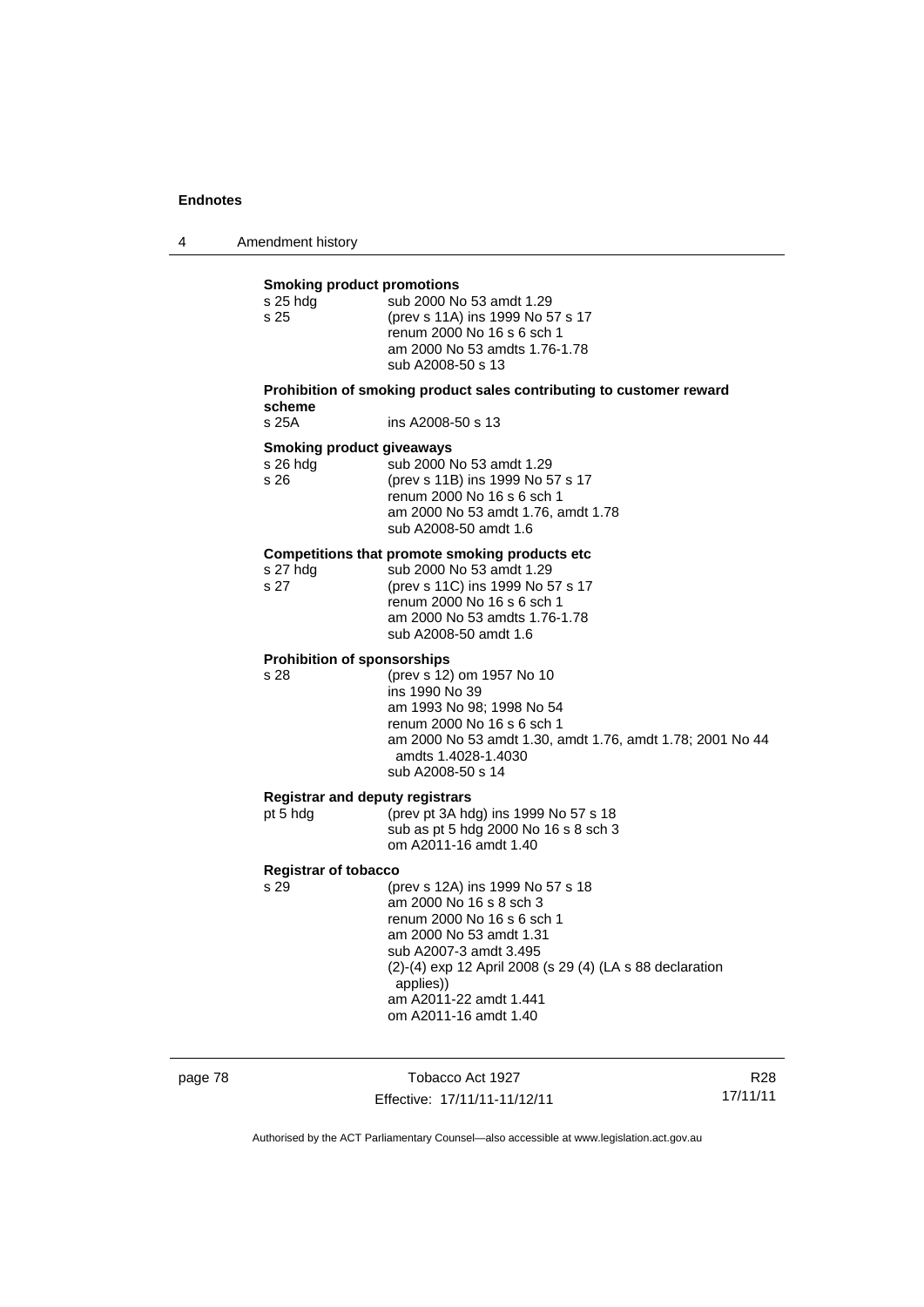| Deputy registrars of tobacco<br>s 30 | (prev s 12B) ins 1999 No 57 s 18<br>renum 2000 No 16 s 6 sch 1<br>am 2000 No 53 amdt 1.31<br>sub A2007-3 amdt 3.495<br>(3)-(5) exp 12 April 2008 (s 30 (5) (LA s 88 declaration<br>applies))<br>am A2011-22 amdt 1.441<br>om A2011-16 amdt 1.40                             |  |
|--------------------------------------|-----------------------------------------------------------------------------------------------------------------------------------------------------------------------------------------------------------------------------------------------------------------------------|--|
| <b>Enforcement</b>                   |                                                                                                                                                                                                                                                                             |  |
| pt 6 hdg                             | (prev pt 3B hdg) ins 1999 No 57 s 18<br>renum 2000 No 16 s 6 sch 2                                                                                                                                                                                                          |  |
| Interpretation for pt 6              |                                                                                                                                                                                                                                                                             |  |
| s 31                                 | (prev s 12F) ins 1999 No 57 s 18<br>renum 2000 No 16 s 6 sch 1                                                                                                                                                                                                              |  |
| <b>Authorised officers</b>           |                                                                                                                                                                                                                                                                             |  |
| s 32                                 | (prev s 12G) ins 1999 No 57 s 18<br>renum 2000 No 16 s 6 sch 1<br>am 2000 No 53 amdt 1.31, amdt 1.32<br>sub A2007-3 amdt 3.496<br>(3)-(5) exp 12 April 2008 (s 32 (5) (LA s 88 declaration<br>applies))<br>am A2011-22 amdt 1.441; A2011-16 amdt 1.41, amdt 1.46            |  |
|                                      | Exercise of powers by authorised officers who are police officers                                                                                                                                                                                                           |  |
| s 33                                 | (prev s 12H) ins 1999 No 57 s 18<br>renum 2000 No 16 s 6 sch 1                                                                                                                                                                                                              |  |
| <b>Identity cards</b>                |                                                                                                                                                                                                                                                                             |  |
| s 34                                 | (prev s 12J) ins 1999 No 57 s 18<br>renum 2000 No 16 s 6 sch 1<br>am 2000 No 53 amdt 1.33<br>sub A2008-50 amdt 1.7<br>(5)-(7) exp 28 February 2009 (s 34 (7) (LA s 88 declaration<br>applies))<br>am A2011-22 amdt 1.441; A2011-16 amdt 1.42, amdt 1.43; ss<br>renum R28 LA |  |
| Powers of entry<br>s 35              | (prev s 12K) ins 1999 No 57 s 18<br>am 2000 No 16 s 8 sch 3<br>renum 2000 No 16 s 6 sch 1<br>am 2000 No 53 amdt 1.77                                                                                                                                                        |  |

Tobacco Act 1927 Effective: 17/11/11-11/12/11 page 79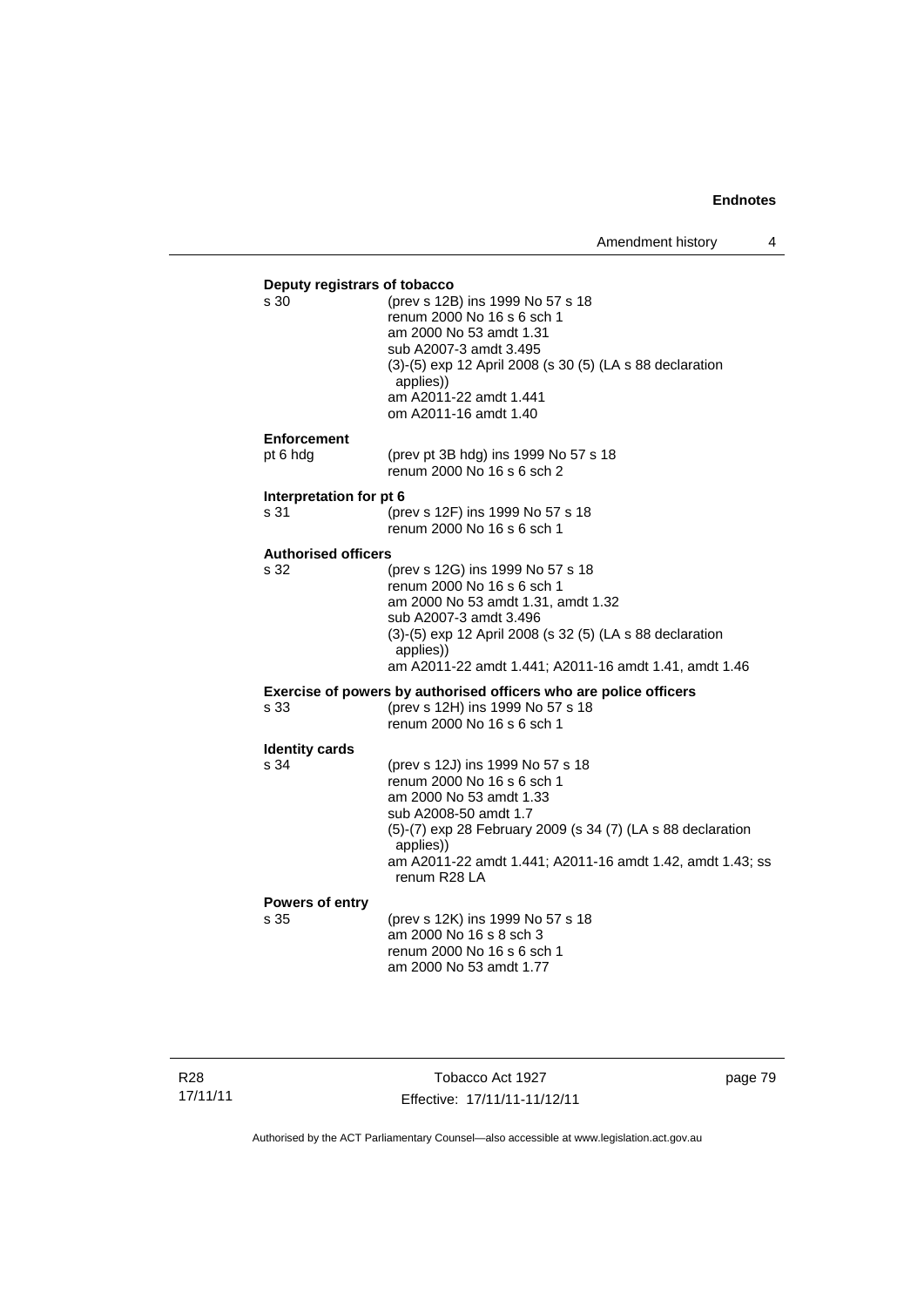4 Amendment history

| <b>Consent to entry</b><br>s 36                | (prev s 12L) ins 1999 No 57 s 18<br>am 2000 No 16 s 8 sch 3<br>renum 2000 No 16 s 6 sch 1                                                                                                                                                                                           |
|------------------------------------------------|-------------------------------------------------------------------------------------------------------------------------------------------------------------------------------------------------------------------------------------------------------------------------------------|
| <b>Powers of authorised officers</b><br>s 37   | (prev s 12M) ins 1999 No 57 s 18<br>am 2000 No 16 s 8 sch 3<br>renum 2000 No 16 s 6 sch 1<br>am A2008-50 amdt 1.8                                                                                                                                                                   |
| s 38                                           | Provision of information under s 37 (f)-claim of privilege<br>(prev s 12N) ins 1999 No 57 s 18<br>am 2000 No 16 s 8 sch 3<br>renum 2000 No 16 s 6 sch 1<br>am 2002 No 11 amdt 2.94, amdt 2.95; ss renum R6 LA<br>(see 2002 No 11 amdt 2.96)                                         |
| s 39                                           | Power to require name and address<br>(prev s 12P) ins 1999 No 57 s 18<br>renum 2000 No 16 s 6 sch 1<br>am 2000 No 53 amdt 1.34<br>sub A2008-50 amdt 1.9<br>am A2009-49 amdt 3.192                                                                                                   |
| <b>Search warrants</b><br>s 40                 | (prev s 12Q) ins 1999 No 57 s 18<br>am 2000 No 16 s 8 sch 3<br>renum 2000 No 16 s 6 sch 1                                                                                                                                                                                           |
| s 41 hdg<br>s <sub>41</sub>                    | Failing to comply with requirement of authorised officer<br>sub A2004-15 amdt 2.189<br>(prev s 12R) ins 1999 No 57 s 18<br>am 2000 No 16 s 8 sch 3<br>renum 2000 No 16 s 6 sch 1<br>am 2000 No 53 amdt 1.35, amdt 1.36; A2004-15 amdt 2.190,<br>amdt 2.191<br>om A2008-50 amdt 1.10 |
| <b>Seized items</b><br>s 42                    | (prev s 12S) ins 1999 No 57 s 18<br>am 2000 No 16 s 8 sch 3<br>renum 2000 No 16 s 6 sch 1                                                                                                                                                                                           |
| <b>Tobacco compliance testing</b><br>pt 6A hdg | ins A2006-41 s 4                                                                                                                                                                                                                                                                    |

page 80 Tobacco Act 1927 Effective: 17/11/11-11/12/11

R28 17/11/11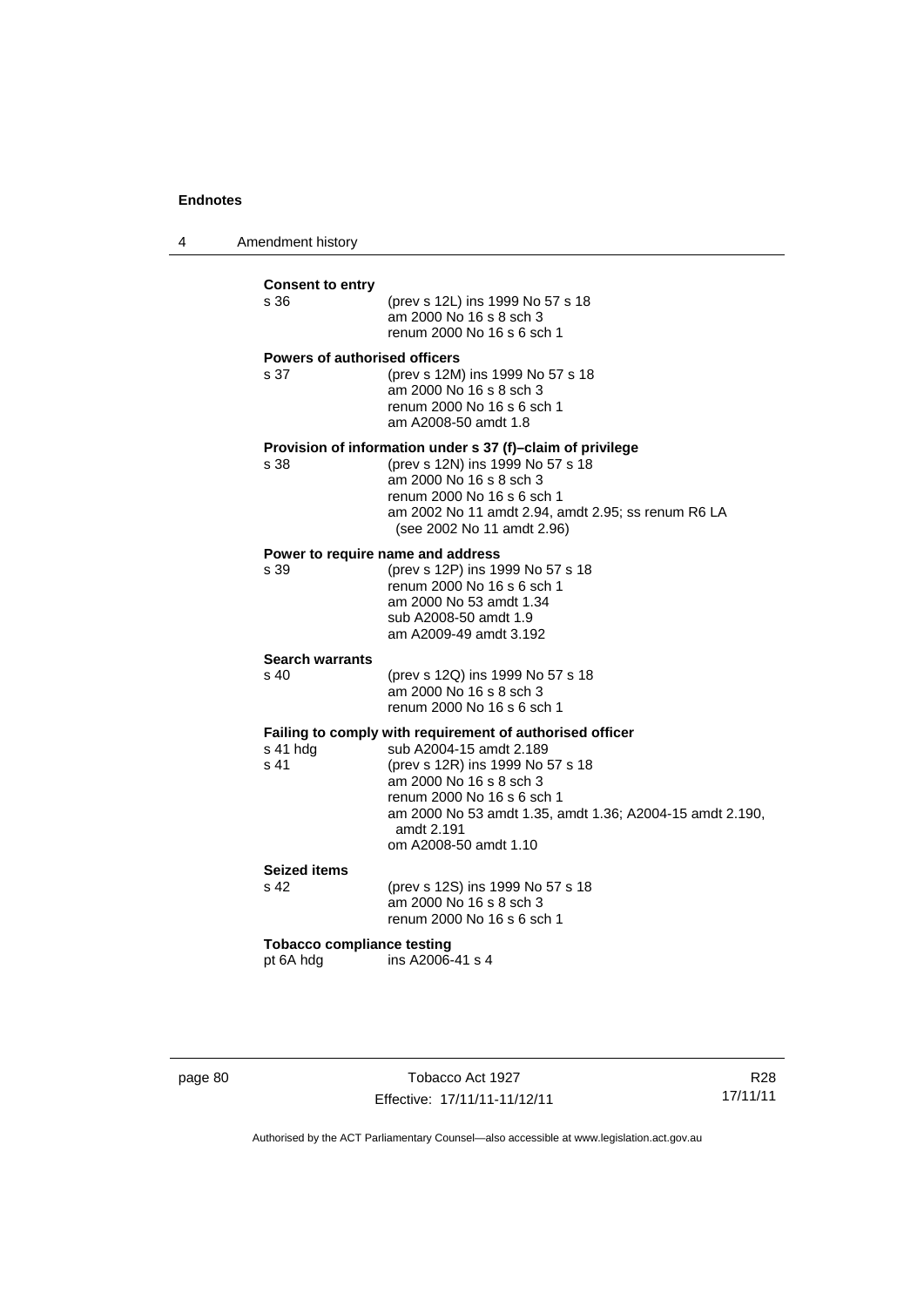**Definitions—pt 6A**  ins A2006-41 s 4 def *approved procedures* ins A2006-41 s 4 def *approved program* ins A2006-41 s 4 def *authorised officer* ins A2006-41 s 4 def *conduct* ins A2006-41 s 4 def *compliance test* ins A2006-41 s 4 def *engage in conduct* ins A2006-41 s 4 def *purchase assistant* ins A2006-41 s 4 def *young person* ins A2006-41 s 4 **What is a** *compliance test***?**<br> **8 42B ins A200** ins A2006-41 s 4 **Approval of compliance testing programs**  s 42C ins A2006-41 s 4 **Approval of compliance testing procedures**   $ins A2006-41 s 4$ **Carrying out of compliance testing**  s 42E ins A2006-41 s 4 am A2008-20 amdt 3.44, amdt 3.45 **Lawfulness of compliance testing**  s 42F ins A2006-41 s 4 am A2011-1 s 82 **Indemnification of authorised officers and purchase assistants**  s 42G ins A2006-41 s 4 am A2011-1 s 82 **Annual report about compliance testing**  s 42H ins A2006-41 s 4 am A2011-22 amdt 1.441 **Licences**  ins 2000 No 16 s 4 **Interpretation**  div 7.1 hdg (prev pt 7 div 1 hdg) ins 2000 No 16 s 4 sub 2000 No 53 amdt 1.37 **Definitions for pt 7**  ins 2000 No 16 s 4 sub 2000 No 53 amdt 1.38 def *approved form* om 2001 No 44 amdt 1.4031 def *determined fee* om 2001 No 44 amdt 1.4031

page 81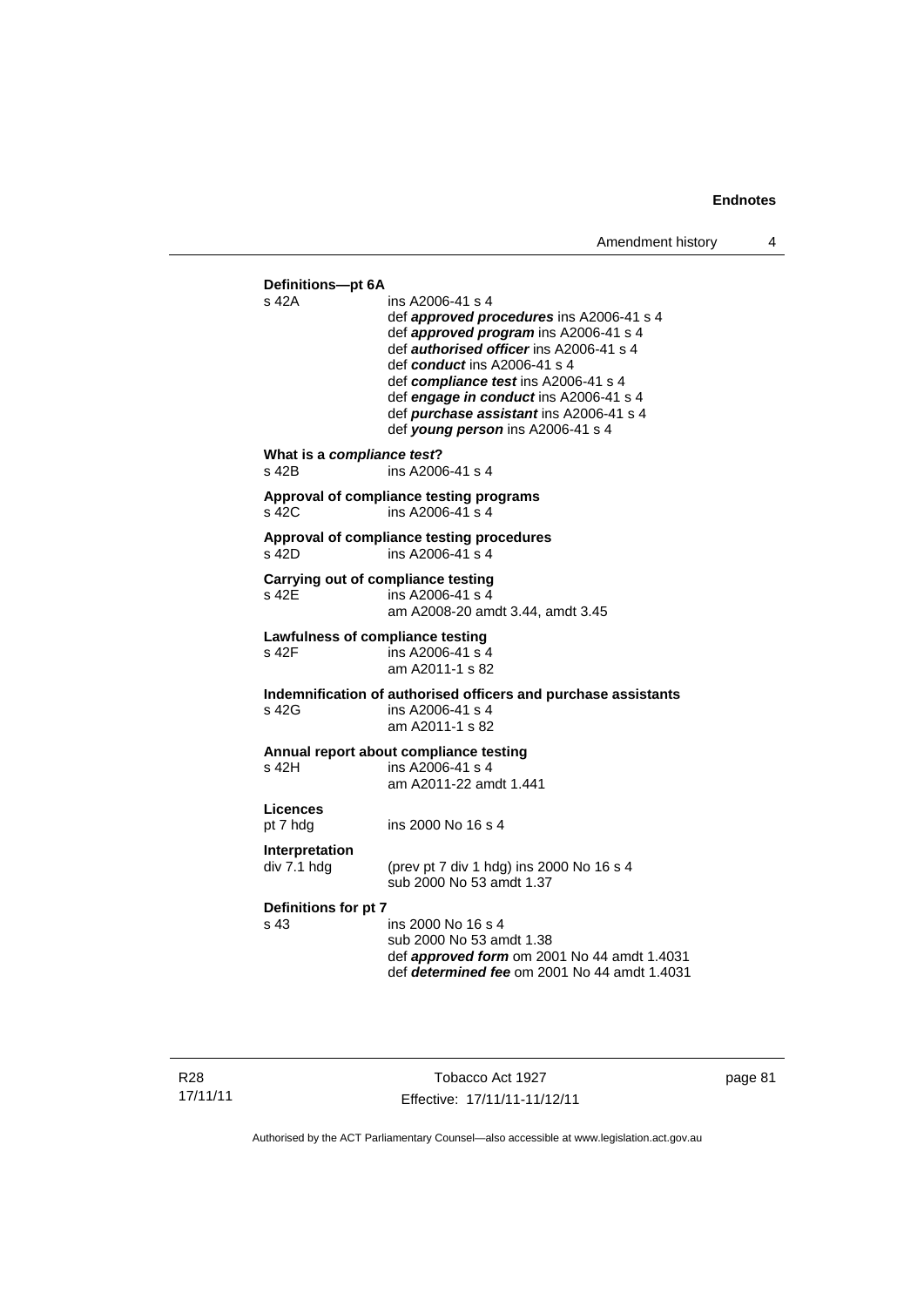4 Amendment history

| Meaning of tobacco retailing                      |                                                                                                                                                                                                                                 |  |  |  |
|---------------------------------------------------|---------------------------------------------------------------------------------------------------------------------------------------------------------------------------------------------------------------------------------|--|--|--|
| s 44                                              | orig s 44 ins 2000 No 16 s 4<br>om 2000 No 53 s 3 sch 1<br>(prev s 43A) ins 2000 No 53 amdt 1.38<br>renum R4 LRA (see 2000 No 53 s 11)<br>am A2004-49 s 12                                                                      |  |  |  |
| Meaning of tobacco wholesaling<br>s 45            | (prev s 43B) ins 2000 No 53 amdt 1.38<br>renum R4 LRA (see 2000 No 53 s 11)                                                                                                                                                     |  |  |  |
| s 46                                              | Liability of employer for acts of employee<br>(prev s 43C) ins 2000 No 53 amdt 1.38<br>renum R4 LRA (see 2000 No 53 s 11)                                                                                                       |  |  |  |
| Licences<br>div 7.2 hdg                           | (prev pt 7 div 2 hdg) ins 2000 No 16 s 4<br>sub 2000 No 53 amdt 1.39                                                                                                                                                            |  |  |  |
| s <sub>47</sub>                                   | Application for, and grant of, tobacco licence<br>(prev s 45) ins 2000 No 16 s 4<br>renum R4 LRA (see 2000 No 53 s 11)<br>am 2001 No 44 amdts 1.4032-1.4036; ss renum R5 LA<br>(see 2001 No 44 amdt 1.4037); A2011-16 amdt 1.46 |  |  |  |
| <b>Conditions of tobacco licence</b>              |                                                                                                                                                                                                                                 |  |  |  |
| $s$ 48                                            | (prev s 46) ins 2000 No 16 s 4<br>am 2000 No 53 amdt 1.40, amdt 1.14, amdt 1.77<br>renum R4 LRA (see 2000 No 53 s 11)<br>am A2008-50 s 15; A2011-16 amdt 1.46                                                                   |  |  |  |
| <b>Duration of tobacco licence</b>                |                                                                                                                                                                                                                                 |  |  |  |
| $s$ 49                                            | (prev s 47) ins 2000 No 16 s 4<br>am 2000 No 53 amdt 1.42<br>renum R4 LRA (see 2000 No 53 s 11)<br>am A2008-50 s 16                                                                                                             |  |  |  |
| No vending machines authorised                    |                                                                                                                                                                                                                                 |  |  |  |
| s 49A                                             | ins A2004-49 s 13<br>am A2008-50 s 17; A2011-16 amdt 1.46                                                                                                                                                                       |  |  |  |
| 2005/2006 licences-no vending machines authorised |                                                                                                                                                                                                                                 |  |  |  |
| s 49B                                             | ins A2004-49 s 14<br>exp 1 September 2006 (s 49B (2))                                                                                                                                                                           |  |  |  |

page 82 Tobacco Act 1927 Effective: 17/11/11-11/12/11

R28 17/11/11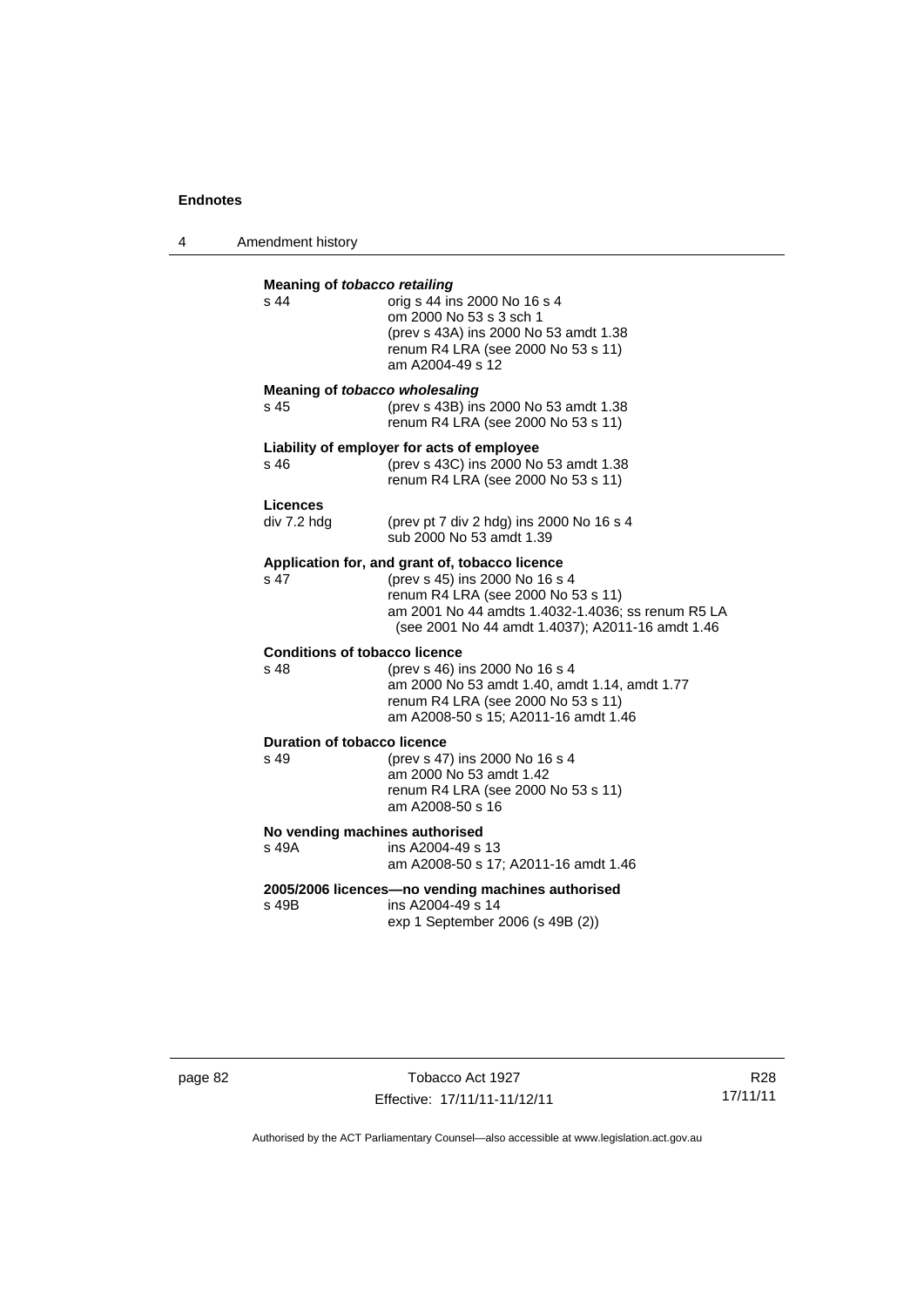## **Refusal to grant or renew tobacco licence**  s 50 hdg (prev s 48 hdg) sub 2000 No 53 amdt 1.43 renum 2000 No 53 s 11<br>s 50 (prev s 48) ins 2000 No (prev s 48) ins 2000 No 16 s 4 am 2000 No 53 amdt 1.44-1.47 renum R4 LRA (see 2000 No 53 s 11) am A2004-49 s 15; pars renum R12 LA (see A2004-49 s 16); A2008-36 amdt 1.633, amdt 1.634; A2011-16 amdt 1.46 **Renewal of tobacco licence**  s 51 (prev s 49) ins 2000 No 16 s 4 am 2000 No 53 amdt 1.48 renum R4 LRA (see 2000 No 53 s 11) am 2001 No 44 amdt 1.4038, amdt 1.4039; 2002 No 30 amdt 3.907; A2011-16 amdt 1.46 **Revival of expired retail tobacconist's licences**  s 52 (prev s 50) ins 2000 No 16 s 4 renum R4 LRA (see 2000 No 53 s 11) am 2002 No 30 amdt 3.907 om A2008-50 s 18 **Register of tobacco licences**  s 53 (prev s 51) ins 2000 No 16 s 4 renum R4 LRA (see 2000 No 53 s 11) am A2011-16 amdt 1.46 **Surrender and termination of tobacco licence**<br>s 54 (orey s 52) ins 2000 No 16 s s 54 (prev s 52) ins 2000 No 16 s 4 am 2000 No 53 amdt 1.77 renum R4 LRA (see 2000 No 53 s 11) am A2011-16 amdt 1.46 **Occupational discipline—licensees**  div 7.3 hdg (prev pt 7 div 3 hdg) ins 2000 No 16 s 4 sub 2000 No 53 amdt 1.49; A2008-36 amdt 1.635 **Meaning of** *licensee***—div 7.3**  s 55 (prev s 53) ins 2000 No 16 s 4 renum R4 LRA (see 2000 No 53 s 11) sub A2008-36 amdt 1.635 **Grounds for occupational discipline**  s 56 (prev s 54) ins 2000 No 16 s 4 am 2000 No 53 amdts 1.50-1.54 renum R4 LRA (see 2000 No 53 s 11) am A2006-2 amdt 1.21; A2004-49 ss 17-19, s 21, s 22; pars renum R12 LA (see A2004-49 s 20) sub A2008-36 amdt 1.635

R28 17/11/11

Tobacco Act 1927 Effective: 17/11/11-11/12/11 page 83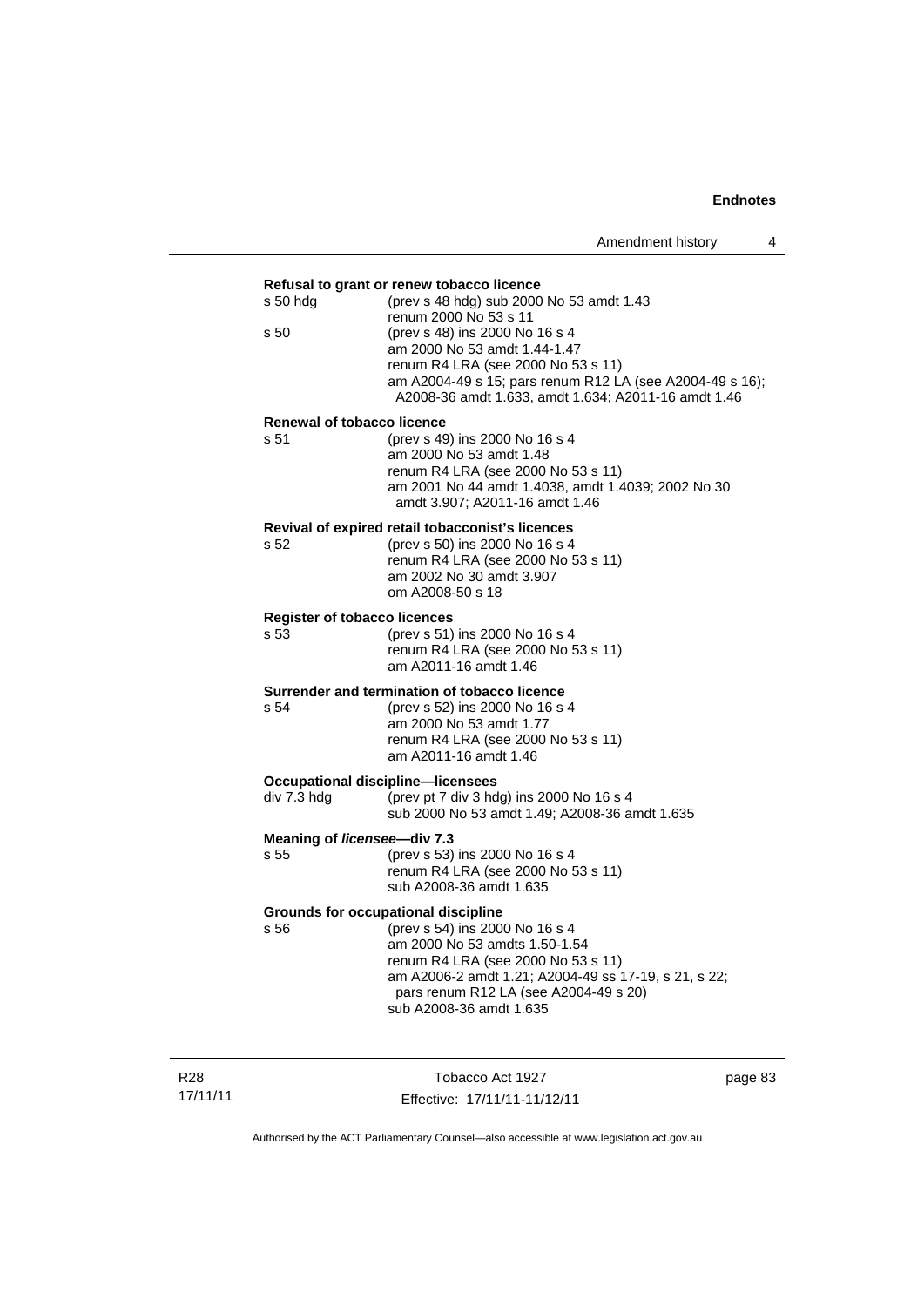4 Amendment history

**Application to ACAT for occupational discipline**  s 57 (prev s 55) ins 2000 No 16 s 4 renum R4 LRA (see 2000 No 53 s 11) sub A2008-36 amdt 1.635 am A2011-16 amdt 1.46 **Orders for occupational discipline**  s 58 hdg (prev s 56 hdg) sub 2000 No 53 amdt 1.56 renum R4 LRA (see 2000 No 53 s 11) s 58 (prev s 56) ins 2000 No 16 s 4 renum R4 LRA (see 2000 No 53 s 11) om A2004-49 s 23 ins A2008-36 amdt 1.635 am A2008-37 amdt 1.480; A2008-50 s 19; A2011-16 amdt 1.46 **Offences**  div 7.4 hdg (prev pt 7 div 4 hdg) ins 2000 No 16 s 4 sub 2000 No 53 amdt 1.55; A2008-50 amdt 1.11 **Failure to return tobacco licence**  s 59 (prev s 57) ins 2000 No 16 s 4 am 2000 No 53 amdt 1.57, amdt 1.77 renum R4 LRA (see 2000 No 53 s 11) sub A2008-50 amdt 1.11 am A2011-16 amdt 1.46 **Disqualification**  (prev s 58) ins 2000 No 16 s 4 am 2000 No 53 amdt 1.58, amdt 1.77 renum R4 LRA (see 2000 No 53 s 11) sub A2008-50 amdt 1.11 **Selling smoking products without, or in contravention of, tobacco licence**  s 61 hdg (prev s 59 hdg) sub 2000 No 53 amdt 1.59 renum R4 LRA (see 2000 No 53 s 11) s 61 (prev s 59) ins 2000 No 16 s 4 am 2000 No 53 amdt 1.77 renum R4 LRA (see 2000 No 53 s 11) sub A2008-50 amdt 1.11 **Tobacco wholesaling–offences**  s 62 (prev s 60) ins 2000 No 16 s 4 am 2000 No 53 amdt 1.60, amdt 1.77 renum R4 LRA (see 2000 No 53 s 11) sub A2008-50 amdt 1.11

page 84 Tobacco Act 1927 Effective: 17/11/11-11/12/11

R28 17/11/11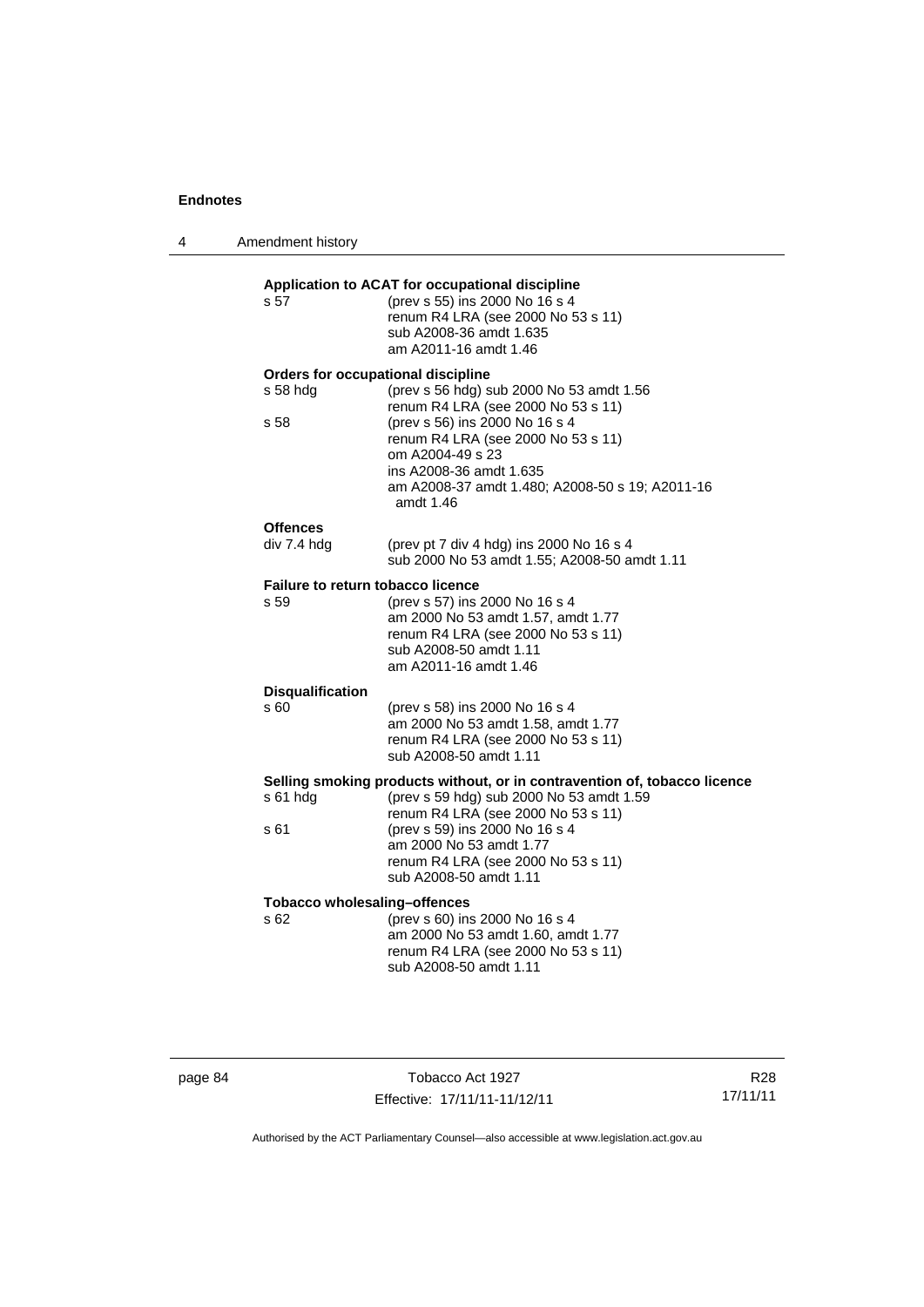| <b>Tobacco retailing-offences</b><br>s 63                                        | (prev s 61) ins 2000 No 16 s 4<br>am 2000 No 53 amdt 1.61<br>renum R4 LRA (see 2000 No 53 s 11)<br>am A2004-49 s 24; pars renum A2004-49 s 25<br>sub A2008-50 amdt 1.11                                                                                                        |  |  |
|----------------------------------------------------------------------------------|--------------------------------------------------------------------------------------------------------------------------------------------------------------------------------------------------------------------------------------------------------------------------------|--|--|
| <b>Display of licence details</b><br>s 64                                        | (prev s 62) ins 2000 No 16 s 4<br>am 2000 No 53 amdt 1.62, amdt 1.77<br>renum R4 LRA (see 2000 No 53 s 11)<br>am A2004-49 s 26<br>sub A2008-50 amdt 1.11                                                                                                                       |  |  |
| s 65                                                                             | Licensee stops carrying on business<br>(prev s 63) ins 2000 No 16 s 4<br>renum R4 LRA (see 2000 No 53 s 11)<br>sub A2008-50 amdt 1.11<br>am A2011-16 amdt 1.46                                                                                                                 |  |  |
| $s66h$ dg<br>s 66                                                                | Endorsement on wholesale tobacco merchant's invoices<br>(prev s 64 hdg) sub 2000 No 53 amdt 1.63<br>renum R4 LRA (see 2000 No 53 s 11)<br>(prev s 64) ins 2000 No 16 s 4<br>am 2000 No 53 amdt 1.64, amdt 1.77<br>renum R4 LRA (see 2000 No 53 s 11)<br>sub A2008-50 amdt 1.11 |  |  |
| Retail tobacconist must only obtain smoking products from licensed<br>wholesaler |                                                                                                                                                                                                                                                                                |  |  |
| s 67 hdg<br>s 67                                                                 | (prev s 64A hdg) sub 2000 No 53 amdt 1.65<br>renum R4 LRA (see 2000 No 53 s 11)<br>(prev s 64A) ins 2000 No 16 s 4<br>renum R4 LRA (see 2000 No 53 s 11)<br>sub A2008-50 amdt 1.11                                                                                             |  |  |
| div 7.5 hdg                                                                      | Notification and review of decisions<br>(prev pt 7 div 5 hdg) ins 2000 No 16 s 4<br>sub 2000 No 53 amdt 1.66; A2008-36 amdt 1.636                                                                                                                                              |  |  |
| s 68                                                                             | Meaning of reviewable decision-div 7.5<br>(prev s 65) ins 2000 No 16 s 4<br>renum R4 LRA (see 2000 No 53 s 11)<br>am A2004-49 s 27; pars renum R12 LA (see A2004-49 s 28)<br>sub A2008-36 amdt 1.636                                                                           |  |  |

page 85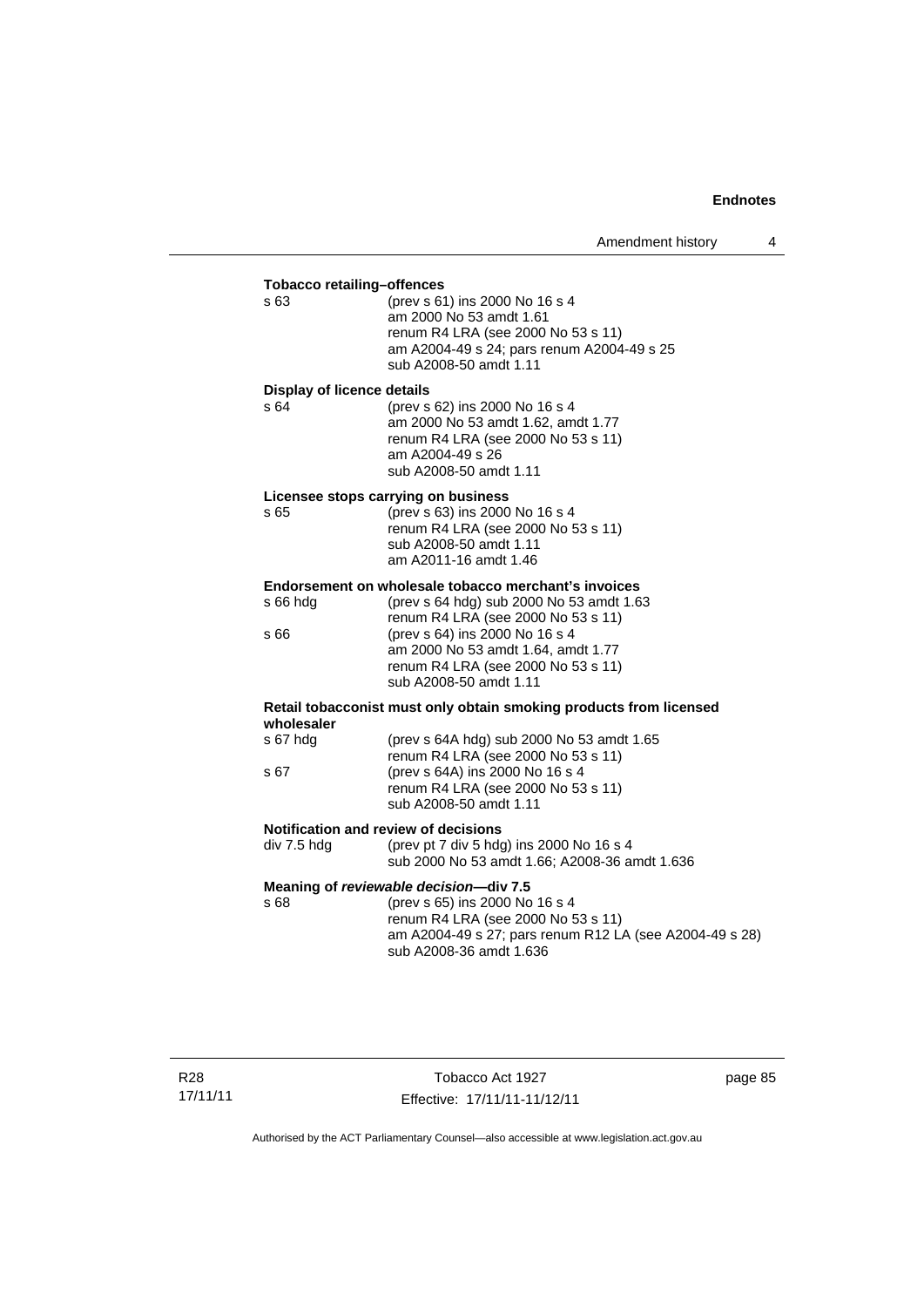4 Amendment history **Reviewable decision notices**  s 69 (prev s 66) ins 2000 No 16 s 4 am 2000 No 53 amdt 1.67 renum R4 LRA (see 2000 No 53 s 11) sub A2008-36 amdt 1.636 **Applications for review**  s 69A ins A2008-36 amdt 1.636 **Miscellaneous**  (prev pt 7 div 6 hdg) ins 2000 No 16 s 4 sub 2000 No 53 amdt 1.68 **Determination of fees**  s 70 hdg (prev s 67 hdg) renum R4 LRA (see 2000 No 53 s 11) sub 2001 No 44 amdt 1.4040 s 70 (prev s 67) ins 2000 No 16 s 4 am 2000 No 53 amdt 1.69 renum R4 LRA (see 2000 No 53 s 11) am 2001 No 44 amdt 1.4041, amdt 1.4042; ss renum R5 LA (see 2001 No 44 amdt 1.4043) **Recovery of unpaid fees from unlicensed persons**  s 71 (prev s 68) ins 2000 No 16 s 4 renum R4 LRA (see 2000 No 53 s 11) am A2011-16 amdt 1.46 **Miscellaneous**  pt 8 hdg (prev pt 4 hdg) ins 1990 No 39 renum 2000 No 16 s 6 sch 2 **Acts and omissions of representatives**  s 72 (prev s 13 and then s 69) ins 1990 No 39 renum as s 69 2000 No 16 s 6 sch 1 renum as s 72 R4 LRA (see 2000 No 53 s 11) sub A2004-15 amdt 1.40 **Approved forms**  s 72A ins 2001 No 44 amdt 1.4044 am A2007-3 amdt 3.497 **Regulation–making power**  s 73 hdg (prev s 70 hdg) sub 2000 No 53 amdt 1.70 renum R4 LRA (see 2000 No 53 s 11) s 73 (prev s 15 and then s 70) am 2000 No 53 amdt 1.71, amdt 1.72 renum as s 70 2000 No 16 s 6 sch 1 renum as s 73 R4 LRA (see 2000 No 53 s 11) am 2001 No 44 amdts 1.4045-1.4047; A2008-50 s 20, s 21; ss renum R21 LA

page 86 Tobacco Act 1927 Effective: 17/11/11-11/12/11 R28 17/11/11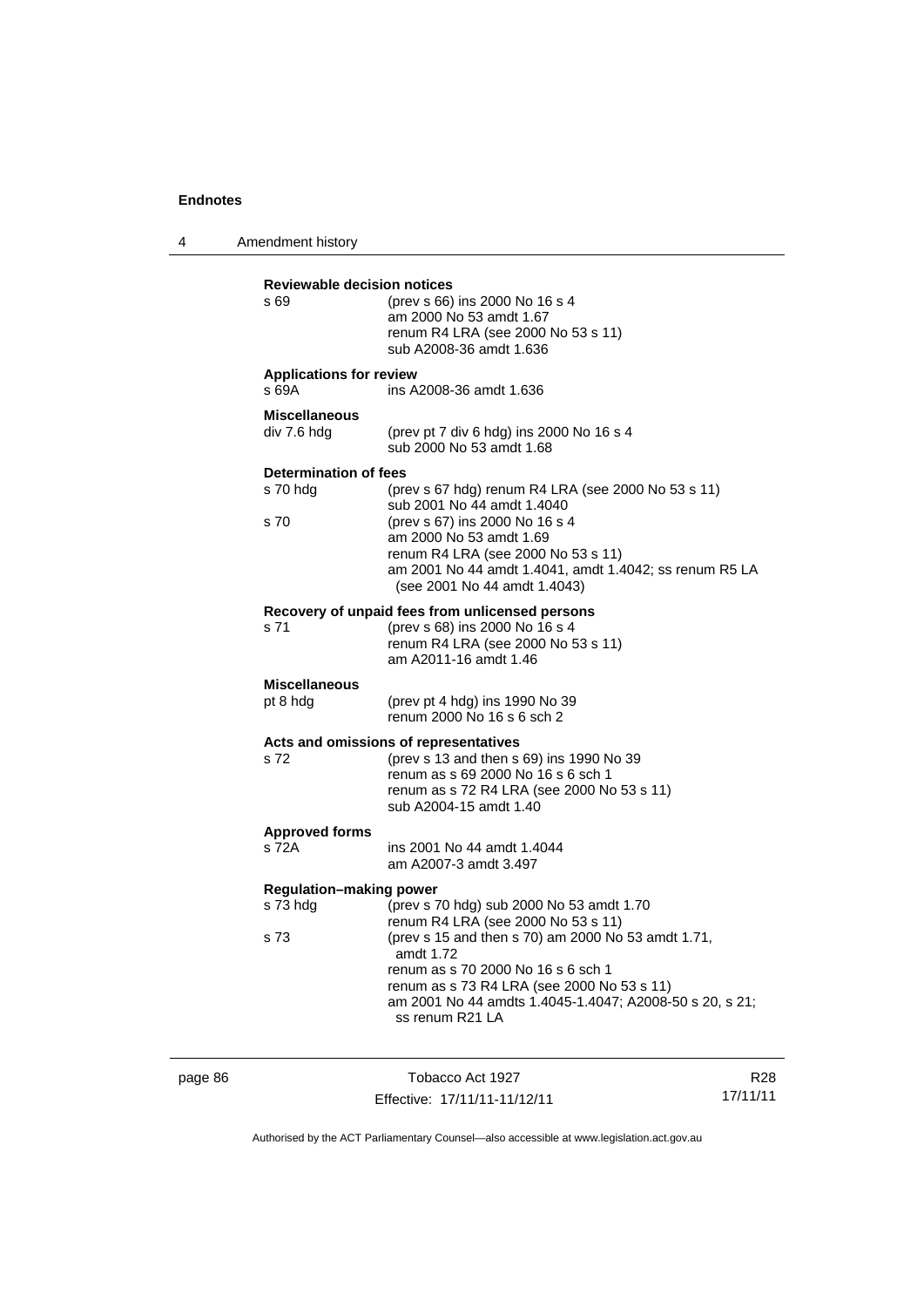| <b>Transitional</b>         |                                                                                                                                                                                                                                                                                                                                                                                                                                                                                                                                                                                                                                                                                                                          |
|-----------------------------|--------------------------------------------------------------------------------------------------------------------------------------------------------------------------------------------------------------------------------------------------------------------------------------------------------------------------------------------------------------------------------------------------------------------------------------------------------------------------------------------------------------------------------------------------------------------------------------------------------------------------------------------------------------------------------------------------------------------------|
| pt 9 hdg                    | ins 2000 No 53 amdt 1.73<br>exp 1 September 2001 (s 75 (1))                                                                                                                                                                                                                                                                                                                                                                                                                                                                                                                                                                                                                                                              |
| s 74                        | Licences under the Tobacco Licensing Act<br>(prev s 71) ins 2000 No 53 amdt 1.73<br>renum R4 LRA (see 2000 No 53 s 11)<br>exp 1 September 2001 (s 75 (1))                                                                                                                                                                                                                                                                                                                                                                                                                                                                                                                                                                |
| <b>Expiry of part</b>       |                                                                                                                                                                                                                                                                                                                                                                                                                                                                                                                                                                                                                                                                                                                          |
| s 75                        | (prev s 72) ins 2000 No 53 amdt 1.73<br>renum R4 LRA (see 2000 No 53 s 11)<br>exp 1 September 2001 (s 75 (1))                                                                                                                                                                                                                                                                                                                                                                                                                                                                                                                                                                                                            |
| Transitional-repeal of s 52 |                                                                                                                                                                                                                                                                                                                                                                                                                                                                                                                                                                                                                                                                                                                          |
| s 100                       | ins A2008-50 s 22<br>exp 30 November 2008 (s 100 (5))                                                                                                                                                                                                                                                                                                                                                                                                                                                                                                                                                                                                                                                                    |
| tobacconists                | Transitional-application of new point of sale display provisions to                                                                                                                                                                                                                                                                                                                                                                                                                                                                                                                                                                                                                                                      |
| s 101                       | ins A2008-50 s 23<br>exp 1 January 2011 (s 101 (5))                                                                                                                                                                                                                                                                                                                                                                                                                                                                                                                                                                                                                                                                      |
| The schedule                |                                                                                                                                                                                                                                                                                                                                                                                                                                                                                                                                                                                                                                                                                                                          |
| sch                         | am 1937 No 19<br>om 1957 No 10                                                                                                                                                                                                                                                                                                                                                                                                                                                                                                                                                                                                                                                                                           |
| <b>Reviewable decisions</b> |                                                                                                                                                                                                                                                                                                                                                                                                                                                                                                                                                                                                                                                                                                                          |
| sch 1                       | ins A2008-36 amdt 1.637                                                                                                                                                                                                                                                                                                                                                                                                                                                                                                                                                                                                                                                                                                  |
| <b>Dictionary</b><br>dict   | ins 2002 No 30 amdt 3.908<br>am A2008-36 amdt 1.638; A2008-50 s 24, amdt 1.12;<br>A2009-49 amdt 3.193<br>def <i>approved procedures</i> ins A2006-41 s 5<br>def approved program ins A2006-41 s 5<br>def <i>authorised officer</i> ins 1999 No 57 s 4<br>am 2000 No 16 sch 3<br>reloc from s 2 2002 No 30 amdt 3.904<br>sub A2006-41 s 6<br>def <i>carton</i> ins 1999 No 57 s 4<br>am 2000 No 53 amdt 1.76<br>reloc from s 2 2002 No 30 amdt 3.904<br>def <i>cigar</i> ins 1999 No 57 s 4<br>am 2000 No 53 amdt 1.76<br>reloc from s 2 2002 No 30 amdt 3.904<br>def commissioner ins A2011-16 amdt 1.44<br>def compliance test ins A2006-41 s 7<br>def conduct ins A2006-41 s 7<br>def connected ins A2007-3 amdt 3.499 |

R28 17/11/11

Tobacco Act 1927 Effective: 17/11/11-11/12/11 page 87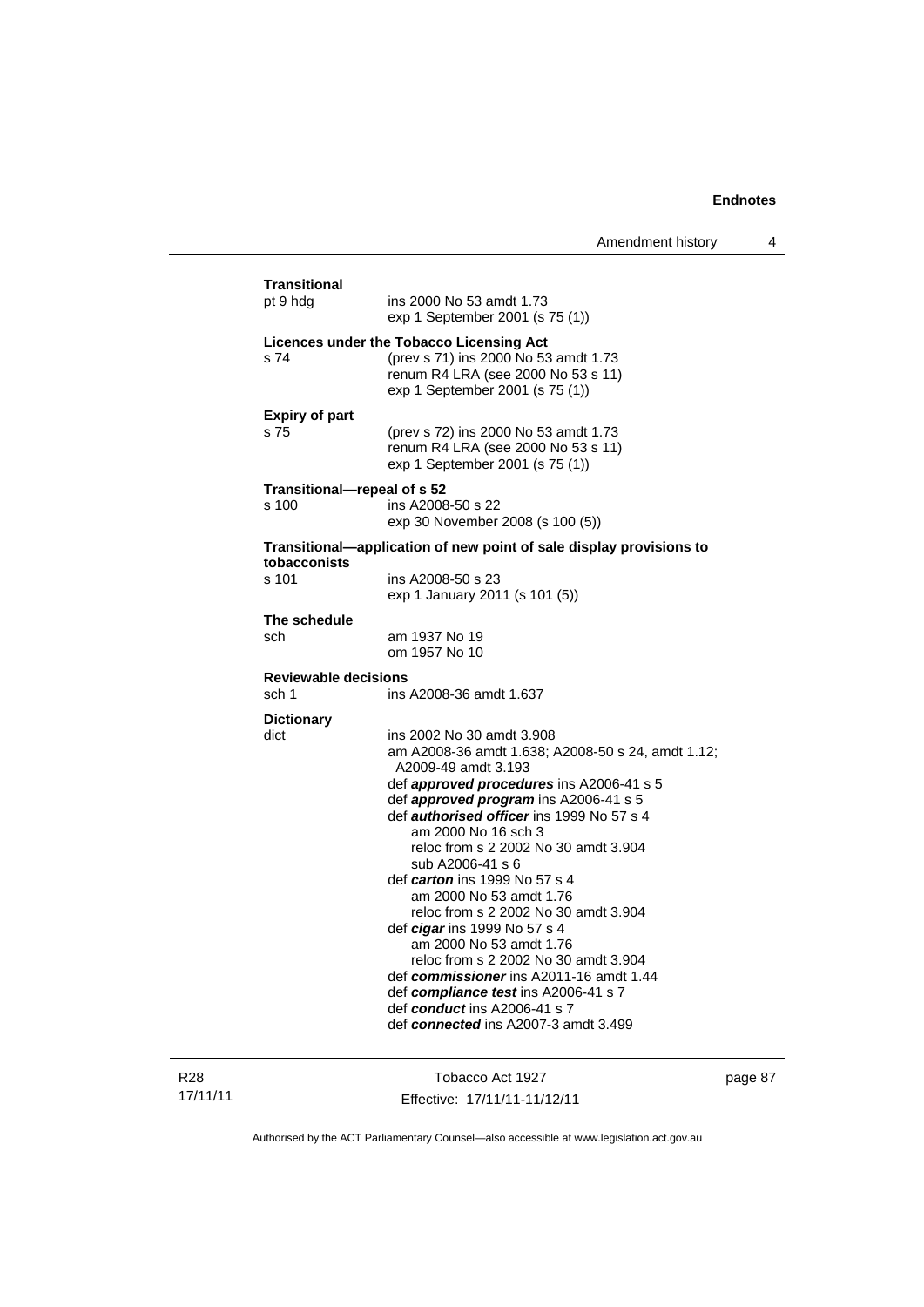4 Amendment history

 def *deputy registrar* ins 1999 No 57 s 4 sub 2000 No 16 sch 3 reloc from s 2 2002 No 30 amdt 3.904 om A2011-16 amdt 1.45 def *display* ins 1999 No 57 s 4 am 2000 No 53 amdt 1.76 reloc from s 2 2002 No 30 amdt 3.904 om A2008-50 s 25 def *drug* ins 2000 No 53 s 5 reloc from s 2 2002 No 30 amdt 3.904 sub A2005-5 s 49 om A2008-50 s 25 def *engage in conduct* ins A2006-41 s 7 def *food* ins A2008-50 amdt 1.13 def *ground for occupational discipline* ins A2008-36 amdt 1.639 def *herbal product* ins 2000 No 53 s 5 reloc from s 2 2002 No 30 amdt 3.904 sub A2008-50 s 26 def *identity card* ins 1999 No 57 s 4 am 2000 No 16 sch 3 reloc from s 2 2002 No 30 amdt 3.904 am A2007-3 amdt 3.498 def *immediate package* ins 1999 No 57 s 4 am 2000 No 53 amdt 1.76 reloc from s 2 2002 No 30 amdt 3.904 def *import* ins A2008-50 amdt 1.13 def *licensee* ins A2007-3 amdt 3.499 sub A2008-36 amdt 1.640 def *occupier* ins 1999 No 57 s 4 reloc from s 2 2002 No 30 amdt 3.904 sub A2007-3 amdt 3.500 def *offence* ins A2007-3 amdt 3.501 def *package* ins 1999 No 57 s 4 am 2000 No 53 amdt 1.74 reloc from s 2 2002 No 30 amdt 3.904 om A2008-50 s 27 def *point of sale* ins 1999 No 57 s 4 am 2000 No 53 amdt 1.77 sub 2001 No 68 s 4 reloc from s 2 2002 No 30 amdt 3.904 sub A2004-49 s 29 def *point of sale display* ins 1999 No 57 s 4 am 2000 No 16 sch 3; 2000 No 53 amdt 1.76 reloc from s 2 2002 No 30 amdt 3.904 om A2008-50 s 27

page 88 Tobacco Act 1927 Effective: 17/11/11-11/12/11

R28 17/11/11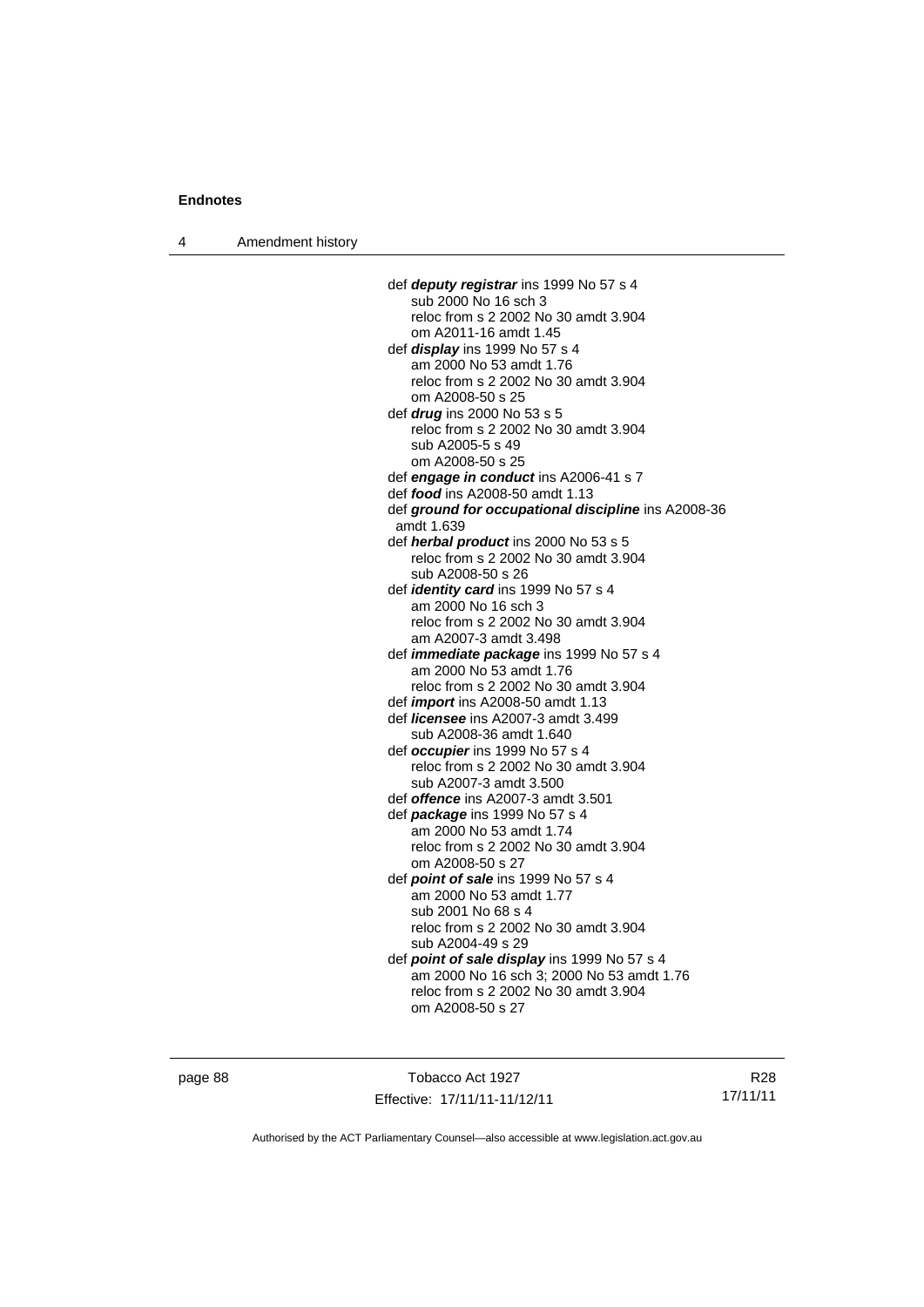def *premises* ins 1999 No 57 s 4 reloc from s 2 2002 No 30 amdt 3.904 def *price ticket* ins 1999 No 57 s 4 am 2000 No 16 sch 3 reloc from s 2 2002 No 30 amdt 3.904 sub A2008-50 s 28 def *product information notice* ins 1999 No 57 s 4 am 2000 No 16 sch 3 reloc from s 2 2002 No 30 amdt 3.904 om A2008-50 s 29 def *product line* ins 1999 No 57 s 4 am 2000 No 53 amdt 1.5, amdt 1.76 reloc from s 2 2002 No 30 amdt 3.904 def *public place* ins 1990 No 39 s 5 sub 1999 No 57 s 4 reloc from s 2 2002 No 30 amdt 3.904 om A2008-50 s 30 def *purchase assistant* ins A2006-41 s 7 def *registrar* ins 1936 No 10 s 2 om 1957 No 10 s 2 ins 1999 No 57 s 4 sub 2000 No 16 sch 3 reloc from s 2 2002 No 30 amdt 3.904 om A2011-16 amdt 1.45 def *retail outlet* ins 1999 No 57 s 4 am 2000 No 53 amdt 1.77 reloc from s 2 2002 No 30 amdt 3.904 def *retail tobacconist's licence* ins A2007-3 amdt 3.501 def *reviewable decision* ins A2008-36 amdt 1.641 def *sell* ins 1990 No 39 s 5 sub 1999 No 57 s 4 am 2000 No 16 sch 3 reloc from s 2 2002 No 30 amdt 3.904 def *smoking advertisement* ins 2000 No 53 s 5 reloc from s 2 2002 No 30 amdt 3.904 def *smoking product* ins 2000 No 53 s 5 reloc from s 2 2002 No 30 amdt 3.904 def *smoking product package* ins A2008-50 amdt 1.13 def *theatre* ins 1990 No 39 s 5 reloc from s 2 2002 No 30 amdt 3.904 om A2008-50 s 31 def *tobacco licence* ins A2007-3 amdt 3.501 def *tobacco product* ins 1990 No 39 s 5 sub 2000 No 53 s 2 reloc from s 2 2002 No 30 amdt 3.904 def *tobacco retailing* ins A2007-3 amdt 3.501 def *tobacco wholesaling* ins A2007-3 amdt 3.501

R28 17/11/11

Tobacco Act 1927 Effective: 17/11/11-11/12/11 page 89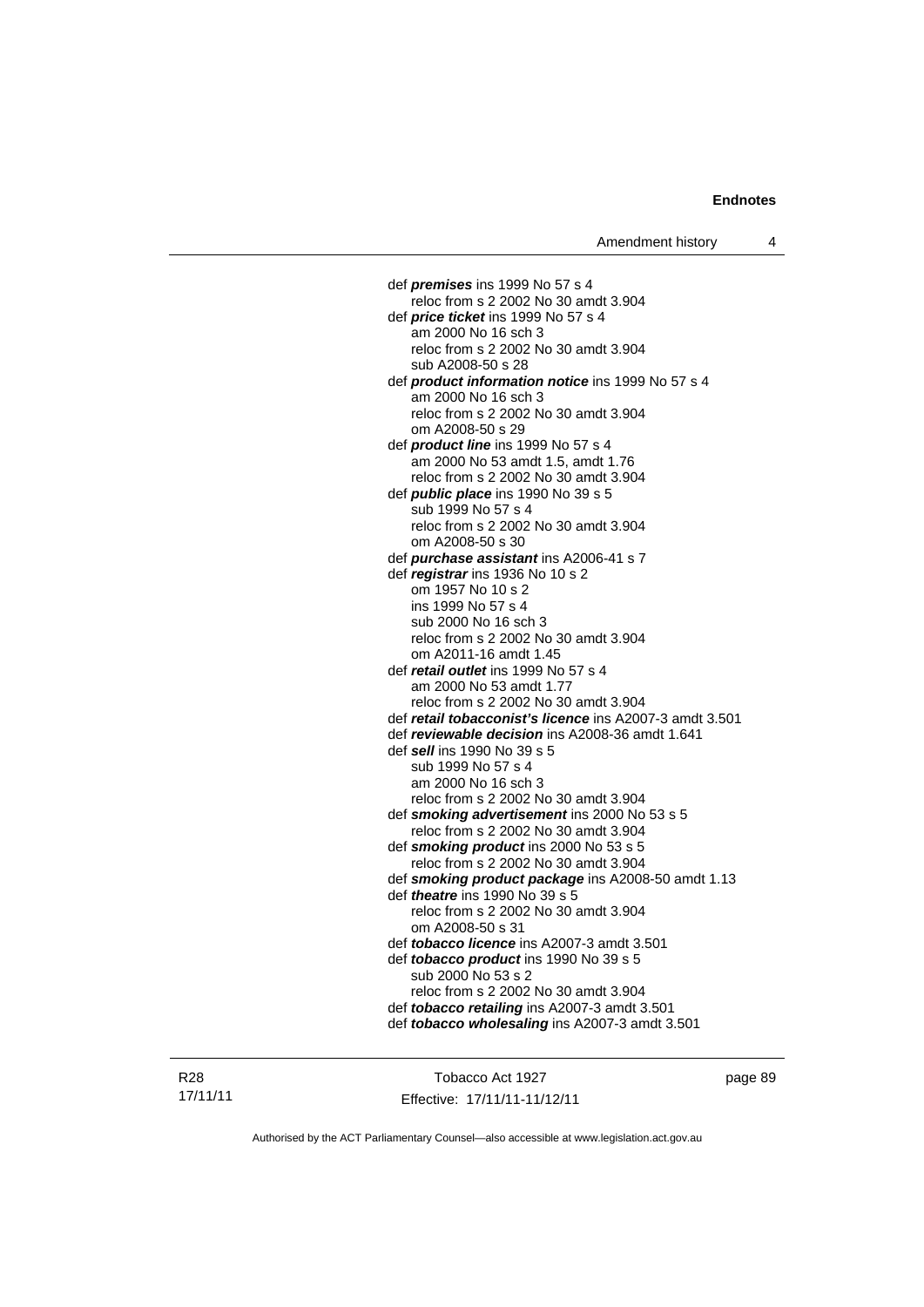4 Amendment history

 def *vending machine* ins 1990 No 39 s 5 sub 2000 No 53 amdt 1.6 reloc from s 2 2002 No 30 amdt 3.904 sub A2004-49 s 30; A2008-50 s 32 def *wholesale outlet* ins 1999 No 57 s 4 am 2000 No 53 amdt 1.77 reloc from s 2 2002 No 30 amdt 3.904 def *wholesale tobacco merchant's licence* ins A2007-3 amdt 3.501 def *young person* ins A2006-41 s 7

page 90 Tobacco Act 1927 Effective: 17/11/11-11/12/11

R28 17/11/11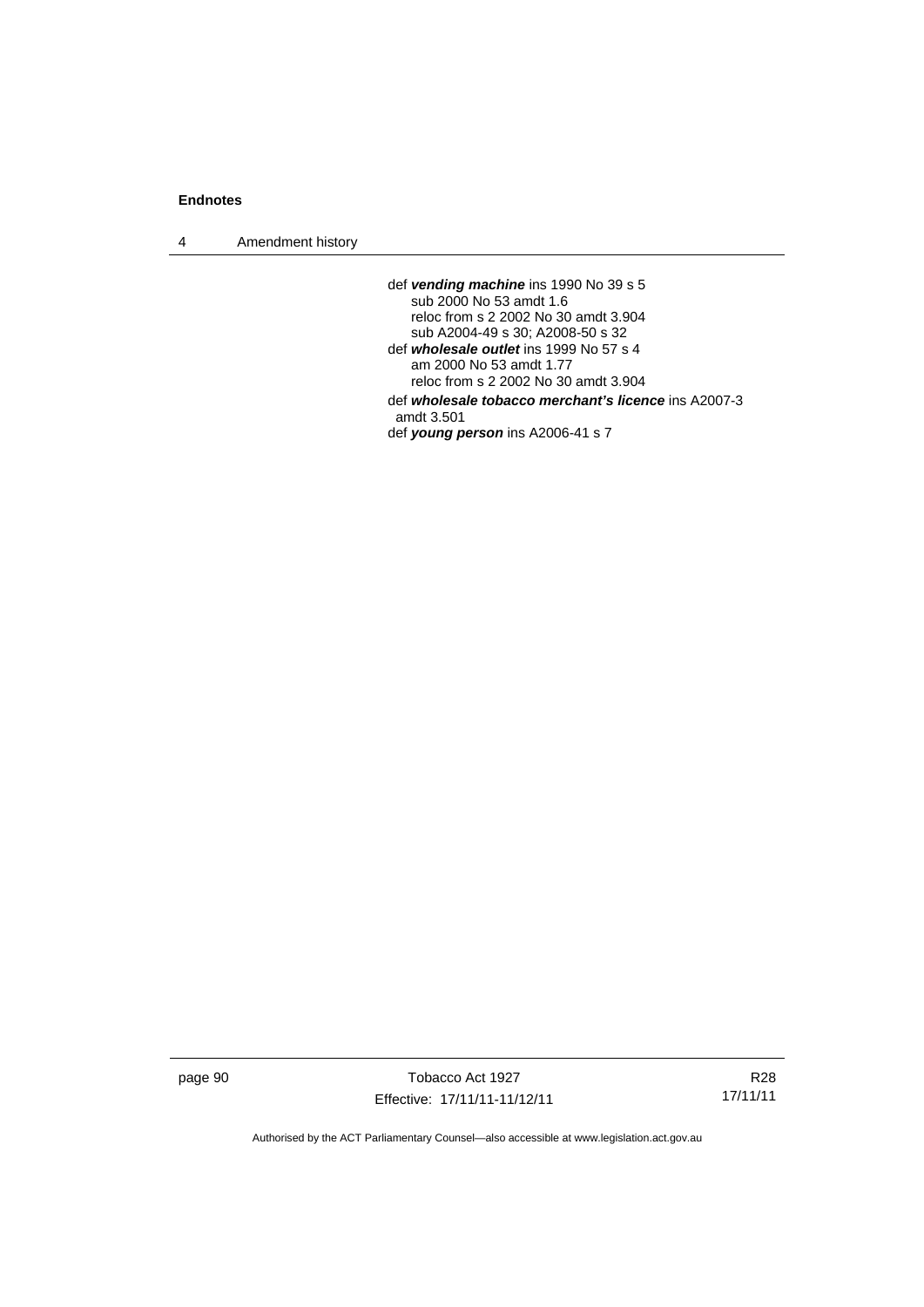# **5 Earlier republications**

Some earlier republications were not numbered. The number in column 1 refers to the publication order.

Since 12 September 2001 every authorised republication has been published in electronic pdf format on the ACT legislation register. A selection of authorised republications have also been published in printed format. These republications are marked with an asterisk (\*) in column 1. Electronic and printed versions of an authorised republication are identical.

| <b>Republication No</b> | <b>Amendments to</b>  | <b>Republication date</b> |
|-------------------------|-----------------------|---------------------------|
| 1                       | Act 1990 No 39        | 31 July 1992              |
| $\overline{2}$          | Act 1993 No 98        | 31 December 1993          |
| 3                       | <u>Act 2000 No 16</u> | 1 July 2000               |
| $\overline{4}$          | Act 2000 No 53        | 20 November 2000          |
| 4(RI)                   | Act 2000 No 53 ‡      | 1 October 2002            |
| 5                       | Act 2001 No 68        | 6 November 2001           |
| 5(RI)                   | Act 2001 No 68 ‡      | 1 October 2002            |
| 6                       | Act 2002 No 11        | 30 May 2002               |
| 6(RI)                   | Act 2002 No 11 ±      | 1 October 2002            |
| 7                       | A2002-30              | 1 October 2002            |
| 8                       | A2004-15              | 9 April 2004              |
| 9                       | A2004-49              | 17 August 2004            |
| $10*$                   | A2005-5               | 6 March 2005              |
| 11                      | A2006-2               | 1 May 2006                |
| 12                      | A2006-2               | 1 September 2006          |
| 13                      | A2006-2               | 2 September 2006          |
| 14                      | A2006-41              | 25 October 2006           |
| 15                      | A2007-3               | 12 April 2007             |
| 16                      | A2007-3               | 13 April 2008             |
| 17                      | A2008-50              | 16 September 2008         |

R28 17/11/11

Tobacco Act 1927 Effective: 17/11/11-11/12/11 page 91